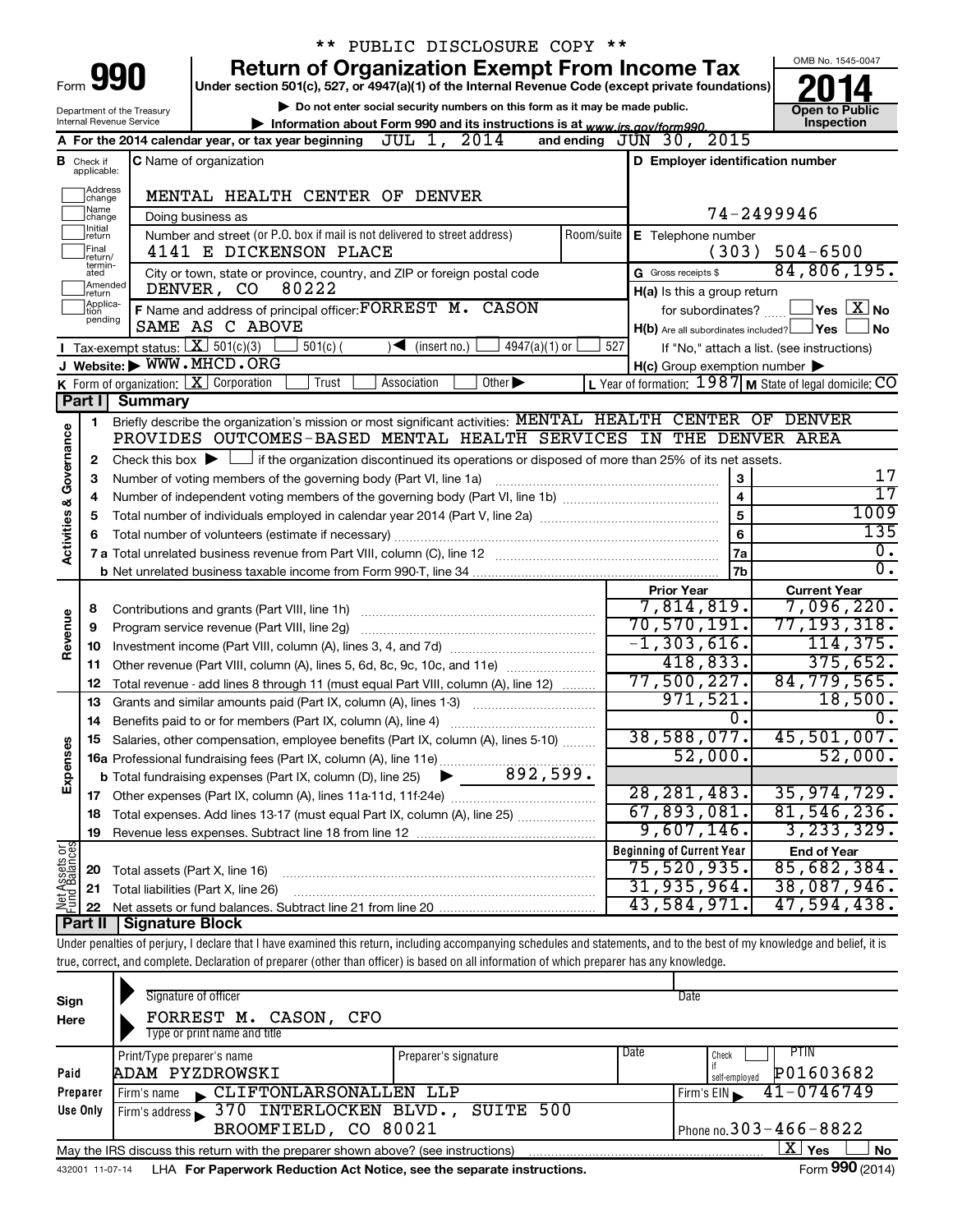| Briefly describe the organization's mission:<br>THE MISSION STATEMENT OF MENTAL HEALTH CENTER OF DENVER IS ENRICHING<br>LIVES AND MINDS BY FOCUSING ON STRENGTHS AND RECOVERY. MENTAL HEALTH<br>CENTER OF DENVER PROVIDES OUTCOMES-BASED MENTAL HEALTH SERVICES TO<br>INDIVIDUALS IN THE CITY AND COUNTY OF DENVER.<br>Did the organization undertake any significant program services during the year which were not listed on<br>$ {\mathsf Y}\mathsf{es}\ \boxed{{\mathsf X}}$ No<br>the prior Form 990 or 990-EZ?<br>If "Yes," describe these new services on Schedule O.<br>$\mathsf{Yes}\ \overline{\mathbf{X}}\mathsf{No}$<br>Did the organization cease conducting, or make significant changes in how it conducts, any program services?<br>If "Yes," describe these changes on Schedule O.<br>Describe the organization's program service accomplishments for each of its three largest program services, as measured by expenses.<br>Section 501(c)(3) and 501(c)(4) organizations are required to report the amount of grants and allocations to others, the total expenses, and<br>revenue, if any, for each program service reported.<br>44,799,822.<br>45,585,410.<br>including grants of \$<br>(Code:<br>(Expenses \$<br>) (Revenue \$<br>ADULT OUTPATIENT PROGRAMS: MHCD PROVIDES INDIVIDUAL AND GROUP THERAPY, |                                                                                                                                                                                                                                                                                                       |
|----------------------------------------------------------------------------------------------------------------------------------------------------------------------------------------------------------------------------------------------------------------------------------------------------------------------------------------------------------------------------------------------------------------------------------------------------------------------------------------------------------------------------------------------------------------------------------------------------------------------------------------------------------------------------------------------------------------------------------------------------------------------------------------------------------------------------------------------------------------------------------------------------------------------------------------------------------------------------------------------------------------------------------------------------------------------------------------------------------------------------------------------------------------------------------------------------------------------------------------------------------------------------------------------------------------------------------|-------------------------------------------------------------------------------------------------------------------------------------------------------------------------------------------------------------------------------------------------------------------------------------------------------|
|                                                                                                                                                                                                                                                                                                                                                                                                                                                                                                                                                                                                                                                                                                                                                                                                                                                                                                                                                                                                                                                                                                                                                                                                                                                                                                                                  |                                                                                                                                                                                                                                                                                                       |
|                                                                                                                                                                                                                                                                                                                                                                                                                                                                                                                                                                                                                                                                                                                                                                                                                                                                                                                                                                                                                                                                                                                                                                                                                                                                                                                                  |                                                                                                                                                                                                                                                                                                       |
|                                                                                                                                                                                                                                                                                                                                                                                                                                                                                                                                                                                                                                                                                                                                                                                                                                                                                                                                                                                                                                                                                                                                                                                                                                                                                                                                  |                                                                                                                                                                                                                                                                                                       |
|                                                                                                                                                                                                                                                                                                                                                                                                                                                                                                                                                                                                                                                                                                                                                                                                                                                                                                                                                                                                                                                                                                                                                                                                                                                                                                                                  |                                                                                                                                                                                                                                                                                                       |
|                                                                                                                                                                                                                                                                                                                                                                                                                                                                                                                                                                                                                                                                                                                                                                                                                                                                                                                                                                                                                                                                                                                                                                                                                                                                                                                                  |                                                                                                                                                                                                                                                                                                       |
|                                                                                                                                                                                                                                                                                                                                                                                                                                                                                                                                                                                                                                                                                                                                                                                                                                                                                                                                                                                                                                                                                                                                                                                                                                                                                                                                  |                                                                                                                                                                                                                                                                                                       |
|                                                                                                                                                                                                                                                                                                                                                                                                                                                                                                                                                                                                                                                                                                                                                                                                                                                                                                                                                                                                                                                                                                                                                                                                                                                                                                                                  |                                                                                                                                                                                                                                                                                                       |
|                                                                                                                                                                                                                                                                                                                                                                                                                                                                                                                                                                                                                                                                                                                                                                                                                                                                                                                                                                                                                                                                                                                                                                                                                                                                                                                                  |                                                                                                                                                                                                                                                                                                       |
| CRISIS AND EMERGENCY SERVICES AND INTENSIVE CASE MANAGEMENT FOR<br>INDIVIDUALS WITH THE GREATEST MENTAL HEALTH NEEDS. TOTAL ADMINISTRATIVE                                                                                                                                                                                                                                                                                                                                                                                                                                                                                                                                                                                                                                                                                                                                                                                                                                                                                                                                                                                                                                                                                                                                                                                       |                                                                                                                                                                                                                                                                                                       |
| EXPENSES FOR THE ORGANIZATION SHOWN IN PART IX COLUMN C ON PAGE 10 IS<br>\$10,787,278. MANAGEMENT ESTIMATES THAT \$4,351,551 OF THAT EXPENSE IS                                                                                                                                                                                                                                                                                                                                                                                                                                                                                                                                                                                                                                                                                                                                                                                                                                                                                                                                                                                                                                                                                                                                                                                  |                                                                                                                                                                                                                                                                                                       |
| ASSOCIATED WITH THIS PROGRAM AND IS NEEDED TO OPERATE A SUCCESSFUL                                                                                                                                                                                                                                                                                                                                                                                                                                                                                                                                                                                                                                                                                                                                                                                                                                                                                                                                                                                                                                                                                                                                                                                                                                                               |                                                                                                                                                                                                                                                                                                       |
| PROGRAM. THESE EXPENSES ARE NOT INCLUDED IN PROGRAM EXPENSES SHOWN<br>ABOVE.                                                                                                                                                                                                                                                                                                                                                                                                                                                                                                                                                                                                                                                                                                                                                                                                                                                                                                                                                                                                                                                                                                                                                                                                                                                     |                                                                                                                                                                                                                                                                                                       |
|                                                                                                                                                                                                                                                                                                                                                                                                                                                                                                                                                                                                                                                                                                                                                                                                                                                                                                                                                                                                                                                                                                                                                                                                                                                                                                                                  |                                                                                                                                                                                                                                                                                                       |
|                                                                                                                                                                                                                                                                                                                                                                                                                                                                                                                                                                                                                                                                                                                                                                                                                                                                                                                                                                                                                                                                                                                                                                                                                                                                                                                                  |                                                                                                                                                                                                                                                                                                       |
| ) (Revenue \$<br>(Code:<br>) (Expenses \$<br>CHILD AND FAMILY: MHCD OWNS AND WORKS IN OUTPATIENT CLINICS, PROVIDES<br>HOME AND SCHOOL BASED PROGRAMS, AND PARTICIPATES IN COMMUNITY<br>PARTNERSHIPS. TOTAL ADMINISTRATIVE EXPENSES FOR THE ORGANIZATION SHOWN<br>IN PART IX COLUMN C ON PAGE 10 IS \$10,787,278. MANAGEMENT ESTIMATES<br>THAT \$2,282,810 OF THAT EXPENSE IS ASSOCIATED WITH THIS PROGRAM AND IS<br>NEEDED TO OPERATE A SUCCESSFUL PROGRAM. THESE EXPENSES ARE NOT INCLUDED<br>IN PROGRAM EXPENSES SHOWN ABOVE.                                                                                                                                                                                                                                                                                                                                                                                                                                                                                                                                                                                                                                                                                                                                                                                                  |                                                                                                                                                                                                                                                                                                       |
|                                                                                                                                                                                                                                                                                                                                                                                                                                                                                                                                                                                                                                                                                                                                                                                                                                                                                                                                                                                                                                                                                                                                                                                                                                                                                                                                  |                                                                                                                                                                                                                                                                                                       |
| 10,065,835.<br>$18,500.$ (Revenue \$<br>8, 286, 777. including grants of \$<br>) (Expenses \$<br>4c (Code:<br>RESIDENTIAL FACILITIES: MHCD PROVIDES TEMPORARY ALTERNATIVES TO                                                                                                                                                                                                                                                                                                                                                                                                                                                                                                                                                                                                                                                                                                                                                                                                                                                                                                                                                                                                                                                                                                                                                    |                                                                                                                                                                                                                                                                                                       |
| PROVIDING HOUSING AND FINANCIAL SUPPORT FOR INDEPENDENT LIVING IN                                                                                                                                                                                                                                                                                                                                                                                                                                                                                                                                                                                                                                                                                                                                                                                                                                                                                                                                                                                                                                                                                                                                                                                                                                                                |                                                                                                                                                                                                                                                                                                       |
| PART IX COLUMN C ON PAGE 10 IS \$10,787,278. MANAGEMENT ESTIMATES THAT                                                                                                                                                                                                                                                                                                                                                                                                                                                                                                                                                                                                                                                                                                                                                                                                                                                                                                                                                                                                                                                                                                                                                                                                                                                           |                                                                                                                                                                                                                                                                                                       |
| NEEDED TO OPERATE A SUCCESSFUL PROGRAM. THESE EXPENSES ARE<br>NOT INCLUDED<br>IN PROGRAM EXPENSES SHOWN ABOVE.                                                                                                                                                                                                                                                                                                                                                                                                                                                                                                                                                                                                                                                                                                                                                                                                                                                                                                                                                                                                                                                                                                                                                                                                                   |                                                                                                                                                                                                                                                                                                       |
|                                                                                                                                                                                                                                                                                                                                                                                                                                                                                                                                                                                                                                                                                                                                                                                                                                                                                                                                                                                                                                                                                                                                                                                                                                                                                                                                  |                                                                                                                                                                                                                                                                                                       |
| Other program services (Describe in Schedule O.)                                                                                                                                                                                                                                                                                                                                                                                                                                                                                                                                                                                                                                                                                                                                                                                                                                                                                                                                                                                                                                                                                                                                                                                                                                                                                 |                                                                                                                                                                                                                                                                                                       |
| 7,911,966.<br>5,923,937. including grants of \$<br>(Expenses \$<br>(Revenue \$<br>69,866,359.<br>Total program service expenses >                                                                                                                                                                                                                                                                                                                                                                                                                                                                                                                                                                                                                                                                                                                                                                                                                                                                                                                                                                                                                                                                                                                                                                                                |                                                                                                                                                                                                                                                                                                       |
| Form 990 (2014)                                                                                                                                                                                                                                                                                                                                                                                                                                                                                                                                                                                                                                                                                                                                                                                                                                                                                                                                                                                                                                                                                                                                                                                                                                                                                                                  |                                                                                                                                                                                                                                                                                                       |
| 21490508 099347 011-01237000 2014.05092 MENTAL HEALTH CENTER OF DEN 011-1H01                                                                                                                                                                                                                                                                                                                                                                                                                                                                                                                                                                                                                                                                                                                                                                                                                                                                                                                                                                                                                                                                                                                                                                                                                                                     | 14, 415, 695.<br>$10,070,235$ $\cdot$ including grants of \$<br>HOSPITALIZATION FOR SUBSTANCE ABUSE AND MENTAL HEALTH TREATMENT BY<br>APARTMENTS. TOTAL ADMINISTRATIVE EXPENSES FOR THE ORGANIZATION SHOWN IN<br>\$2,134,847 OF THAT EXPENSE IS ASSOCIATED WITH THIS PROGRAM AND IS<br>$\overline{a}$ |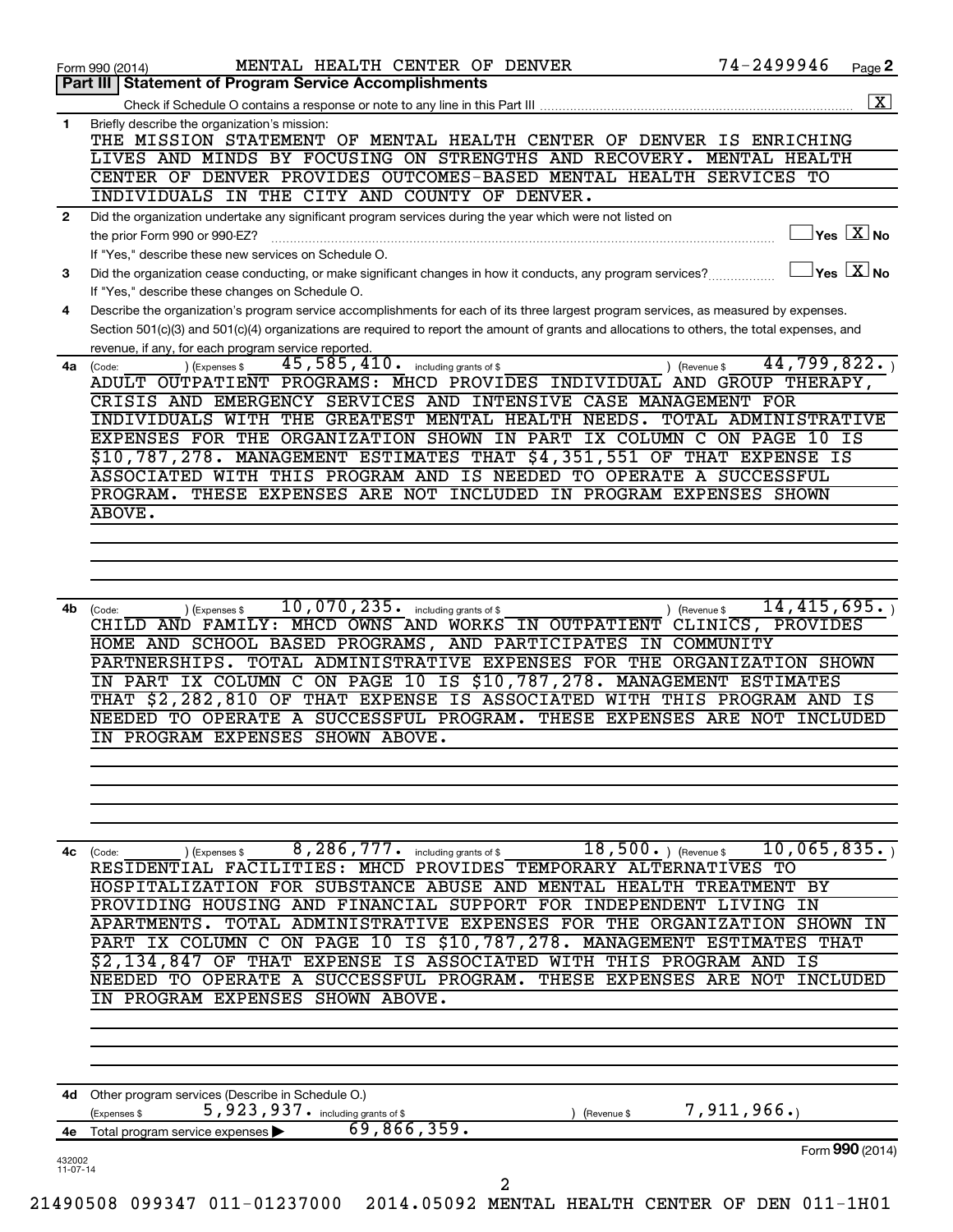| Form 990 (2014) |  |  |
|-----------------|--|--|
|                 |  |  |

Form 990 (2014) Page MENTAL HEALTH CENTER OF DENVER 74-2499946

|     | <b>Part IV   Checklist of Required Schedules</b>                                                                                                                                                                              |                       |                         |                         |  |
|-----|-------------------------------------------------------------------------------------------------------------------------------------------------------------------------------------------------------------------------------|-----------------------|-------------------------|-------------------------|--|
|     |                                                                                                                                                                                                                               |                       | <b>Yes</b>              | No                      |  |
| 1   | Is the organization described in section 501(c)(3) or 4947(a)(1) (other than a private foundation)?                                                                                                                           |                       |                         |                         |  |
|     |                                                                                                                                                                                                                               | 1                     | X                       |                         |  |
| 2   | Is the organization required to complete Schedule B, Schedule of Contributors? [11] the organization required to complete Schedule B, Schedule of Contributors?                                                               | $\mathbf{2}$          | $\overline{\mathbf{X}}$ |                         |  |
| З   | Did the organization engage in direct or indirect political campaign activities on behalf of or in opposition to candidates for                                                                                               |                       |                         |                         |  |
|     |                                                                                                                                                                                                                               | 3                     |                         | x                       |  |
| 4   | Section 501(c)(3) organizations. Did the organization engage in lobbying activities, or have a section 501(h) election in effect                                                                                              |                       |                         |                         |  |
|     |                                                                                                                                                                                                                               | 4                     | х                       |                         |  |
| 5   | Is the organization a section 501(c)(4), 501(c)(5), or 501(c)(6) organization that receives membership dues, assessments, or                                                                                                  |                       |                         |                         |  |
|     |                                                                                                                                                                                                                               | 5                     |                         | x                       |  |
|     |                                                                                                                                                                                                                               |                       |                         |                         |  |
| 6   | Did the organization maintain any donor advised funds or any similar funds or accounts for which donors have the right to                                                                                                     | 6                     |                         | х                       |  |
|     | provide advice on the distribution or investment of amounts in such funds or accounts? If "Yes," complete Schedule D, Part I                                                                                                  |                       |                         |                         |  |
| 7   | Did the organization receive or hold a conservation easement, including easements to preserve open space,                                                                                                                     |                       |                         | х                       |  |
|     |                                                                                                                                                                                                                               | $\overline{7}$        |                         |                         |  |
| 8   | Did the organization maintain collections of works of art, historical treasures, or other similar assets? If "Yes," complete<br>Schedule D, Part III <b>Marting Community</b> Construction of the United Schedule D, Part III | 8                     |                         | X                       |  |
| 9   | Did the organization report an amount in Part X, line 21, for escrow or custodial account liability; serve as a custodian for                                                                                                 |                       |                         |                         |  |
|     | amounts not listed in Part X; or provide credit counseling, debt management, credit repair, or debt negotiation services?                                                                                                     |                       |                         |                         |  |
|     | If "Yes," complete Schedule D, Part IV                                                                                                                                                                                        | 9                     |                         | x                       |  |
| 10  | Did the organization, directly or through a related organization, hold assets in temporarily restricted endowments, permanent                                                                                                 |                       |                         |                         |  |
|     |                                                                                                                                                                                                                               | 10                    | х                       |                         |  |
| 11  | If the organization's answer to any of the following questions is "Yes," then complete Schedule D, Parts VI, VII, VIII, IX, or X                                                                                              |                       |                         |                         |  |
|     | as applicable.                                                                                                                                                                                                                |                       |                         |                         |  |
|     | a Did the organization report an amount for land, buildings, and equipment in Part X, line 10? If "Yes," complete Schedule D,                                                                                                 |                       |                         |                         |  |
|     | Part VI                                                                                                                                                                                                                       | 11a                   | х                       |                         |  |
|     | <b>b</b> Did the organization report an amount for investments - other securities in Part X, line 12 that is 5% or more of its total                                                                                          |                       |                         |                         |  |
|     | assets reported in Part X, line 16? If "Yes," complete Schedule D, Part VII [11] [11] [12] [12] [12] [12] [12] [                                                                                                              | 11b                   |                         | х                       |  |
|     | c Did the organization report an amount for investments - program related in Part X, line 13 that is 5% or more of its total                                                                                                  |                       |                         |                         |  |
|     |                                                                                                                                                                                                                               | 11c                   |                         | X                       |  |
|     | d Did the organization report an amount for other assets in Part X, line 15 that is 5% or more of its total assets reported in                                                                                                |                       |                         |                         |  |
|     |                                                                                                                                                                                                                               | 11d                   | х                       |                         |  |
|     | e Did the organization report an amount for other liabilities in Part X, line 25? If "Yes," complete Schedule D, Part X                                                                                                       | 11e                   | $\overline{\mathbf{X}}$ |                         |  |
|     | f Did the organization's separate or consolidated financial statements for the tax year include a footnote that addresses                                                                                                     |                       |                         |                         |  |
|     | the organization's liability for uncertain tax positions under FIN 48 (ASC 740)? If "Yes," complete Schedule D, Part X                                                                                                        | 11f                   | х                       |                         |  |
|     | 12a Did the organization obtain separate, independent audited financial statements for the tax year? If "Yes," complete                                                                                                       |                       |                         |                         |  |
|     | Schedule D, Parts XI and XII                                                                                                                                                                                                  |                       |                         | х                       |  |
|     |                                                                                                                                                                                                                               | 12a                   |                         |                         |  |
|     | <b>b</b> Was the organization included in consolidated, independent audited financial statements for the tax year?                                                                                                            |                       | X                       |                         |  |
|     | If "Yes," and if the organization answered "No" to line 12a, then completing Schedule D, Parts XI and XII is optional <i>manum</i>                                                                                            | 12 <sub>b</sub><br>13 |                         | X                       |  |
| 13  |                                                                                                                                                                                                                               |                       |                         | $\overline{\texttt{x}}$ |  |
| 14a |                                                                                                                                                                                                                               | 14a                   |                         |                         |  |
|     | <b>b</b> Did the organization have aggregate revenues or expenses of more than \$10,000 from grantmaking, fundraising, business,                                                                                              |                       |                         |                         |  |
|     | investment, and program service activities outside the United States, or aggregate foreign investments valued at \$100,000                                                                                                    |                       |                         | х                       |  |
|     |                                                                                                                                                                                                                               | 14b                   |                         |                         |  |
| 15  | Did the organization report on Part IX, column (A), line 3, more than \$5,000 of grants or other assistance to or for any                                                                                                     |                       |                         |                         |  |
|     |                                                                                                                                                                                                                               | 15                    |                         | х                       |  |
| 16  | Did the organization report on Part IX, column (A), line 3, more than \$5,000 of aggregate grants or other assistance to                                                                                                      |                       |                         |                         |  |
|     |                                                                                                                                                                                                                               | 16                    |                         | х                       |  |
| 17  | Did the organization report a total of more than \$15,000 of expenses for professional fundraising services on Part IX,                                                                                                       |                       |                         |                         |  |
|     |                                                                                                                                                                                                                               | 17                    | х                       |                         |  |
| 18  | Did the organization report more than \$15,000 total of fundraising event gross income and contributions on Part VIII, lines                                                                                                  |                       |                         |                         |  |
|     |                                                                                                                                                                                                                               | 18                    | х                       |                         |  |
| 19  | Did the organization report more than \$15,000 of gross income from gaming activities on Part VIII, line 9a? If "Yes,"                                                                                                        |                       |                         |                         |  |
|     |                                                                                                                                                                                                                               | 19                    |                         | x                       |  |
|     |                                                                                                                                                                                                                               | <b>20a</b>            |                         | $\overline{\text{x}}$   |  |
|     |                                                                                                                                                                                                                               | 20 <sub>b</sub>       |                         |                         |  |

Form (2014) **990**

432003 11-07-14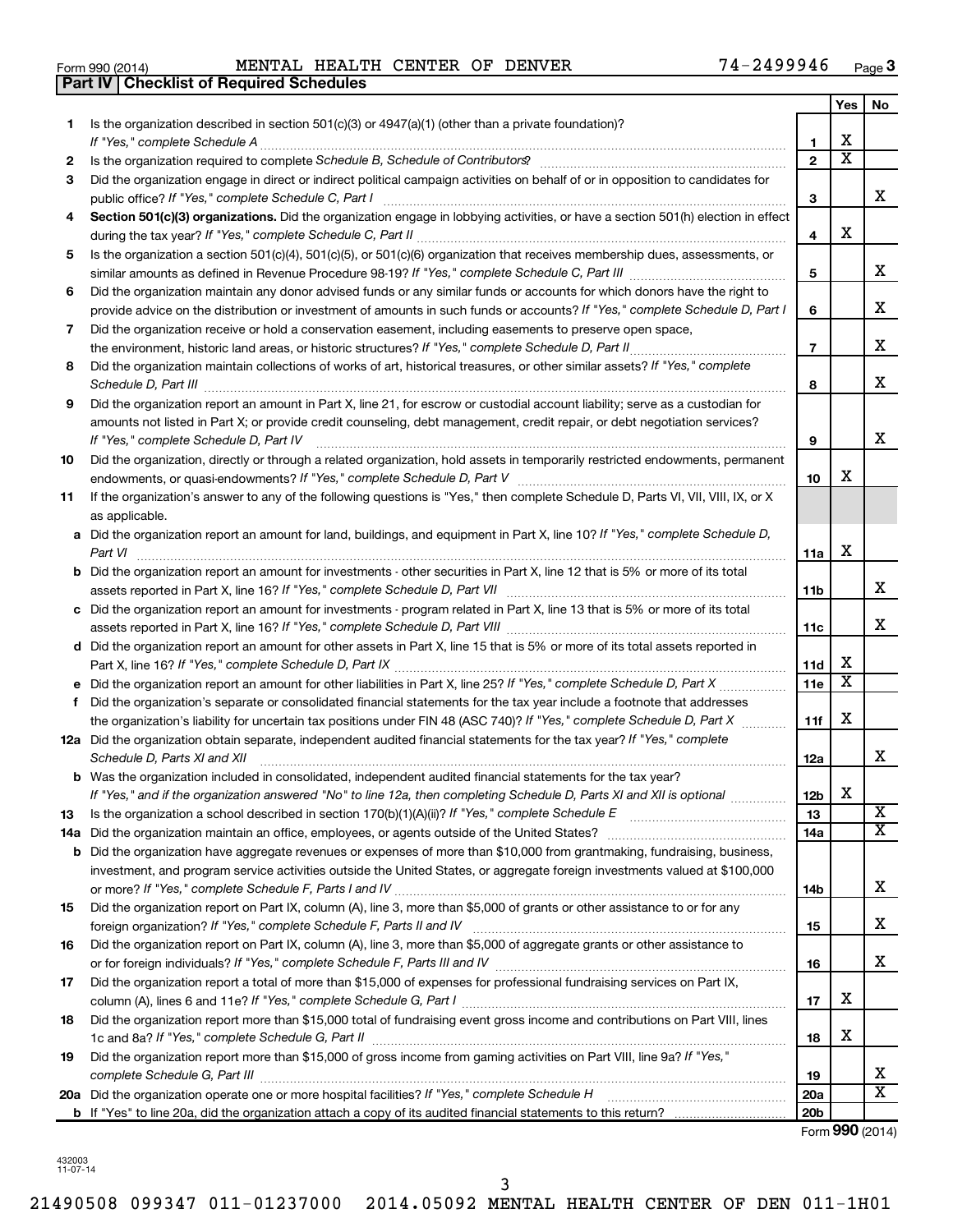|    | <b>Part IV   Checklist of Required Schedules (continued)</b>                                                                        |                 |                         |                         |
|----|-------------------------------------------------------------------------------------------------------------------------------------|-----------------|-------------------------|-------------------------|
|    |                                                                                                                                     |                 | Yes                     | No                      |
| 21 | Did the organization report more than \$5,000 of grants or other assistance to any domestic organization or                         |                 |                         |                         |
|    |                                                                                                                                     | 21              | х                       |                         |
| 22 | Did the organization report more than \$5,000 of grants or other assistance to or for domestic individuals on                       |                 |                         |                         |
|    |                                                                                                                                     | 22              |                         | x                       |
| 23 | Did the organization answer "Yes" to Part VII, Section A, line 3, 4, or 5 about compensation of the organization's current          |                 |                         |                         |
|    | and former officers, directors, trustees, key employees, and highest compensated employees? If "Yes," complete                      |                 |                         |                         |
|    |                                                                                                                                     | 23              | х                       |                         |
|    | 24a Did the organization have a tax-exempt bond issue with an outstanding principal amount of more than \$100,000 as of the         |                 |                         |                         |
|    | last day of the year, that was issued after December 31, 2002? If "Yes," answer lines 24b through 24d and complete                  |                 |                         |                         |
|    | Schedule K. If "No", go to line 25a                                                                                                 | 24a             | X                       |                         |
| b  |                                                                                                                                     | 24 <sub>b</sub> |                         | X                       |
|    | Did the organization maintain an escrow account other than a refunding escrow at any time during the year to defease                |                 |                         |                         |
|    |                                                                                                                                     | 24c             |                         | х                       |
|    | d Did the organization act as an "on behalf of" issuer for bonds outstanding at any time during the year?                           | 24d             |                         | $\overline{\texttt{x}}$ |
|    | 25a Section 501(c)(3), 501(c)(4), and 501(c)(29) organizations. Did the organization engage in an excess benefit                    |                 |                         |                         |
|    |                                                                                                                                     | 25a             |                         | x                       |
|    | <b>b</b> Is the organization aware that it engaged in an excess benefit transaction with a disqualified person in a prior year, and |                 |                         |                         |
|    | that the transaction has not been reported on any of the organization's prior Forms 990 or 990-EZ? If "Yes," complete               |                 |                         |                         |
|    | Schedule L, Part I                                                                                                                  | 25b             |                         | х                       |
| 26 | Did the organization report any amount on Part X, line 5, 6, or 22 for receivables from or payables to any current or               |                 |                         |                         |
|    | former officers, directors, trustees, key employees, highest compensated employees, or disqualified persons? If "Yes,"              |                 |                         |                         |
|    | complete Schedule L, Part II                                                                                                        | 26              |                         | X                       |
| 27 | Did the organization provide a grant or other assistance to an officer, director, trustee, key employee, substantial                |                 |                         |                         |
|    | contributor or employee thereof, a grant selection committee member, or to a 35% controlled entity or family member                 |                 |                         |                         |
|    |                                                                                                                                     | 27              |                         | х                       |
| 28 | Was the organization a party to a business transaction with one of the following parties (see Schedule L, Part IV                   |                 |                         |                         |
|    | instructions for applicable filing thresholds, conditions, and exceptions):                                                         |                 |                         |                         |
| а  | A current or former officer, director, trustee, or key employee? If "Yes," complete Schedule L, Part IV                             | 28a             |                         | х                       |
| b  | A family member of a current or former officer, director, trustee, or key employee? If "Yes," complete Schedule L, Part IV          | 28 <sub>b</sub> |                         | $\overline{\textbf{x}}$ |
|    | c An entity of which a current or former officer, director, trustee, or key employee (or a family member thereof) was an officer,   |                 |                         |                         |
|    | director, trustee, or direct or indirect owner? If "Yes," complete Schedule L, Part IV                                              | 28c             |                         | х                       |
| 29 |                                                                                                                                     | 29              |                         | $\overline{\texttt{x}}$ |
| 30 | Did the organization receive contributions of art, historical treasures, or other similar assets, or qualified conservation         |                 |                         |                         |
|    |                                                                                                                                     | 30              |                         | х                       |
| 31 | Did the organization liquidate, terminate, or dissolve and cease operations?                                                        |                 |                         |                         |
|    | If "Yes," complete Schedule N, Part I                                                                                               | 31              |                         | ▵                       |
| 32 | Did the organization sell, exchange, dispose of, or transfer more than 25% of its net assets? If "Yes," complete                    |                 |                         |                         |
|    | Schedule N, Part II                                                                                                                 | 32              |                         | x                       |
| 33 | Did the organization own 100% of an entity disregarded as separate from the organization under Regulations                          |                 |                         |                         |
|    |                                                                                                                                     | 33              |                         | x                       |
| 34 | Was the organization related to any tax-exempt or taxable entity? If "Yes," complete Schedule R, Part II, III, or IV, and           |                 |                         |                         |
|    | Part V, line 1                                                                                                                      | 34              | х                       |                         |
|    |                                                                                                                                     | 35a             | $\overline{\textbf{x}}$ |                         |
|    | b If "Yes" to line 35a, did the organization receive any payment from or engage in any transaction with a controlled entity         |                 |                         |                         |
|    |                                                                                                                                     | 35 <sub>b</sub> | х                       |                         |
| 36 | Section 501(c)(3) organizations. Did the organization make any transfers to an exempt non-charitable related organization?          |                 |                         |                         |
|    |                                                                                                                                     | 36              |                         | x                       |
| 37 | Did the organization conduct more than 5% of its activities through an entity that is not a related organization                    |                 |                         |                         |
|    |                                                                                                                                     | 37              |                         | х                       |
| 38 | Did the organization complete Schedule O and provide explanations in Schedule O for Part VI, lines 11b and 19?                      |                 |                         |                         |
|    |                                                                                                                                     | 38              | х                       |                         |

Form (2014) **990**

432004 11-07-14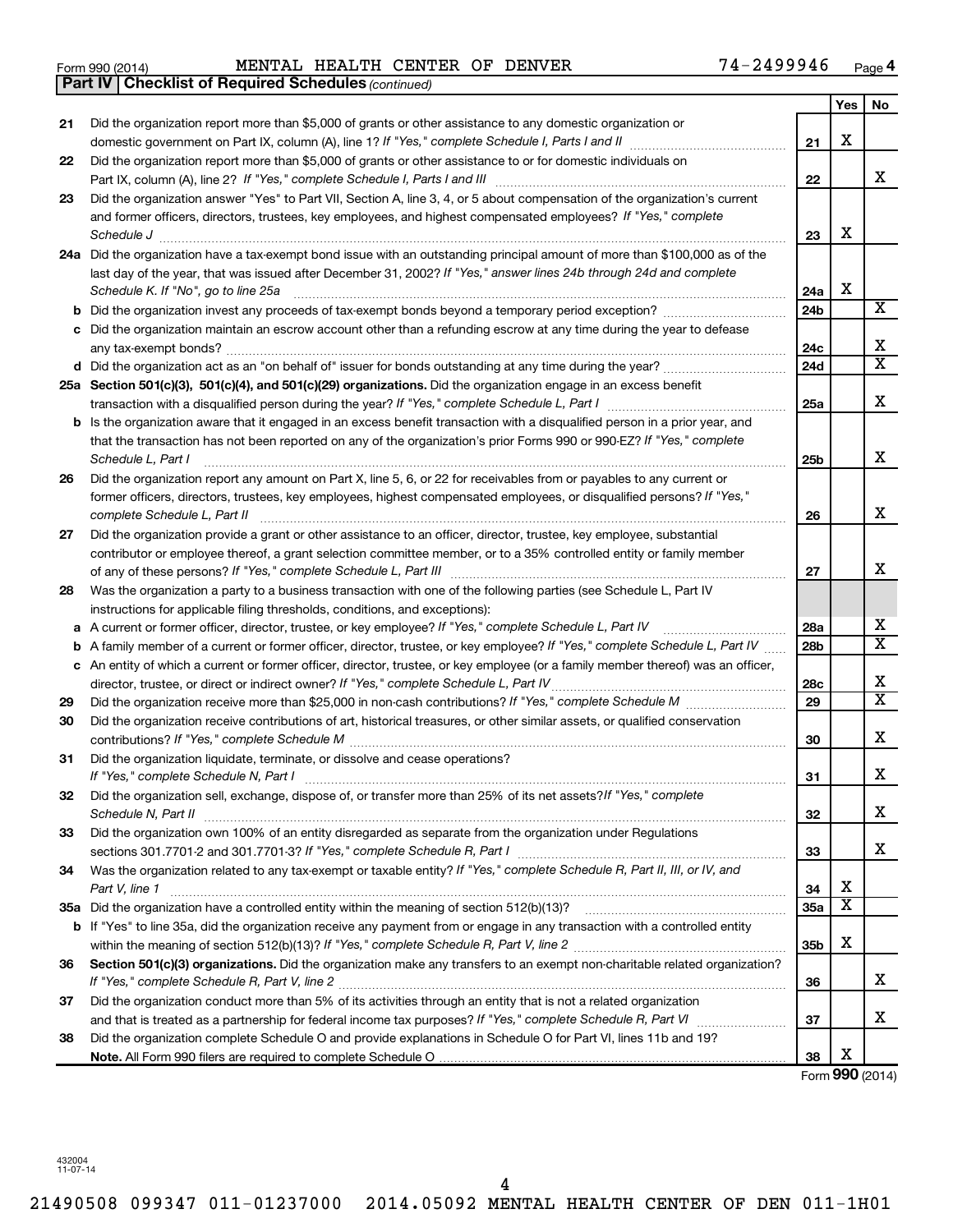|    | Part V<br><b>Statements Regarding Other IRS Filings and Tax Compliance</b><br>Check if Schedule O contains a response or note to any line in this Part V |                        |          |                 |     |                 |
|----|----------------------------------------------------------------------------------------------------------------------------------------------------------|------------------------|----------|-----------------|-----|-----------------|
|    |                                                                                                                                                          |                        |          |                 | Yes | No              |
|    |                                                                                                                                                          | 1a                     | 149      |                 |     |                 |
|    | Enter the number of Forms W-2G included in line 1a. Enter -0- if not applicable                                                                          | 1 <sub>b</sub>         | $\Omega$ |                 |     |                 |
|    | Did the organization comply with backup withholding rules for reportable payments to vendors and reportable gaming                                       |                        |          |                 |     |                 |
|    |                                                                                                                                                          |                        |          | 1c              | х   |                 |
|    | 2a Enter the number of employees reported on Form W-3, Transmittal of Wage and Tax Statements,                                                           |                        |          |                 |     |                 |
|    | filed for the calendar year ending with or within the year covered by this return <i>manumumumum</i>                                                     | 2a                     | 1009     |                 |     |                 |
|    |                                                                                                                                                          |                        |          | 2 <sub>b</sub>  | х   |                 |
|    |                                                                                                                                                          |                        |          |                 |     |                 |
|    | 3a Did the organization have unrelated business gross income of \$1,000 or more during the year?                                                         |                        |          | За              |     | х               |
|    |                                                                                                                                                          |                        |          | 3 <sub>b</sub>  |     |                 |
|    | 4a At any time during the calendar year, did the organization have an interest in, or a signature or other authority over, a                             |                        |          |                 |     |                 |
|    | financial account in a foreign country (such as a bank account, securities account, or other financial account)?                                         |                        |          | 4a              |     | x               |
|    | <b>b</b> If "Yes," enter the name of the foreign country: $\blacktriangleright$                                                                          |                        |          |                 |     |                 |
|    | See instructions for filing requirements for FinCEN Form 114, Report of Foreign Bank and Financial Accounts (FBAR).                                      |                        |          |                 |     |                 |
|    |                                                                                                                                                          |                        |          | 5a              |     | х               |
|    |                                                                                                                                                          |                        |          | 5 <sub>b</sub>  |     | х               |
|    |                                                                                                                                                          |                        |          | 5c              |     |                 |
|    | 6a Does the organization have annual gross receipts that are normally greater than \$100,000, and did the organization solicit                           |                        |          |                 |     |                 |
|    |                                                                                                                                                          |                        |          | 6a              |     | X               |
|    | <b>b</b> If "Yes," did the organization include with every solicitation an express statement that such contributions or gifts                            |                        |          |                 |     |                 |
|    |                                                                                                                                                          |                        |          | 6b              |     |                 |
| 7  | Organizations that may receive deductible contributions under section 170(c).                                                                            |                        |          |                 |     |                 |
|    | Did the organization receive a payment in excess of \$75 made partly as a contribution and partly for goods and services provided to the payor?          |                        |          | 7a              |     | х               |
|    |                                                                                                                                                          |                        |          | 7b              |     |                 |
|    | c Did the organization sell, exchange, or otherwise dispose of tangible personal property for which it was required                                      |                        |          |                 |     |                 |
|    |                                                                                                                                                          |                        |          | 7с              |     | х               |
|    |                                                                                                                                                          | 7d                     |          |                 |     |                 |
|    | Did the organization receive any funds, directly or indirectly, to pay premiums on a personal benefit contract?                                          |                        |          | 7е              |     | х<br>x          |
| Ť. |                                                                                                                                                          |                        |          | 7f              |     |                 |
|    | If the organization received a contribution of qualified intellectual property, did the organization file Form 8899 as required?                         |                        |          | 7g              |     |                 |
| h  | If the organization received a contribution of cars, boats, airplanes, or other vehicles, did the organization file a Form 1098-C?                       |                        |          | 7h              |     |                 |
| 8  | Sponsoring organizations maintaining donor advised funds. Did a donor advised fund maintained by the                                                     |                        |          |                 |     |                 |
|    |                                                                                                                                                          |                        |          | 8               |     |                 |
| 9  | Sponsoring organizations maintaining donor advised funds.                                                                                                |                        |          |                 |     |                 |
|    |                                                                                                                                                          |                        |          | эа              |     |                 |
| b  | Did the sponsoring organization make a distribution to a donor, donor advisor, or related person?                                                        |                        |          | 9b              |     |                 |
| 10 | Section 501(c)(7) organizations. Enter:                                                                                                                  |                        |          |                 |     |                 |
| а  |                                                                                                                                                          | 10a                    |          |                 |     |                 |
| b  | Gross receipts, included on Form 990, Part VIII, line 12, for public use of club facilities                                                              | 10b                    |          |                 |     |                 |
| 11 | Section 501(c)(12) organizations. Enter:                                                                                                                 |                        |          |                 |     |                 |
| а  |                                                                                                                                                          | 11a                    |          |                 |     |                 |
| b  | Gross income from other sources (Do not net amounts due or paid to other sources against                                                                 |                        |          |                 |     |                 |
|    | amounts due or received from them.)<br>12a Section 4947(a)(1) non-exempt charitable trusts. Is the organization filing Form 990 in lieu of Form 1041?    | 11b                    |          |                 |     |                 |
|    |                                                                                                                                                          | 12b                    |          | 12a             |     |                 |
|    | <b>b</b> If "Yes," enter the amount of tax-exempt interest received or accrued during the year                                                           |                        |          |                 |     |                 |
| 13 | Section 501(c)(29) qualified nonprofit health insurance issuers.                                                                                         |                        |          |                 |     |                 |
| а  | Is the organization licensed to issue qualified health plans in more than one state?                                                                     |                        |          | 13a             |     |                 |
|    | Note. See the instructions for additional information the organization must report on Schedule O.                                                        |                        |          |                 |     |                 |
|    | <b>b</b> Enter the amount of reserves the organization is required to maintain by the states in which the                                                |                        |          |                 |     |                 |
|    |                                                                                                                                                          | 13b<br>13 <sub>c</sub> |          |                 |     |                 |
|    | 14a Did the organization receive any payments for indoor tanning services during the tax year?                                                           |                        |          | 14a             |     | х               |
|    | <b>b</b> If "Yes," has it filed a Form 720 to report these payments? If "No," provide an explanation in Schedule O                                       |                        |          | 14 <sub>b</sub> |     |                 |
|    |                                                                                                                                                          |                        |          |                 |     | Form 990 (2014) |

Form 990 (2014) Page MENTAL HEALTH CENTER OF DENVER 74-2499946

74-2499946 Page 5

| 432005   |  |
|----------|--|
| 11-07-14 |  |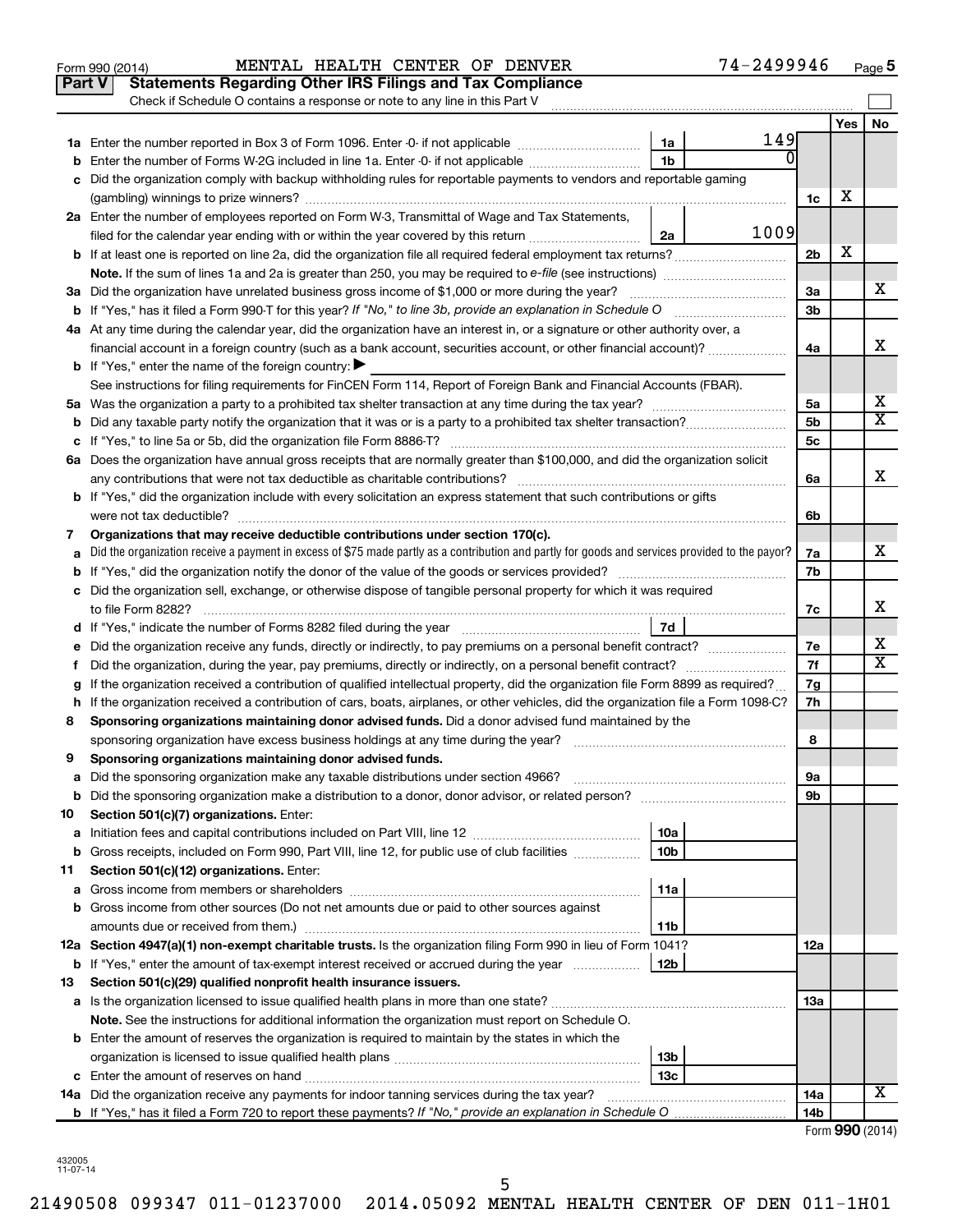| Form 990 (2014) |  |  |  |
|-----------------|--|--|--|
|-----------------|--|--|--|

# Form 990 (2014) Page MENTAL HEALTH CENTER OF DENVER 74-2499946

**Part VI** Governance, Management, and Disclosure For each "Yes" response to lines 2 through 7b below, and for a "No" response *to line 8a, 8b, or 10b below, describe the circumstances, processes, or changes in Schedule O. See instructions.*

|                                                         |                                                                                                                                                                                                                  |    |    |                        |                         | $\mathbf{X}$            |  |  |  |
|---------------------------------------------------------|------------------------------------------------------------------------------------------------------------------------------------------------------------------------------------------------------------------|----|----|------------------------|-------------------------|-------------------------|--|--|--|
|                                                         | <b>Section A. Governing Body and Management</b>                                                                                                                                                                  |    |    |                        |                         |                         |  |  |  |
|                                                         |                                                                                                                                                                                                                  |    |    |                        | <b>Yes</b>              | No                      |  |  |  |
|                                                         | <b>1a</b> Enter the number of voting members of the governing body at the end of the tax year                                                                                                                    | 1a | 17 |                        |                         |                         |  |  |  |
|                                                         | If there are material differences in voting rights among members of the governing body, or if the governing                                                                                                      |    |    |                        |                         |                         |  |  |  |
|                                                         | body delegated broad authority to an executive committee or similar committee, explain in Schedule O.                                                                                                            |    |    |                        |                         |                         |  |  |  |
| b                                                       | Enter the number of voting members included in line 1a, above, who are independent                                                                                                                               | 1b | 17 |                        |                         |                         |  |  |  |
| 2                                                       | Did any officer, director, trustee, or key employee have a family relationship or a business relationship with any other                                                                                         |    |    |                        |                         |                         |  |  |  |
|                                                         | officer, director, trustee, or key employee?                                                                                                                                                                     |    |    | 2                      |                         | х                       |  |  |  |
| 3                                                       | Did the organization delegate control over management duties customarily performed by or under the direct supervision                                                                                            |    |    |                        |                         |                         |  |  |  |
|                                                         |                                                                                                                                                                                                                  |    |    | 3                      |                         | x                       |  |  |  |
| 4                                                       | Did the organization make any significant changes to its governing documents since the prior Form 990 was filed?                                                                                                 |    |    | 4                      |                         | $\overline{\textbf{x}}$ |  |  |  |
| 5                                                       |                                                                                                                                                                                                                  |    |    |                        |                         |                         |  |  |  |
| 6                                                       |                                                                                                                                                                                                                  |    |    | 5<br>6                 |                         | $\overline{\textbf{X}}$ |  |  |  |
| 7a                                                      | Did the organization have members, stockholders, or other persons who had the power to elect or appoint one or                                                                                                   |    |    |                        |                         |                         |  |  |  |
|                                                         |                                                                                                                                                                                                                  |    |    | 7a                     |                         | х                       |  |  |  |
|                                                         | <b>b</b> Are any governance decisions of the organization reserved to (or subject to approval by) members, stockholders, or                                                                                      |    |    |                        |                         |                         |  |  |  |
|                                                         | persons other than the governing body?                                                                                                                                                                           |    |    | 7b                     |                         | x.                      |  |  |  |
| 8                                                       | Did the organization contemporaneously document the meetings held or written actions undertaken during the year by the following:                                                                                |    |    |                        |                         |                         |  |  |  |
|                                                         | The governing body?                                                                                                                                                                                              |    |    | 8а                     | х                       |                         |  |  |  |
| a                                                       |                                                                                                                                                                                                                  |    |    | 8b                     | $\overline{\mathbf{x}}$ |                         |  |  |  |
| b                                                       | Is there any officer, director, trustee, or key employee listed in Part VII, Section A, who cannot be reached at the                                                                                             |    |    |                        |                         |                         |  |  |  |
| 9                                                       |                                                                                                                                                                                                                  |    |    | 9                      |                         | x                       |  |  |  |
|                                                         |                                                                                                                                                                                                                  |    |    |                        |                         |                         |  |  |  |
|                                                         | <b>Section B. Policies</b> (This Section B requests information about policies not required by the Internal Revenue Code.)                                                                                       |    |    |                        |                         |                         |  |  |  |
|                                                         |                                                                                                                                                                                                                  |    |    |                        | Yes                     | No<br>x                 |  |  |  |
|                                                         |                                                                                                                                                                                                                  |    |    | 10a                    |                         |                         |  |  |  |
|                                                         | <b>b</b> If "Yes," did the organization have written policies and procedures governing the activities of such chapters, affiliates,                                                                              |    |    |                        |                         |                         |  |  |  |
|                                                         |                                                                                                                                                                                                                  |    |    | 10 <sub>b</sub><br>11a | X                       |                         |  |  |  |
|                                                         | 11a Has the organization provided a complete copy of this Form 990 to all members of its governing body before filing the form?                                                                                  |    |    |                        |                         |                         |  |  |  |
|                                                         | <b>b</b> Describe in Schedule O the process, if any, used by the organization to review this Form 990.                                                                                                           |    |    |                        |                         |                         |  |  |  |
| 12a                                                     | Did the organization have a written conflict of interest policy? If "No," go to line 13                                                                                                                          |    |    |                        |                         |                         |  |  |  |
|                                                         | Were officers, directors, or trustees, and key employees required to disclose annually interests that could give rise to conflicts?<br>b                                                                         |    |    |                        |                         |                         |  |  |  |
| с                                                       | Did the organization regularly and consistently monitor and enforce compliance with the policy? If "Yes," describe                                                                                               |    |    |                        |                         |                         |  |  |  |
|                                                         | in Schedule O how this was done                                                                                                                                                                                  |    |    | 12c                    | х                       |                         |  |  |  |
| 13                                                      | Did the organization have a written whistleblower policy?                                                                                                                                                        |    |    | 13                     | $\overline{\textbf{x}}$ |                         |  |  |  |
| 14                                                      |                                                                                                                                                                                                                  |    |    | 14                     | $\overline{\mathbf{X}}$ |                         |  |  |  |
| 15                                                      | Did the process for determining compensation of the following persons include a review and approval by independent                                                                                               |    |    |                        |                         |                         |  |  |  |
|                                                         | persons, comparability data, and contemporaneous substantiation of the deliberation and decision?                                                                                                                |    |    |                        |                         |                         |  |  |  |
|                                                         | The organization's CEO, Executive Director, or top management official manufactured content of the organization's CEO, Executive Director, or top management official manufactured content of the organization's |    |    | <b>15a</b>             | х                       |                         |  |  |  |
|                                                         |                                                                                                                                                                                                                  |    |    | 15b                    | X                       |                         |  |  |  |
|                                                         | If "Yes" to line 15a or 15b, describe the process in Schedule O (see instructions).                                                                                                                              |    |    |                        |                         |                         |  |  |  |
|                                                         | 16a Did the organization invest in, contribute assets to, or participate in a joint venture or similar arrangement with a                                                                                        |    |    |                        |                         |                         |  |  |  |
|                                                         | taxable entity during the year?                                                                                                                                                                                  |    |    | 16a                    |                         | х                       |  |  |  |
|                                                         | b If "Yes," did the organization follow a written policy or procedure requiring the organization to evaluate its participation                                                                                   |    |    |                        |                         |                         |  |  |  |
|                                                         | in joint venture arrangements under applicable federal tax law, and take steps to safequard the organization's                                                                                                   |    |    |                        |                         |                         |  |  |  |
|                                                         | exempt status with respect to such arrangements?                                                                                                                                                                 |    |    | 16b                    |                         |                         |  |  |  |
|                                                         | <b>Section C. Disclosure</b>                                                                                                                                                                                     |    |    |                        |                         |                         |  |  |  |
| 17                                                      | <b>NONE</b><br>List the states with which a copy of this Form 990 is required to be filed $\blacktriangleright$                                                                                                  |    |    |                        |                         |                         |  |  |  |
| 18                                                      | Section 6104 requires an organization to make its Forms 1023 (or 1024 if applicable), 990, and 990-T (Section 501(c)(3)s only) available                                                                         |    |    |                        |                         |                         |  |  |  |
|                                                         | for public inspection. Indicate how you made these available. Check all that apply.                                                                                                                              |    |    |                        |                         |                         |  |  |  |
|                                                         | $\lfloor x \rfloor$ Upon request<br>  X   Own website<br>$\lfloor X \rfloor$ Another's website<br>Other (explain in Schedule O)                                                                                  |    |    |                        |                         |                         |  |  |  |
| 19                                                      | Describe in Schedule O whether (and if so, how) the organization made its governing documents, conflict of interest policy, and financial                                                                        |    |    |                        |                         |                         |  |  |  |
| statements available to the public during the tax year. |                                                                                                                                                                                                                  |    |    |                        |                         |                         |  |  |  |
| 20                                                      | State the name, address, and telephone number of the person who possesses the organization's books and records:                                                                                                  |    |    |                        |                         |                         |  |  |  |
|                                                         | CYNTHIA NELSON - (303)<br>$504 - 6500$                                                                                                                                                                           |    |    |                        |                         |                         |  |  |  |
|                                                         | 80219<br>4141 E DICKENSON PLACE, DENVER,<br>CO                                                                                                                                                                   |    |    |                        |                         |                         |  |  |  |
|                                                         | 432006 11-07-14                                                                                                                                                                                                  |    |    |                        |                         | Form 990 (2014)         |  |  |  |
|                                                         | 6                                                                                                                                                                                                                |    |    |                        |                         |                         |  |  |  |
|                                                         |                                                                                                                                                                                                                  |    |    |                        |                         |                         |  |  |  |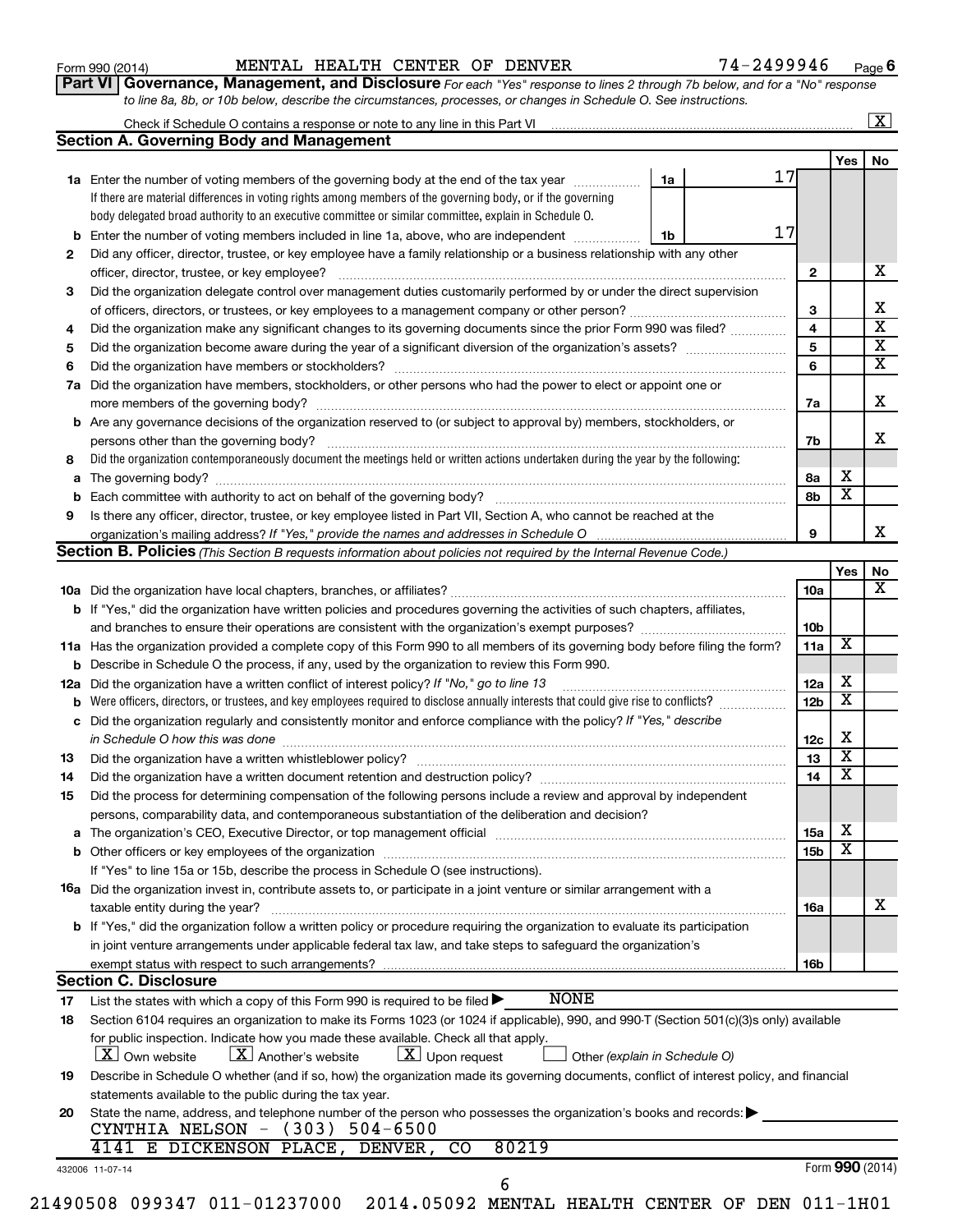$\Box$ 

| Part VII Compensation of Officers, Directors, Trustees, Key Employees, Highest Compensated |  |
|--------------------------------------------------------------------------------------------|--|
| <b>Employees, and Independent Contractors</b>                                              |  |

#### Check if Schedule O contains a response or note to any line in this Part VII

**Section A. Officers, Directors, Trustees, Key Employees, and Highest Compensated Employees**

**1a**  Complete this table for all persons required to be listed. Report compensation for the calendar year ending with or within the organization's tax year.

**•** List all of the organization's current officers, directors, trustees (whether individuals or organizations), regardless of amount of compensation. Enter -0- in columns  $(D)$ ,  $(E)$ , and  $(F)$  if no compensation was paid.

**•** List all of the organization's **current** key employees, if any. See instructions for definition of "key employee."

**•** List the organization's five current highest compensated employees (other than an officer, director, trustee, or key employee) who received reportable compensation (Box 5 of Form W-2 and/or Box 7 of Form 1099-MISC) of more than \$100,000 from the organization and any related organizations.

**•** List all of the organization's former officers, key employees, and highest compensated employees who received more than \$100,000 of reportable compensation from the organization and any related organizations.

**•** List all of the organization's former directors or trustees that received, in the capacity as a former director or trustee of the organization, more than \$10,000 of reportable compensation from the organization and any related organizations.

List persons in the following order: individual trustees or directors; institutional trustees; officers; key employees; highest compensated employees; and former such persons.

Check this box if neither the organization nor any related organization compensated any current officer, director, or trustee.  $\Box$ 

| (A)                            | (B)                    |                                         |                                                                  | (C)         |              |                                 |        | (D)                 | (E)                              | (F)                      |
|--------------------------------|------------------------|-----------------------------------------|------------------------------------------------------------------|-------------|--------------|---------------------------------|--------|---------------------|----------------------------------|--------------------------|
| Name and Title                 | Average                | Position<br>(do not check more than one |                                                                  |             |              |                                 |        | Reportable          | Reportable                       | Estimated                |
|                                | hours per              |                                         | box, unless person is both an<br>officer and a director/trustee) |             |              |                                 |        | compensation        | compensation                     | amount of                |
|                                | week                   |                                         |                                                                  |             |              |                                 |        | from                | from related                     | other                    |
|                                | (list any<br>hours for |                                         |                                                                  |             |              |                                 |        | the<br>organization | organizations<br>(W-2/1099-MISC) | compensation<br>from the |
|                                | related                |                                         |                                                                  |             |              |                                 |        | (W-2/1099-MISC)     |                                  | organization             |
|                                | organizations          |                                         |                                                                  |             |              |                                 |        |                     |                                  | and related              |
|                                | below                  | Individual trustee or director          | Institutional trustee                                            |             | Key employee | Highest compensated<br>employee |        |                     |                                  | organizations            |
|                                | line)                  |                                         |                                                                  | Officer     |              |                                 | Former |                     |                                  |                          |
| (1) RICK SIMMS, CPA            | 1.00                   |                                         |                                                                  |             |              |                                 |        |                     |                                  |                          |
| <b>BOARD CHAIR</b>             | 1.00                   | $\mathbf X$                             |                                                                  | $\mathbf x$ |              |                                 |        | $\mathbf 0$ .       | 0.                               | $\mathbf 0$ .            |
| NANCY WOLLEN<br>(2)            | 1.00                   |                                         |                                                                  |             |              |                                 |        |                     |                                  |                          |
| BOARD VICE CHAIR               |                        | $\mathbf X$                             |                                                                  | $\mathbf X$ |              |                                 |        | $\mathbf 0$ .       | $\mathbf 0$ .                    | $\mathbf 0$ .            |
| CHARLES EVERILL<br>(3)         | 1.00                   |                                         |                                                                  |             |              |                                 |        |                     |                                  |                          |
| TREASURER                      |                        | X                                       |                                                                  | $\mathbf X$ |              |                                 |        | $\mathbf 0$ .       | $\mathbf 0$ .                    | $\mathbf 0$ .            |
| (4) ROBERTA PAYNE, PHD         | 1.00                   |                                         |                                                                  |             |              |                                 |        |                     |                                  |                          |
| <b>SECRETARY</b>               |                        | $\mathbf X$                             |                                                                  | $\mathbf X$ |              |                                 |        | 0.                  | $\mathbf 0$ .                    | $\mathbf 0$ .            |
| (5) JUDITH A. KILBOURNE        | 1.00                   |                                         |                                                                  |             |              |                                 |        |                     |                                  |                          |
| DEVELOPMENT COMMITTEE CHAIR    |                        | X                                       |                                                                  |             |              |                                 |        | $\mathbf 0$ .       | $\mathbf 0$ .                    | $\mathbf 0$ .            |
| (6) DR. NANCY GARY, PSYD       | 1.00                   |                                         |                                                                  |             |              |                                 |        |                     |                                  |                          |
| NOMINATING COMMITTEE CHAIR     |                        | $\mathbf X$                             |                                                                  |             |              |                                 |        | $\mathbf 0$ .       | 0.                               | 0.                       |
| (7) CHARLIE ELIZABETH ELDRIDGE | 1.00                   |                                         |                                                                  |             |              |                                 |        |                     |                                  |                          |
| <b>DIRECTOR</b>                |                        | $\mathbf X$                             |                                                                  |             |              |                                 |        | $\mathbf 0$ .       | 0.                               | $\mathbf 0$ .            |
| (8) CURTIS V. SMITH, JD        | 1.00                   |                                         |                                                                  |             |              |                                 |        |                     |                                  |                          |
| <b>DIRECTOR</b>                |                        | $\mathbf X$                             |                                                                  |             |              |                                 |        | $\mathbf 0$ .       | $\mathbf 0$ .                    | $\mathbf 0$ .            |
| (9) DANIELA E. STAMATOIU, M.D. | 1.00                   |                                         |                                                                  |             |              |                                 |        |                     |                                  |                          |
| <b>DIRECTOR</b>                |                        | $\mathbf X$                             |                                                                  |             |              |                                 |        | $\mathbf 0$ .       | $\mathbf 0$ .                    | $\mathbf 0$ .            |
| (10) DON MARES                 | 1.00                   |                                         |                                                                  |             |              |                                 |        |                     |                                  |                          |
| <b>DIRECTOR</b>                |                        | X                                       |                                                                  |             |              |                                 |        | $\mathbf 0$         | $\mathbf 0$                      | $\mathbf 0$ .            |
| (11) DOUG LINKHART             | 1.00                   |                                         |                                                                  |             |              |                                 |        |                     |                                  |                          |
| <b>DIRECTOR</b>                |                        | X                                       |                                                                  |             |              |                                 |        | $\mathbf 0$ .       | $\mathbf 0$ .                    | 0.                       |
| (12) EDIE SONN                 | 1.00                   |                                         |                                                                  |             |              |                                 |        |                     |                                  |                          |
| <b>DIRECTOR</b>                |                        | $\mathbf X$                             |                                                                  |             |              |                                 |        | 0.                  | $\mathbf 0$ .                    | $\mathbf 0$ .            |
| (13) GARY MAY, MD              | 1.00                   |                                         |                                                                  |             |              |                                 |        |                     |                                  |                          |
| EMERITUS DIRECTOR              |                        | X                                       |                                                                  |             |              |                                 |        | $\mathbf 0$ .       | $\mathbf 0$ .                    | $\mathbf 0$ .            |
| (14) HANNAH SCHECHTER, PHD     | 1.00                   |                                         |                                                                  |             |              |                                 |        |                     |                                  |                          |
| <b>DIRECTOR</b>                |                        | X                                       |                                                                  |             |              |                                 |        | $\mathbf 0$ .       | $\mathbf 0$ .                    | $\mathbf 0$ .            |
| (15) JESSE OGAS                | 1.00                   |                                         |                                                                  |             |              |                                 |        |                     |                                  |                          |
| <b>DIRECTOR</b>                |                        | $\mathbf X$                             |                                                                  |             |              |                                 |        | $\mathbf 0$ .       | $\mathbf 0$ .                    | $\mathbf 0$ .            |
| (16) LUCILLE CAMPBELL, MA      | 1.00                   |                                         |                                                                  |             |              |                                 |        |                     |                                  |                          |
| <b>DIRECTOR</b>                |                        | $\mathbf X$                             |                                                                  |             |              |                                 |        | 0.                  | $\mathbf 0$ .                    | $0$ .                    |
| (17) MARY HAYNES               | 1.00                   |                                         |                                                                  |             |              |                                 |        |                     |                                  |                          |
| <b>DIRECTOR</b>                |                        | X                                       |                                                                  |             |              |                                 |        | $\mathbf 0$ .       | $\mathbf 0$ .                    | $\mathbf 0$ .            |

432007 11-07-14

Form (2014) **990**

21490508 099347 011-01237000 2014.05092 MENTAL HEALTH CENTER OF DEN 011-1H01

7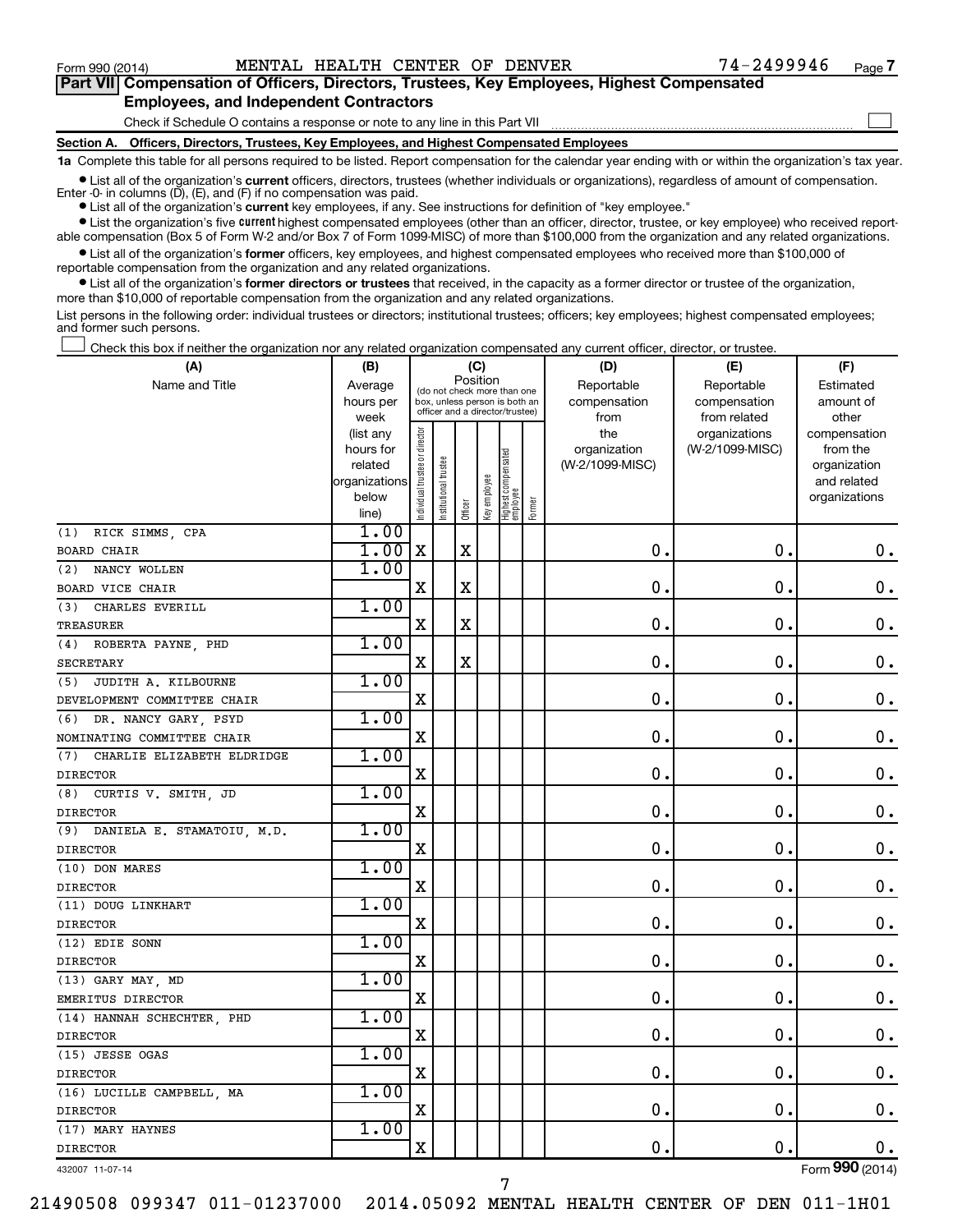| Form 990 (2014) |  |  |
|-----------------|--|--|
|                 |  |  |

Form 990 (2014) **MENTAL HEALTH CENTER OF DENVER** 74-2499946 Page

74-2499946 Page 8

| Part VII Section A. Officers, Directors, Trustees, Key Employees, and Highest Compensated Employees (continued)                           |                          |                                 |                                                              |             |              |                                                    |              |                                |                 |                  |                     |               |        |
|-------------------------------------------------------------------------------------------------------------------------------------------|--------------------------|---------------------------------|--------------------------------------------------------------|-------------|--------------|----------------------------------------------------|--------------|--------------------------------|-----------------|------------------|---------------------|---------------|--------|
| (A)                                                                                                                                       | (B)                      |                                 |                                                              |             | (C)          |                                                    |              | (D)<br>(E)                     |                 |                  |                     | (F)           |        |
| Name and title                                                                                                                            | Average                  |                                 |                                                              |             | Position     |                                                    |              | Reportable                     | Reportable      |                  |                     | Estimated     |        |
|                                                                                                                                           | hours per                |                                 | (do not check more than one<br>box, unless person is both an |             |              |                                                    |              | compensation                   | compensation    |                  |                     | amount of     |        |
|                                                                                                                                           | week                     | officer and a director/trustee) |                                                              |             |              | from                                               | from related |                                |                 | other            |                     |               |        |
|                                                                                                                                           | (list any                |                                 |                                                              |             |              |                                                    |              | the                            | organizations   |                  |                     | compensation  |        |
|                                                                                                                                           | hours for                |                                 |                                                              |             |              |                                                    |              | organization                   | (W-2/1099-MISC) |                  |                     | from the      |        |
|                                                                                                                                           | related<br>organizations |                                 |                                                              |             |              |                                                    |              | (W-2/1099-MISC)                |                 |                  |                     | organization  |        |
|                                                                                                                                           | below                    |                                 |                                                              |             |              |                                                    |              |                                |                 |                  |                     | and related   |        |
|                                                                                                                                           | line)                    | Individual trustee or director  | Institutional trustee                                        | Officer     | Key employee | Highest compensated<br>employee                    | Former       |                                |                 |                  |                     | organizations |        |
| (18) NATASHA FELTEN                                                                                                                       | 1.00                     |                                 |                                                              |             |              |                                                    |              |                                |                 |                  |                     |               |        |
| <b>DIRECTOR</b>                                                                                                                           |                          | $\mathbf X$                     |                                                              |             |              |                                                    |              | $\mathbf 0$ .                  |                 | $\mathbf 0$ .    |                     |               | 0.     |
| (19) R.J. ROSS, MDIV, MSA                                                                                                                 | 1.00                     |                                 |                                                              |             |              |                                                    |              |                                |                 |                  |                     |               |        |
| <b>DIRECTOR</b>                                                                                                                           |                          | X                               |                                                              |             |              |                                                    |              | $\mathbf 0$ .                  |                 | $\mathbf 0$ .    |                     |               | 0.     |
| (20) VELVIA GARNER                                                                                                                        | 1.00                     |                                 |                                                              |             |              |                                                    |              |                                |                 |                  |                     |               |        |
| EMERITUS DIRECTOR                                                                                                                         |                          | $\mathbf X$                     |                                                              |             |              |                                                    |              | $\mathbf 0$ .                  |                 | $\mathbf 0$ .    |                     |               | 0.     |
| (21) CARL CLARK, M.D.                                                                                                                     | 40.00                    |                                 |                                                              |             |              |                                                    |              |                                |                 |                  |                     |               |        |
| CEO                                                                                                                                       | 1.00                     |                                 |                                                              | X           |              |                                                    |              | 420,348.                       |                 | 0.               |                     | 16,829.       |        |
| (22) FORREST M. CASON                                                                                                                     | 40.00                    |                                 |                                                              |             |              |                                                    |              |                                |                 |                  |                     |               |        |
| CFO                                                                                                                                       | 1.00                     |                                 |                                                              | $\mathbf X$ |              |                                                    |              | 255,915.                       |                 | $0$ .            |                     |               | 7,309. |
| (23) CHERYL A. CLARK, M.D.                                                                                                                | 40.00                    |                                 |                                                              |             |              |                                                    |              |                                |                 |                  |                     |               |        |
| MEDICAL DIRECTOR                                                                                                                          |                          |                                 |                                                              |             | X            |                                                    |              | 316,668.                       |                 | 0.               |                     | 23,449.       |        |
| (24) KRISTI MOCK                                                                                                                          | 40.00                    |                                 |                                                              |             |              |                                                    |              |                                |                 |                  |                     |               |        |
| DIRECTOR OF ADULT RECOVERY                                                                                                                | 1.00                     |                                 |                                                              |             | $\mathbf X$  |                                                    |              | 175,446.                       |                 | $0$ .            |                     | 31,450.       |        |
| (25) LYDIA PRADO                                                                                                                          | 40.00                    |                                 |                                                              |             |              |                                                    |              |                                |                 |                  |                     |               |        |
| VP OF CHILD AND FAMILY SERVICES                                                                                                           |                          |                                 |                                                              |             | $\mathbf X$  |                                                    |              | 169,149.                       |                 | 0.               |                     | 19,794.       |        |
| (26) YVETTE BUXTON, M.D.                                                                                                                  | 40.00                    |                                 |                                                              |             |              |                                                    |              |                                |                 |                  |                     |               |        |
| PSYCHIATRIST                                                                                                                              |                          |                                 |                                                              |             |              | X                                                  |              | 284,940.                       |                 | 0.               |                     | 8,450.        |        |
|                                                                                                                                           |                          |                                 |                                                              |             |              |                                                    |              | 1,622,466.                     |                 | $\overline{0}$ . |                     | 107, 281.     |        |
|                                                                                                                                           |                          |                                 |                                                              |             |              |                                                    |              | 905, 733.                      |                 | $\overline{0}$ . |                     | 89,201.       |        |
|                                                                                                                                           |                          |                                 |                                                              |             |              |                                                    |              | 2,528,199.                     |                 | $\overline{0}$ . |                     | 196,482.      |        |
| Total number of individuals (including but not limited to those listed above) who received more than \$100,000 of reportable<br>2         |                          |                                 |                                                              |             |              |                                                    |              |                                |                 |                  |                     |               |        |
| compensation from the organization $\blacktriangleright$                                                                                  |                          |                                 |                                                              |             |              |                                                    |              |                                |                 |                  |                     |               | 35     |
|                                                                                                                                           |                          |                                 |                                                              |             |              |                                                    |              |                                |                 |                  |                     | Yes           | No     |
| Did the organization list any former officer, director, or trustee, key employee, or highest compensated employee on<br>3                 |                          |                                 |                                                              |             |              |                                                    |              |                                |                 |                  |                     |               |        |
| line 1a? If "Yes," complete Schedule J for such individual                                                                                |                          |                                 |                                                              |             |              |                                                    |              |                                |                 |                  | 3                   |               | x      |
| For any individual listed on line 1a, is the sum of reportable compensation and other compensation from the organization<br>4             |                          |                                 |                                                              |             |              |                                                    |              |                                |                 |                  |                     |               |        |
| and related organizations greater than \$150,000? If "Yes," complete Schedule J for such individual                                       |                          |                                 |                                                              |             |              |                                                    |              |                                |                 |                  | 4                   | X             |        |
| Did any person listed on line 1a receive or accrue compensation from any unrelated organization or individual for services<br>5           |                          |                                 |                                                              |             |              |                                                    |              |                                |                 |                  |                     |               |        |
| rendered to the organization? If "Yes," complete Schedule J for such person                                                               |                          |                                 |                                                              |             |              |                                                    |              |                                |                 |                  | 5                   |               | x      |
| <b>Section B. Independent Contractors</b>                                                                                                 |                          |                                 |                                                              |             |              |                                                    |              |                                |                 |                  |                     |               |        |
| Complete this table for your five highest compensated independent contractors that received more than \$100,000 of compensation from<br>1 |                          |                                 |                                                              |             |              |                                                    |              |                                |                 |                  |                     |               |        |
| the organization. Report compensation for the calendar year ending with or within the organization's tax year.                            |                          |                                 |                                                              |             |              |                                                    |              |                                |                 |                  |                     |               |        |
| (A)<br>Name and business address                                                                                                          |                          |                                 |                                                              |             |              |                                                    |              | (B)<br>Description of services |                 |                  | (C)<br>Compensation |               |        |
|                                                                                                                                           |                          |                                 |                                                              |             |              |                                                    |              | PHAMACEUTICAL                  |                 |                  |                     |               |        |
| MCKESSON PHARMACY SYSTEMS, LLC                                                                                                            |                          |                                 |                                                              |             |              | PURCHASES                                          |              |                                | 11,759,050.     |                  |                     |               |        |
| PO BOX 100884, ATLANTA, GA 30384-0884<br>NETSMART TECHNOLOGIES, INC                                                                       |                          |                                 |                                                              |             |              |                                                    |              |                                |                 |                  |                     |               |        |
| PO BOX 823519, PHILADELPHIA, PA 19182-3519                                                                                                |                          |                                 |                                                              |             |              | ELECTRONIC MEDICAL<br>1,372,324.<br><b>RECORDS</b> |              |                                |                 |                  |                     |               |        |
| GILMORE CONSTRUCTION CORPORATION                                                                                                          |                          |                                 |                                                              |             |              |                                                    |              |                                |                 |                  |                     |               |        |
| 4949 IRONSTON STREET, DENVER, CO 80239                                                                                                    |                          |                                 |                                                              |             |              | CONSTRUCTION                                       |              |                                | 1,343,356.      |                  |                     |               |        |
| HOSTING.COM, INC                                                                                                                          |                          |                                 |                                                              |             |              |                                                    |              |                                |                 |                  |                     |               |        |
| PO BOX 824164, PHILADELPHIA, PA 19182-4164                                                                                                |                          |                                 |                                                              |             |              |                                                    |              | CLOUD SERVICE                  |                 |                  | 1,241,004.          |               |        |
| LOCUMTENENS.COM, LLC                                                                                                                      |                          |                                 |                                                              |             |              |                                                    |              | TEMPORARY STAFFING             |                 |                  |                     |               |        |
| PO BOX 405547, ATLANTA, GA 30384-5547                                                                                                     |                          |                                 |                                                              |             |              |                                                    |              | <b>DOCTORS</b>                 |                 |                  | 1, 181, 747.        |               |        |
| Total number of independent contractors (including but not limited to those listed above) who received more than<br>2                     |                          |                                 |                                                              |             |              |                                                    |              |                                |                 |                  |                     |               |        |
| \$100,000 of compensation from the organization                                                                                           |                          |                                 |                                                              |             | 34           |                                                    |              |                                |                 |                  |                     |               |        |

432008 11-07-14 Form (2014) **990** SEE PART VII, SECTION A CONTINUATION SHEETS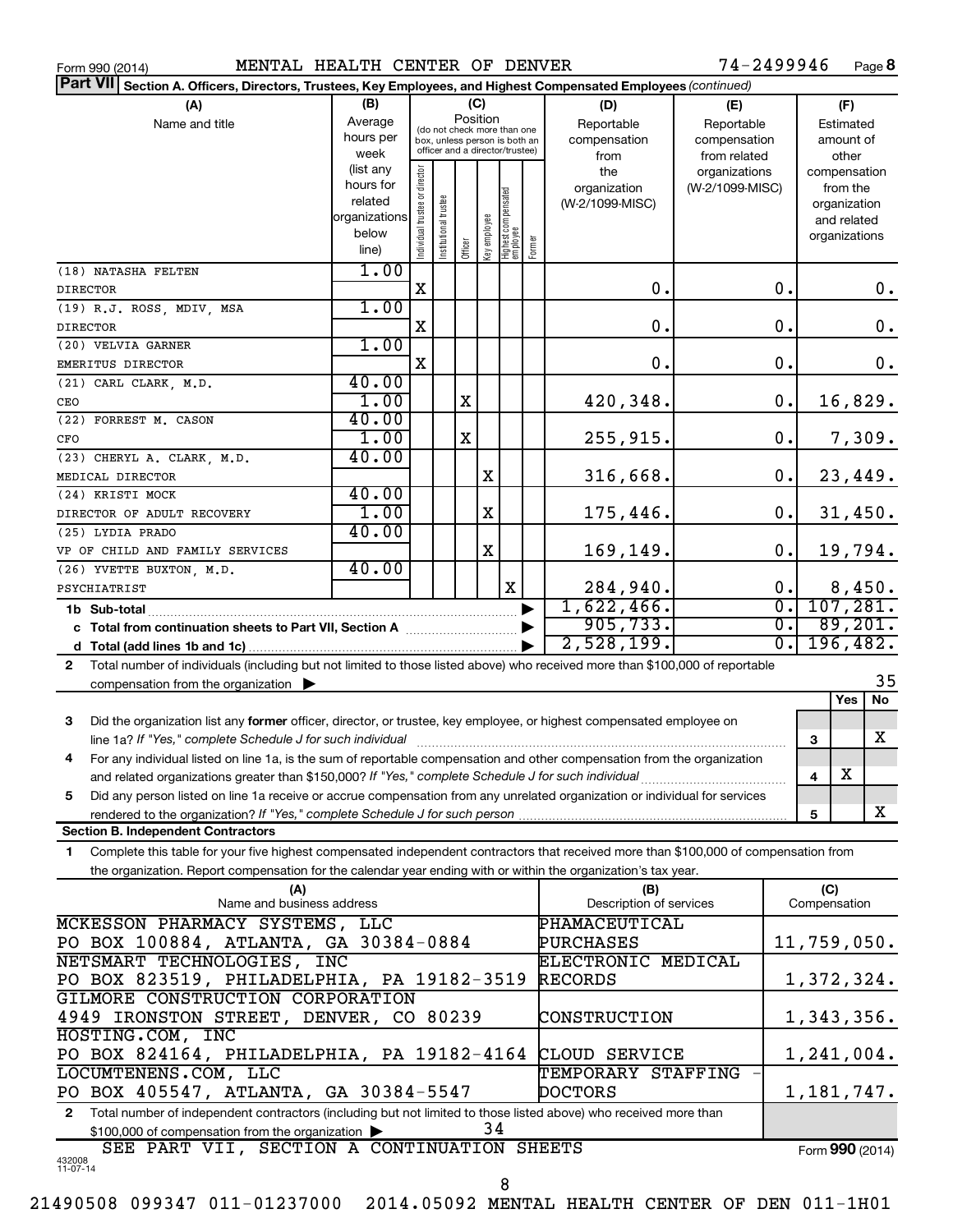| MENTAL HEALTH CENTER OF DENVER<br>Form 990                                                                                |                        |                                |                       |          |              |                              |        |                 | 74-2499946      |               |
|---------------------------------------------------------------------------------------------------------------------------|------------------------|--------------------------------|-----------------------|----------|--------------|------------------------------|--------|-----------------|-----------------|---------------|
| <b>Part VII</b><br>Section A. Officers, Directors, Trustees, Key Employees, and Highest Compensated Employees (continued) |                        |                                |                       |          |              |                              |        |                 |                 |               |
| (A)                                                                                                                       | (B)                    |                                |                       |          | (C)          |                              |        | (D)             | (E)             | (F)           |
| Name and title                                                                                                            | Average                |                                |                       | Position |              |                              |        | Reportable      | Reportable      | Estimated     |
|                                                                                                                           | hours                  |                                |                       |          |              | (check all that apply)       |        | compensation    | compensation    | amount of     |
|                                                                                                                           | per                    |                                |                       |          |              |                              |        | from            | from related    | other         |
|                                                                                                                           | week                   |                                |                       |          |              |                              |        | the             | organizations   | compensation  |
|                                                                                                                           | (list any              |                                |                       |          |              |                              |        | organization    | (W-2/1099-MISC) | from the      |
|                                                                                                                           | hours for              |                                |                       |          |              |                              |        | (W-2/1099-MISC) |                 | organization  |
|                                                                                                                           | related                |                                |                       |          |              |                              |        |                 |                 | and related   |
|                                                                                                                           | organizations<br>below |                                |                       |          |              |                              |        |                 |                 | organizations |
|                                                                                                                           | line)                  | Individual trustee or director | Institutional trustee | Officer  | Key employee | Highest compensated employee | Former |                 |                 |               |
|                                                                                                                           | 40.00                  |                                |                       |          |              |                              |        |                 |                 |               |
| (27) DALLAS FLEMING                                                                                                       |                        |                                |                       |          |              | X                            |        |                 | $\mathbf 0$ .   |               |
| PSYCHIATRIST                                                                                                              | 40.00                  |                                |                       |          |              |                              |        | 259,783.        |                 | 16,733.       |
| (28) JODY T. RYAN, M.D.                                                                                                   |                        |                                |                       |          |              |                              |        |                 |                 |               |
| PSYCHIATRIST                                                                                                              |                        |                                |                       |          |              | X                            |        | 236,650.        | $0$ .           | 25,061.       |
| (29) JOHN MENNINGER, M.D.                                                                                                 | 40.00                  |                                |                       |          |              |                              |        |                 |                 |               |
| PSYCHIATRIST                                                                                                              |                        |                                |                       |          |              | X                            |        | 210,792.        | $0$ .           | 32,604.       |
| (30) BRENDA CZABAN                                                                                                        | 40.00                  |                                |                       |          |              |                              |        |                 |                 |               |
| PSYCHIATRIST                                                                                                              |                        |                                |                       |          |              | X                            |        | 198,508.        | 0.              | 14,803.       |
|                                                                                                                           |                        |                                |                       |          |              |                              |        |                 |                 |               |
|                                                                                                                           |                        |                                |                       |          |              |                              |        |                 |                 |               |
|                                                                                                                           |                        |                                |                       |          |              |                              |        |                 |                 |               |
|                                                                                                                           |                        |                                |                       |          |              |                              |        |                 |                 |               |
|                                                                                                                           |                        |                                |                       |          |              |                              |        |                 |                 |               |
|                                                                                                                           |                        |                                |                       |          |              |                              |        |                 |                 |               |
|                                                                                                                           |                        |                                |                       |          |              |                              |        |                 |                 |               |
|                                                                                                                           |                        |                                |                       |          |              |                              |        |                 |                 |               |
|                                                                                                                           |                        |                                |                       |          |              |                              |        |                 |                 |               |
|                                                                                                                           |                        |                                |                       |          |              |                              |        |                 |                 |               |
|                                                                                                                           |                        |                                |                       |          |              |                              |        |                 |                 |               |
|                                                                                                                           |                        |                                |                       |          |              |                              |        |                 |                 |               |
|                                                                                                                           |                        |                                |                       |          |              |                              |        |                 |                 |               |
|                                                                                                                           |                        |                                |                       |          |              |                              |        |                 |                 |               |
|                                                                                                                           |                        |                                |                       |          |              |                              |        |                 |                 |               |
|                                                                                                                           |                        |                                |                       |          |              |                              |        |                 |                 |               |
|                                                                                                                           |                        |                                |                       |          |              |                              |        |                 |                 |               |
|                                                                                                                           |                        |                                |                       |          |              |                              |        |                 |                 |               |
|                                                                                                                           |                        |                                |                       |          |              |                              |        |                 |                 |               |
|                                                                                                                           |                        |                                |                       |          |              |                              |        |                 |                 |               |
|                                                                                                                           |                        |                                |                       |          |              |                              |        |                 |                 |               |
|                                                                                                                           |                        |                                |                       |          |              |                              |        |                 |                 |               |
|                                                                                                                           |                        |                                |                       |          |              |                              |        |                 |                 |               |
|                                                                                                                           |                        |                                |                       |          |              |                              |        |                 |                 |               |
|                                                                                                                           |                        |                                |                       |          |              |                              |        |                 |                 |               |
|                                                                                                                           |                        |                                |                       |          |              |                              |        |                 |                 |               |
|                                                                                                                           |                        |                                |                       |          |              |                              |        |                 |                 |               |
|                                                                                                                           |                        |                                |                       |          |              |                              |        |                 |                 |               |
|                                                                                                                           |                        |                                |                       |          |              |                              |        |                 |                 |               |
|                                                                                                                           |                        |                                |                       |          |              |                              |        |                 |                 |               |
|                                                                                                                           |                        |                                |                       |          |              |                              |        |                 |                 |               |
|                                                                                                                           |                        |                                |                       |          |              |                              |        |                 |                 |               |
|                                                                                                                           |                        |                                |                       |          |              |                              |        |                 |                 |               |
|                                                                                                                           |                        |                                |                       |          |              |                              |        | 905,733.        |                 | 89,201.       |
|                                                                                                                           |                        |                                |                       |          |              |                              |        |                 |                 |               |

432201 05-01-14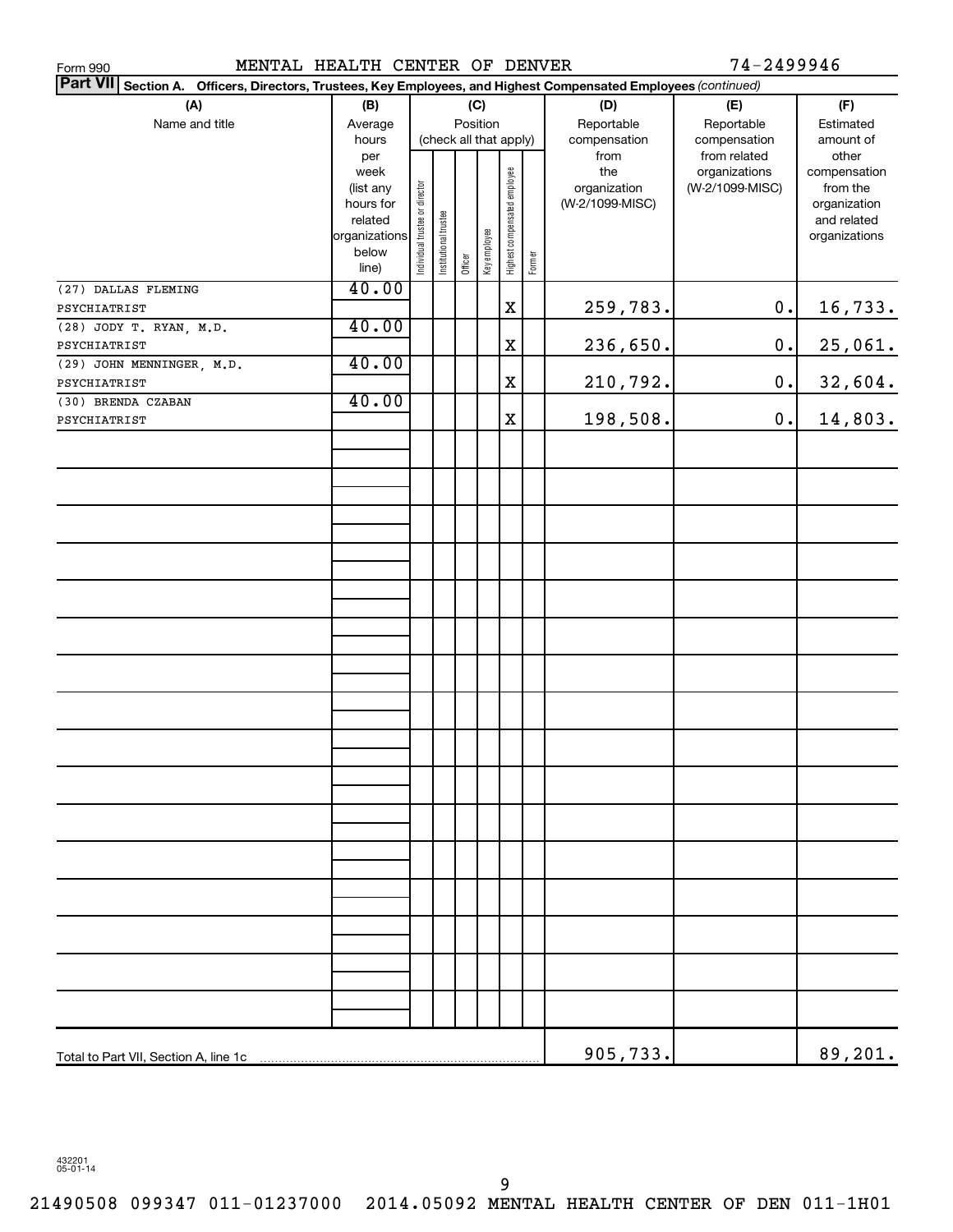| (B)<br>(C)<br>(D)<br>(A)<br>Revenue excluded<br>Related or<br>Unrelated<br>Total revenue<br>from tax under<br>exempt function<br>business<br>sections<br>512 - 514<br>revenue<br>revenue<br>Contributions, Gifts, Grants<br>and Other Similar Amounts<br>1 a Federated campaigns<br>1a<br><b>b</b> Membership dues<br>1b<br>1 <sub>c</sub><br>33,608.<br>c Fundraising events<br>1d<br>d Related organizations<br>5, 574, 287.<br>e Government grants (contributions)<br>1e<br>f All other contributions, gifts, grants, and<br>similar amounts not included above<br>1,488,325.<br>1f<br>g Noncash contributions included in lines 1a-1f: \$<br>7,096,220.<br><b>Business Code</b><br>623990<br>MEDICAID<br>48, 341, 141.<br>48, 341, 141.<br>Program Service<br>Revenue<br>2 a<br>COLORADO MENTAL HEALTH<br>623990<br>13, 537, 293.<br>13, 537, 293.<br>b<br>446110<br>12,504,662.<br>PHARMACY<br>12,504,662.<br>623990<br>OTHER STATE AGENCIES<br>621,754.<br>621,754.<br>623990<br>CLIENT FEES<br>379,216.<br>379,216.<br>623990<br>1,809,252.<br>1,809,252.<br>f All other program service revenue<br>77, 193, 318.<br>Investment income (including dividends, interest, and<br>3<br>106,575.<br>Income from investment of tax-exempt bond proceeds<br>4<br>5<br>(i) Real<br>(ii) Personal<br>6 a Gross rents<br><b>b</b> Less: rental expenses<br>c Rental income or (loss)<br><b>d</b> Net rental income or (loss)<br>(i) Securities<br>7 a Gross amount from sales of<br>(ii) Other<br>7,800.<br>assets other than inventory<br><b>b</b> Less: cost or other basis<br>$\mathbf 0$ .<br>and sales expenses<br>7,800<br>▶<br>7,800.<br>7,800.<br>8 a Gross income from fundraising events (not<br><b>Other Revenue</b><br>$\frac{33,608}{\pi}$ of<br>including \$<br>contributions reported on line 1c). See<br>$\mathbf 0$ .<br>26,630.<br><b>b</b> Less: direct expenses <i>manually contained</i><br>b<br>$-26,630.$<br>$-26,630.$<br>c Net income or (loss) from fundraising events<br>▶<br>9 a Gross income from gaming activities. See<br>b<br>c Net income or (loss) from gaming activities<br>10 a Gross sales of inventory, less returns<br>b<br>c Net income or (loss) from sales of inventory<br><b>Business Code</b><br>Miscellaneous Revenue<br>11 a MISCELLANEOUS INCOME<br>900099<br>402,282.<br>402,282.<br>b<br>с<br>402,282.<br>84,779,565.<br>77,595,600.<br>0.<br>87,745.<br>12<br>432009<br>11-07-14<br>Form 990 (2014) | <b>Part VIII</b> |  | <b>Statement of Revenue</b> |  |  |  |          |
|----------------------------------------------------------------------------------------------------------------------------------------------------------------------------------------------------------------------------------------------------------------------------------------------------------------------------------------------------------------------------------------------------------------------------------------------------------------------------------------------------------------------------------------------------------------------------------------------------------------------------------------------------------------------------------------------------------------------------------------------------------------------------------------------------------------------------------------------------------------------------------------------------------------------------------------------------------------------------------------------------------------------------------------------------------------------------------------------------------------------------------------------------------------------------------------------------------------------------------------------------------------------------------------------------------------------------------------------------------------------------------------------------------------------------------------------------------------------------------------------------------------------------------------------------------------------------------------------------------------------------------------------------------------------------------------------------------------------------------------------------------------------------------------------------------------------------------------------------------------------------------------------------------------------------------------------------------------------------------------------------------------------------------------------------------------------------------------------------------------------------------------------------------------------------------------------------------------------------------------------------------------------------------------------------------------------------------------------------------------------------------------------------------------------------------------------------|------------------|--|-----------------------------|--|--|--|----------|
|                                                                                                                                                                                                                                                                                                                                                                                                                                                                                                                                                                                                                                                                                                                                                                                                                                                                                                                                                                                                                                                                                                                                                                                                                                                                                                                                                                                                                                                                                                                                                                                                                                                                                                                                                                                                                                                                                                                                                                                                                                                                                                                                                                                                                                                                                                                                                                                                                                                    |                  |  |                             |  |  |  |          |
|                                                                                                                                                                                                                                                                                                                                                                                                                                                                                                                                                                                                                                                                                                                                                                                                                                                                                                                                                                                                                                                                                                                                                                                                                                                                                                                                                                                                                                                                                                                                                                                                                                                                                                                                                                                                                                                                                                                                                                                                                                                                                                                                                                                                                                                                                                                                                                                                                                                    |                  |  |                             |  |  |  |          |
|                                                                                                                                                                                                                                                                                                                                                                                                                                                                                                                                                                                                                                                                                                                                                                                                                                                                                                                                                                                                                                                                                                                                                                                                                                                                                                                                                                                                                                                                                                                                                                                                                                                                                                                                                                                                                                                                                                                                                                                                                                                                                                                                                                                                                                                                                                                                                                                                                                                    |                  |  |                             |  |  |  |          |
|                                                                                                                                                                                                                                                                                                                                                                                                                                                                                                                                                                                                                                                                                                                                                                                                                                                                                                                                                                                                                                                                                                                                                                                                                                                                                                                                                                                                                                                                                                                                                                                                                                                                                                                                                                                                                                                                                                                                                                                                                                                                                                                                                                                                                                                                                                                                                                                                                                                    |                  |  |                             |  |  |  |          |
|                                                                                                                                                                                                                                                                                                                                                                                                                                                                                                                                                                                                                                                                                                                                                                                                                                                                                                                                                                                                                                                                                                                                                                                                                                                                                                                                                                                                                                                                                                                                                                                                                                                                                                                                                                                                                                                                                                                                                                                                                                                                                                                                                                                                                                                                                                                                                                                                                                                    |                  |  |                             |  |  |  |          |
|                                                                                                                                                                                                                                                                                                                                                                                                                                                                                                                                                                                                                                                                                                                                                                                                                                                                                                                                                                                                                                                                                                                                                                                                                                                                                                                                                                                                                                                                                                                                                                                                                                                                                                                                                                                                                                                                                                                                                                                                                                                                                                                                                                                                                                                                                                                                                                                                                                                    |                  |  |                             |  |  |  |          |
|                                                                                                                                                                                                                                                                                                                                                                                                                                                                                                                                                                                                                                                                                                                                                                                                                                                                                                                                                                                                                                                                                                                                                                                                                                                                                                                                                                                                                                                                                                                                                                                                                                                                                                                                                                                                                                                                                                                                                                                                                                                                                                                                                                                                                                                                                                                                                                                                                                                    |                  |  |                             |  |  |  |          |
|                                                                                                                                                                                                                                                                                                                                                                                                                                                                                                                                                                                                                                                                                                                                                                                                                                                                                                                                                                                                                                                                                                                                                                                                                                                                                                                                                                                                                                                                                                                                                                                                                                                                                                                                                                                                                                                                                                                                                                                                                                                                                                                                                                                                                                                                                                                                                                                                                                                    |                  |  |                             |  |  |  |          |
|                                                                                                                                                                                                                                                                                                                                                                                                                                                                                                                                                                                                                                                                                                                                                                                                                                                                                                                                                                                                                                                                                                                                                                                                                                                                                                                                                                                                                                                                                                                                                                                                                                                                                                                                                                                                                                                                                                                                                                                                                                                                                                                                                                                                                                                                                                                                                                                                                                                    |                  |  |                             |  |  |  |          |
|                                                                                                                                                                                                                                                                                                                                                                                                                                                                                                                                                                                                                                                                                                                                                                                                                                                                                                                                                                                                                                                                                                                                                                                                                                                                                                                                                                                                                                                                                                                                                                                                                                                                                                                                                                                                                                                                                                                                                                                                                                                                                                                                                                                                                                                                                                                                                                                                                                                    |                  |  |                             |  |  |  |          |
|                                                                                                                                                                                                                                                                                                                                                                                                                                                                                                                                                                                                                                                                                                                                                                                                                                                                                                                                                                                                                                                                                                                                                                                                                                                                                                                                                                                                                                                                                                                                                                                                                                                                                                                                                                                                                                                                                                                                                                                                                                                                                                                                                                                                                                                                                                                                                                                                                                                    |                  |  |                             |  |  |  |          |
|                                                                                                                                                                                                                                                                                                                                                                                                                                                                                                                                                                                                                                                                                                                                                                                                                                                                                                                                                                                                                                                                                                                                                                                                                                                                                                                                                                                                                                                                                                                                                                                                                                                                                                                                                                                                                                                                                                                                                                                                                                                                                                                                                                                                                                                                                                                                                                                                                                                    |                  |  |                             |  |  |  |          |
|                                                                                                                                                                                                                                                                                                                                                                                                                                                                                                                                                                                                                                                                                                                                                                                                                                                                                                                                                                                                                                                                                                                                                                                                                                                                                                                                                                                                                                                                                                                                                                                                                                                                                                                                                                                                                                                                                                                                                                                                                                                                                                                                                                                                                                                                                                                                                                                                                                                    |                  |  |                             |  |  |  |          |
|                                                                                                                                                                                                                                                                                                                                                                                                                                                                                                                                                                                                                                                                                                                                                                                                                                                                                                                                                                                                                                                                                                                                                                                                                                                                                                                                                                                                                                                                                                                                                                                                                                                                                                                                                                                                                                                                                                                                                                                                                                                                                                                                                                                                                                                                                                                                                                                                                                                    |                  |  |                             |  |  |  |          |
|                                                                                                                                                                                                                                                                                                                                                                                                                                                                                                                                                                                                                                                                                                                                                                                                                                                                                                                                                                                                                                                                                                                                                                                                                                                                                                                                                                                                                                                                                                                                                                                                                                                                                                                                                                                                                                                                                                                                                                                                                                                                                                                                                                                                                                                                                                                                                                                                                                                    |                  |  |                             |  |  |  |          |
|                                                                                                                                                                                                                                                                                                                                                                                                                                                                                                                                                                                                                                                                                                                                                                                                                                                                                                                                                                                                                                                                                                                                                                                                                                                                                                                                                                                                                                                                                                                                                                                                                                                                                                                                                                                                                                                                                                                                                                                                                                                                                                                                                                                                                                                                                                                                                                                                                                                    |                  |  |                             |  |  |  |          |
|                                                                                                                                                                                                                                                                                                                                                                                                                                                                                                                                                                                                                                                                                                                                                                                                                                                                                                                                                                                                                                                                                                                                                                                                                                                                                                                                                                                                                                                                                                                                                                                                                                                                                                                                                                                                                                                                                                                                                                                                                                                                                                                                                                                                                                                                                                                                                                                                                                                    |                  |  |                             |  |  |  |          |
|                                                                                                                                                                                                                                                                                                                                                                                                                                                                                                                                                                                                                                                                                                                                                                                                                                                                                                                                                                                                                                                                                                                                                                                                                                                                                                                                                                                                                                                                                                                                                                                                                                                                                                                                                                                                                                                                                                                                                                                                                                                                                                                                                                                                                                                                                                                                                                                                                                                    |                  |  |                             |  |  |  |          |
|                                                                                                                                                                                                                                                                                                                                                                                                                                                                                                                                                                                                                                                                                                                                                                                                                                                                                                                                                                                                                                                                                                                                                                                                                                                                                                                                                                                                                                                                                                                                                                                                                                                                                                                                                                                                                                                                                                                                                                                                                                                                                                                                                                                                                                                                                                                                                                                                                                                    |                  |  |                             |  |  |  |          |
|                                                                                                                                                                                                                                                                                                                                                                                                                                                                                                                                                                                                                                                                                                                                                                                                                                                                                                                                                                                                                                                                                                                                                                                                                                                                                                                                                                                                                                                                                                                                                                                                                                                                                                                                                                                                                                                                                                                                                                                                                                                                                                                                                                                                                                                                                                                                                                                                                                                    |                  |  |                             |  |  |  | 106,575. |
|                                                                                                                                                                                                                                                                                                                                                                                                                                                                                                                                                                                                                                                                                                                                                                                                                                                                                                                                                                                                                                                                                                                                                                                                                                                                                                                                                                                                                                                                                                                                                                                                                                                                                                                                                                                                                                                                                                                                                                                                                                                                                                                                                                                                                                                                                                                                                                                                                                                    |                  |  |                             |  |  |  |          |
|                                                                                                                                                                                                                                                                                                                                                                                                                                                                                                                                                                                                                                                                                                                                                                                                                                                                                                                                                                                                                                                                                                                                                                                                                                                                                                                                                                                                                                                                                                                                                                                                                                                                                                                                                                                                                                                                                                                                                                                                                                                                                                                                                                                                                                                                                                                                                                                                                                                    |                  |  |                             |  |  |  |          |
|                                                                                                                                                                                                                                                                                                                                                                                                                                                                                                                                                                                                                                                                                                                                                                                                                                                                                                                                                                                                                                                                                                                                                                                                                                                                                                                                                                                                                                                                                                                                                                                                                                                                                                                                                                                                                                                                                                                                                                                                                                                                                                                                                                                                                                                                                                                                                                                                                                                    |                  |  |                             |  |  |  |          |
|                                                                                                                                                                                                                                                                                                                                                                                                                                                                                                                                                                                                                                                                                                                                                                                                                                                                                                                                                                                                                                                                                                                                                                                                                                                                                                                                                                                                                                                                                                                                                                                                                                                                                                                                                                                                                                                                                                                                                                                                                                                                                                                                                                                                                                                                                                                                                                                                                                                    |                  |  |                             |  |  |  |          |
|                                                                                                                                                                                                                                                                                                                                                                                                                                                                                                                                                                                                                                                                                                                                                                                                                                                                                                                                                                                                                                                                                                                                                                                                                                                                                                                                                                                                                                                                                                                                                                                                                                                                                                                                                                                                                                                                                                                                                                                                                                                                                                                                                                                                                                                                                                                                                                                                                                                    |                  |  |                             |  |  |  |          |
|                                                                                                                                                                                                                                                                                                                                                                                                                                                                                                                                                                                                                                                                                                                                                                                                                                                                                                                                                                                                                                                                                                                                                                                                                                                                                                                                                                                                                                                                                                                                                                                                                                                                                                                                                                                                                                                                                                                                                                                                                                                                                                                                                                                                                                                                                                                                                                                                                                                    |                  |  |                             |  |  |  |          |
|                                                                                                                                                                                                                                                                                                                                                                                                                                                                                                                                                                                                                                                                                                                                                                                                                                                                                                                                                                                                                                                                                                                                                                                                                                                                                                                                                                                                                                                                                                                                                                                                                                                                                                                                                                                                                                                                                                                                                                                                                                                                                                                                                                                                                                                                                                                                                                                                                                                    |                  |  |                             |  |  |  |          |
|                                                                                                                                                                                                                                                                                                                                                                                                                                                                                                                                                                                                                                                                                                                                                                                                                                                                                                                                                                                                                                                                                                                                                                                                                                                                                                                                                                                                                                                                                                                                                                                                                                                                                                                                                                                                                                                                                                                                                                                                                                                                                                                                                                                                                                                                                                                                                                                                                                                    |                  |  |                             |  |  |  |          |
|                                                                                                                                                                                                                                                                                                                                                                                                                                                                                                                                                                                                                                                                                                                                                                                                                                                                                                                                                                                                                                                                                                                                                                                                                                                                                                                                                                                                                                                                                                                                                                                                                                                                                                                                                                                                                                                                                                                                                                                                                                                                                                                                                                                                                                                                                                                                                                                                                                                    |                  |  |                             |  |  |  |          |
|                                                                                                                                                                                                                                                                                                                                                                                                                                                                                                                                                                                                                                                                                                                                                                                                                                                                                                                                                                                                                                                                                                                                                                                                                                                                                                                                                                                                                                                                                                                                                                                                                                                                                                                                                                                                                                                                                                                                                                                                                                                                                                                                                                                                                                                                                                                                                                                                                                                    |                  |  |                             |  |  |  |          |
|                                                                                                                                                                                                                                                                                                                                                                                                                                                                                                                                                                                                                                                                                                                                                                                                                                                                                                                                                                                                                                                                                                                                                                                                                                                                                                                                                                                                                                                                                                                                                                                                                                                                                                                                                                                                                                                                                                                                                                                                                                                                                                                                                                                                                                                                                                                                                                                                                                                    |                  |  |                             |  |  |  |          |
|                                                                                                                                                                                                                                                                                                                                                                                                                                                                                                                                                                                                                                                                                                                                                                                                                                                                                                                                                                                                                                                                                                                                                                                                                                                                                                                                                                                                                                                                                                                                                                                                                                                                                                                                                                                                                                                                                                                                                                                                                                                                                                                                                                                                                                                                                                                                                                                                                                                    |                  |  |                             |  |  |  |          |
|                                                                                                                                                                                                                                                                                                                                                                                                                                                                                                                                                                                                                                                                                                                                                                                                                                                                                                                                                                                                                                                                                                                                                                                                                                                                                                                                                                                                                                                                                                                                                                                                                                                                                                                                                                                                                                                                                                                                                                                                                                                                                                                                                                                                                                                                                                                                                                                                                                                    |                  |  |                             |  |  |  |          |
|                                                                                                                                                                                                                                                                                                                                                                                                                                                                                                                                                                                                                                                                                                                                                                                                                                                                                                                                                                                                                                                                                                                                                                                                                                                                                                                                                                                                                                                                                                                                                                                                                                                                                                                                                                                                                                                                                                                                                                                                                                                                                                                                                                                                                                                                                                                                                                                                                                                    |                  |  |                             |  |  |  |          |
|                                                                                                                                                                                                                                                                                                                                                                                                                                                                                                                                                                                                                                                                                                                                                                                                                                                                                                                                                                                                                                                                                                                                                                                                                                                                                                                                                                                                                                                                                                                                                                                                                                                                                                                                                                                                                                                                                                                                                                                                                                                                                                                                                                                                                                                                                                                                                                                                                                                    |                  |  |                             |  |  |  |          |
|                                                                                                                                                                                                                                                                                                                                                                                                                                                                                                                                                                                                                                                                                                                                                                                                                                                                                                                                                                                                                                                                                                                                                                                                                                                                                                                                                                                                                                                                                                                                                                                                                                                                                                                                                                                                                                                                                                                                                                                                                                                                                                                                                                                                                                                                                                                                                                                                                                                    |                  |  |                             |  |  |  |          |
|                                                                                                                                                                                                                                                                                                                                                                                                                                                                                                                                                                                                                                                                                                                                                                                                                                                                                                                                                                                                                                                                                                                                                                                                                                                                                                                                                                                                                                                                                                                                                                                                                                                                                                                                                                                                                                                                                                                                                                                                                                                                                                                                                                                                                                                                                                                                                                                                                                                    |                  |  |                             |  |  |  |          |
|                                                                                                                                                                                                                                                                                                                                                                                                                                                                                                                                                                                                                                                                                                                                                                                                                                                                                                                                                                                                                                                                                                                                                                                                                                                                                                                                                                                                                                                                                                                                                                                                                                                                                                                                                                                                                                                                                                                                                                                                                                                                                                                                                                                                                                                                                                                                                                                                                                                    |                  |  |                             |  |  |  |          |
|                                                                                                                                                                                                                                                                                                                                                                                                                                                                                                                                                                                                                                                                                                                                                                                                                                                                                                                                                                                                                                                                                                                                                                                                                                                                                                                                                                                                                                                                                                                                                                                                                                                                                                                                                                                                                                                                                                                                                                                                                                                                                                                                                                                                                                                                                                                                                                                                                                                    |                  |  |                             |  |  |  |          |
|                                                                                                                                                                                                                                                                                                                                                                                                                                                                                                                                                                                                                                                                                                                                                                                                                                                                                                                                                                                                                                                                                                                                                                                                                                                                                                                                                                                                                                                                                                                                                                                                                                                                                                                                                                                                                                                                                                                                                                                                                                                                                                                                                                                                                                                                                                                                                                                                                                                    |                  |  |                             |  |  |  |          |
|                                                                                                                                                                                                                                                                                                                                                                                                                                                                                                                                                                                                                                                                                                                                                                                                                                                                                                                                                                                                                                                                                                                                                                                                                                                                                                                                                                                                                                                                                                                                                                                                                                                                                                                                                                                                                                                                                                                                                                                                                                                                                                                                                                                                                                                                                                                                                                                                                                                    |                  |  |                             |  |  |  |          |
|                                                                                                                                                                                                                                                                                                                                                                                                                                                                                                                                                                                                                                                                                                                                                                                                                                                                                                                                                                                                                                                                                                                                                                                                                                                                                                                                                                                                                                                                                                                                                                                                                                                                                                                                                                                                                                                                                                                                                                                                                                                                                                                                                                                                                                                                                                                                                                                                                                                    |                  |  |                             |  |  |  |          |
|                                                                                                                                                                                                                                                                                                                                                                                                                                                                                                                                                                                                                                                                                                                                                                                                                                                                                                                                                                                                                                                                                                                                                                                                                                                                                                                                                                                                                                                                                                                                                                                                                                                                                                                                                                                                                                                                                                                                                                                                                                                                                                                                                                                                                                                                                                                                                                                                                                                    |                  |  |                             |  |  |  |          |
|                                                                                                                                                                                                                                                                                                                                                                                                                                                                                                                                                                                                                                                                                                                                                                                                                                                                                                                                                                                                                                                                                                                                                                                                                                                                                                                                                                                                                                                                                                                                                                                                                                                                                                                                                                                                                                                                                                                                                                                                                                                                                                                                                                                                                                                                                                                                                                                                                                                    |                  |  |                             |  |  |  |          |
|                                                                                                                                                                                                                                                                                                                                                                                                                                                                                                                                                                                                                                                                                                                                                                                                                                                                                                                                                                                                                                                                                                                                                                                                                                                                                                                                                                                                                                                                                                                                                                                                                                                                                                                                                                                                                                                                                                                                                                                                                                                                                                                                                                                                                                                                                                                                                                                                                                                    |                  |  |                             |  |  |  |          |
|                                                                                                                                                                                                                                                                                                                                                                                                                                                                                                                                                                                                                                                                                                                                                                                                                                                                                                                                                                                                                                                                                                                                                                                                                                                                                                                                                                                                                                                                                                                                                                                                                                                                                                                                                                                                                                                                                                                                                                                                                                                                                                                                                                                                                                                                                                                                                                                                                                                    |                  |  |                             |  |  |  |          |
|                                                                                                                                                                                                                                                                                                                                                                                                                                                                                                                                                                                                                                                                                                                                                                                                                                                                                                                                                                                                                                                                                                                                                                                                                                                                                                                                                                                                                                                                                                                                                                                                                                                                                                                                                                                                                                                                                                                                                                                                                                                                                                                                                                                                                                                                                                                                                                                                                                                    |                  |  |                             |  |  |  |          |
|                                                                                                                                                                                                                                                                                                                                                                                                                                                                                                                                                                                                                                                                                                                                                                                                                                                                                                                                                                                                                                                                                                                                                                                                                                                                                                                                                                                                                                                                                                                                                                                                                                                                                                                                                                                                                                                                                                                                                                                                                                                                                                                                                                                                                                                                                                                                                                                                                                                    |                  |  |                             |  |  |  |          |
|                                                                                                                                                                                                                                                                                                                                                                                                                                                                                                                                                                                                                                                                                                                                                                                                                                                                                                                                                                                                                                                                                                                                                                                                                                                                                                                                                                                                                                                                                                                                                                                                                                                                                                                                                                                                                                                                                                                                                                                                                                                                                                                                                                                                                                                                                                                                                                                                                                                    |                  |  |                             |  |  |  |          |
|                                                                                                                                                                                                                                                                                                                                                                                                                                                                                                                                                                                                                                                                                                                                                                                                                                                                                                                                                                                                                                                                                                                                                                                                                                                                                                                                                                                                                                                                                                                                                                                                                                                                                                                                                                                                                                                                                                                                                                                                                                                                                                                                                                                                                                                                                                                                                                                                                                                    |                  |  |                             |  |  |  |          |
|                                                                                                                                                                                                                                                                                                                                                                                                                                                                                                                                                                                                                                                                                                                                                                                                                                                                                                                                                                                                                                                                                                                                                                                                                                                                                                                                                                                                                                                                                                                                                                                                                                                                                                                                                                                                                                                                                                                                                                                                                                                                                                                                                                                                                                                                                                                                                                                                                                                    |                  |  |                             |  |  |  |          |
|                                                                                                                                                                                                                                                                                                                                                                                                                                                                                                                                                                                                                                                                                                                                                                                                                                                                                                                                                                                                                                                                                                                                                                                                                                                                                                                                                                                                                                                                                                                                                                                                                                                                                                                                                                                                                                                                                                                                                                                                                                                                                                                                                                                                                                                                                                                                                                                                                                                    |                  |  |                             |  |  |  |          |
|                                                                                                                                                                                                                                                                                                                                                                                                                                                                                                                                                                                                                                                                                                                                                                                                                                                                                                                                                                                                                                                                                                                                                                                                                                                                                                                                                                                                                                                                                                                                                                                                                                                                                                                                                                                                                                                                                                                                                                                                                                                                                                                                                                                                                                                                                                                                                                                                                                                    |                  |  |                             |  |  |  |          |

Form 990 (2014) **MENTAL HEALTH CENTER OF DENVER** 74-2499946 Page

**9**

10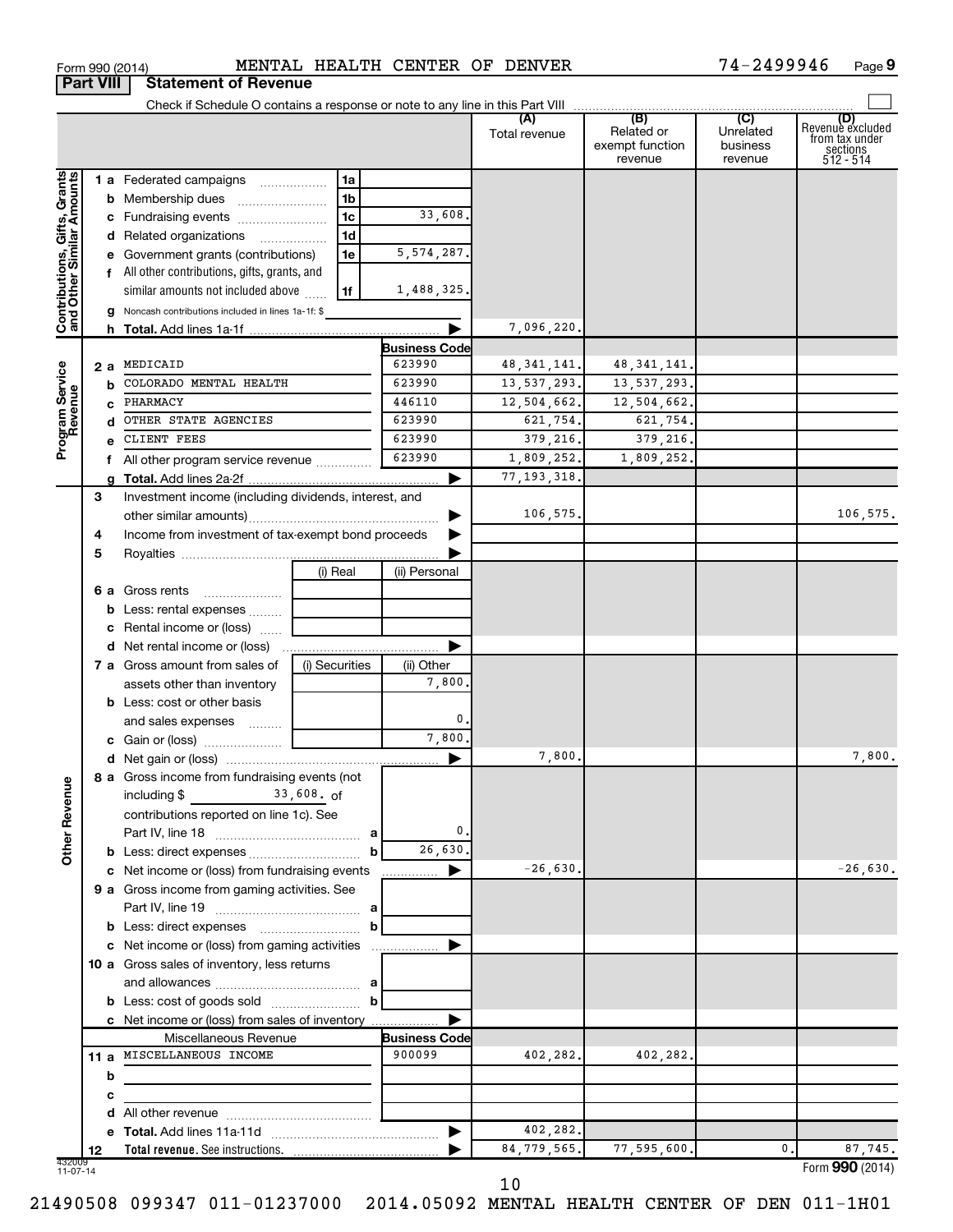**Part IX Statement of Functional Expenses** 

Form 990 (2014) **MENTAL HEALTH CENTER OF DENVER** 74-2499946  $P_{\text{age}}$ 

|              | Section 501(c)(3) and 501(c)(4) organizations must complete all columns. All other organizations must complete column (A).                                                                                  |                               |                                    |                                    |                                |  |  |  |  |
|--------------|-------------------------------------------------------------------------------------------------------------------------------------------------------------------------------------------------------------|-------------------------------|------------------------------------|------------------------------------|--------------------------------|--|--|--|--|
|              | Check if Schedule O contains a response or note to any line in this Part IX                                                                                                                                 |                               |                                    |                                    |                                |  |  |  |  |
|              | Do not include amounts reported on lines 6b,<br>7b, 8b, 9b, and 10b of Part VIII.                                                                                                                           | (A)<br>Total expenses         | (B)<br>Program service<br>expenses | Management and<br>general expenses | (D)<br>Fundraising<br>expenses |  |  |  |  |
| 1.           | Grants and other assistance to domestic organizations                                                                                                                                                       |                               |                                    |                                    |                                |  |  |  |  |
|              | and domestic governments. See Part IV, line 21                                                                                                                                                              | 18,500.                       | 18,500.                            |                                    |                                |  |  |  |  |
| $\mathbf{2}$ | Grants and other assistance to domestic                                                                                                                                                                     |                               |                                    |                                    |                                |  |  |  |  |
|              | individuals. See Part IV, line 22                                                                                                                                                                           |                               |                                    |                                    |                                |  |  |  |  |
| 3            | Grants and other assistance to foreign                                                                                                                                                                      |                               |                                    |                                    |                                |  |  |  |  |
|              | organizations, foreign governments, and foreign                                                                                                                                                             |                               |                                    |                                    |                                |  |  |  |  |
|              | individuals. See Part IV, lines 15 and 16                                                                                                                                                                   |                               |                                    |                                    |                                |  |  |  |  |
| 4            | Benefits paid to or for members                                                                                                                                                                             |                               |                                    |                                    |                                |  |  |  |  |
| 5            | Compensation of current officers, directors,                                                                                                                                                                |                               |                                    |                                    |                                |  |  |  |  |
|              | trustees, and key employees                                                                                                                                                                                 | 1,463,159.                    | 1,241,475.                         | 221,684.                           |                                |  |  |  |  |
| 6            | Compensation not included above, to disqualified                                                                                                                                                            |                               |                                    |                                    |                                |  |  |  |  |
|              | persons (as defined under section 4958(f)(1)) and                                                                                                                                                           |                               |                                    |                                    |                                |  |  |  |  |
|              | persons described in section 4958(c)(3)(B)                                                                                                                                                                  |                               |                                    |                                    |                                |  |  |  |  |
| 7            |                                                                                                                                                                                                             | 34,611,781.                   | 28,792,010.                        | 5, 535, 203.                       | 284,568.                       |  |  |  |  |
| 8            | Pension plan accruals and contributions (include                                                                                                                                                            |                               |                                    |                                    |                                |  |  |  |  |
|              | section 401(k) and 403(b) employer contributions)                                                                                                                                                           | $\frac{1,178,547}{5,244,805}$ | $768, 715.$ 4, 377, 643.           | 396,525.                           | $\frac{13,307}{21,659}$        |  |  |  |  |
| 9            |                                                                                                                                                                                                             |                               |                                    | 845,503.                           |                                |  |  |  |  |
| 10           |                                                                                                                                                                                                             | 3,002,715.                    | 2,407,288.                         | 573,538.                           | 21,889.                        |  |  |  |  |
| 11           | Fees for services (non-employees):                                                                                                                                                                          |                               |                                    |                                    |                                |  |  |  |  |
| a            |                                                                                                                                                                                                             |                               |                                    |                                    |                                |  |  |  |  |
| b            |                                                                                                                                                                                                             | 201,681.                      | 49, 243.                           | 152,438.                           |                                |  |  |  |  |
|              |                                                                                                                                                                                                             | 74, 365.                      |                                    | 74, 365.                           |                                |  |  |  |  |
| d            |                                                                                                                                                                                                             |                               |                                    |                                    |                                |  |  |  |  |
|              | Professional fundraising services. See Part IV, line 17                                                                                                                                                     | 52,000.                       |                                    |                                    | 52,000.                        |  |  |  |  |
|              | Investment management fees                                                                                                                                                                                  |                               |                                    |                                    |                                |  |  |  |  |
| $\mathbf{q}$ | Other. (If line 11g amount exceeds 10% of line 25,                                                                                                                                                          |                               |                                    |                                    |                                |  |  |  |  |
|              | column (A) amount, list line 11g expenses on Sch O.)                                                                                                                                                        | 2,283,505.                    | 2,283,505.                         |                                    |                                |  |  |  |  |
| 12           |                                                                                                                                                                                                             | 703, 367.                     | 703, 367.                          |                                    |                                |  |  |  |  |
| 13           |                                                                                                                                                                                                             | 228, 244.                     | 168,740.                           | 57,608.                            | 1,896.                         |  |  |  |  |
| 14           |                                                                                                                                                                                                             | 2,996,007.                    | 2,486,598.                         | 483,553.                           | $\overline{25,856}$ .          |  |  |  |  |
| 15           |                                                                                                                                                                                                             |                               |                                    |                                    |                                |  |  |  |  |
| 16           |                                                                                                                                                                                                             | 2,038,661.                    | 1,999,422.                         | 39,239.                            |                                |  |  |  |  |
| 17           |                                                                                                                                                                                                             | 258,506.                      | 159,918.                           | 89,447.                            | 9,141.                         |  |  |  |  |
| 18           | Payments of travel or entertainment expenses                                                                                                                                                                |                               |                                    |                                    |                                |  |  |  |  |
|              | for any federal, state, or local public officials                                                                                                                                                           |                               |                                    |                                    |                                |  |  |  |  |
| 19           | Conferences, conventions, and meetings                                                                                                                                                                      |                               |                                    |                                    |                                |  |  |  |  |
| 20           | Interest                                                                                                                                                                                                    | 699,455.                      | 667, 170.                          | 31,842.                            | 443.                           |  |  |  |  |
| 21           |                                                                                                                                                                                                             |                               |                                    |                                    |                                |  |  |  |  |
| 22           | Depreciation, depletion, and amortization                                                                                                                                                                   | 2,084,929.                    | 1,838,058.                         | 240,826.<br>92,766                 | 6,045.                         |  |  |  |  |
| 23           | Insurance                                                                                                                                                                                                   | 425,893.                      | 331,547.                           |                                    | 1,580.                         |  |  |  |  |
| 24           | Other expenses. Itemize expenses not covered<br>above. (List miscellaneous expenses in line 24e. If line<br>24e amount exceeds 10% of line 25, column (A)<br>amount, list line 24e expenses on Schedule O.) |                               |                                    |                                    |                                |  |  |  |  |
| a            | PHARMACEUTICAL                                                                                                                                                                                              | 11,791,789.                   | 11,791,789.                        |                                    |                                |  |  |  |  |
| b            | OTHER COSTS                                                                                                                                                                                                 | 4,571,497.                    | 3,514,067.                         | 729,548.                           | 327,882.                       |  |  |  |  |
| C            | <b>MEDICAL AND LAB</b>                                                                                                                                                                                      | 1,610,571.                    | 1,609,121.                         | 1,399.                             | 51.                            |  |  |  |  |
| d            | <b>MAINTENANCE</b><br>AND REPAIRS                                                                                                                                                                           | 1, 269, 229.                  | 1,039,540.                         | 227,600.                           | 2,089.                         |  |  |  |  |
|              | e All other expenses                                                                                                                                                                                        | 4,737,030.                    | 3,618,643.                         | 994,194.                           | 124, 193.                      |  |  |  |  |
| 25           | Total functional expenses. Add lines 1 through 24e                                                                                                                                                          | 81,546,236.                   | 69,866,359.                        | 10,787,278.                        | 892,599.                       |  |  |  |  |
| 26           | Joint costs. Complete this line only if the organization                                                                                                                                                    |                               |                                    |                                    |                                |  |  |  |  |
|              | reported in column (B) joint costs from a combined                                                                                                                                                          |                               |                                    |                                    |                                |  |  |  |  |
|              | educational campaign and fundraising solicitation.                                                                                                                                                          |                               |                                    |                                    |                                |  |  |  |  |
|              | Check here $\blacktriangleright$<br>if following SOP 98-2 (ASC 958-720)                                                                                                                                     |                               |                                    |                                    |                                |  |  |  |  |

432010 11-07-14

Form (2014) **990**

21490508 099347 011-01237000 2014.05092 MENTAL HEALTH CENTER OF DEN 011-1H01

11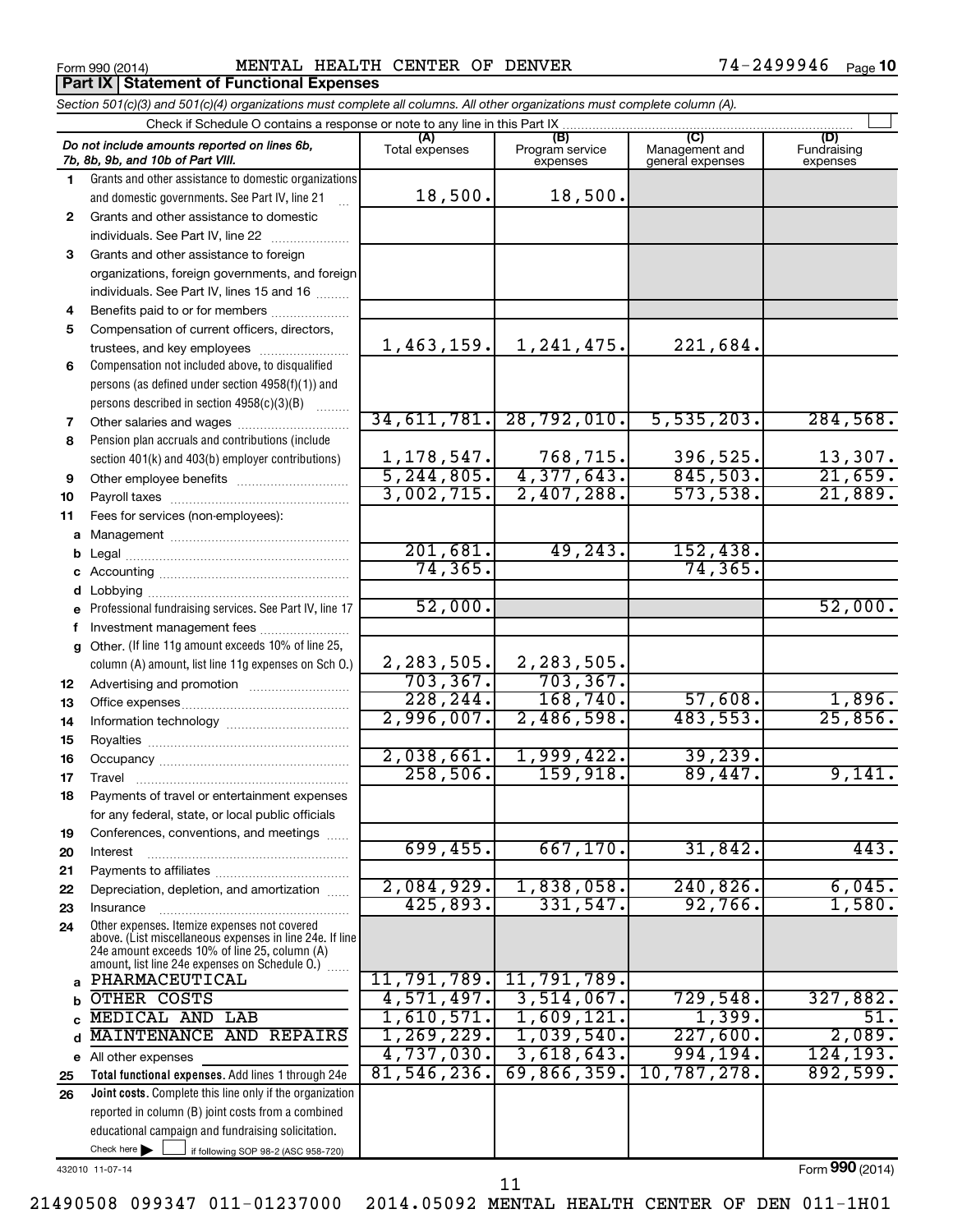| Form 990 (2014) |                               | <b>MENTAL</b> |
|-----------------|-------------------------------|---------------|
|                 | <b>Part X   Balance Sheet</b> |               |

|                             |    |                                                                                                                                                               |                                  | (A)<br>Beginning of year |                         | (B)<br>End of year |
|-----------------------------|----|---------------------------------------------------------------------------------------------------------------------------------------------------------------|----------------------------------|--------------------------|-------------------------|--------------------|
|                             | 1  |                                                                                                                                                               |                                  | 19,692,718.              | $\blacksquare$          | 26, 385, 608.      |
|                             | 2  |                                                                                                                                                               |                                  | 593, 257.                | $\overline{\mathbf{2}}$ | 283,967.           |
|                             | 3  |                                                                                                                                                               |                                  | 3,740,854.               | $\mathbf{3}$            | 4,638,737.         |
|                             | 4  |                                                                                                                                                               |                                  | 5,765,273.               | $\overline{4}$          | 3, 208, 612.       |
|                             | 5  | Loans and other receivables from current and former officers, directors,                                                                                      |                                  |                          |                         |                    |
|                             |    | trustees, key employees, and highest compensated employees. Complete                                                                                          |                                  |                          |                         |                    |
|                             |    | Part II of Schedule L                                                                                                                                         |                                  |                          | 5                       |                    |
|                             | 6  | Loans and other receivables from other disqualified persons (as defined under                                                                                 |                                  |                          |                         |                    |
|                             |    | section 4958(f)(1)), persons described in section 4958(c)(3)(B), and contributing                                                                             |                                  |                          |                         |                    |
|                             |    | employers and sponsoring organizations of section 501(c)(9) voluntary                                                                                         |                                  |                          |                         |                    |
|                             |    | employees' beneficiary organizations (see instr). Complete Part II of Sch L                                                                                   |                                  |                          | 6                       |                    |
| Assets                      | 7  |                                                                                                                                                               |                                  | 364,940.                 | $\overline{7}$          | 324, 102.          |
|                             | 8  |                                                                                                                                                               |                                  | 690,626.                 | 8                       | 607,784.           |
|                             | 9  |                                                                                                                                                               |                                  | 534,519.                 | 9                       | 719,912.           |
|                             |    | 10a Land, buildings, and equipment: cost or other                                                                                                             |                                  |                          |                         |                    |
|                             |    | basis. Complete Part VI of Schedule D                                                                                                                         | 55,166,509.<br>10a               |                          |                         |                    |
|                             |    | <b>b</b> Less: accumulated depreciation <i>mimimimimi</i>                                                                                                     | 20, 366, 855.<br>10 <sub>b</sub> | 24,728,179.              | 10 <sub>c</sub>         | 34,799,654.        |
|                             | 11 |                                                                                                                                                               |                                  | 5,433,051.               | 11                      | 5, 291, 149.       |
|                             | 12 |                                                                                                                                                               |                                  | 269, 225.                | 12                      | 273,558.           |
|                             | 13 |                                                                                                                                                               |                                  |                          | 13                      |                    |
|                             | 14 |                                                                                                                                                               |                                  |                          | 14                      |                    |
|                             | 15 |                                                                                                                                                               |                                  | 13,708,293.              | 15                      | 9,149,301.         |
|                             | 16 |                                                                                                                                                               |                                  | 75,520,935.              | 16                      | 85,682,384.        |
|                             | 17 |                                                                                                                                                               |                                  | 6,729,862.               | 17                      | 8, 289, 412.       |
|                             | 18 |                                                                                                                                                               |                                  | 18                       |                         |                    |
|                             | 19 |                                                                                                                                                               |                                  | 26,838.                  | 19                      | 628, 310.          |
|                             | 20 |                                                                                                                                                               |                                  | 24,040,980.              | 20                      | 22,979,952.        |
|                             | 21 | Escrow or custodial account liability. Complete Part IV of Schedule D                                                                                         |                                  | 830,981.                 | 21                      | 808,481.           |
| Liabilities                 | 22 | Loans and other payables to current and former officers, directors, trustees,                                                                                 |                                  |                          |                         |                    |
|                             |    | key employees, highest compensated employees, and disqualified persons.                                                                                       |                                  |                          |                         |                    |
|                             |    |                                                                                                                                                               |                                  | 307, 303.                | 22                      | 315,410.           |
|                             | 23 | Secured mortgages and notes payable to unrelated third parties                                                                                                |                                  |                          | 23                      |                    |
|                             | 24 | Unsecured notes and loans payable to unrelated third parties                                                                                                  |                                  |                          | 24                      |                    |
|                             | 25 | Other liabilities (including federal income tax, payables to related third<br>parties, and other liabilities not included on lines 17-24). Complete Part X of |                                  |                          |                         |                    |
|                             |    |                                                                                                                                                               |                                  | $\mathbf 0$ .            | 25                      | 5,066,381.         |
|                             | 26 | Schedule D                                                                                                                                                    |                                  | 31, 935, 964.            | 26                      | 38,087,946.        |
|                             |    | Organizations that follow SFAS 117 (ASC 958), check here $\blacktriangleright \begin{array}{c} \boxed{X} \\ \end{array}$ and                                  |                                  |                          |                         |                    |
|                             |    | complete lines 27 through 29, and lines 33 and 34.                                                                                                            |                                  |                          |                         |                    |
|                             | 27 |                                                                                                                                                               |                                  | 40,542,692.              | 27                      | 43,309,861.        |
|                             | 28 |                                                                                                                                                               |                                  | 3,042,279.               | 28                      | 4,284,577.         |
|                             | 29 | Permanently restricted net assets                                                                                                                             |                                  |                          | 29                      |                    |
|                             |    | Organizations that do not follow SFAS 117 (ASC 958), check here ▶                                                                                             |                                  |                          |                         |                    |
| Net Assets or Fund Balances |    | and complete lines 30 through 34.                                                                                                                             |                                  |                          |                         |                    |
|                             | 30 |                                                                                                                                                               |                                  |                          | 30                      |                    |
|                             | 31 | Paid-in or capital surplus, or land, building, or equipment fund                                                                                              |                                  |                          | 31                      |                    |
|                             | 32 | Retained earnings, endowment, accumulated income, or other funds                                                                                              |                                  |                          | 32                      |                    |
|                             | 33 |                                                                                                                                                               |                                  | 43,584,971.              | 33                      | 47,594,438.        |
|                             | 34 |                                                                                                                                                               | 75,520,935.                      | 34                       | 85,682,384.             |                    |

Form (2014) **990**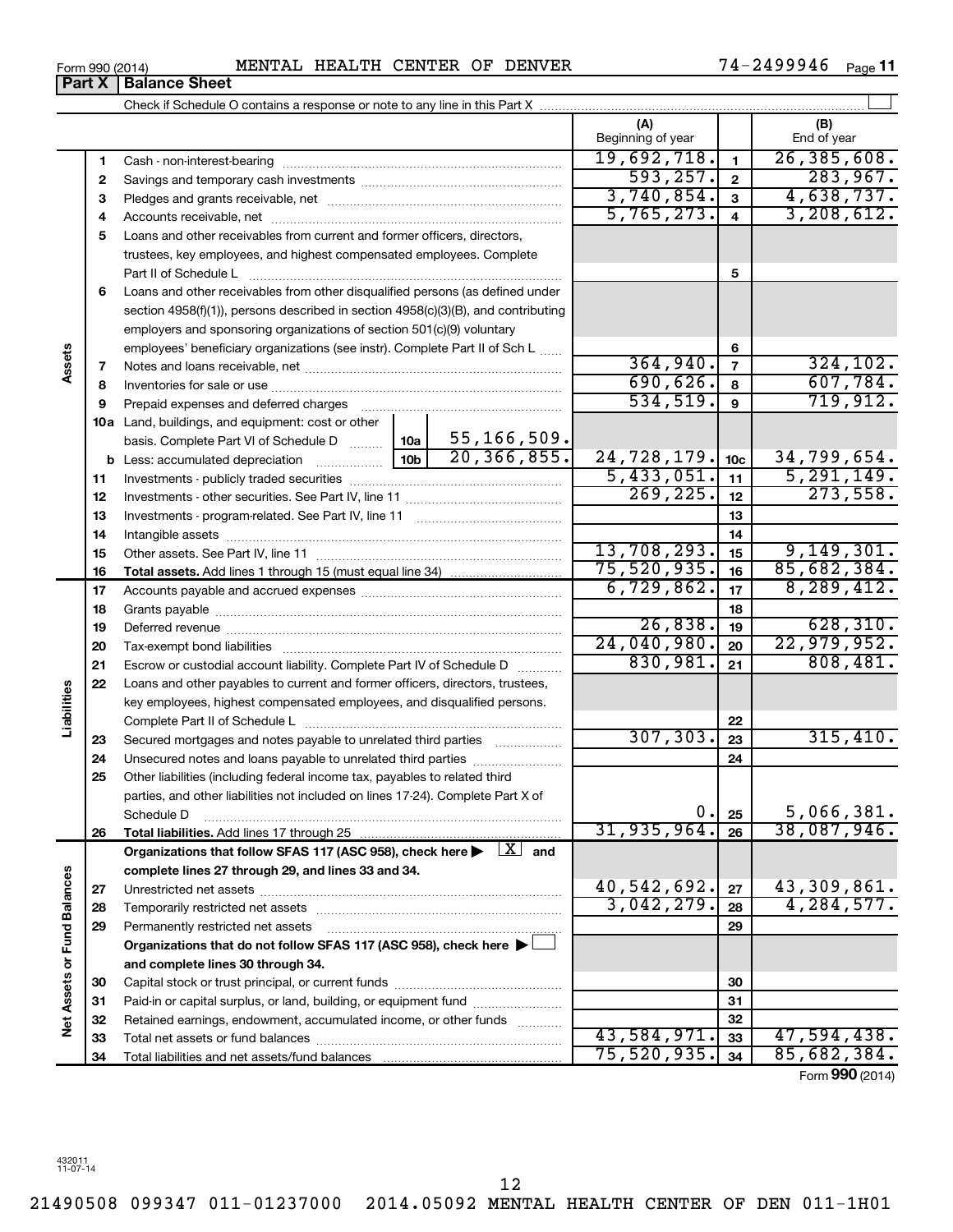|    | MENTAL HEALTH CENTER OF DENVER<br>Form 990 (2014)                                                                                                                                                                                                                                                                                                                                                                                                                                                   |                         | 74-2499946                   | Page 12            |                         |  |  |
|----|-----------------------------------------------------------------------------------------------------------------------------------------------------------------------------------------------------------------------------------------------------------------------------------------------------------------------------------------------------------------------------------------------------------------------------------------------------------------------------------------------------|-------------------------|------------------------------|--------------------|-------------------------|--|--|
|    | Part XI   Reconciliation of Net Assets                                                                                                                                                                                                                                                                                                                                                                                                                                                              |                         |                              |                    |                         |  |  |
|    |                                                                                                                                                                                                                                                                                                                                                                                                                                                                                                     |                         |                              |                    | $\boxed{\textbf{X}}$    |  |  |
|    |                                                                                                                                                                                                                                                                                                                                                                                                                                                                                                     |                         |                              |                    |                         |  |  |
| 1  |                                                                                                                                                                                                                                                                                                                                                                                                                                                                                                     | $\mathbf{1}$            | 84,779,565.<br>81, 546, 236. |                    |                         |  |  |
| 2  | $\overline{2}$                                                                                                                                                                                                                                                                                                                                                                                                                                                                                      |                         |                              |                    |                         |  |  |
| З  | Revenue less expenses. Subtract line 2 from line 1                                                                                                                                                                                                                                                                                                                                                                                                                                                  | 3                       | 3, 233, 329.                 |                    |                         |  |  |
| 4  |                                                                                                                                                                                                                                                                                                                                                                                                                                                                                                     | $\overline{\mathbf{4}}$ | 43,584,971.                  |                    |                         |  |  |
| 5  | Net unrealized gains (losses) on investments [11] matter contracts and the state of the state of the state of the state of the state of the state of the state of the state of the state of the state of the state of the stat                                                                                                                                                                                                                                                                      | 5                       |                              | 5,717.             |                         |  |  |
| 6  | Donated services and use of facilities                                                                                                                                                                                                                                                                                                                                                                                                                                                              | 6                       |                              |                    |                         |  |  |
| 7  | Investment expenses                                                                                                                                                                                                                                                                                                                                                                                                                                                                                 | $\overline{7}$          |                              |                    |                         |  |  |
| 8  | Prior period adjustments                                                                                                                                                                                                                                                                                                                                                                                                                                                                            | 8                       |                              |                    |                         |  |  |
| 9  |                                                                                                                                                                                                                                                                                                                                                                                                                                                                                                     | 9                       |                              | 770,421.           |                         |  |  |
| 10 | Net assets or fund balances at end of year. Combine lines 3 through 9 (must equal Part X, line 33,                                                                                                                                                                                                                                                                                                                                                                                                  |                         |                              |                    |                         |  |  |
|    | column (B))<br>$\begin{minipage}{0.9\linewidth} \begin{tabular}{l} \hline \textbf{0.01} \end{tabular} \end{minipage} \begin{tabular}{l} \hline \textbf{1.01} \end{tabular} \end{minipage} \begin{tabular}{l} \hline \textbf{1.01} \end{tabular} \end{minipage} \begin{minipage}{0.9\linewidth} \textbf{1.01} \end{minipage} \begin{tabular}{l} \hline \textbf{1.01} \end{tabular} \end{minipage} \begin{minipage}{0.9\linewidth} \textbf{1.01} \end{minipage} \begin{tabular}{l} \hline \textbf{1.$ | 10                      | 47,594,438.                  |                    |                         |  |  |
|    | Part XII Financial Statements and Reporting                                                                                                                                                                                                                                                                                                                                                                                                                                                         |                         |                              |                    |                         |  |  |
|    |                                                                                                                                                                                                                                                                                                                                                                                                                                                                                                     |                         |                              |                    | $\overline{\mathbf{X}}$ |  |  |
|    |                                                                                                                                                                                                                                                                                                                                                                                                                                                                                                     |                         |                              | Yes                | No                      |  |  |
| 1  | $\lfloor \mathbf{X} \rfloor$ Accrual<br>Accounting method used to prepare the Form 990: [130] Cash<br>Other                                                                                                                                                                                                                                                                                                                                                                                         |                         |                              |                    |                         |  |  |
|    | If the organization changed its method of accounting from a prior year or checked "Other," explain in Schedule O.                                                                                                                                                                                                                                                                                                                                                                                   |                         |                              |                    |                         |  |  |
|    |                                                                                                                                                                                                                                                                                                                                                                                                                                                                                                     |                         |                              |                    |                         |  |  |
|    | If "Yes," check a box below to indicate whether the financial statements for the year were compiled or reviewed on a                                                                                                                                                                                                                                                                                                                                                                                |                         |                              |                    |                         |  |  |
|    | separate basis, consolidated basis, or both:                                                                                                                                                                                                                                                                                                                                                                                                                                                        |                         |                              |                    |                         |  |  |
|    | <b>Consolidated basis</b><br>Both consolidated and separate basis<br>Separate basis                                                                                                                                                                                                                                                                                                                                                                                                                 |                         |                              |                    |                         |  |  |
|    |                                                                                                                                                                                                                                                                                                                                                                                                                                                                                                     |                         | 2 <sub>b</sub>               | x                  |                         |  |  |
|    | If "Yes," check a box below to indicate whether the financial statements for the year were audited on a separate basis,                                                                                                                                                                                                                                                                                                                                                                             |                         |                              |                    |                         |  |  |
|    | consolidated basis, or both:                                                                                                                                                                                                                                                                                                                                                                                                                                                                        |                         |                              |                    |                         |  |  |
|    | $\boxed{\textbf{X}}$ Consolidated basis<br>Both consolidated and separate basis<br>Separate basis                                                                                                                                                                                                                                                                                                                                                                                                   |                         |                              |                    |                         |  |  |
|    | c If "Yes" to line 2a or 2b, does the organization have a committee that assumes responsibility for oversight of the audit,                                                                                                                                                                                                                                                                                                                                                                         |                         |                              |                    |                         |  |  |
|    | review, or compilation of its financial statements and selection of an independent accountant?                                                                                                                                                                                                                                                                                                                                                                                                      |                         | 2c                           | x                  |                         |  |  |
|    | If the organization changed either its oversight process or selection process during the tax year, explain in Schedule O.                                                                                                                                                                                                                                                                                                                                                                           |                         |                              |                    |                         |  |  |
|    | 3a As a result of a federal award, was the organization required to undergo an audit or audits as set forth in the Single Audit                                                                                                                                                                                                                                                                                                                                                                     |                         |                              |                    |                         |  |  |
|    |                                                                                                                                                                                                                                                                                                                                                                                                                                                                                                     |                         | 3a                           | х                  |                         |  |  |
|    | <b>b</b> If "Yes," did the organization undergo the required audit or audits? If the organization did not undergo the required audit                                                                                                                                                                                                                                                                                                                                                                |                         |                              |                    |                         |  |  |
|    |                                                                                                                                                                                                                                                                                                                                                                                                                                                                                                     |                         | 3b                           | х                  |                         |  |  |
|    |                                                                                                                                                                                                                                                                                                                                                                                                                                                                                                     |                         |                              | $000 \text{ mod }$ |                         |  |  |

Form (2014) **990**

432012 11-07-14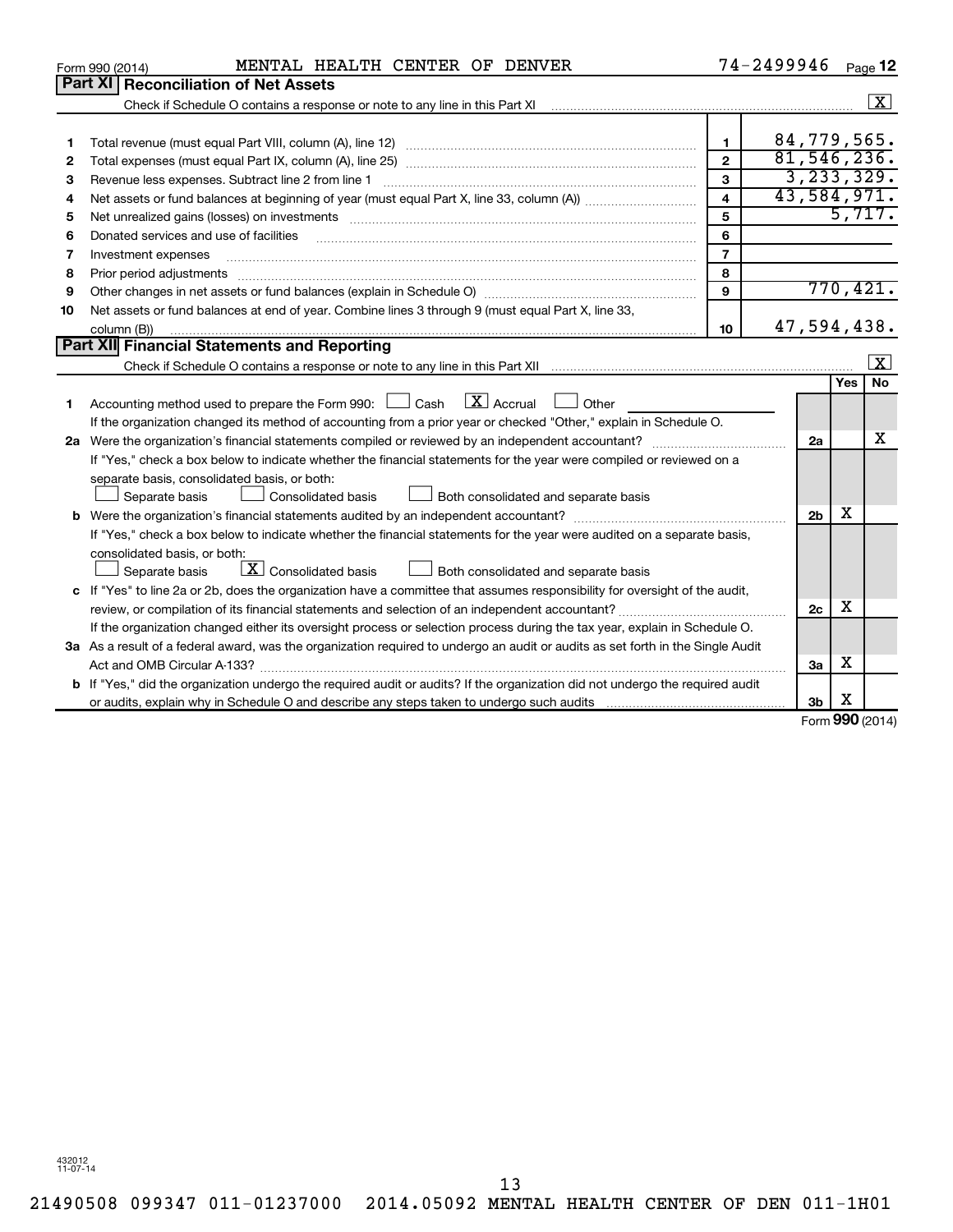| <b>SCHEDULE A</b> |  |
|-------------------|--|
|-------------------|--|

Department of the Treasury Internal Revenue Service

# **Public Charity Status and Public Support**

**(Form 990 or 990-EZ) Complete if the organization is a section 501(c)(3) organization or a section**

**4947(a)(1) nonexempt charitable trust.**

| Attach to Form 990 or Form 990-EZ.                                                                  |
|-----------------------------------------------------------------------------------------------------|
| / Information about Schedule A (Form 990 or 990-EZ) and its instructions is at www.irs.gov/form990. |

| <b>Open to Public</b><br><b>Inspection</b> |
|--------------------------------------------|
|                                            |

OMB No. 1545-0047

|  | Name of the organization |
|--|--------------------------|
|  |                          |

|                     | Name of the organization                                                                                                                          |          |                                                       |                          |                     |                                        | <b>Employer identification number</b> |
|---------------------|---------------------------------------------------------------------------------------------------------------------------------------------------|----------|-------------------------------------------------------|--------------------------|---------------------|----------------------------------------|---------------------------------------|
| Part I              |                                                                                                                                                   |          | MENTAL HEALTH CENTER OF DENVER                        |                          |                     |                                        | 74-2499946                            |
|                     | Reason for Public Charity Status (All organizations must complete this part.) See instructions.                                                   |          |                                                       |                          |                     |                                        |                                       |
|                     | The organization is not a private foundation because it is: (For lines 1 through 11, check only one box.)                                         |          |                                                       |                          |                     |                                        |                                       |
| 1                   | A church, convention of churches, or association of churches described in section 170(b)(1)(A)(i).                                                |          |                                                       |                          |                     |                                        |                                       |
| 2                   | A school described in section 170(b)(1)(A)(ii). (Attach Schedule E.)                                                                              |          |                                                       |                          |                     |                                        |                                       |
| 3                   | A hospital or a cooperative hospital service organization described in section 170(b)(1)(A)(iii).                                                 |          |                                                       |                          |                     |                                        |                                       |
| 4                   | A medical research organization operated in conjunction with a hospital described in section 170(b)(1)(A)(iii). Enter the hospital's name,        |          |                                                       |                          |                     |                                        |                                       |
|                     | city, and state:<br>An organization operated for the benefit of a college or university owned or operated by a governmental unit described in     |          |                                                       |                          |                     |                                        |                                       |
| 5                   |                                                                                                                                                   |          |                                                       |                          |                     |                                        |                                       |
|                     | section 170(b)(1)(A)(iv). (Complete Part II.)<br>A federal, state, or local government or governmental unit described in section 170(b)(1)(A)(v). |          |                                                       |                          |                     |                                        |                                       |
| 6<br>$\overline{7}$ | $X$ An organization that normally receives a substantial part of its support from a governmental unit or from the general public described in     |          |                                                       |                          |                     |                                        |                                       |
|                     | section 170(b)(1)(A)(vi). (Complete Part II.)                                                                                                     |          |                                                       |                          |                     |                                        |                                       |
| 8                   | A community trust described in section 170(b)(1)(A)(vi). (Complete Part II.)                                                                      |          |                                                       |                          |                     |                                        |                                       |
| 9                   | An organization that normally receives: (1) more than 33 1/3% of its support from contributions, membership fees, and gross receipts from         |          |                                                       |                          |                     |                                        |                                       |
|                     | activities related to its exempt functions - subject to certain exceptions, and (2) no more than 33 1/3% of its support from gross investment     |          |                                                       |                          |                     |                                        |                                       |
|                     | income and unrelated business taxable income (less section 511 tax) from businesses acquired by the organization after June 30, 1975.             |          |                                                       |                          |                     |                                        |                                       |
|                     | See section 509(a)(2). (Complete Part III.)                                                                                                       |          |                                                       |                          |                     |                                        |                                       |
| 10                  | An organization organized and operated exclusively to test for public safety. See section 509(a)(4).                                              |          |                                                       |                          |                     |                                        |                                       |
| 11                  | An organization organized and operated exclusively for the benefit of, to perform the functions of, or to carry out the purposes of one or        |          |                                                       |                          |                     |                                        |                                       |
|                     | more publicly supported organizations described in section 509(a)(1) or section 509(a)(2). See section 509(a)(3). Check the box in                |          |                                                       |                          |                     |                                        |                                       |
|                     | lines 11a through 11d that describes the type of supporting organization and complete lines 11e, 11f, and 11g.                                    |          |                                                       |                          |                     |                                        |                                       |
| а                   | Type I. A supporting organization operated, supervised, or controlled by its supported organization(s), typically by giving                       |          |                                                       |                          |                     |                                        |                                       |
|                     | the supported organization(s) the power to regularly appoint or elect a majority of the directors or trustees of the supporting                   |          |                                                       |                          |                     |                                        |                                       |
|                     | organization. You must complete Part IV, Sections A and B.                                                                                        |          |                                                       |                          |                     |                                        |                                       |
| b                   | <b>Type II.</b> A supporting organization supervised or controlled in connection with its supported organization(s), by having                    |          |                                                       |                          |                     |                                        |                                       |
|                     | control or management of the supporting organization vested in the same persons that control or manage the supported                              |          |                                                       |                          |                     |                                        |                                       |
|                     | organization(s). You must complete Part IV, Sections A and C.                                                                                     |          |                                                       |                          |                     |                                        |                                       |
| с                   | Type III functionally integrated. A supporting organization operated in connection with, and functionally integrated with,                        |          |                                                       |                          |                     |                                        |                                       |
|                     | its supported organization(s) (see instructions). You must complete Part IV, Sections A, D, and E.                                                |          |                                                       |                          |                     |                                        |                                       |
| d                   | Type III non-functionally integrated. A supporting organization operated in connection with its supported organization(s)                         |          |                                                       |                          |                     |                                        |                                       |
|                     | that is not functionally integrated. The organization generally must satisfy a distribution requirement and an attentiveness                      |          |                                                       |                          |                     |                                        |                                       |
|                     | requirement (see instructions). You must complete Part IV, Sections A and D, and Part V.                                                          |          |                                                       |                          |                     |                                        |                                       |
| е                   | Check this box if the organization received a written determination from the IRS that it is a Type I, Type II, Type III                           |          |                                                       |                          |                     |                                        |                                       |
|                     | functionally integrated, or Type III non-functionally integrated supporting organization.                                                         |          |                                                       |                          |                     |                                        |                                       |
|                     |                                                                                                                                                   |          |                                                       |                          |                     |                                        |                                       |
|                     | g Provide the following information about the supported organization(s).                                                                          |          |                                                       | (iv) Is the organization |                     |                                        |                                       |
|                     | (i) Name of supported<br>organization                                                                                                             | (ii) EIN | (iii) Type of organization<br>(described on lines 1-9 | listed in your           |                     | (v) Amount of monetary<br>support (see | (vi) Amount of<br>other support (see  |
|                     |                                                                                                                                                   |          | above or IRC section                                  |                          | governing document? | Instructions)                          | Instructions)                         |
|                     |                                                                                                                                                   |          | (see instructions))                                   | Yes                      | No                  |                                        |                                       |
|                     |                                                                                                                                                   |          |                                                       |                          |                     |                                        |                                       |
|                     |                                                                                                                                                   |          |                                                       |                          |                     |                                        |                                       |
|                     |                                                                                                                                                   |          |                                                       |                          |                     |                                        |                                       |
|                     |                                                                                                                                                   |          |                                                       |                          |                     |                                        |                                       |
|                     |                                                                                                                                                   |          |                                                       |                          |                     |                                        |                                       |
|                     |                                                                                                                                                   |          |                                                       |                          |                     |                                        |                                       |
|                     |                                                                                                                                                   |          |                                                       |                          |                     |                                        |                                       |
|                     |                                                                                                                                                   |          |                                                       |                          |                     |                                        |                                       |
|                     |                                                                                                                                                   |          |                                                       |                          |                     |                                        |                                       |
|                     |                                                                                                                                                   |          |                                                       |                          |                     |                                        |                                       |
| Total               |                                                                                                                                                   |          |                                                       |                          |                     |                                        |                                       |
|                     | LHA For Paperwork Reduction Act Notice, see the Instructions for                                                                                  |          |                                                       |                          |                     |                                        | Schedule A (Form 990 or 990-EZ) 2014  |

Form 990 or 990-EZ. 432021 09-17-14

**Chedule A (Form 990** 

14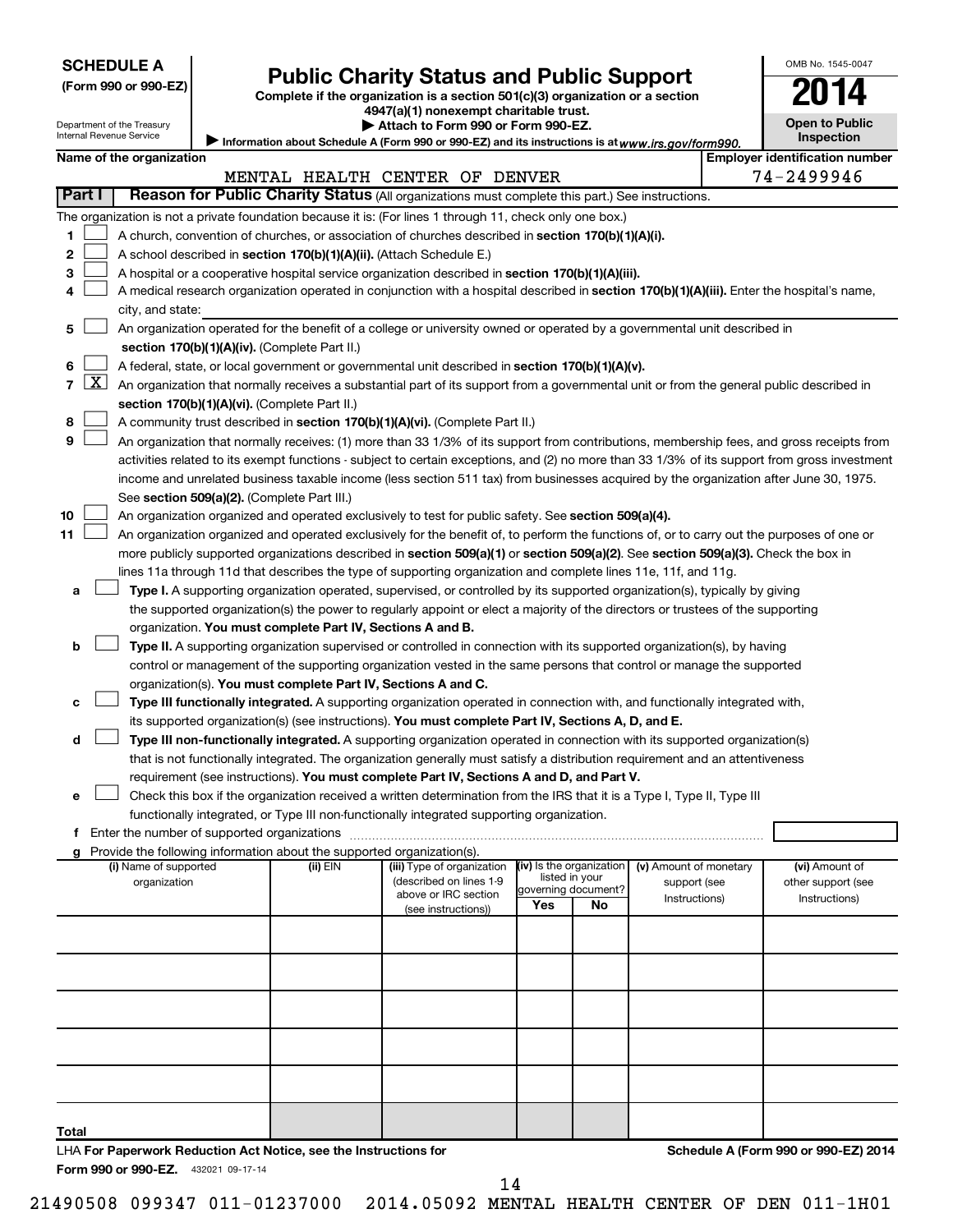# Schedule A (Form 990 or 990-EZ) 2014 MENTAL HEALTH CENTER OF DENVER  $74-2499946$  Page

74-2499946 Page 2

(Complete only if you checked the box on line 5, 7, or 8 of Part I or if the organization failed to qualify under Part III. If the organization fails to qualify under the tests listed below, please complete Part III.) **Part II Support Schedule for Organizations Described in Sections 170(b)(1)(A)(iv) and 170(b)(1)(A)(vi)**

| Calendar year (or fiscal year beginning in)<br>(a) 2010<br>(b) 2011<br>$(c)$ 2012<br>$(d)$ 2013<br>(e) 2014<br>1 Gifts, grants, contributions, and<br>membership fees received. (Do not                                                                                                                                                                                    | (f) Total                                |
|----------------------------------------------------------------------------------------------------------------------------------------------------------------------------------------------------------------------------------------------------------------------------------------------------------------------------------------------------------------------------|------------------------------------------|
|                                                                                                                                                                                                                                                                                                                                                                            |                                          |
|                                                                                                                                                                                                                                                                                                                                                                            |                                          |
|                                                                                                                                                                                                                                                                                                                                                                            |                                          |
| 5,769,501.<br>7,915,321.<br>7,034,286.<br>7,814,819.<br>7,096,220.<br>include any "unusual grants.")                                                                                                                                                                                                                                                                       | 35,630,147.                              |
| 2 Tax revenues levied for the organ-                                                                                                                                                                                                                                                                                                                                       |                                          |
| ization's benefit and either paid to                                                                                                                                                                                                                                                                                                                                       |                                          |
| or expended on its behalf                                                                                                                                                                                                                                                                                                                                                  |                                          |
| 3 The value of services or facilities                                                                                                                                                                                                                                                                                                                                      |                                          |
| furnished by a governmental unit to                                                                                                                                                                                                                                                                                                                                        |                                          |
| the organization without charge                                                                                                                                                                                                                                                                                                                                            |                                          |
| 5,769,501.<br>7,915,321.<br>7,034,286.<br>7,814,819<br>7,096,220.<br>4 Total. Add lines 1 through 3                                                                                                                                                                                                                                                                        | 35,630,147.                              |
| The portion of total contributions<br>5.                                                                                                                                                                                                                                                                                                                                   |                                          |
| by each person (other than a                                                                                                                                                                                                                                                                                                                                               |                                          |
| governmental unit or publicly                                                                                                                                                                                                                                                                                                                                              |                                          |
| supported organization) included                                                                                                                                                                                                                                                                                                                                           |                                          |
| on line 1 that exceeds 2% of the                                                                                                                                                                                                                                                                                                                                           |                                          |
| amount shown on line 11,                                                                                                                                                                                                                                                                                                                                                   |                                          |
| column (f)                                                                                                                                                                                                                                                                                                                                                                 | 1,409,220.                               |
| 6 Public support. Subtract line 5 from line 4.                                                                                                                                                                                                                                                                                                                             | 34, 220, 927.                            |
| <b>Section B. Total Support</b>                                                                                                                                                                                                                                                                                                                                            |                                          |
| Calendar year (or fiscal year beginning in)<br>(a) 2010<br>(b) 2011<br>$(c)$ 2012<br>$(d)$ 2013<br>(e) 2014                                                                                                                                                                                                                                                                | (f) Total                                |
| 5,769,501<br>7,915,321.<br>7,034,286.<br>7,814,819<br>7,096,220.<br>7 Amounts from line 4                                                                                                                                                                                                                                                                                  | 35,630,147.                              |
| 8 Gross income from interest,                                                                                                                                                                                                                                                                                                                                              |                                          |
| dividends, payments received on                                                                                                                                                                                                                                                                                                                                            |                                          |
| securities loans, rents, royalties                                                                                                                                                                                                                                                                                                                                         |                                          |
| 108, 361.<br>45, 782.<br>106, 575.<br>125, 181.<br>65,056.<br>and income from similar sources                                                                                                                                                                                                                                                                              | 450,955.                                 |
| <b>9</b> Net income from unrelated business                                                                                                                                                                                                                                                                                                                                |                                          |
| activities, whether or not the                                                                                                                                                                                                                                                                                                                                             |                                          |
| business is regularly carried on                                                                                                                                                                                                                                                                                                                                           |                                          |
| 10 Other income. Do not include gain                                                                                                                                                                                                                                                                                                                                       |                                          |
| or loss from the sale of capital                                                                                                                                                                                                                                                                                                                                           |                                          |
| assets (Explain in Part VI.)                                                                                                                                                                                                                                                                                                                                               |                                          |
| 11 Total support. Add lines 7 through 10                                                                                                                                                                                                                                                                                                                                   | 36,081,102.                              |
| 12<br>12 Gross receipts from related activities, etc. (see instructions)                                                                                                                                                                                                                                                                                                   | 312,667,201.                             |
| 13 First five years. If the Form 990 is for the organization's first, second, third, fourth, or fifth tax year as a section 501(c)(3)                                                                                                                                                                                                                                      |                                          |
| organization, check this box and stop here<br>Section C. Computation of Public Support Percentage                                                                                                                                                                                                                                                                          |                                          |
|                                                                                                                                                                                                                                                                                                                                                                            | 94.84                                    |
| 14<br>14 Public support percentage for 2014 (line 6, column (f) divided by line 11, column (f) <i>mummumumum</i>                                                                                                                                                                                                                                                           | %<br>85.62                               |
| 15                                                                                                                                                                                                                                                                                                                                                                         | %                                        |
| 16a 33 1/3% support test - 2014. If the organization did not check the box on line 13, and line 14 is 33 1/3% or more, check this box and                                                                                                                                                                                                                                  | $\blacktriangleright$ $\boxed{\text{X}}$ |
| stop here. The organization qualifies as a publicly supported organization manufaction manufacture content and the state of the state of the state of the state of the state of the state of the state of the state of the sta<br>b 33 1/3% support test - 2013. If the organization did not check a box on line 13 or 16a, and line 15 is 33 1/3% or more, check this box |                                          |
|                                                                                                                                                                                                                                                                                                                                                                            |                                          |
| and stop here. The organization qualifies as a publicly supported organization [11] manuscription manuscription manuscription manuscription and stop here. The organization qualifies as a publicly supported organization                                                                                                                                                 |                                          |
| 17a 10% -facts-and-circumstances test - 2014. If the organization did not check a box on line 13, 16a, or 16b, and line 14 is 10% or more,                                                                                                                                                                                                                                 |                                          |
| and if the organization meets the "facts-and-circumstances" test, check this box and stop here. Explain in Part VI how the organization                                                                                                                                                                                                                                    |                                          |
|                                                                                                                                                                                                                                                                                                                                                                            |                                          |
| b 10% -facts-and-circumstances test - 2013. If the organization did not check a box on line 13, 16a, 16b, or 17a, and line 15 is 10% or                                                                                                                                                                                                                                    |                                          |
| more, and if the organization meets the "facts-and-circumstances" test, check this box and stop here. Explain in Part VI how the<br>organization meets the "facts-and-circumstances" test. The organization qualifies as a publicly supported organization                                                                                                                 |                                          |
| Private foundation. If the organization did not check a box on line 13, 16a, 16b, 17a, or 17b, check this box and see instructions.<br>18                                                                                                                                                                                                                                  |                                          |
| Schedule A (Form 990 or 990-EZ) 2014                                                                                                                                                                                                                                                                                                                                       |                                          |

432022 09-17-14

15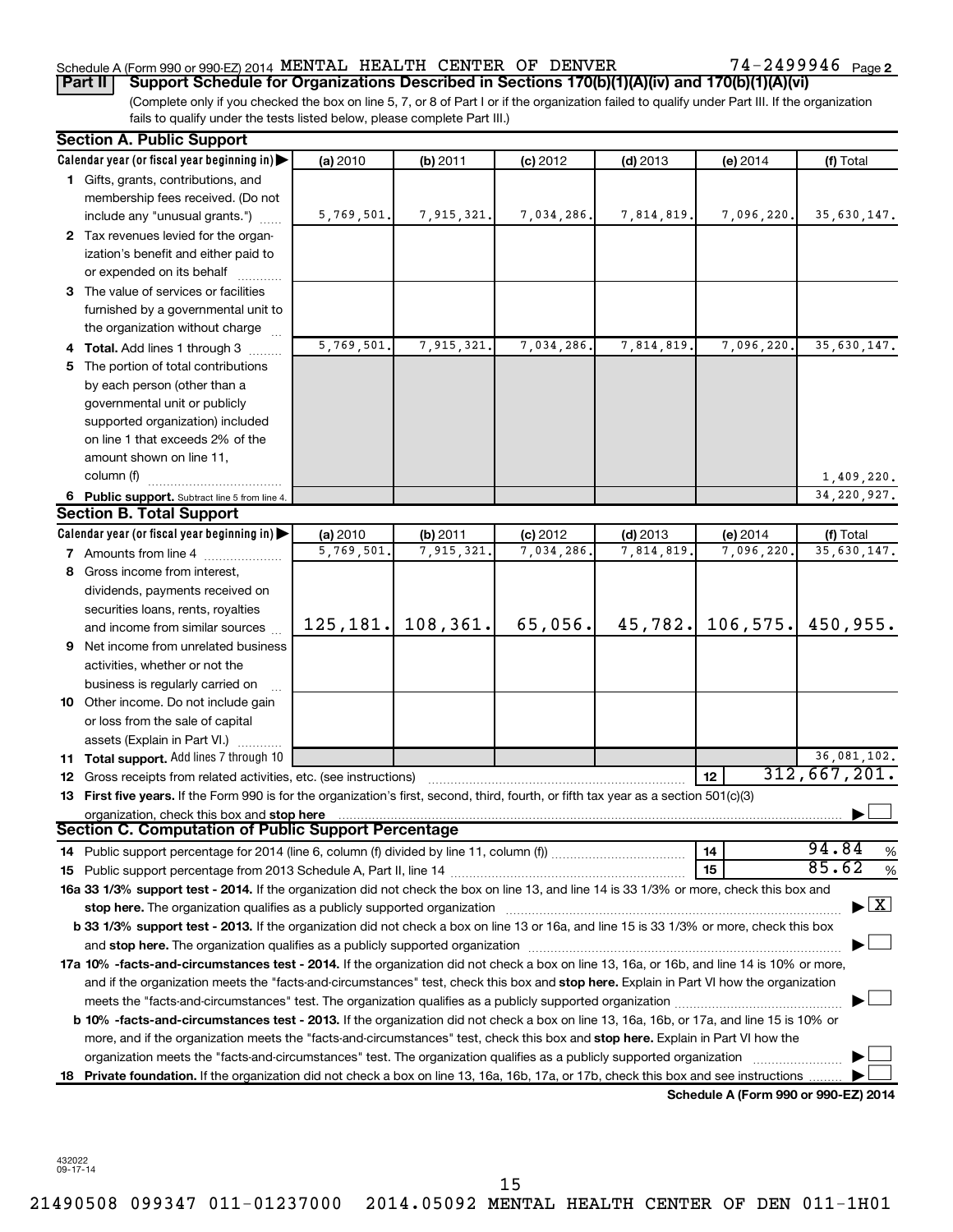# **Part III Support Schedule for Organizations Described in Section 509(a)(2)**

(Complete only if you checked the box on line 9 of Part I or if the organization failed to qualify under Part II. If the organization fails to qualify under the tests listed below, please complete Part II.)

| <b>Section A. Public Support</b>                                                                                                                                                 |          |          |            |            |                                      |           |
|----------------------------------------------------------------------------------------------------------------------------------------------------------------------------------|----------|----------|------------|------------|--------------------------------------|-----------|
| Calendar year (or fiscal year beginning in)                                                                                                                                      | (a) 2010 | (b) 2011 | $(c)$ 2012 | $(d)$ 2013 | (e) 2014                             | (f) Total |
| 1 Gifts, grants, contributions, and                                                                                                                                              |          |          |            |            |                                      |           |
| membership fees received. (Do not                                                                                                                                                |          |          |            |            |                                      |           |
| include any "unusual grants.")                                                                                                                                                   |          |          |            |            |                                      |           |
| 2 Gross receipts from admissions,<br>merchandise sold or services per-<br>formed, or facilities furnished in<br>any activity that is related to the                              |          |          |            |            |                                      |           |
| organization's tax-exempt purpose<br>3 Gross receipts from activities that                                                                                                       |          |          |            |            |                                      |           |
| are not an unrelated trade or bus-                                                                                                                                               |          |          |            |            |                                      |           |
| iness under section 513                                                                                                                                                          |          |          |            |            |                                      |           |
| 4 Tax revenues levied for the organ-                                                                                                                                             |          |          |            |            |                                      |           |
| ization's benefit and either paid to                                                                                                                                             |          |          |            |            |                                      |           |
| or expended on its behalf<br>.                                                                                                                                                   |          |          |            |            |                                      |           |
| 5 The value of services or facilities                                                                                                                                            |          |          |            |            |                                      |           |
| furnished by a governmental unit to                                                                                                                                              |          |          |            |            |                                      |           |
| the organization without charge                                                                                                                                                  |          |          |            |            |                                      |           |
| 6 Total. Add lines 1 through 5                                                                                                                                                   |          |          |            |            |                                      |           |
| 7a Amounts included on lines 1, 2, and                                                                                                                                           |          |          |            |            |                                      |           |
| 3 received from disqualified persons                                                                                                                                             |          |          |            |            |                                      |           |
| <b>b</b> Amounts included on lines 2 and 3 received<br>from other than disqualified persons that<br>exceed the greater of \$5,000 or 1% of the<br>amount on line 13 for the year |          |          |            |            |                                      |           |
| c Add lines 7a and 7b                                                                                                                                                            |          |          |            |            |                                      |           |
| 8 Public support (Subtract line 7c from line 6.)                                                                                                                                 |          |          |            |            |                                      |           |
| <b>Section B. Total Support</b>                                                                                                                                                  |          |          |            |            |                                      |           |
| Calendar year (or fiscal year beginning in)                                                                                                                                      | (a) 2010 | (b) 2011 | $(c)$ 2012 | $(d)$ 2013 | (e) 2014                             | (f) Total |
| 9 Amounts from line 6                                                                                                                                                            |          |          |            |            |                                      |           |
| <b>10a</b> Gross income from interest,<br>dividends, payments received on<br>securities loans, rents, royalties<br>and income from similar sources                               |          |          |            |            |                                      |           |
| <b>b</b> Unrelated business taxable income                                                                                                                                       |          |          |            |            |                                      |           |
| (less section 511 taxes) from businesses                                                                                                                                         |          |          |            |            |                                      |           |
| acquired after June 30, 1975<br>$\overline{\phantom{a}}$                                                                                                                         |          |          |            |            |                                      |           |
| c Add lines 10a and 10b                                                                                                                                                          |          |          |            |            |                                      |           |
| <b>11</b> Net income from unrelated business<br>activities not included in line 10b.<br>whether or not the business is<br>regularly carried on                                   |          |          |            |            |                                      |           |
| 12 Other income. Do not include gain<br>or loss from the sale of capital<br>assets (Explain in Part VI.)                                                                         |          |          |            |            |                                      |           |
| <b>13</b> Total support. (Add lines 9, 10c, 11, and 12.)                                                                                                                         |          |          |            |            |                                      |           |
| 14 First five years. If the Form 990 is for the organization's first, second, third, fourth, or fifth tax year as a section 501(c)(3) organization,                              |          |          |            |            |                                      |           |
| check this box and stop here                                                                                                                                                     |          |          |            |            |                                      |           |
| <b>Section C. Computation of Public Support Percentage</b>                                                                                                                       |          |          |            |            |                                      |           |
|                                                                                                                                                                                  |          |          |            |            | 15                                   | %         |
|                                                                                                                                                                                  |          |          |            |            | 16                                   | %         |
| Section D. Computation of Investment Income Percentage                                                                                                                           |          |          |            |            |                                      |           |
|                                                                                                                                                                                  |          |          |            |            | 17                                   | %         |
| 18 Investment income percentage from 2013 Schedule A, Part III, line 17                                                                                                          |          |          |            |            | 18                                   | %         |
| 19a 33 1/3% support tests - 2014. If the organization did not check the box on line 14, and line 15 is more than 33 1/3%, and line 17 is not                                     |          |          |            |            |                                      |           |
| more than 33 1/3%, check this box and stop here. The organization qualifies as a publicly supported organization                                                                 |          |          |            |            |                                      |           |
| b 33 1/3% support tests - 2013. If the organization did not check a box on line 14 or line 19a, and line 16 is more than 33 1/3%, and                                            |          |          |            |            |                                      |           |
| line 18 is not more than 33 1/3%, check this box and stop here. The organization qualifies as a publicly supported organization                                                  |          |          |            |            |                                      |           |
|                                                                                                                                                                                  |          |          |            |            |                                      |           |
| 432023 09-17-14                                                                                                                                                                  |          |          | 16         |            | Schedule A (Form 990 or 990-EZ) 2014 |           |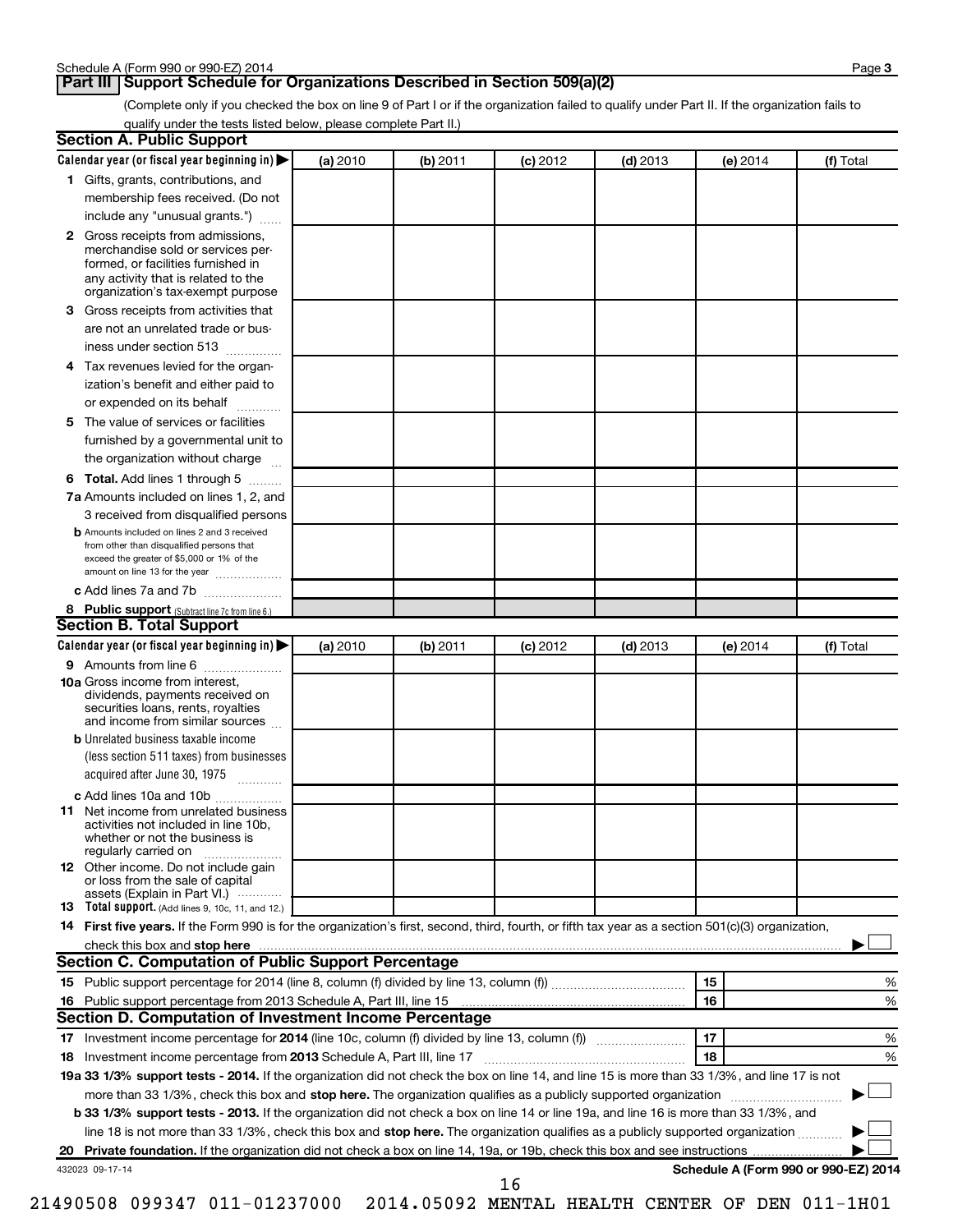# Schedule A (Form 990 or 990-EZ) 2014 MENTAL HEALTH CENTER OF DENVER  $74-2499946$  Page

# **Part IV Supporting Organizations**

(Complete only if you checked a box on line 11 of Part I. If you checked 11a of Part I, complete Sections A and B. If you checked 11b of Part I, complete Sections A and C. If you checked 11c of Part I, complete Sections A, D, and E. If you checked 11d of Part I, complete Sections A and D, and complete Part V.)

### **Section A. All Supporting Organizations**

- **1** Are all of the organization's supported organizations listed by name in the organization's governing documents? If "No" describe in  $_{\mathsf{Part}}$   $_{\mathsf{V}}$  how the supported organizations are designated. If designated by *class or purpose, describe the designation. If historic and continuing relationship, explain.*
- **2** Did the organization have any supported organization that does not have an IRS determination of status under section 509(a)(1) or (2)? If "Yes," explain in  $_{\sf Part}$   $_{\sf VI}$  how the organization determined that the supported *organization was described in section 509(a)(1) or (2).*
- **3a** Did the organization have a supported organization described in section 501(c)(4), (5), or (6)? If "Yes," answer *(b) and (c) below.*
- **b** Did the organization confirm that each supported organization qualified under section 501(c)(4), (5), or (6) and satisfied the public support tests under section 509(a)(2)? If "Yes," describe in  $_{\rm Part}$   $_{\rm VI}$  when and how the *organization made the determination.*
- **c** Did the organization ensure that all support to such organizations was used exclusively for section 170(c)(2) (B) purposes? If "Yes," explain in  $_{\mathsf{Part}}$   $_{\mathsf{V}}$  what controls the organization put in place to ensure such use.
- **4 a** *If* Was any supported organization not organized in the United States ("foreign supported organization")? *"Yes" and if you checked 11a or 11b in Part I, answer (b) and (c) below.*
- **b** Did the organization have ultimate control and discretion in deciding whether to make grants to the foreign supported organization? If "Yes," describe in Part VI how the organization had such control and discretion *despite being controlled or supervised by or in connection with its supported organizations.*
- **c** Did the organization support any foreign supported organization that does not have an IRS determination under sections 501(c)(3) and 509(a)(1) or (2)? If "Yes," ex*plain in*  $_{\sf Part}$  *v*J what controls the organization used *to ensure that all support to the foreign supported organization was used exclusively for section 170(c)(2)(B) purposes.*
- **5a** Did the organization add, substitute, or remove any supported organizations during the tax year? If "Yes," answer (b) and (c) below (if applicable). Also, provide detail in  $_{\mathsf{Part}}$   $_{\mathsf{V{\mathsf{I}}}}$ , including (i) the names and EIN *numbers of the supported organizations added, substituted, or removed, (ii) the reasons for each such action, (iii) the authority under the organization's organizing document authorizing such action, and (iv) how the action was accomplished (such as by amendment to the organizing document).*
- **b** Type I or Type II only. Was any added or substituted supported organization part of a class already designated in the organization's organizing document?
- **c Substitutions only.**  Was the substitution the result of an event beyond the organization's control?
- **6** Did the organization provide support (whether in the form of grants or the provision of services or facilities) to support or benefit one or more of the filing organization's supported organizations? If "Yes," provide detail in anyone other than (a) its supported organizations; (b) individuals that are part of the charitable class benefited by one or more of its supported organizations; or (c) other supporting organizations that also *Part VI.*
- **7** Did the organization provide a grant, loan, compensation, or other similar payment to a substantial controlled entity with regard to a substantial contributor? If "Yes," complete Part I of Schedule L (Form 990). contributor (defined in IRC 4958(c)(3)(C)), a family member of a substantial contributor, or a 35-percent
- **8** Did the organization make a loan to a disqualified person (as defined in section 4958) not described in line 7? *If "Yes," complete Part I of Schedule L (Form 990).*
- **9 a** Was the organization controlled directly or indirectly at any time during the tax year by one or more *If "Yes," provide detail in*  in section 509(a)(1) or (2))? *Part VI.* disqualified persons as defined in section 4946 (other than foundation managers and organizations described
- **b** Did one or more disqualified persons (as defined in line 9(a)) hold a controlling interest in any entity in which  *If "Yes," provide detail in*  the supporting organization had an interest? *Part VI.*
- **c** Did a disqualified person (as defined in line 9(a)) have an ownership interest in, or derive any personal benefit from, assets in which the supporting organization also had an interest? If "Yes," *provide detail in Part VI.*
- **10 a** Was the organization subject to the excess business holdings rules of IRC 4943 because of IRC 4943(f)  *If "Yes," answer (b) below.* organizations)? (regarding certain Type II supporting organizations, and all Type III non-functionally integrated supporting
	- **b** Did the organization have any excess business holdings in the tax year? (Use Schedule C, Form 4720, to *determine whether the organization had excess business holdings.)*

432024 09-17-14

**7**

**Schedule A (Form 990 or 990-EZ) 2014**

**1**

**2**

**3a**

**3b**

**3c**

**4a**

**4b**

**4c**

**5a**

**5b 5c**

**6**

**8**

**9a**

**9b**

**9c**

**10a**

**10b**

**Yes No**

21490508 099347 011-01237000 2014.05092 MENTAL HEALTH CENTER OF DEN 011-1H01

17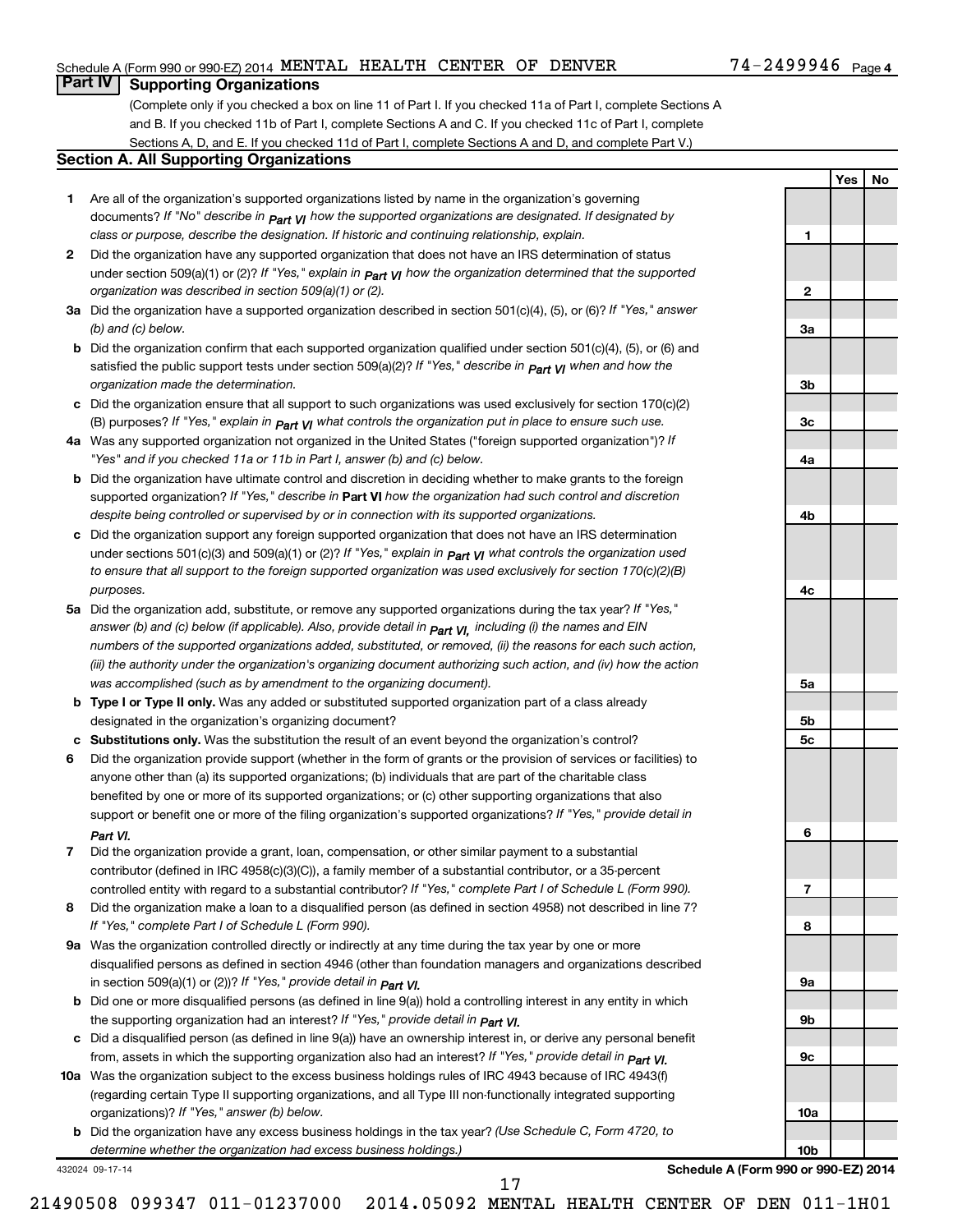#### Schedule A (Form 990 or 990-EZ) 2014 MENTAL HEALTH CENTER OF DENVER  $14-2499994$  Page MENTAL HEALTH CENTER OF DENVER 74-2499946

|    | Part IV         | <b>Supporting Organizations (continued)</b>                                                                                      |                 |            |    |
|----|-----------------|----------------------------------------------------------------------------------------------------------------------------------|-----------------|------------|----|
|    |                 |                                                                                                                                  |                 | Yes        | No |
| 11 |                 | Has the organization accepted a gift or contribution from any of the following persons?                                          |                 |            |    |
|    |                 | a A person who directly or indirectly controls, either alone or together with persons described in (b) and (c)                   |                 |            |    |
|    |                 | below, the governing body of a supported organization?                                                                           | 11a             |            |    |
|    |                 | <b>b</b> A family member of a person described in (a) above?                                                                     | 11 <sub>b</sub> |            |    |
|    |                 | c A 35% controlled entity of a person described in (a) or (b) above?If "Yes" to a, b, or c, provide detail in Part VI.           | 11c             |            |    |
|    |                 | <b>Section B. Type I Supporting Organizations</b>                                                                                |                 |            |    |
|    |                 |                                                                                                                                  |                 | Yes        | No |
| 1  |                 | Did the directors, trustees, or membership of one or more supported organizations have the power to                              |                 |            |    |
|    |                 | regularly appoint or elect at least a majority of the organization's directors or trustees at all times during the               |                 |            |    |
|    |                 | tax year? If "No," describe in $_{Part}$ $_{VI}$ how the supported organization(s) effectively operated, supervised, or          |                 |            |    |
|    |                 |                                                                                                                                  |                 |            |    |
|    |                 | controlled the organization's activities. If the organization had more than one supported organization,                          |                 |            |    |
|    |                 | describe how the powers to appoint and/or remove directors or trustees were allocated among the supported                        |                 |            |    |
|    |                 | organizations and what conditions or restrictions, if any, applied to such powers during the tax year.                           | 1               |            |    |
| 2  |                 | Did the organization operate for the benefit of any supported organization other than the supported                              |                 |            |    |
|    |                 | organization(s) that operated, supervised, or controlled the supporting organization? If "Yes," explain in                       |                 |            |    |
|    |                 | $_{Part}$ v <sub>I</sub> how providing such benefit carried out the purposes of the supported organization(s) that operated,     |                 |            |    |
|    |                 | supervised, or controlled the supporting organization.                                                                           | $\mathbf{2}$    |            |    |
|    |                 | <b>Section C. Type II Supporting Organizations</b>                                                                               |                 |            |    |
|    |                 |                                                                                                                                  |                 | <b>Yes</b> | No |
| 1  |                 | Were a majority of the organization's directors or trustees during the tax year also a majority of the directors                 |                 |            |    |
|    |                 | or trustees of each of the organization's supported organization(s)? If "No," describe in <b>Part VI</b> how control             |                 |            |    |
|    |                 | or management of the supporting organization was vested in the same persons that controlled or managed                           |                 |            |    |
|    |                 | the supported organization(s).                                                                                                   | 1               |            |    |
|    |                 | <b>Section D. Type III Supporting Organizations</b>                                                                              |                 |            |    |
|    |                 |                                                                                                                                  |                 | Yes        | No |
| 1  |                 | Did the organization provide to each of its supported organizations, by the last day of the fifth month of the                   |                 |            |    |
|    |                 | organization's tax year, (1) a written notice describing the type and amount of support provided during the prior tax            |                 |            |    |
|    |                 | year, (2) a copy of the Form 990 that was most recently filed as of the date of notification, and (3) copies of the              |                 |            |    |
|    |                 | organization's governing documents in effect on the date of notification, to the extent not previously provided?                 | 1               |            |    |
| 2  |                 | Were any of the organization's officers, directors, or trustees either (i) appointed or elected by the supported                 |                 |            |    |
|    |                 | organization(s) or (ii) serving on the governing body of a supported organization? If "No," explain in part VI how               |                 |            |    |
|    |                 | the organization maintained a close and continuous working relationship with the supported organization(s).                      | $\mathbf{2}$    |            |    |
| 3  |                 | By reason of the relationship described in (2), did the organization's supported organizations have a                            |                 |            |    |
|    |                 | significant voice in the organization's investment policies and in directing the use of the organization's                       |                 |            |    |
|    |                 | income or assets at all times during the tax year? If "Yes," describe in $P_{\text{art}}$ y the role the organization's          |                 |            |    |
|    |                 | supported organizations played in this regard.                                                                                   | З               |            |    |
|    |                 | Section E. Type III Functionally-Integrated Supporting Organizations                                                             |                 |            |    |
| 1  |                 | Check the box next to the method that the organization used to satisfy the Integral Part Test during the year(see instructions): |                 |            |    |
|    |                 | The organization satisfied the Activities Test. Complete line 2 below.                                                           |                 |            |    |
| a  |                 |                                                                                                                                  |                 |            |    |
| b  |                 | The organization is the parent of each of its supported organizations. Complete $_{\text{line 3}}$ below.                        |                 |            |    |
| c  |                 | The organization supported a governmental entity. Describe in Part VI how you supported a government entity (see instructions).  |                 |            |    |
| 2  |                 | Activities Test. Answer (a) and (b) below.                                                                                       |                 | Yes        | No |
| а  |                 | Did substantially all of the organization's activities during the tax year directly further the exempt purposes of               |                 |            |    |
|    |                 | the supported organization(s) to which the organization was responsive? If "Yes," then in Part VI identify                       |                 |            |    |
|    |                 | how these activities directly furthered their exempt purposes,<br>those supported organizations and explain                      |                 |            |    |
|    |                 | how the organization was responsive to those supported organizations, and how the organization determined                        |                 |            |    |
|    |                 | that these activities constituted substantially all of its activities.                                                           | 2a              |            |    |
| b  |                 | Did the activities described in (a) constitute activities that, but for the organization's involvement, one or more              |                 |            |    |
|    |                 | of the organization's supported organization(s) would have been engaged in? If "Yes," explain in <b>Part VI</b> the              |                 |            |    |
|    |                 | reasons for the organization's position that its supported organization(s) would have engaged in these                           |                 |            |    |
|    |                 | activities but for the organization's involvement.                                                                               | 2 <sub>b</sub>  |            |    |
| З  |                 | Parent of Supported Organizations. Answer (a) and (b) below.                                                                     |                 |            |    |
| а  |                 | Did the organization have the power to regularly appoint or elect a majority of the officers, directors, or                      |                 |            |    |
|    |                 | trustees of each of the supported organizations? Provide details in <i>Part VI.</i>                                              | За              |            |    |
|    |                 | <b>b</b> Did the organization exercise a substantial degree of direction over the policies, programs, and activities of each     |                 |            |    |
|    |                 | of its supported organizations? If "Yes," describe in <i>Part VI</i> the role played by the organization in this regard.         | 3b              |            |    |
|    | 432025 09-17-14 | Schedule A (Form 990 or 990-EZ) 2014                                                                                             |                 |            |    |
|    |                 | 18                                                                                                                               |                 |            |    |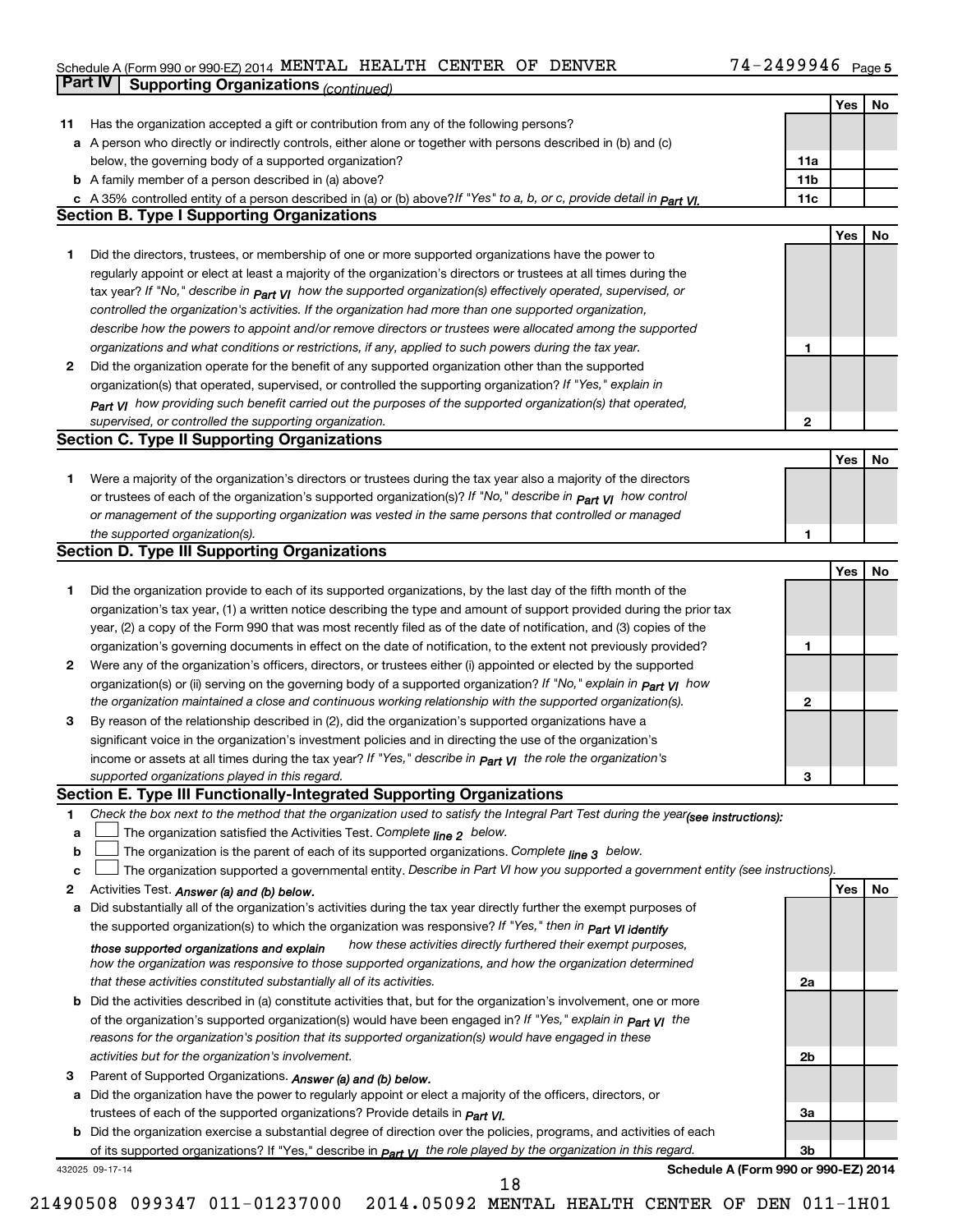# Schedule A (Form 990 or 990-EZ) 2014 MENTAL HEALTH CENTER OF DENVER  $74-2499946$  Page **Part V Type III Non-Functionally Integrated 509(a)(3) Supporting Organizations**

1 **Letter on Reck here if the organization satisfied the Integral Part Test as a qualifying trust on Nov. 20, 1970. See instructions. All** other Type III non-functionally integrated supporting organizations must complete Sections A through E.

|    | Section A - Adjusted Net Income                                              |                | (A) Prior Year | (B) Current Year<br>(optional) |
|----|------------------------------------------------------------------------------|----------------|----------------|--------------------------------|
| 1  | Net short-term capital gain                                                  | 1              |                |                                |
| 2  | Recoveries of prior-year distributions                                       | $\mathbf{2}$   |                |                                |
| 3  | Other gross income (see instructions)                                        | 3              |                |                                |
| 4  | Add lines 1 through 3                                                        | 4              |                |                                |
| 5  | Depreciation and depletion                                                   | 5              |                |                                |
| 6  | Portion of operating expenses paid or incurred for production or             |                |                |                                |
|    | collection of gross income or for management, conservation, or               |                |                |                                |
|    | maintenance of property held for production of income (see instructions)     | 6              |                |                                |
| 7  | Other expenses (see instructions)                                            | $\overline{7}$ |                |                                |
| 8  | Adjusted Net Income (subtract lines 5, 6 and 7 from line 4)                  | 8              |                |                                |
|    | <b>Section B - Minimum Asset Amount</b>                                      |                | (A) Prior Year | (B) Current Year<br>(optional) |
| 1. | Aggregate fair market value of all non-exempt-use assets (see                |                |                |                                |
|    | instructions for short tax year or assets held for part of year):            |                |                |                                |
|    | a Average monthly value of securities                                        | 1a             |                |                                |
|    | <b>b</b> Average monthly cash balances                                       | 1 <sub>b</sub> |                |                                |
|    | c Fair market value of other non-exempt-use assets                           | 1c             |                |                                |
|    | d Total (add lines 1a, 1b, and 1c)                                           | 1d             |                |                                |
|    | e Discount claimed for blockage or other                                     |                |                |                                |
|    | factors (explain in detail in <b>Part VI</b> ):                              |                |                |                                |
| 2  | Acquisition indebtedness applicable to non-exempt-use assets                 | $\mathbf{2}$   |                |                                |
| 3  | Subtract line 2 from line 1d                                                 | 3              |                |                                |
| 4  | Cash deemed held for exempt use. Enter 1-1/2% of line 3 (for greater amount, |                |                |                                |
|    | see instructions).                                                           | 4              |                |                                |
| 5  | Net value of non-exempt-use assets (subtract line 4 from line 3)             | 5              |                |                                |
| 6  | Multiply line 5 by .035                                                      | 6              |                |                                |
| 7  | Recoveries of prior-year distributions                                       | $\overline{7}$ |                |                                |
| 8  | Minimum Asset Amount (add line 7 to line 6)                                  | 8              |                |                                |
|    | <b>Section C - Distributable Amount</b>                                      |                |                | <b>Current Year</b>            |
| 1  | Adjusted net income for prior year (from Section A, line 8, Column A)        | 1              |                |                                |
| 2  | Enter 85% of line 1                                                          | $\mathbf{2}$   |                |                                |
| 3  | Minimum asset amount for prior year (from Section B, line 8, Column A)       | 3              |                |                                |
| 4  | Enter greater of line 2 or line 3                                            | 4              |                |                                |
| 5  | Income tax imposed in prior year                                             | 5              |                |                                |
| 6  | Distributable Amount. Subtract line 5 from line 4, unless subject to         |                |                |                                |
|    | emergency temporary reduction (see instructions)                             | 6              |                |                                |
|    |                                                                              |                |                |                                |

**7** Check here if the current year is the organization's first as a non-functionally-integrated Type III supporting organization (see † instructions).

**Schedule A (Form 990 or 990-EZ) 2014**

432026 09-17-14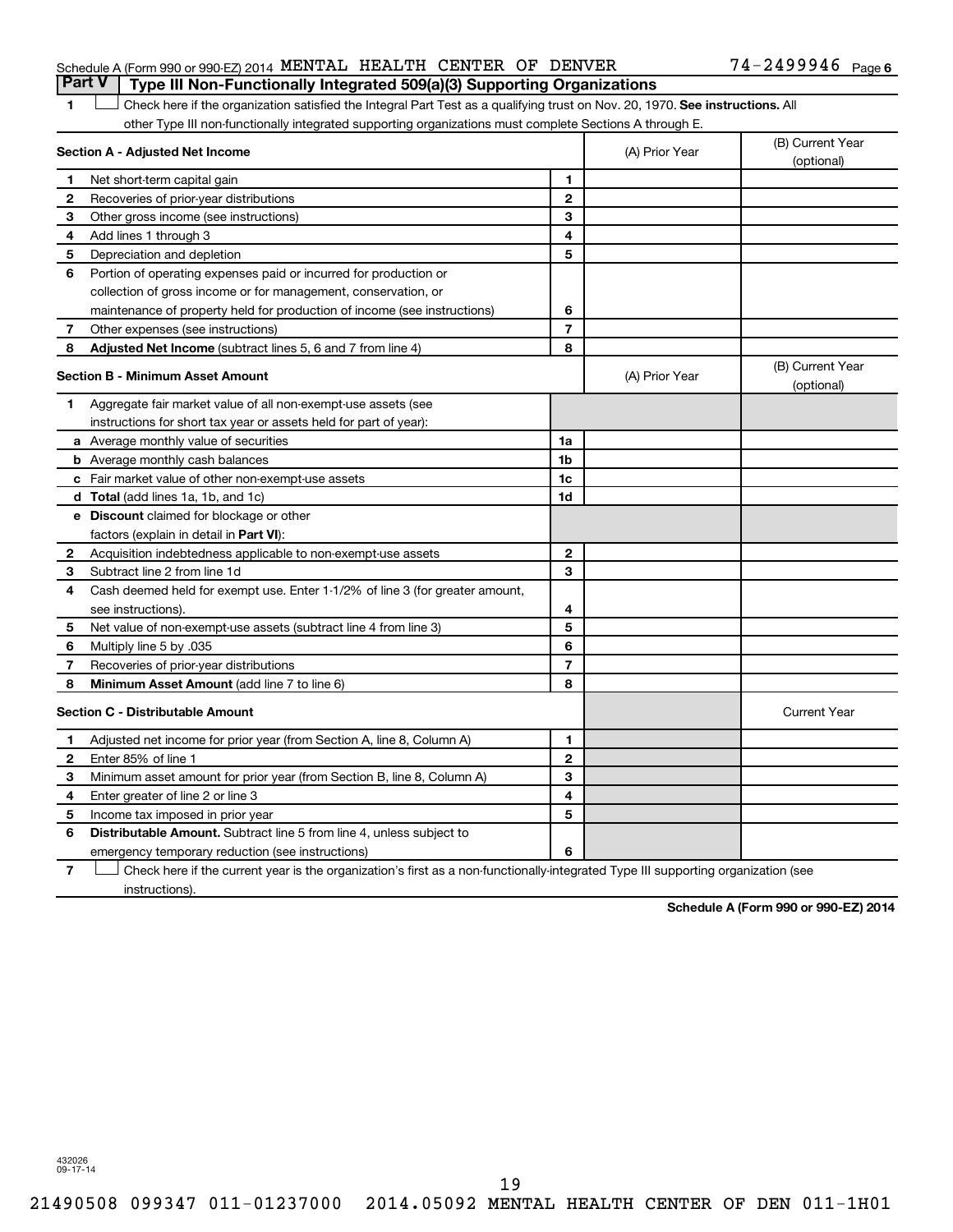#### Schedule A (Form 990 or 990-EZ) 2014 MENTAL HEALTH CENTER OF DENVER  $14-2499994$  Page MENTAL HEALTH CENTER OF DENVER 74-2499946

|              | <b>Part V</b><br>Type III Non-Functionally Integrated 509(a)(3) Supporting Organizations (continued) |                             |                           |                      |  |  |  |
|--------------|------------------------------------------------------------------------------------------------------|-----------------------------|---------------------------|----------------------|--|--|--|
|              | <b>Current Year</b><br><b>Section D - Distributions</b>                                              |                             |                           |                      |  |  |  |
| 1            | Amounts paid to supported organizations to accomplish exempt purposes                                |                             |                           |                      |  |  |  |
| 2            | Amounts paid to perform activity that directly furthers exempt purposes of supported                 |                             |                           |                      |  |  |  |
|              | organizations, in excess of income from activity                                                     |                             |                           |                      |  |  |  |
| 3            | Administrative expenses paid to accomplish exempt purposes of supported organizations                |                             |                           |                      |  |  |  |
| 4            | Amounts paid to acquire exempt-use assets                                                            |                             |                           |                      |  |  |  |
| 5            | Qualified set-aside amounts (prior IRS approval required)                                            |                             |                           |                      |  |  |  |
| 6            | Other distributions (describe in Part VI). See instructions.                                         |                             |                           |                      |  |  |  |
| 7            | Total annual distributions. Add lines 1 through 6.                                                   |                             |                           |                      |  |  |  |
| 8            | Distributions to attentive supported organizations to which the organization is responsive           |                             |                           |                      |  |  |  |
|              | (provide details in Part VI). See instructions.                                                      |                             |                           |                      |  |  |  |
| 9            | Distributable amount for 2014 from Section C, line 6                                                 |                             |                           |                      |  |  |  |
| 10           | Line 8 amount divided by Line 9 amount                                                               |                             |                           |                      |  |  |  |
|              |                                                                                                      | (i)                         | (ii)                      | (iii)                |  |  |  |
|              | Section E - Distribution Allocations (see instructions)                                              | <b>Excess Distributions</b> | <b>Underdistributions</b> | <b>Distributable</b> |  |  |  |
|              |                                                                                                      |                             | Pre-2014                  | Amount for 2014      |  |  |  |
| 1            | Distributable amount for 2014 from Section C, line 6                                                 |                             |                           |                      |  |  |  |
| $\mathbf{2}$ | Underdistributions, if any, for years prior to 2014                                                  |                             |                           |                      |  |  |  |
|              | (reasonable cause required-see instructions)                                                         |                             |                           |                      |  |  |  |
| 3            | Excess distributions carryover, if any, to 2014:                                                     |                             |                           |                      |  |  |  |
| a            |                                                                                                      |                             |                           |                      |  |  |  |
| b            |                                                                                                      |                             |                           |                      |  |  |  |
| с            |                                                                                                      |                             |                           |                      |  |  |  |
| d            |                                                                                                      |                             |                           |                      |  |  |  |
|              | e From 2013                                                                                          |                             |                           |                      |  |  |  |
|              | <b>Total</b> of lines 3a through e                                                                   |                             |                           |                      |  |  |  |
|              | g Applied to underdistributions of prior years                                                       |                             |                           |                      |  |  |  |
|              | <b>h</b> Applied to 2014 distributable amount<br>Carryover from 2009 not applied (see instructions)  |                             |                           |                      |  |  |  |
|              | Remainder. Subtract lines 3g, 3h, and 3i from 3f.                                                    |                             |                           |                      |  |  |  |
| 4            | Distributions for 2014 from Section D,                                                               |                             |                           |                      |  |  |  |
|              | $line 7$ :                                                                                           |                             |                           |                      |  |  |  |
|              | a Applied to underdistributions of prior years                                                       |                             |                           |                      |  |  |  |
|              | <b>b</b> Applied to 2014 distributable amount                                                        |                             |                           |                      |  |  |  |
| с            | Remainder. Subtract lines 4a and 4b from 4.                                                          |                             |                           |                      |  |  |  |
| 5            | Remaining underdistributions for years prior to 2014, if                                             |                             |                           |                      |  |  |  |
|              | any. Subtract lines 3g and 4a from line 2 (if amount                                                 |                             |                           |                      |  |  |  |
|              | greater than zero, see instructions).                                                                |                             |                           |                      |  |  |  |
| 6            | Remaining underdistributions for 2014. Subtract lines 3h                                             |                             |                           |                      |  |  |  |
|              | and 4b from line 1 (if amount greater than zero, see                                                 |                             |                           |                      |  |  |  |
|              | instructions).                                                                                       |                             |                           |                      |  |  |  |
| $\mathbf{7}$ | Excess distributions carryover to 2015. Add lines 3j                                                 |                             |                           |                      |  |  |  |
|              | and 4c.                                                                                              |                             |                           |                      |  |  |  |
| 8            | Breakdown of line 7:                                                                                 |                             |                           |                      |  |  |  |
| a            |                                                                                                      |                             |                           |                      |  |  |  |
| b            |                                                                                                      |                             |                           |                      |  |  |  |
| с            |                                                                                                      |                             |                           |                      |  |  |  |
|              | d Excess from 2013                                                                                   |                             |                           |                      |  |  |  |
|              | e Excess from 2014                                                                                   |                             |                           |                      |  |  |  |

**Schedule A (Form 990 or 990-EZ) 2014**

432027 09-17-14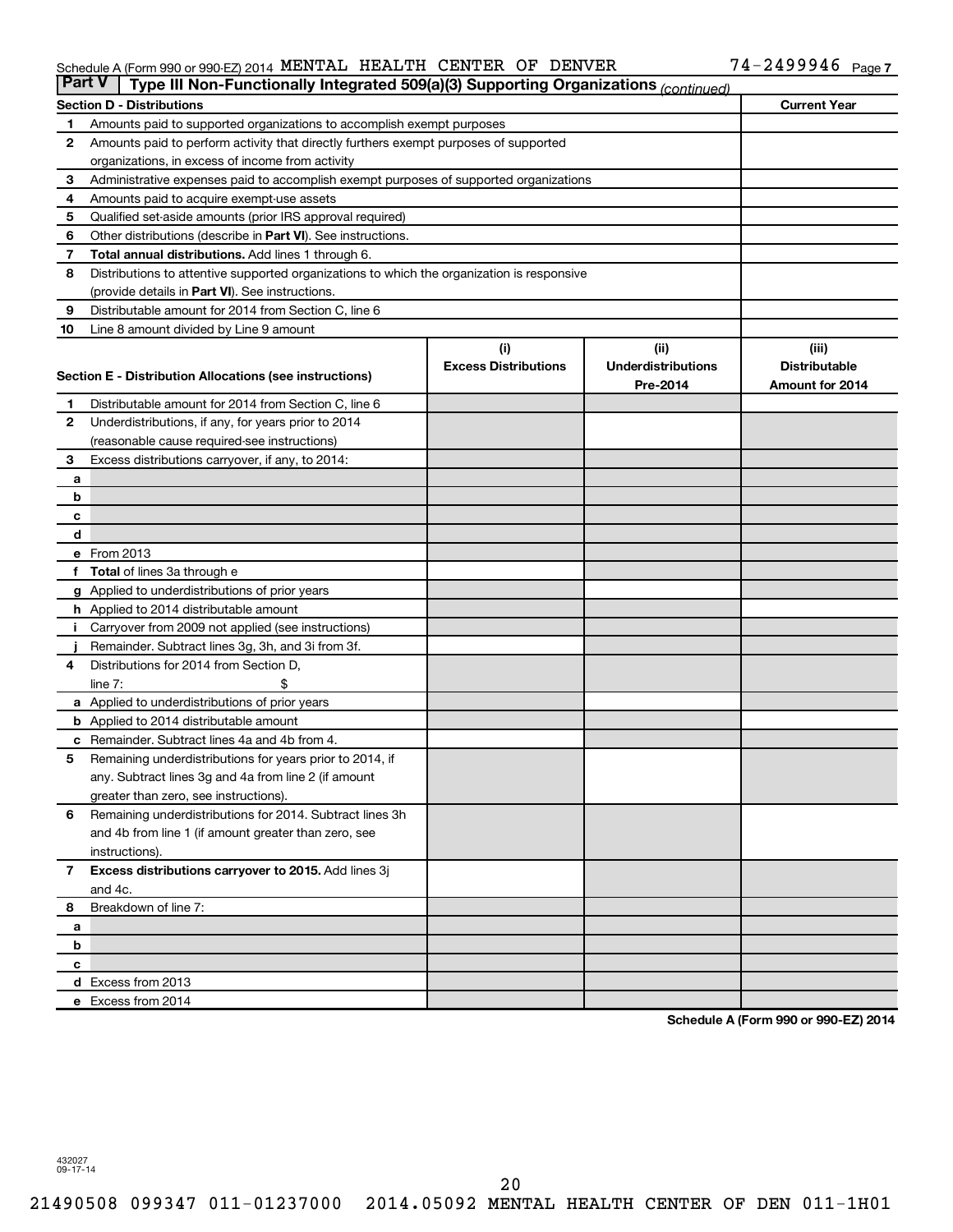Part VI | Supplemental Information. Provide the explanations required by Part II, line 10; Part II, line 17a or 17b; and Part III, line 12. Also complete this part for any additional information. (See instructions).

| 432028 09-17-14 |  |  | $21\,$ |  | Schedule A (Form 990 or 990-EZ) 2014 |  |
|-----------------|--|--|--------|--|--------------------------------------|--|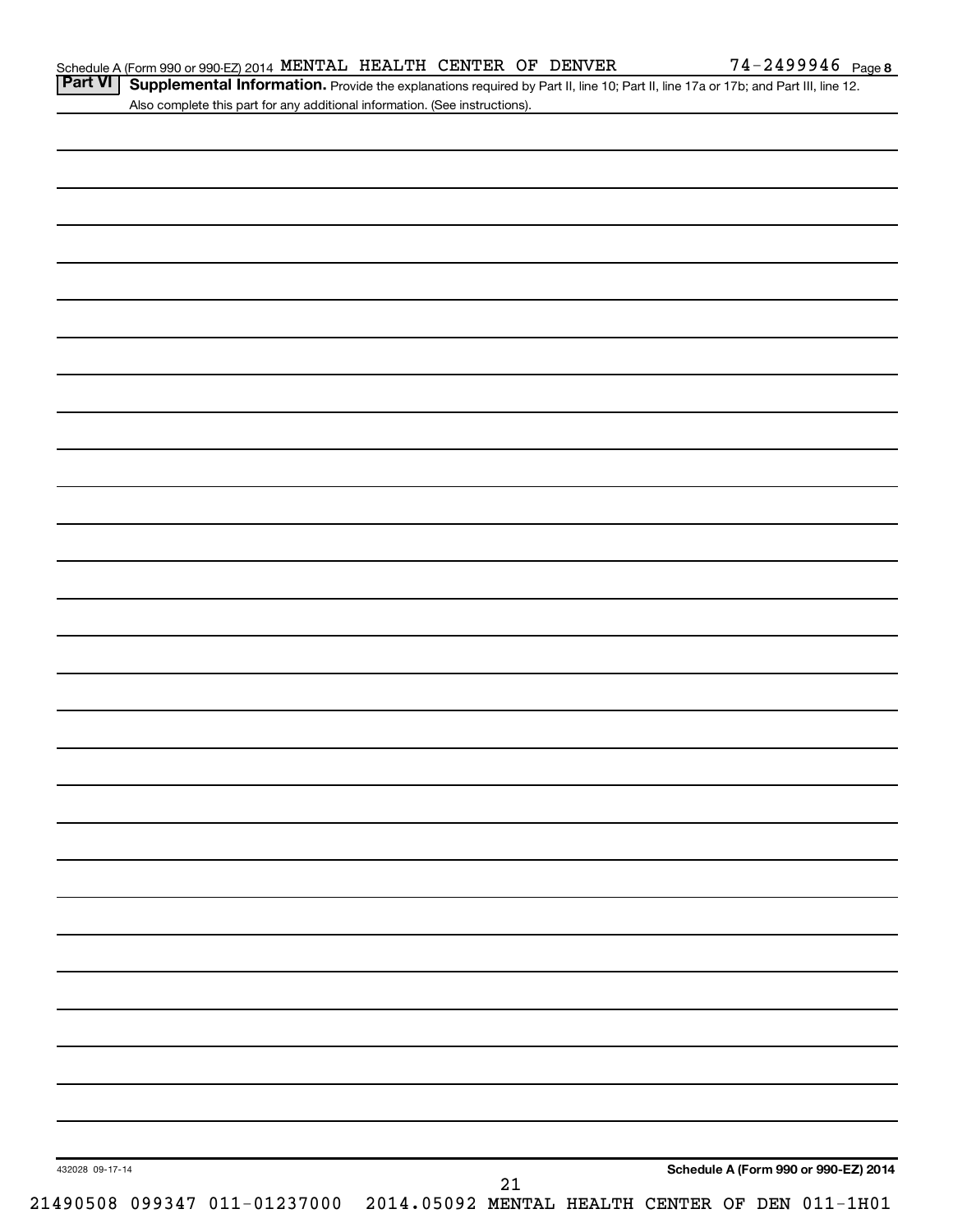Department of the Treasury Internal Revenue Service **(Form 990, 990-EZ,**

|  |  | ** PUBLIC DISCLOSURE COPY ** |  |  |
|--|--|------------------------------|--|--|
|--|--|------------------------------|--|--|

# **Schedule B Schedule of Contributors**

**or 990-PF) | Attach to Form 990, Form 990-EZ, or Form 990-PF. | Information about Schedule B (Form 990, 990-EZ, or 990-PF) and** its instructions is at <sub>www.irs.gov/form990  $\cdot$ </sub>

OMB No. 1545-0047

**2014**

**Name of the organization Employer identification number**

| 1 Q Q Q <i>1</i> |
|------------------|
|------------------|

|                                       | HEALTH CENTER OF<br>MENTAL<br><b>DENVER</b>                                 | 74-2499946 |
|---------------------------------------|-----------------------------------------------------------------------------|------------|
| <b>Organization type (check one):</b> |                                                                             |            |
| Filers of:                            | Section:                                                                    |            |
| Form 990 or 990-EZ                    | $\underline{\mathbf{X}}$ 501(c)( $3$ ) (enter number) organization          |            |
|                                       | $4947(a)(1)$ nonexempt charitable trust not treated as a private foundation |            |
|                                       | 527 political organization                                                  |            |
| Form 990-PF                           | 501(c)(3) exempt private foundation                                         |            |
|                                       | 4947(a)(1) nonexempt charitable trust treated as a private foundation       |            |
|                                       | 501(c)(3) taxable private foundation                                        |            |
|                                       |                                                                             |            |

Check if your organization is covered by the General Rule or a Special Rule. **Note.**  Only a section 501(c)(7), (8), or (10) organization can check boxes for both the General Rule and a Special Rule. See instructions.

#### **General Rule**

 $\Box$ 

For an organization filing Form 990, 990-EZ, or 990-PF that received, during the year, contributions totaling \$5,000 or more (in money or property) from any one contributor. Complete Parts I and II. See instructions for determining a contributor's total contributions.

### **Special Rules**

any one contributor, during the year, total contributions of the greater of **(1)** \$5,000 or **(2)** 2% of the amount on (i) Form 990, Part VIII, line 1h,  $\boxed{\text{X}}$  For an organization described in section 501(c)(3) filing Form 990 or 990-EZ that met the 33 1/3% support test of the regulations under sections 509(a)(1) and 170(b)(1)(A)(vi), that checked Schedule A (Form 990 or 990-EZ), Part II, line 13, 16a, or 16b, and that received from or (ii) Form 990-EZ, line 1. Complete Parts I and II.

year, total contributions of more than \$1,000 *exclusively* for religious, charitable, scientific, literary, or educational purposes, or for For an organization described in section 501(c)(7), (8), or (10) filing Form 990 or 990-EZ that received from any one contributor, during the the prevention of cruelty to children or animals. Complete Parts I, II, and III.  $\Box$ 

purpose. Do not complete any of the parts unless the General Rule applies to this organization because it received nonexclusively year, contributions exclusively for religious, charitable, etc., purposes, but no such contributions totaled more than \$1,000. If this box is checked, enter here the total contributions that were received during the year for an exclusively religious, charitable, etc., For an organization described in section 501(c)(7), (8), or (10) filing Form 990 or 990-EZ that received from any one contributor, during the religious, charitable, etc., contributions totaling \$5,000 or more during the year  $\ldots$  $\ldots$  $\ldots$  $\ldots$  $\ldots$  $\ldots$  $\Box$ 

**Caution.** An organization that is not covered by the General Rule and/or the Special Rules does not file Schedule B (Form 990, 990-EZ, or 990-PF),  **must** but it answer "No" on Part IV, line 2, of its Form 990; or check the box on line H of its Form 990-EZ or on its Form 990-PF, Part I, line 2, to certify that it does not meet the filing requirements of Schedule B (Form 990, 990-EZ, or 990-PF).

LHA For Paperwork Reduction Act Notice, see the Instructions for Form 990, 990-EZ, or 990-PF. Schedule B (Form 990, 990-EZ, or 990-PF) (2014)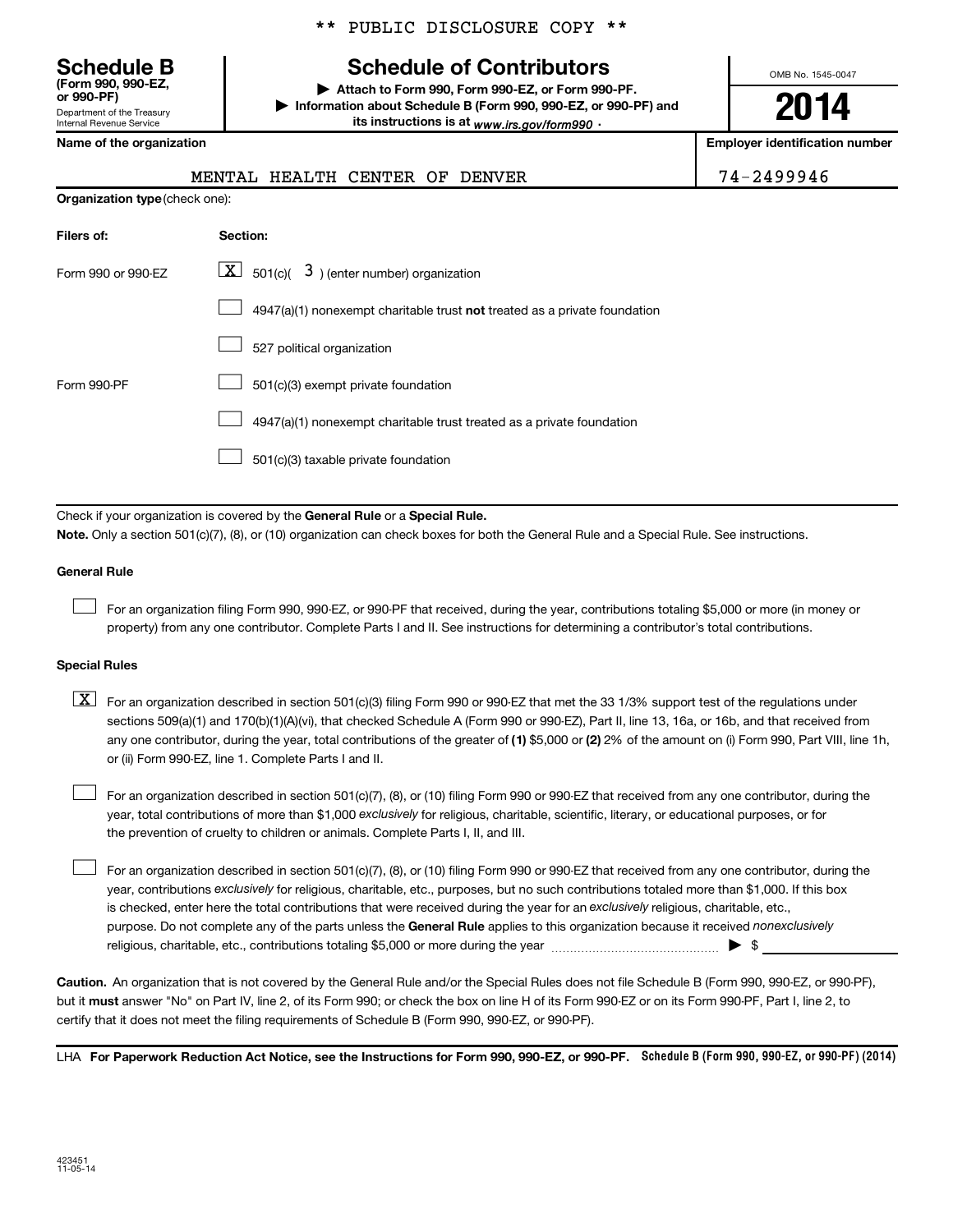**Name of organization Employer identification number**

# MENTAL HEALTH CENTER OF DENVER 74-2499946

423452 11-05-14 **Schedule B (Form 990, 990-EZ, or 990-PF) (2014) (a) No. (b) Name, address, and ZIP + 4 (c) Total contributions (d) Type of contribution Person Payroll Noncash (a) No. (b) Name, address, and ZIP + 4 (c) Total contributions (d) Type of contribution Person Payroll Noncash (a) No. (b) Name, address, and ZIP + 4 (c) Total contributions (d) Type of contribution Person Payroll Noncash (a) No. (b) Name, address, and ZIP + 4 (c) Total contributions (d) Type of contribution Person Payroll Noncash (a) No. (b) Name, address, and ZIP + 4 (c) Total contributions (d) Type of contribution Person Payroll Noncash (a) No. (b) Name, address, and ZIP + 4 (c) Total contributions (d) Type of contribution Person Payroll Noncash Part I** Contributors (see instructions). Use duplicate copies of Part I if additional space is needed. \$ (Complete Part II for noncash contributions.) \$ (Complete Part II for noncash contributions.) \$ (Complete Part II for noncash contributions.) \$ (Complete Part II for noncash contributions.) \$ (Complete Part II for noncash contributions.) \$ (Complete Part II for noncash contributions.)  $\lfloor x \rfloor$  $\Box$  $\Box$  $\overline{\mathbf{X}}$  $\Box$  $\Box$  $\boxed{\textbf{X}}$  $\Box$  $\Box$  $\boxed{\textbf{X}}$  $\Box$  $\Box$  $\boxed{\text{X}}$  $\Box$  $\Box$  $\boxed{\text{X}}$  $\Box$  $\Box$  $\begin{array}{|c|c|c|c|c|}\hline \ \text{1} & \text{Person} & \text{X} \ \hline \end{array}$ 1,000,000.  $2$  Person  $\overline{\text{X}}$ 785,644.  $\begin{array}{|c|c|c|c|c|c|}\hline \text{3} & \text{Person} & \text{X} \ \hline \end{array}$ 753,495.  $\begin{array}{|c|c|c|c|c|}\hline \text{4} & \text{Person} & \text{\textbf{X}}\ \hline \end{array}$ 616,710. 5 X 539,431.  $\overline{6}$  Person  $\overline{X}$ 295,436. 23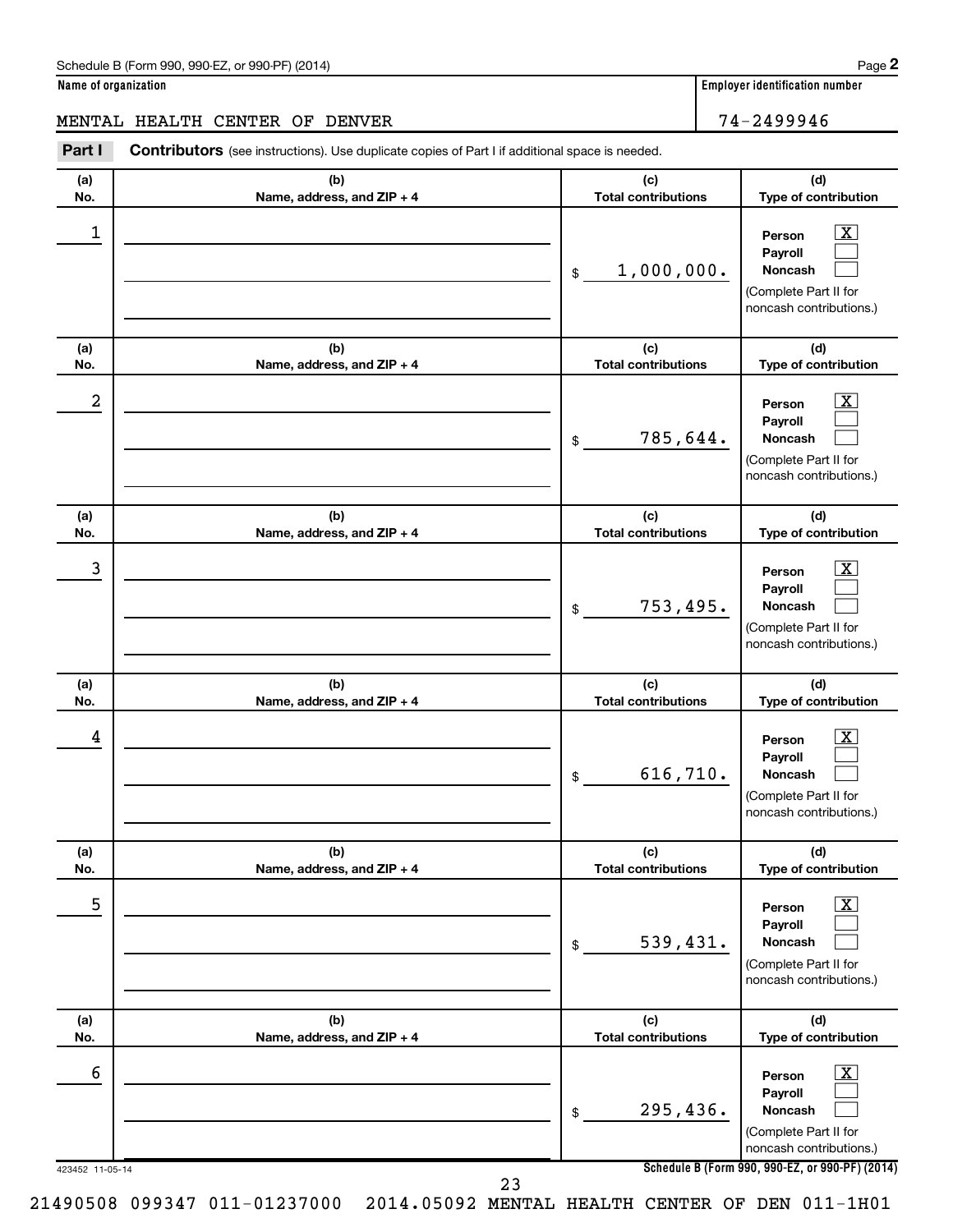| Schedule B (Form 990, 990-EZ, or 990-PF) (2014)<br>$\sqrt{2}$ and $\sqrt{2}$ and $\sqrt{2}$ and $\sqrt{2}$ and $\sqrt{2}$ and $\sqrt{2}$ and $\sqrt{2}$ and $\sqrt{2}$ and $\sqrt{2}$ and $\sqrt{2}$ and $\sqrt{2}$ and $\sqrt{2}$ and $\sqrt{2}$ and $\sqrt{2}$ and $\sqrt{2}$ and $\sqrt{2}$ and $\sqrt{2}$ and $\sqrt{2}$ and $\sqrt{2$ | Page |
|--------------------------------------------------------------------------------------------------------------------------------------------------------------------------------------------------------------------------------------------------------------------------------------------------------------------------------------------|------|
|--------------------------------------------------------------------------------------------------------------------------------------------------------------------------------------------------------------------------------------------------------------------------------------------------------------------------------------------|------|

|  | Name of organization |
|--|----------------------|
|  |                      |

# MENTAL HEALTH CENTER OF DENVER **1999** 14-2499946

| Part I          | <b>Contributors</b> (see instructions). Use duplicate copies of Part I if additional space is needed. |                                   |                                                                                                             |
|-----------------|-------------------------------------------------------------------------------------------------------|-----------------------------------|-------------------------------------------------------------------------------------------------------------|
| (a)<br>No.      | (b)<br>Name, address, and ZIP + 4                                                                     | (c)<br><b>Total contributions</b> | (d)<br>Type of contribution                                                                                 |
| 7               |                                                                                                       | 200,000.<br>\$                    | $\overline{\mathbf{X}}$<br>Person<br>Payroll<br>Noncash<br>(Complete Part II for<br>noncash contributions.) |
| (a)<br>No.      | (b)<br>Name, address, and ZIP + 4                                                                     | (c)<br><b>Total contributions</b> | (d)<br>Type of contribution                                                                                 |
| 8               |                                                                                                       | 198,501.<br>\$                    | $\overline{\text{X}}$<br>Person<br>Payroll<br>Noncash<br>(Complete Part II for<br>noncash contributions.)   |
| (a)<br>No.      | (b)<br>Name, address, and ZIP + 4                                                                     | (c)<br><b>Total contributions</b> | (d)<br>Type of contribution                                                                                 |
|                 |                                                                                                       | \$                                | Person<br>Payroll<br>Noncash<br>(Complete Part II for<br>noncash contributions.)                            |
| (a)<br>No.      | (b)<br>Name, address, and ZIP + 4                                                                     | (c)<br><b>Total contributions</b> | (d)<br>Type of contribution                                                                                 |
|                 |                                                                                                       | \$                                | Person<br>Payroll<br>Noncash<br>(Complete Part II for<br>noncash contributions.)                            |
| (a)<br>No.      | (b)<br>Name, address, and ZIP + 4                                                                     | (c)<br><b>Total contributions</b> | (d)<br>Type of contribution                                                                                 |
|                 |                                                                                                       | \$                                | Person<br>Payroll<br>Noncash<br>(Complete Part II for<br>noncash contributions.)                            |
| (a)<br>No.      | (b)<br>Name, address, and ZIP + 4                                                                     | (c)<br><b>Total contributions</b> | (d)<br>Type of contribution                                                                                 |
|                 |                                                                                                       | \$                                | Person<br>Payroll<br>Noncash<br>(Complete Part II for                                                       |
| 423452 11-05-14 | 24                                                                                                    |                                   | noncash contributions.)<br>Schedule B (Form 990, 990-EZ, or 990-PF) (2014)                                  |

21490508 099347 011-01237000 2014.05092 MENTAL HEALTH CENTER OF DEN 011-1H01

**2**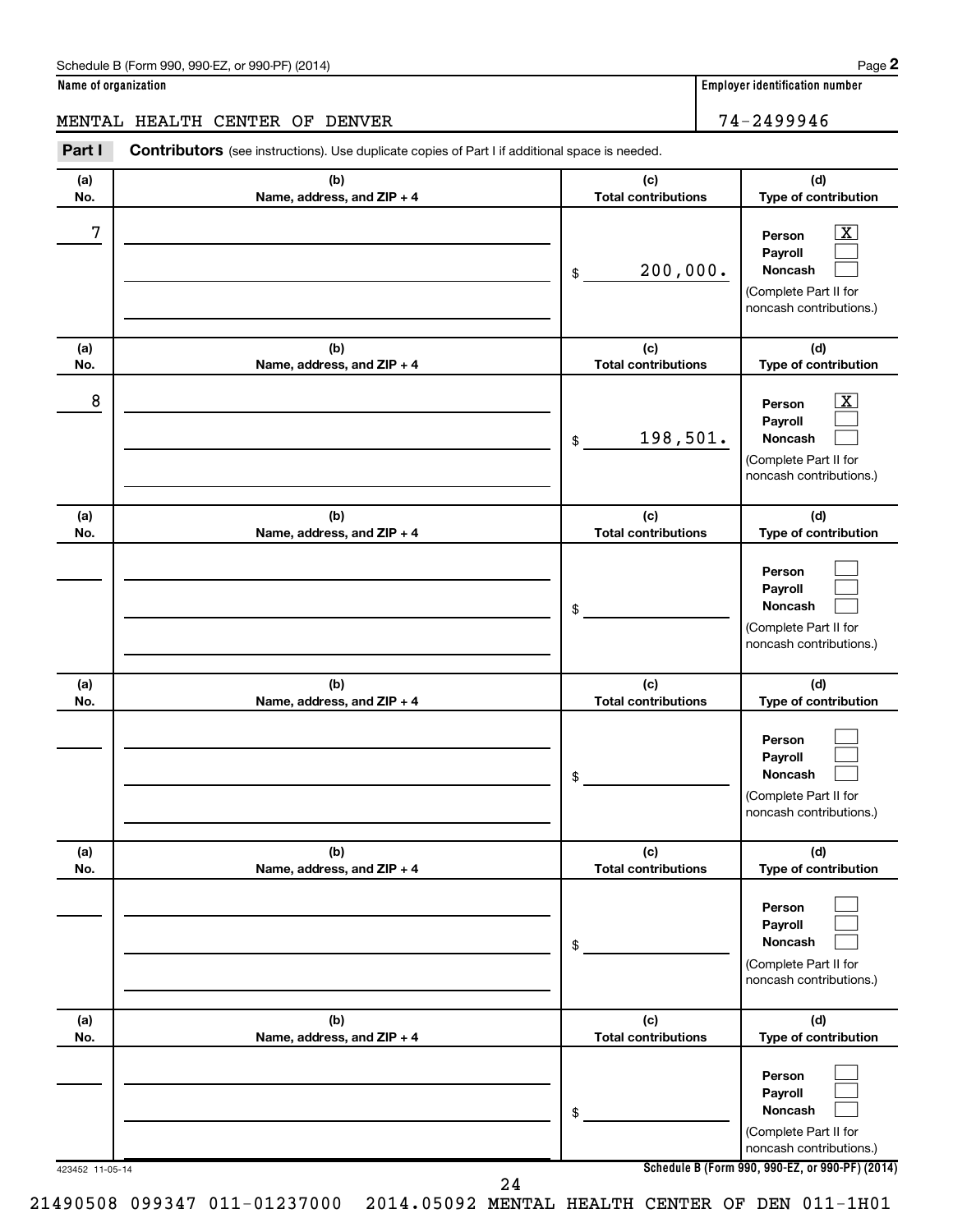# MENTAL HEALTH CENTER OF DENVER 74-2499946

Part II Noncash Property (see instructions). Use duplicate copies of Part II if additional space is needed.

| (a)<br>No.<br>from<br>Part I | (b)<br>Description of noncash property given | (c)<br>FMV (or estimate)<br>(see instructions) | (d)<br>Date received                            |
|------------------------------|----------------------------------------------|------------------------------------------------|-------------------------------------------------|
|                              |                                              |                                                |                                                 |
|                              |                                              | $\,$                                           |                                                 |
| (a)<br>No.<br>from<br>Part I | (b)<br>Description of noncash property given | (c)<br>FMV (or estimate)<br>(see instructions) | (d)<br>Date received                            |
|                              |                                              |                                                |                                                 |
|                              |                                              | \$                                             |                                                 |
| (a)<br>No.<br>from<br>Part I | (b)<br>Description of noncash property given | (c)<br>FMV (or estimate)<br>(see instructions) | (d)<br>Date received                            |
|                              |                                              |                                                |                                                 |
|                              |                                              | \$                                             |                                                 |
| (a)<br>No.<br>from<br>Part I | (b)<br>Description of noncash property given | (c)<br>FMV (or estimate)<br>(see instructions) | (d)<br>Date received                            |
|                              |                                              |                                                |                                                 |
|                              |                                              | $\$$                                           |                                                 |
| (a)<br>No.<br>from<br>Part I | (b)<br>Description of noncash property given | (c)<br>FMV (or estimate)<br>(see instructions) | (d)<br>Date received                            |
|                              |                                              |                                                |                                                 |
|                              |                                              | \$                                             |                                                 |
| (a)<br>No.<br>from<br>Part I | (b)<br>Description of noncash property given | (c)<br>FMV (or estimate)<br>(see instructions) | (d)<br>Date received                            |
|                              |                                              |                                                |                                                 |
| 423453 11-05-14              |                                              | \$                                             | Schedule B (Form 990, 990-EZ, or 990-PF) (2014) |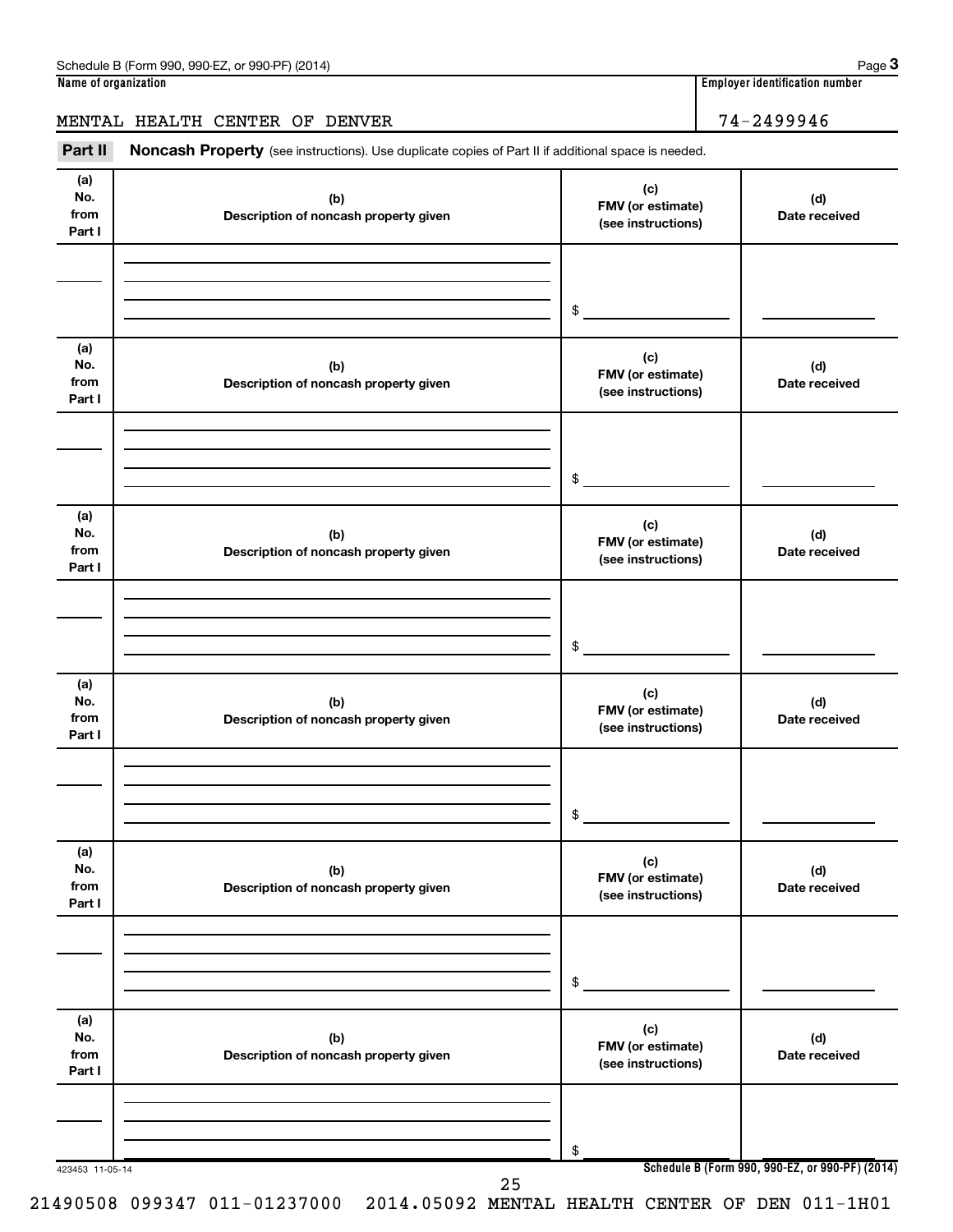| Name of organization        |                                                                                                                                                                                                                                         |                      |  | <b>Employer identification number</b>           |  |  |  |  |  |
|-----------------------------|-----------------------------------------------------------------------------------------------------------------------------------------------------------------------------------------------------------------------------------------|----------------------|--|-------------------------------------------------|--|--|--|--|--|
|                             | MENTAL HEALTH CENTER OF DENVER                                                                                                                                                                                                          |                      |  | 74-2499946                                      |  |  |  |  |  |
| Part III                    | <i>Exclusively</i> religious, charitable, etc., contributions to organizations described in section 501(c)(7), (8), or (10) that total more than \$1,000 for<br>the year from any one contributor. Complete columns (a) through (e) and |                      |  |                                                 |  |  |  |  |  |
|                             | completing Part III, enter the total of exclusively religious, charitable, etc., contributions of \$1,000 or less for the year. (Enter this info. once.)                                                                                |                      |  | ►\$                                             |  |  |  |  |  |
| $(a)$ No.                   | Use duplicate copies of Part III if additional space is needed.                                                                                                                                                                         |                      |  |                                                 |  |  |  |  |  |
| from<br>Part I              | (b) Purpose of gift                                                                                                                                                                                                                     | (c) Use of gift      |  | (d) Description of how gift is held             |  |  |  |  |  |
|                             |                                                                                                                                                                                                                                         |                      |  |                                                 |  |  |  |  |  |
|                             |                                                                                                                                                                                                                                         |                      |  |                                                 |  |  |  |  |  |
|                             |                                                                                                                                                                                                                                         |                      |  |                                                 |  |  |  |  |  |
|                             |                                                                                                                                                                                                                                         | (e) Transfer of gift |  |                                                 |  |  |  |  |  |
|                             | Transferee's name, address, and ZIP + 4                                                                                                                                                                                                 |                      |  | Relationship of transferor to transferee        |  |  |  |  |  |
|                             |                                                                                                                                                                                                                                         |                      |  |                                                 |  |  |  |  |  |
|                             |                                                                                                                                                                                                                                         |                      |  |                                                 |  |  |  |  |  |
| (a) No.<br>from             |                                                                                                                                                                                                                                         |                      |  |                                                 |  |  |  |  |  |
| Part I                      | (b) Purpose of gift                                                                                                                                                                                                                     | (c) Use of gift      |  | (d) Description of how gift is held             |  |  |  |  |  |
|                             |                                                                                                                                                                                                                                         |                      |  |                                                 |  |  |  |  |  |
|                             |                                                                                                                                                                                                                                         |                      |  |                                                 |  |  |  |  |  |
|                             | (e) Transfer of gift                                                                                                                                                                                                                    |                      |  |                                                 |  |  |  |  |  |
|                             |                                                                                                                                                                                                                                         |                      |  |                                                 |  |  |  |  |  |
|                             | Transferee's name, address, and ZIP + 4                                                                                                                                                                                                 |                      |  | Relationship of transferor to transferee        |  |  |  |  |  |
|                             |                                                                                                                                                                                                                                         |                      |  |                                                 |  |  |  |  |  |
|                             |                                                                                                                                                                                                                                         |                      |  |                                                 |  |  |  |  |  |
| $(a)$ No.<br>from<br>Part I | (b) Purpose of gift                                                                                                                                                                                                                     | (c) Use of gift      |  | (d) Description of how gift is held             |  |  |  |  |  |
|                             |                                                                                                                                                                                                                                         |                      |  |                                                 |  |  |  |  |  |
|                             |                                                                                                                                                                                                                                         |                      |  |                                                 |  |  |  |  |  |
|                             |                                                                                                                                                                                                                                         |                      |  |                                                 |  |  |  |  |  |
|                             | (e) Transfer of gift                                                                                                                                                                                                                    |                      |  |                                                 |  |  |  |  |  |
|                             | Transferee's name, address, and ZIP + 4                                                                                                                                                                                                 |                      |  | Relationship of transferor to transferee        |  |  |  |  |  |
|                             |                                                                                                                                                                                                                                         |                      |  |                                                 |  |  |  |  |  |
|                             |                                                                                                                                                                                                                                         |                      |  |                                                 |  |  |  |  |  |
| (a) No.<br>from             |                                                                                                                                                                                                                                         |                      |  |                                                 |  |  |  |  |  |
| Part I                      | (b) Purpose of gift                                                                                                                                                                                                                     | (c) Use of gift      |  | (d) Description of how gift is held             |  |  |  |  |  |
|                             |                                                                                                                                                                                                                                         |                      |  |                                                 |  |  |  |  |  |
|                             |                                                                                                                                                                                                                                         |                      |  |                                                 |  |  |  |  |  |
|                             |                                                                                                                                                                                                                                         |                      |  |                                                 |  |  |  |  |  |
|                             |                                                                                                                                                                                                                                         | (e) Transfer of gift |  |                                                 |  |  |  |  |  |
|                             | Transferee's name, address, and ZIP + 4                                                                                                                                                                                                 |                      |  | Relationship of transferor to transferee        |  |  |  |  |  |
|                             |                                                                                                                                                                                                                                         |                      |  |                                                 |  |  |  |  |  |
|                             |                                                                                                                                                                                                                                         |                      |  |                                                 |  |  |  |  |  |
|                             |                                                                                                                                                                                                                                         |                      |  |                                                 |  |  |  |  |  |
| 423454 11-05-14             |                                                                                                                                                                                                                                         | 26                   |  | Schedule B (Form 990, 990-EZ, or 990-PF) (2014) |  |  |  |  |  |

**4**

Schedule B (Form 990, 990-EZ, or 990-PF) (2014)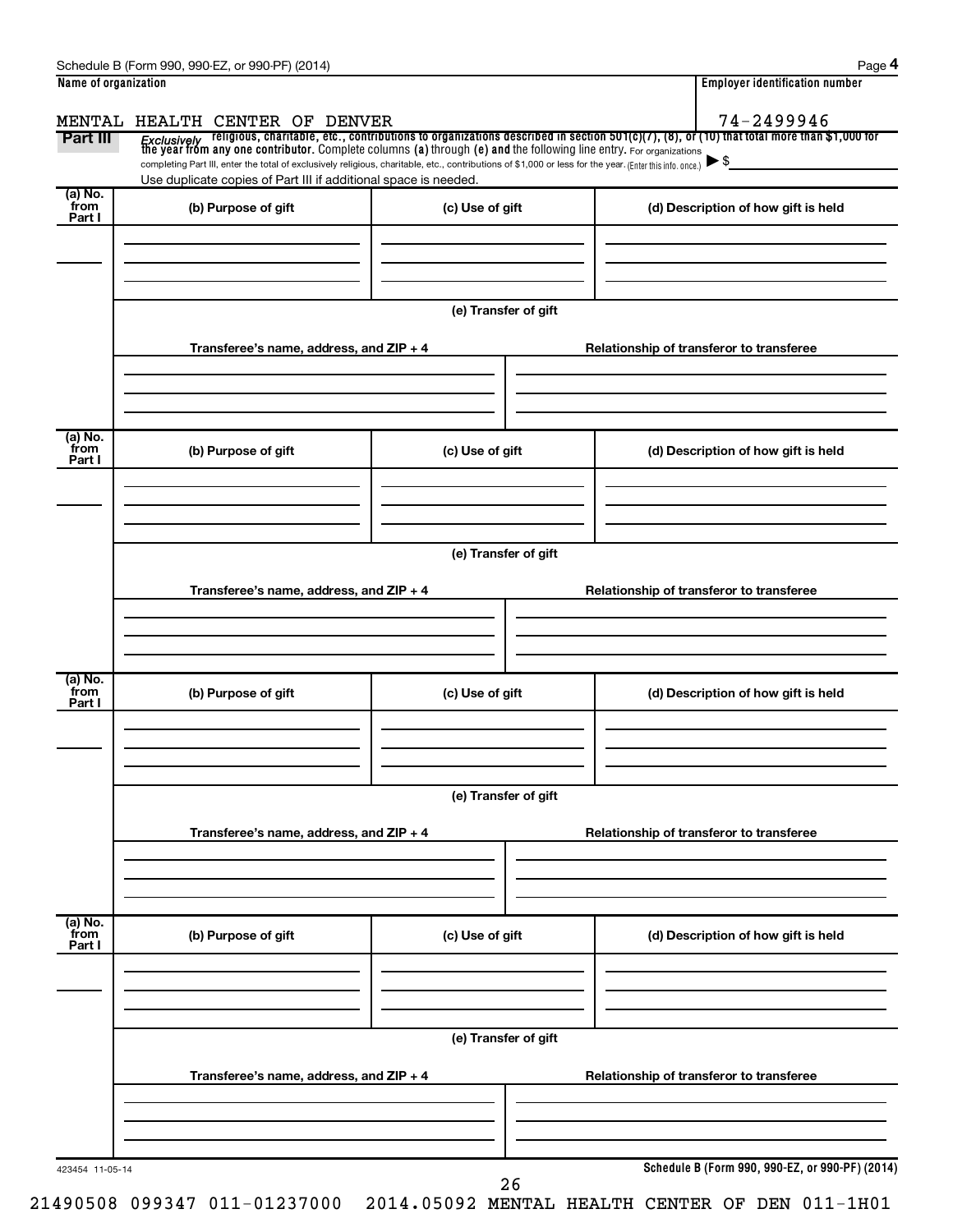# **SCHEDULE C**

Department of the Treasury Internal Revenue Service

# **Political Campaign and Lobbying Activities**<br> **Proanizations Exempt From Income Tax Under section 501(c) and section 527**

**Information about Schedule C (Form 990 or 990-EZ) and its instructions is at |**  *www.irs.gov/form990.* **(Form 990 or 990-EZ) For Organizations Exempt From Income Tax Under section 501(c) and section 527** Complete if the organization is described below. > Attach to Form 990 or Form 990-EZ.

**Open to Public Inspection**

**Employer identification number**

OMB No. 1545-0047

#### **If the organization answered "Yes," to Form 990, Part IV, line 3, or Form 990-EZ, Part V, line 46 (Political Campaign Activities), then**

- Section 501(c)(3) organizations: Complete Parts I-A and B. Do not complete Part I-C.
- Section 501(c) (other than section 501(c)(3)) organizations: Complete Parts I-A and C below. Do not complete Part I-B.
- Section 527 organizations: Complete Part I-A only.

#### **If the organization answered "Yes," to Form 990, Part IV, line 4, or Form 990-EZ, Part VI, line 47 (Lobbying Activities), then**

- Section 501(c)(3) organizations that have filed Form 5768 (election under section 501(h)): Complete Part II-A. Do not complete Part II-B.
- Section 501(c)(3) organizations that have NOT filed Form 5768 (election under section 501(h)): Complete Part II-B. Do not complete Part II-A.

#### **If the organization answered "Yes," to Form 990, Part IV, line 5 (Proxy Tax) (see separate instructions) or Form 990-EZ, Part V, line 35c (Proxy Tax) (see separate instructions), then**

|                      | • Section 501(c)(4), (5), or (6) organizations: Complete Part III. |
|----------------------|--------------------------------------------------------------------|
| Name of organization |                                                                    |

|   |          |                                         | MENTAL HEALTH CENTER OF DENVER                                                                                                                                                                                                                                                                                                                                                                                                                                                                                                                                                       |           |                                                                             | 74-2499946                                                                                                                                                  |                        |
|---|----------|-----------------------------------------|--------------------------------------------------------------------------------------------------------------------------------------------------------------------------------------------------------------------------------------------------------------------------------------------------------------------------------------------------------------------------------------------------------------------------------------------------------------------------------------------------------------------------------------------------------------------------------------|-----------|-----------------------------------------------------------------------------|-------------------------------------------------------------------------------------------------------------------------------------------------------------|------------------------|
|   | Part I-A |                                         | Complete if the organization is exempt under section 501(c) or is a section 527 organization.                                                                                                                                                                                                                                                                                                                                                                                                                                                                                        |           |                                                                             |                                                                                                                                                             |                        |
|   |          |                                         | 1 Provide a description of the organization's direct and indirect political campaign activities in Part IV.<br>Political expenditures <i>machines</i> and contract the state of the state of the state of the state of the state of the state of the state of the state of the state of the state of the state of the state of the state of the st<br>Volunteer hours with an accommodate to the contract of the contract of the contract of the contract of the contract of the contract of the contract of the contract of the contract of the contract of the contract of the con |           |                                                                             |                                                                                                                                                             | 0.<br>$\overline{0}$ . |
|   | Part I-B |                                         | Complete if the organization is exempt under section 501(c)(3).                                                                                                                                                                                                                                                                                                                                                                                                                                                                                                                      |           |                                                                             |                                                                                                                                                             |                        |
|   |          |                                         | Enter the amount of any excise tax incurred by the organization under section 4955                                                                                                                                                                                                                                                                                                                                                                                                                                                                                                   |           |                                                                             |                                                                                                                                                             | $\overline{0}$ .       |
| 2 |          |                                         |                                                                                                                                                                                                                                                                                                                                                                                                                                                                                                                                                                                      |           |                                                                             |                                                                                                                                                             | $\overline{0}$ .       |
|   |          |                                         |                                                                                                                                                                                                                                                                                                                                                                                                                                                                                                                                                                                      |           |                                                                             | Yes                                                                                                                                                         | <b>No</b>              |
|   |          |                                         |                                                                                                                                                                                                                                                                                                                                                                                                                                                                                                                                                                                      |           |                                                                             | Yes                                                                                                                                                         | <b>No</b>              |
|   |          | <b>b</b> If "Yes," describe in Part IV. | Part I-C Complete if the organization is exempt under section 501(c), except section 501(c)(3).                                                                                                                                                                                                                                                                                                                                                                                                                                                                                      |           |                                                                             |                                                                                                                                                             |                        |
|   |          |                                         |                                                                                                                                                                                                                                                                                                                                                                                                                                                                                                                                                                                      |           |                                                                             | >                                                                                                                                                           |                        |
|   |          |                                         | 1 Enter the amount directly expended by the filing organization for section 527 exempt function activities<br>Enter the amount of the filing organization's funds contributed to other organizations for section 527                                                                                                                                                                                                                                                                                                                                                                 |           |                                                                             |                                                                                                                                                             |                        |
|   |          |                                         |                                                                                                                                                                                                                                                                                                                                                                                                                                                                                                                                                                                      |           | $\triangleright$ \$                                                         |                                                                                                                                                             |                        |
|   |          |                                         | 3 Total exempt function expenditures. Add lines 1 and 2. Enter here and on Form 1120-POL,                                                                                                                                                                                                                                                                                                                                                                                                                                                                                            |           |                                                                             |                                                                                                                                                             |                        |
|   |          |                                         | line 17b $\ldots$                                                                                                                                                                                                                                                                                                                                                                                                                                                                                                                                                                    |           |                                                                             |                                                                                                                                                             |                        |
|   |          |                                         |                                                                                                                                                                                                                                                                                                                                                                                                                                                                                                                                                                                      |           |                                                                             | Yes                                                                                                                                                         | <b>No</b>              |
| 5 |          |                                         | Enter the names, addresses and employer identification number (EIN) of all section 527 political organizations to which the filing organization                                                                                                                                                                                                                                                                                                                                                                                                                                      |           |                                                                             |                                                                                                                                                             |                        |
|   |          |                                         | made payments. For each organization listed, enter the amount paid from the filing organization's funds. Also enter the amount of political                                                                                                                                                                                                                                                                                                                                                                                                                                          |           |                                                                             |                                                                                                                                                             |                        |
|   |          |                                         | contributions received that were promptly and directly delivered to a separate political organization, such as a separate segregated fund or a                                                                                                                                                                                                                                                                                                                                                                                                                                       |           |                                                                             |                                                                                                                                                             |                        |
|   |          |                                         | political action committee (PAC). If additional space is needed, provide information in Part IV.                                                                                                                                                                                                                                                                                                                                                                                                                                                                                     |           |                                                                             |                                                                                                                                                             |                        |
|   |          | (a) Name                                | (b) Address                                                                                                                                                                                                                                                                                                                                                                                                                                                                                                                                                                          | $(c)$ EIN | (d) Amount paid from<br>filing organization's<br>funds. If none, enter -0-. | (e) Amount of political<br>contributions received and<br>promptly and directly<br>delivered to a separate<br>political organization.<br>If none, enter -0-. |                        |
|   |          |                                         |                                                                                                                                                                                                                                                                                                                                                                                                                                                                                                                                                                                      |           |                                                                             |                                                                                                                                                             |                        |

LHA<br><sup>432041</sup> **For Paperwork Reduction Act Notice, see the Instructions for Form 990 or 990-EZ. Schedule C (Form 990 or 990-EZ) 2014**

10-21-14

21490508 099347 011-01237000 2014.05092 MENTAL HEALTH CENTER OF DEN 011-1H01

27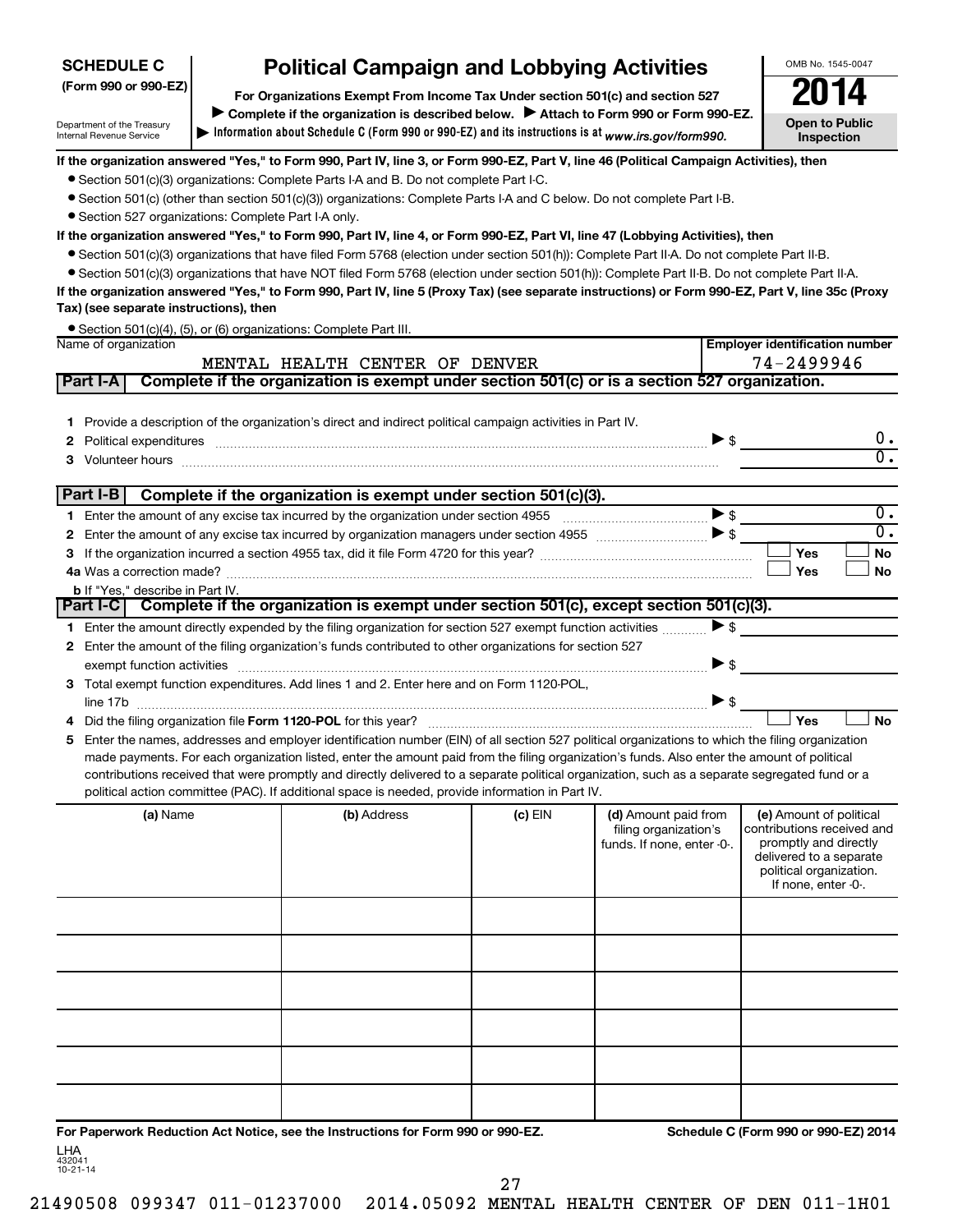| Schedule C (Form 990 or 990-EZ) 2014 MENTAL HEALTH CENTER OF DENVER<br>Complete if the organization is exempt under section 501(c)(3) and filed Form 5768 (election under<br>Part II-A |          |                                        |                                                                                  |                                                                                                                                   |                                        | $74 - 2499946$ Page 2          |
|----------------------------------------------------------------------------------------------------------------------------------------------------------------------------------------|----------|----------------------------------------|----------------------------------------------------------------------------------|-----------------------------------------------------------------------------------------------------------------------------------|----------------------------------------|--------------------------------|
| section 501(h)).                                                                                                                                                                       |          |                                        |                                                                                  |                                                                                                                                   |                                        |                                |
| A Check $\blacktriangleright$<br>expenses, and share of excess lobbying expenditures).                                                                                                 |          |                                        |                                                                                  | if the filing organization belongs to an affiliated group (and list in Part IV each affiliated group member's name, address, EIN, |                                        |                                |
| B Check $\blacktriangleright$                                                                                                                                                          |          |                                        | if the filing organization checked box A and "limited control" provisions apply. |                                                                                                                                   |                                        |                                |
|                                                                                                                                                                                        |          | <b>Limits on Lobbying Expenditures</b> | (The term "expenditures" means amounts paid or incurred.)                        |                                                                                                                                   | (a) Filing<br>organization's<br>totals | (b) Affiliated group<br>totals |
| 1a Total lobbying expenditures to influence public opinion (grass roots lobbying)                                                                                                      |          |                                        |                                                                                  |                                                                                                                                   |                                        |                                |
|                                                                                                                                                                                        |          |                                        |                                                                                  |                                                                                                                                   |                                        |                                |
| c                                                                                                                                                                                      |          |                                        |                                                                                  |                                                                                                                                   |                                        |                                |
| <b>d</b> Other exempt purpose expenditures                                                                                                                                             |          |                                        |                                                                                  |                                                                                                                                   |                                        |                                |
|                                                                                                                                                                                        |          |                                        |                                                                                  |                                                                                                                                   |                                        |                                |
| f Lobbying nontaxable amount. Enter the amount from the following table in both columns.                                                                                               |          |                                        |                                                                                  |                                                                                                                                   |                                        |                                |
| If the amount on line 1e, column (a) or (b) is:                                                                                                                                        |          |                                        | The lobbying nontaxable amount is:                                               |                                                                                                                                   |                                        |                                |
| Not over \$500,000                                                                                                                                                                     |          |                                        | 20% of the amount on line 1e.                                                    |                                                                                                                                   |                                        |                                |
| Over \$500,000 but not over \$1,000,000                                                                                                                                                |          |                                        | \$100,000 plus 15% of the excess over \$500,000.                                 |                                                                                                                                   |                                        |                                |
| Over \$1,000,000 but not over \$1,500,000                                                                                                                                              |          |                                        | \$175,000 plus 10% of the excess over \$1,000,000                                |                                                                                                                                   |                                        |                                |
| Over \$1,500,000 but not over \$17,000,000                                                                                                                                             |          |                                        | \$225,000 plus 5% of the excess over \$1,500,000.                                |                                                                                                                                   |                                        |                                |
| Over \$17,000,000                                                                                                                                                                      |          | \$1,000,000.                           |                                                                                  |                                                                                                                                   |                                        |                                |
|                                                                                                                                                                                        |          |                                        |                                                                                  |                                                                                                                                   |                                        |                                |
| h Subtract line 1q from line 1a. If zero or less, enter -0-                                                                                                                            |          |                                        |                                                                                  |                                                                                                                                   |                                        |                                |
|                                                                                                                                                                                        |          |                                        |                                                                                  |                                                                                                                                   |                                        |                                |
| If there is an amount other than zero on either line 1h or line 1i, did the organization file Form 4720                                                                                |          |                                        |                                                                                  |                                                                                                                                   |                                        |                                |
|                                                                                                                                                                                        |          |                                        |                                                                                  |                                                                                                                                   |                                        | Yes<br>No                      |
|                                                                                                                                                                                        |          |                                        | 4-Year Averaging Period Under section 501(h)                                     |                                                                                                                                   |                                        |                                |
| (Some organizations that made a section 501(h) election do not have to complete all of the five columns below.                                                                         |          |                                        | See the separate instructions for lines 2a through 2f.)                          |                                                                                                                                   |                                        |                                |
|                                                                                                                                                                                        |          |                                        | Lobbying Expenditures During 4-Year Averaging Period                             |                                                                                                                                   |                                        |                                |
| Calendar year<br>(or fiscal year beginning in)                                                                                                                                         | (a) 2011 |                                        | (b) 2012                                                                         | $(c)$ 2013                                                                                                                        | $(d)$ 2014                             | (e) Total                      |
| 2a Lobbying nontaxable amount                                                                                                                                                          |          |                                        |                                                                                  |                                                                                                                                   |                                        |                                |
| <b>b</b> Lobbying ceiling amount<br>(150% of line 2a, column(e))                                                                                                                       |          |                                        |                                                                                  |                                                                                                                                   |                                        |                                |
| c Total lobbying expenditures                                                                                                                                                          |          |                                        |                                                                                  |                                                                                                                                   |                                        |                                |
| d Grassroots nontaxable amount                                                                                                                                                         |          |                                        |                                                                                  |                                                                                                                                   |                                        |                                |
| e Grassroots ceiling amount<br>(150% of line 2d, column (e))                                                                                                                           |          |                                        |                                                                                  |                                                                                                                                   |                                        |                                |
| f Grassroots lobbying expenditures                                                                                                                                                     |          |                                        |                                                                                  |                                                                                                                                   |                                        |                                |

**Schedule C (Form 990 or 990-EZ) 2014**

432042 10-21-14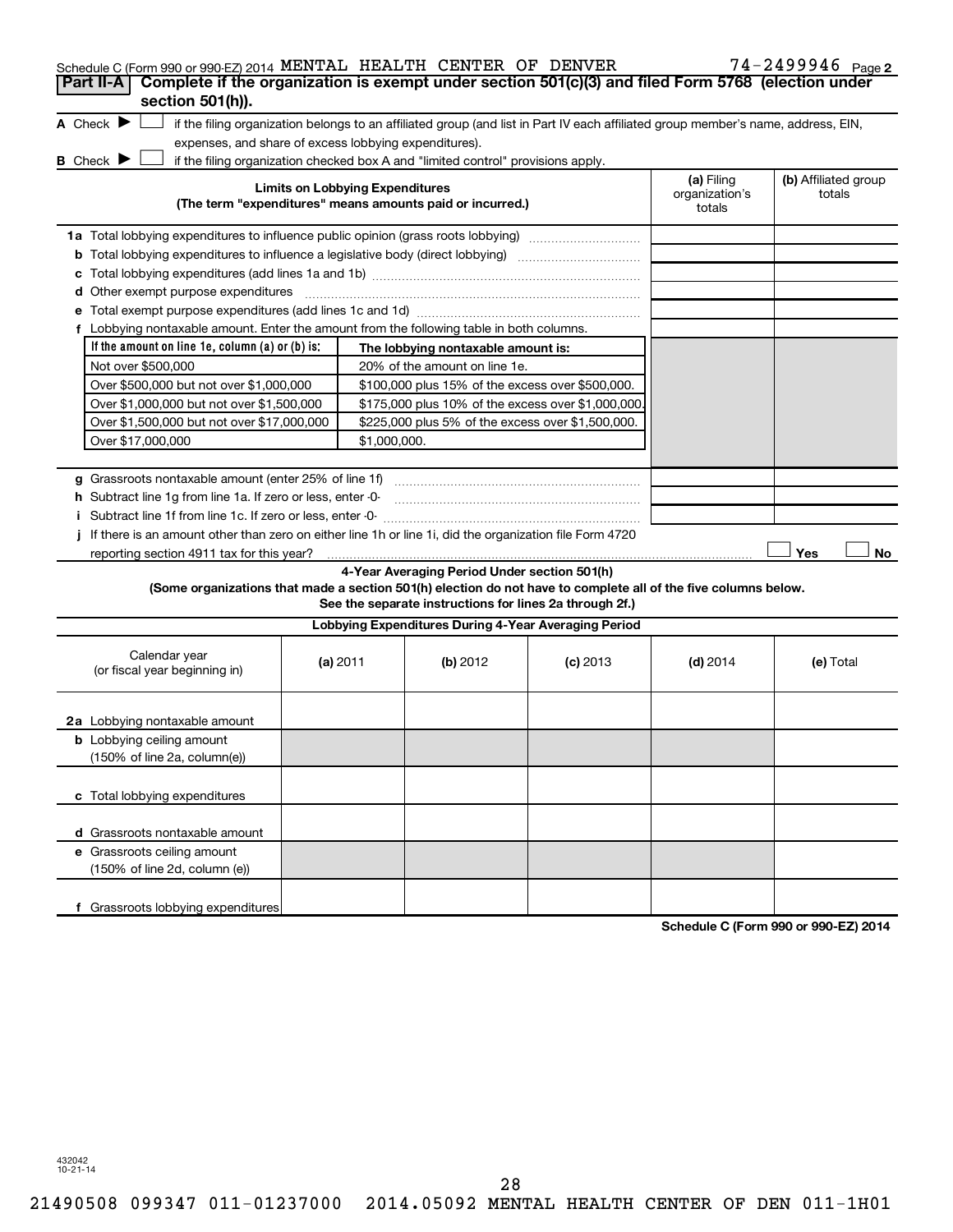# Schedule C (Form 990 or 990-EZ) 2014  $\,$  MENTAL HEALTH CENTER OF DENVER  $\,$  74 - 2499946  $\,$  Page

# 74-2499946 <sub>Page 3</sub>

# **Part II-B Complete if the organization is exempt under section 501(c)(3) and has NOT filed Form 5768 (election under section 501(h)).**

| For each "Yes," response to lines 1a through 1i below, provide in Part IV a detailed description                                                                                                                                          |                         | (a)                                  | (b)    |         |
|-------------------------------------------------------------------------------------------------------------------------------------------------------------------------------------------------------------------------------------------|-------------------------|--------------------------------------|--------|---------|
| of the lobbying activity.                                                                                                                                                                                                                 | Yes                     | No                                   | Amount |         |
| During the year, did the filing organization attempt to influence foreign, national, state or<br>1.<br>local legislation, including any attempt to influence public opinion on a legislative matter<br>or referendum, through the use of: |                         |                                      |        |         |
|                                                                                                                                                                                                                                           | х                       |                                      |        |         |
| <b>b</b> Paid staff or management (include compensation in expenses reported on lines 1c through 1i)?                                                                                                                                     | $\overline{\textbf{x}}$ |                                      |        |         |
|                                                                                                                                                                                                                                           |                         | х                                    |        |         |
|                                                                                                                                                                                                                                           |                         | $\overline{\textbf{x}}$              |        |         |
|                                                                                                                                                                                                                                           |                         | $\overline{\text{x}}$                |        |         |
|                                                                                                                                                                                                                                           |                         | X                                    |        |         |
| g Direct contact with legislators, their staffs, government officials, or a legislative body?                                                                                                                                             | $\overline{\textbf{x}}$ |                                      |        | 50,000. |
| h Rallies, demonstrations, seminars, conventions, speeches, lectures, or any similar means?                                                                                                                                               | $\overline{\text{x}}$   |                                      |        |         |
| <i>i</i> Other activities?                                                                                                                                                                                                                |                         | X                                    |        |         |
|                                                                                                                                                                                                                                           |                         |                                      |        | 50,000. |
| 2a Did the activities in line 1 cause the organization to be not described in section 501(c)(3)?                                                                                                                                          |                         | х                                    |        |         |
|                                                                                                                                                                                                                                           |                         |                                      |        |         |
| c If "Yes," enter the amount of any tax incurred by organization managers under section 4912                                                                                                                                              |                         |                                      |        |         |
| d If the filing organization incurred a section 4912 tax, did it file Form 4720 for this year?                                                                                                                                            |                         |                                      |        |         |
| Complete if the organization is exempt under section 501(c)(4), section 501(c)(5), or section<br>IPart III-AT<br>$501(c)(6)$ .                                                                                                            |                         |                                      |        |         |
|                                                                                                                                                                                                                                           |                         |                                      | Yes    | No      |
| 1                                                                                                                                                                                                                                         |                         | $\mathbf{1}$                         |        |         |
| 2                                                                                                                                                                                                                                         |                         | $\mathbf{2}$                         |        |         |
| З                                                                                                                                                                                                                                         |                         | 3                                    |        |         |
| Complete if the organization is exempt under section 501(c)(4), section 501(c)(5), or section<br> Part III-B                                                                                                                              |                         |                                      |        |         |
| 501(c)(6) and if either (a) BOTH Part III-A, lines 1 and 2, are answered "No," OR (b) Part III-A, line 3, is                                                                                                                              |                         |                                      |        |         |
| answered "Yes."                                                                                                                                                                                                                           |                         |                                      |        |         |
| Dues, assessments and similar amounts from members [111] Dues, assessments and similar amounts and similar amounts from members [111] Dues, assessments and similar amounts from members [11] Dues and Supply and Supply and S<br>1.      |                         | 1                                    |        |         |
| Section 162(e) nondeductible lobbying and political expenditures (do not include amounts of political<br>2                                                                                                                                |                         |                                      |        |         |
| expenses for which the section 527(f) tax was paid).                                                                                                                                                                                      |                         |                                      |        |         |
|                                                                                                                                                                                                                                           |                         | 2a                                   |        |         |
| b Carryover from last year manufactured and content to content the content of the content of the content of the content of the content of the content of the content of the content of the content of the content of the conte            |                         | 2b                                   |        |         |
|                                                                                                                                                                                                                                           |                         | 2c                                   |        |         |
| з                                                                                                                                                                                                                                         |                         | 3                                    |        |         |
| If notices were sent and the amount on line 2c exceeds the amount on line 3, what portion of the excess<br>4                                                                                                                              |                         |                                      |        |         |
| does the organization agree to carryover to the reasonable estimate of nondeductible lobbying and political                                                                                                                               |                         |                                      |        |         |
|                                                                                                                                                                                                                                           |                         | $\overline{\mathbf{r}}$              |        |         |
| Taxable amount of lobbying and political expenditures (see instructions)<br>5                                                                                                                                                             |                         | 5                                    |        |         |
| <b>Part IV</b><br><b>Supplemental Information</b>                                                                                                                                                                                         |                         |                                      |        |         |
| Provide the descriptions required for Part I-A, line 1; Part I-B, line 4; Part I-C, line 5; Part II-A (affiliated group list); Part II-A, lines 1 and 2 (see                                                                              |                         |                                      |        |         |
| instructions); and Part II-B, line 1. Also, complete this part for any additional information.<br>PART II-B, LINE 1, LOBBYING ACTIVITIES:                                                                                                 |                         |                                      |        |         |
| MENTAL HEALTH CENTER OF DENVER IS A MEMBER OF THE COLORADO BEHAVIORAL                                                                                                                                                                     |                         |                                      |        |         |
|                                                                                                                                                                                                                                           |                         |                                      |        |         |
| HEALTHCARE COUNCIL AND NATIONAL COUNCIL FOR BEHAVIORAL HEALTH, WHICH                                                                                                                                                                      |                         |                                      |        |         |
| MONITORS STATE AND NATIONAL LEGISLATION AFFECTING THE MENTAL HEALTH                                                                                                                                                                       |                         |                                      |        |         |
| INDUSTRY. STAFF AND BOARD MEMBERS ATTEND THE STATE AND NATIONAL HILL                                                                                                                                                                      |                         |                                      |        |         |
| DAY GATHERINGS TO MEET STATE REPRESENTATIVES AND PROVIDE THEM WITH THE                                                                                                                                                                    |                         |                                      |        |         |
|                                                                                                                                                                                                                                           |                         | Schedule C (Form 990 or 990-EZ) 2014 |        |         |
| 432043<br>$10 - 21 - 14$<br>29                                                                                                                                                                                                            |                         |                                      |        |         |
|                                                                                                                                                                                                                                           |                         |                                      |        |         |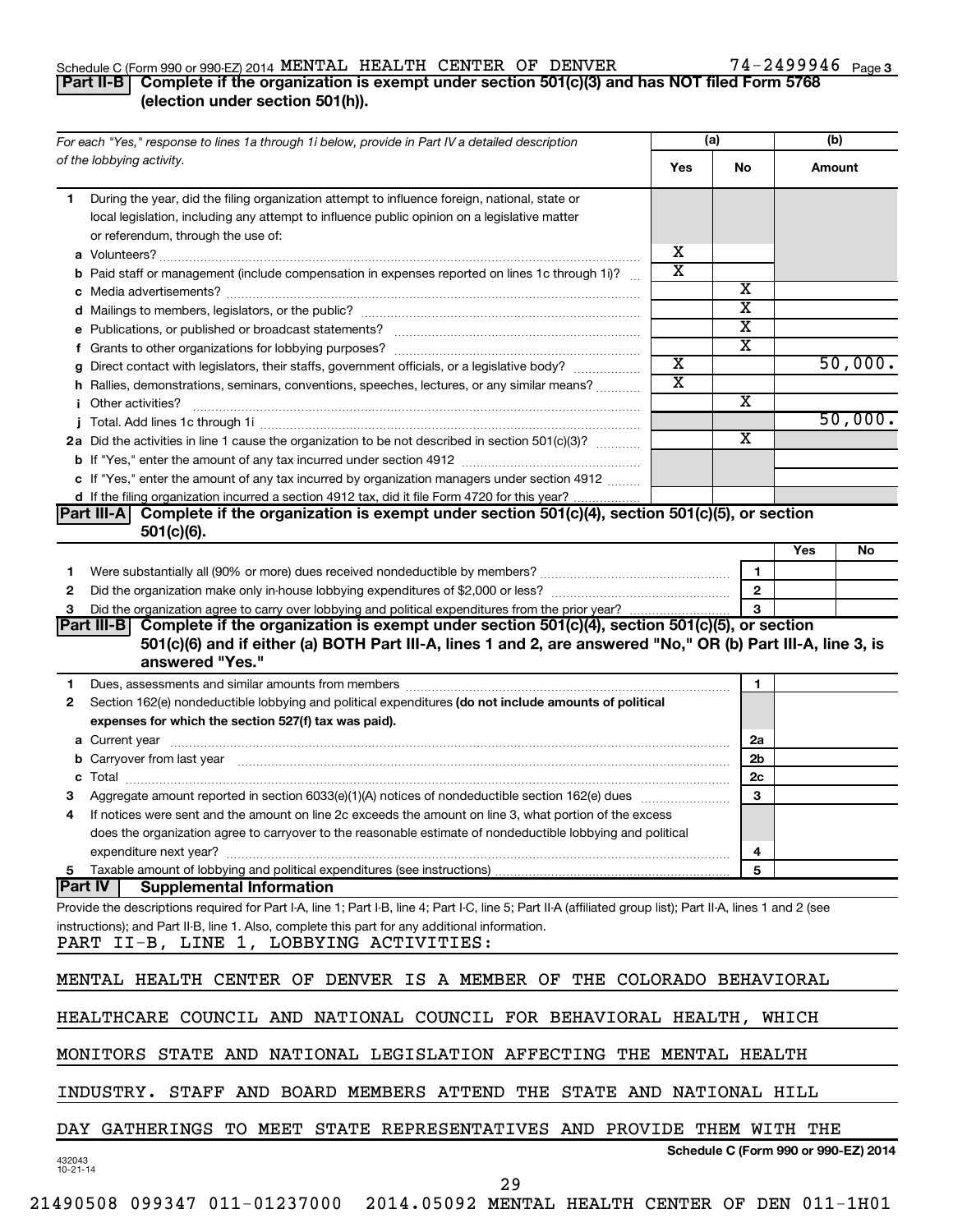| Schedule C (Form 990 or 990-EZ) 2014 MENTAL HEALTH CENTER OF DENVER |  |  | $74 - 2499946$ Page 4 |  |
|---------------------------------------------------------------------|--|--|-----------------------|--|
| <b>Part IV   Supplemental Information (continued)</b>               |  |  |                       |  |

PERSPECTIVES OF THE MENTAL HEALTH CENTER OF DENVER. MENTAL HEALTH

CENTER OF DENVER ALSO HAS AN ANNUAL LEGISLATIVE BRIEFING FOR STATE

LEGISLATORS.

**Schedule C (Form 990 or 990-EZ) 2014**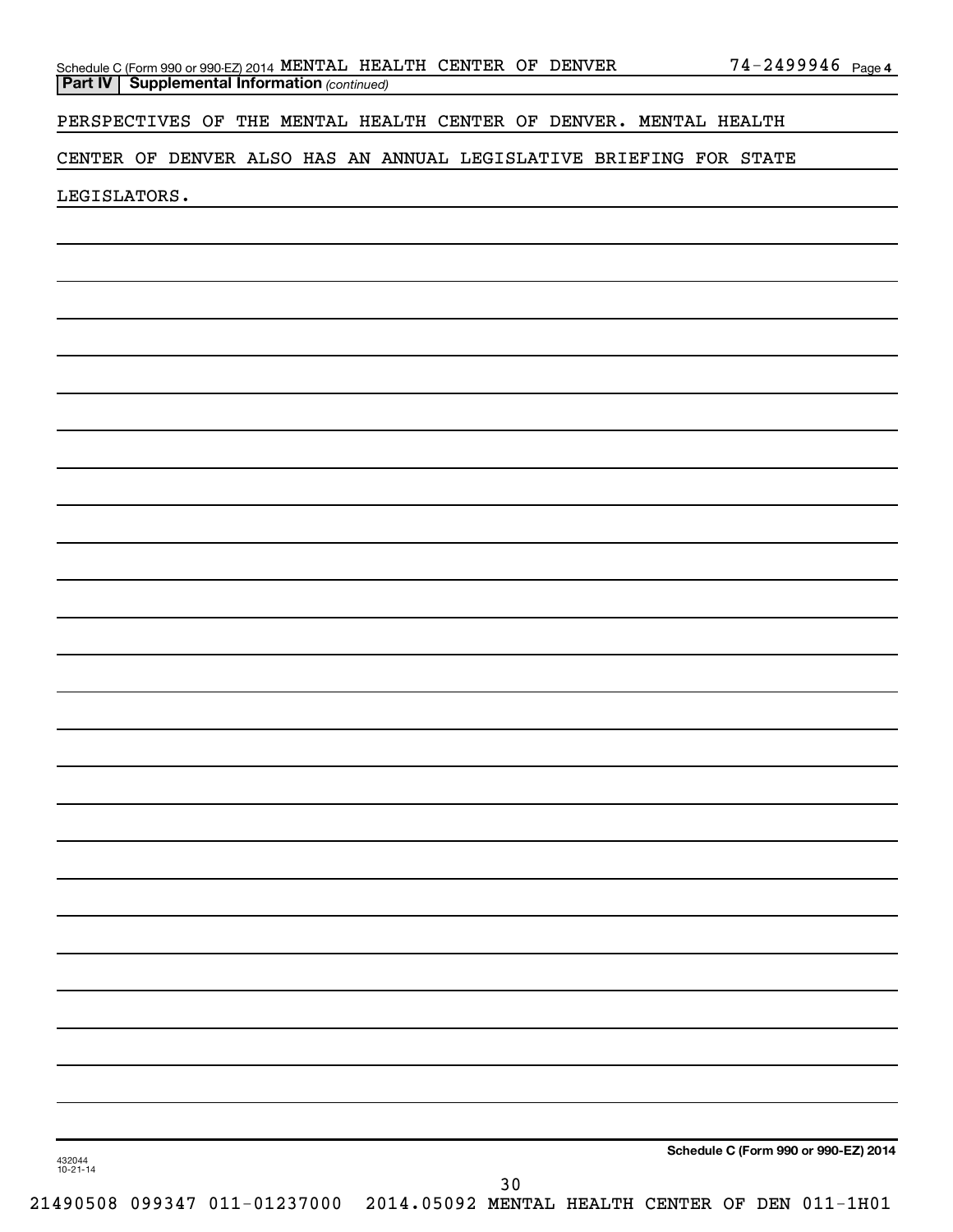| OMB No. 1545-0047<br><b>Supplemental Financial Statements</b><br><b>SCHEDULE D</b><br>Complete if the organization answered "Yes" to Form 990,<br>(Form 990)<br>Part IV, line 6, 7, 8, 9, 10, 11a, 11b, 11c, 11d, 11e, 11f, 12a, or 12b.<br>Open to Public<br>Attach to Form 990.<br>Department of the Treasury<br>Inspection<br>Information about Schedule D (Form 990) and its instructions is at www.irs.gov/form990.<br>Internal Revenue Service<br><b>Employer identification number</b><br>Name of the organization<br>74-2499946<br>MENTAL HEALTH CENTER OF DENVER<br>Organizations Maintaining Donor Advised Funds or Other Similar Funds or Accounts. Complete if the<br>Part I<br>organization answered "Yes" to Form 990, Part IV, line 6.<br>(a) Donor advised funds<br>(b) Funds and other accounts<br>1.<br>Aggregate value of contributions to (during year)<br>2<br>Aggregate value of grants from (during year)<br>З<br>4<br>Did the organization inform all donors and donor advisors in writing that the assets held in donor advised funds<br>5<br>Yes<br>No<br>Did the organization inform all grantees, donors, and donor advisors in writing that grant funds can be used only<br>6<br>for charitable purposes and not for the benefit of the donor or donor advisor, or for any other purpose conferring<br>Yes<br>No<br>impermissible private benefit?<br><b>Part II</b><br><b>Conservation Easements.</b> Complete if the organization answered "Yes" to Form 990, Part IV, line 7.<br>Purpose(s) of conservation easements held by the organization (check all that apply).<br>1.<br>Preservation of land for public use (e.g., recreation or education)<br>Preservation of a historically important land area<br>Preservation of a certified historic structure<br>Protection of natural habitat<br>Preservation of open space<br>Complete lines 2a through 2d if the organization held a qualified conservation contribution in the form of a conservation easement on the last<br>2<br>day of the tax year.<br>Held at the End of the Tax Year<br>2a<br>Total acreage restricted by conservation easements<br>2b<br>b<br>2c<br>с<br>Number of conservation easements included in (c) acquired after 8/17/06, and not on a historic structure<br>d<br>2d<br>Number of conservation easements modified, transferred, released, extinguished, or terminated by the organization during the tax<br>3<br>vear<br>Number of states where property subject to conservation easement is located ><br>4<br>Does the organization have a written policy regarding the periodic monitoring, inspection, handling of<br>5<br>」No<br><b>__I Yes</b><br>violations, and enforcement of the conservation easements it holds?<br>Staff and volunteer hours devoted to monitoring, inspecting, and enforcing conservation easements during the year<br>6<br>Amount of expenses incurred in monitoring, inspecting, and enforcing conservation easements during the year $\triangleright$ \$<br>7<br>Does each conservation easement reported on line 2(d) above satisfy the requirements of section 170(h)(4)(B)(i)<br>8<br>Yes<br><b>No</b><br>In Part XIII, describe how the organization reports conservation easements in its revenue and expense statement, and balance sheet, and<br>9<br>include, if applicable, the text of the footnote to the organization's financial statements that describes the organization's accounting for<br>conservation easements.<br>Organizations Maintaining Collections of Art, Historical Treasures, or Other Similar Assets.<br>Part III<br>Complete if the organization answered "Yes" to Form 990, Part IV, line 8.<br>1a If the organization elected, as permitted under SFAS 116 (ASC 958), not to report in its revenue statement and balance sheet works of art,<br>historical treasures, or other similar assets held for public exhibition, education, or research in furtherance of public service, provide, in Part XIII,<br>the text of the footnote to its financial statements that describes these items.<br>b If the organization elected, as permitted under SFAS 116 (ASC 958), to report in its revenue statement and balance sheet works of art, historical<br>treasures, or other similar assets held for public exhibition, education, or research in furtherance of public service, provide the following amounts<br>relating to these items:<br>(i)<br>$\blacktriangleright$ \$<br>(ii) Assets included in Form 990, Part X [[2000] [2000] [2000] [2000] [3000] [3000] [3000] [3000] [3000] [3000<br>If the organization received or held works of art, historical treasures, or other similar assets for financial gain, provide<br>2<br>the following amounts required to be reported under SFAS 116 (ASC 958) relating to these items:<br>а<br>$\blacktriangleright$ \$<br>Assets included in Form 990, Part X [11] Marshall Marson and Marshall Marshall Marson and Marson and Marson and Marson and Marson and Marson and Marson and Marson and Marson and Marson and Marson and Marson and Marson and<br>b |  |  |  |
|-------------------------------------------------------------------------------------------------------------------------------------------------------------------------------------------------------------------------------------------------------------------------------------------------------------------------------------------------------------------------------------------------------------------------------------------------------------------------------------------------------------------------------------------------------------------------------------------------------------------------------------------------------------------------------------------------------------------------------------------------------------------------------------------------------------------------------------------------------------------------------------------------------------------------------------------------------------------------------------------------------------------------------------------------------------------------------------------------------------------------------------------------------------------------------------------------------------------------------------------------------------------------------------------------------------------------------------------------------------------------------------------------------------------------------------------------------------------------------------------------------------------------------------------------------------------------------------------------------------------------------------------------------------------------------------------------------------------------------------------------------------------------------------------------------------------------------------------------------------------------------------------------------------------------------------------------------------------------------------------------------------------------------------------------------------------------------------------------------------------------------------------------------------------------------------------------------------------------------------------------------------------------------------------------------------------------------------------------------------------------------------------------------------------------------------------------------------------------------------------------------------------------------------------------------------------------------------------------------------------------------------------------------------------------------------------------------------------------------------------------------------------------------------------------------------------------------------------------------------------------------------------------------------------------------------------------------------------------------------------------------------------------------------------------------------------------------------------------------------------------------------------------------------------------------------------------------------------------------------------------------------------------------------------------------------------------------------------------------------------------------------------------------------------------------------------------------------------------------------------------------------------------------------------------------------------------------------------------------------------------------------------------------------------------------------------------------------------------------------------------------------------------------------------------------------------------------------------------------------------------------------------------------------------------------------------------------------------------------------------------------------------------------------------------------------------------------------------------------------------------------------------------------------------------------------------------------------------------------------------------------------------------------------------------------------------------------------------------------------------------------------------------------------------------------------------------------------------------------------------------------------------------------------------------------------------------------------------------------------------------------------------------------------------------------------------------------------------------------------------------------------------------------------------------------------------------------------------------------------------------------------------------------------------------------------------------------------------------------------------------------------------------------------------------------------------------------------------------|--|--|--|
|                                                                                                                                                                                                                                                                                                                                                                                                                                                                                                                                                                                                                                                                                                                                                                                                                                                                                                                                                                                                                                                                                                                                                                                                                                                                                                                                                                                                                                                                                                                                                                                                                                                                                                                                                                                                                                                                                                                                                                                                                                                                                                                                                                                                                                                                                                                                                                                                                                                                                                                                                                                                                                                                                                                                                                                                                                                                                                                                                                                                                                                                                                                                                                                                                                                                                                                                                                                                                                                                                                                                                                                                                                                                                                                                                                                                                                                                                                                                                                                                                                                                                                                                                                                                                                                                                                                                                                                                                                                                                                                                                                                                                                                                                                                                                                                                                                                                                                                                                                                                                                                                                                 |  |  |  |
|                                                                                                                                                                                                                                                                                                                                                                                                                                                                                                                                                                                                                                                                                                                                                                                                                                                                                                                                                                                                                                                                                                                                                                                                                                                                                                                                                                                                                                                                                                                                                                                                                                                                                                                                                                                                                                                                                                                                                                                                                                                                                                                                                                                                                                                                                                                                                                                                                                                                                                                                                                                                                                                                                                                                                                                                                                                                                                                                                                                                                                                                                                                                                                                                                                                                                                                                                                                                                                                                                                                                                                                                                                                                                                                                                                                                                                                                                                                                                                                                                                                                                                                                                                                                                                                                                                                                                                                                                                                                                                                                                                                                                                                                                                                                                                                                                                                                                                                                                                                                                                                                                                 |  |  |  |
|                                                                                                                                                                                                                                                                                                                                                                                                                                                                                                                                                                                                                                                                                                                                                                                                                                                                                                                                                                                                                                                                                                                                                                                                                                                                                                                                                                                                                                                                                                                                                                                                                                                                                                                                                                                                                                                                                                                                                                                                                                                                                                                                                                                                                                                                                                                                                                                                                                                                                                                                                                                                                                                                                                                                                                                                                                                                                                                                                                                                                                                                                                                                                                                                                                                                                                                                                                                                                                                                                                                                                                                                                                                                                                                                                                                                                                                                                                                                                                                                                                                                                                                                                                                                                                                                                                                                                                                                                                                                                                                                                                                                                                                                                                                                                                                                                                                                                                                                                                                                                                                                                                 |  |  |  |
|                                                                                                                                                                                                                                                                                                                                                                                                                                                                                                                                                                                                                                                                                                                                                                                                                                                                                                                                                                                                                                                                                                                                                                                                                                                                                                                                                                                                                                                                                                                                                                                                                                                                                                                                                                                                                                                                                                                                                                                                                                                                                                                                                                                                                                                                                                                                                                                                                                                                                                                                                                                                                                                                                                                                                                                                                                                                                                                                                                                                                                                                                                                                                                                                                                                                                                                                                                                                                                                                                                                                                                                                                                                                                                                                                                                                                                                                                                                                                                                                                                                                                                                                                                                                                                                                                                                                                                                                                                                                                                                                                                                                                                                                                                                                                                                                                                                                                                                                                                                                                                                                                                 |  |  |  |
|                                                                                                                                                                                                                                                                                                                                                                                                                                                                                                                                                                                                                                                                                                                                                                                                                                                                                                                                                                                                                                                                                                                                                                                                                                                                                                                                                                                                                                                                                                                                                                                                                                                                                                                                                                                                                                                                                                                                                                                                                                                                                                                                                                                                                                                                                                                                                                                                                                                                                                                                                                                                                                                                                                                                                                                                                                                                                                                                                                                                                                                                                                                                                                                                                                                                                                                                                                                                                                                                                                                                                                                                                                                                                                                                                                                                                                                                                                                                                                                                                                                                                                                                                                                                                                                                                                                                                                                                                                                                                                                                                                                                                                                                                                                                                                                                                                                                                                                                                                                                                                                                                                 |  |  |  |
|                                                                                                                                                                                                                                                                                                                                                                                                                                                                                                                                                                                                                                                                                                                                                                                                                                                                                                                                                                                                                                                                                                                                                                                                                                                                                                                                                                                                                                                                                                                                                                                                                                                                                                                                                                                                                                                                                                                                                                                                                                                                                                                                                                                                                                                                                                                                                                                                                                                                                                                                                                                                                                                                                                                                                                                                                                                                                                                                                                                                                                                                                                                                                                                                                                                                                                                                                                                                                                                                                                                                                                                                                                                                                                                                                                                                                                                                                                                                                                                                                                                                                                                                                                                                                                                                                                                                                                                                                                                                                                                                                                                                                                                                                                                                                                                                                                                                                                                                                                                                                                                                                                 |  |  |  |
|                                                                                                                                                                                                                                                                                                                                                                                                                                                                                                                                                                                                                                                                                                                                                                                                                                                                                                                                                                                                                                                                                                                                                                                                                                                                                                                                                                                                                                                                                                                                                                                                                                                                                                                                                                                                                                                                                                                                                                                                                                                                                                                                                                                                                                                                                                                                                                                                                                                                                                                                                                                                                                                                                                                                                                                                                                                                                                                                                                                                                                                                                                                                                                                                                                                                                                                                                                                                                                                                                                                                                                                                                                                                                                                                                                                                                                                                                                                                                                                                                                                                                                                                                                                                                                                                                                                                                                                                                                                                                                                                                                                                                                                                                                                                                                                                                                                                                                                                                                                                                                                                                                 |  |  |  |
|                                                                                                                                                                                                                                                                                                                                                                                                                                                                                                                                                                                                                                                                                                                                                                                                                                                                                                                                                                                                                                                                                                                                                                                                                                                                                                                                                                                                                                                                                                                                                                                                                                                                                                                                                                                                                                                                                                                                                                                                                                                                                                                                                                                                                                                                                                                                                                                                                                                                                                                                                                                                                                                                                                                                                                                                                                                                                                                                                                                                                                                                                                                                                                                                                                                                                                                                                                                                                                                                                                                                                                                                                                                                                                                                                                                                                                                                                                                                                                                                                                                                                                                                                                                                                                                                                                                                                                                                                                                                                                                                                                                                                                                                                                                                                                                                                                                                                                                                                                                                                                                                                                 |  |  |  |
|                                                                                                                                                                                                                                                                                                                                                                                                                                                                                                                                                                                                                                                                                                                                                                                                                                                                                                                                                                                                                                                                                                                                                                                                                                                                                                                                                                                                                                                                                                                                                                                                                                                                                                                                                                                                                                                                                                                                                                                                                                                                                                                                                                                                                                                                                                                                                                                                                                                                                                                                                                                                                                                                                                                                                                                                                                                                                                                                                                                                                                                                                                                                                                                                                                                                                                                                                                                                                                                                                                                                                                                                                                                                                                                                                                                                                                                                                                                                                                                                                                                                                                                                                                                                                                                                                                                                                                                                                                                                                                                                                                                                                                                                                                                                                                                                                                                                                                                                                                                                                                                                                                 |  |  |  |
|                                                                                                                                                                                                                                                                                                                                                                                                                                                                                                                                                                                                                                                                                                                                                                                                                                                                                                                                                                                                                                                                                                                                                                                                                                                                                                                                                                                                                                                                                                                                                                                                                                                                                                                                                                                                                                                                                                                                                                                                                                                                                                                                                                                                                                                                                                                                                                                                                                                                                                                                                                                                                                                                                                                                                                                                                                                                                                                                                                                                                                                                                                                                                                                                                                                                                                                                                                                                                                                                                                                                                                                                                                                                                                                                                                                                                                                                                                                                                                                                                                                                                                                                                                                                                                                                                                                                                                                                                                                                                                                                                                                                                                                                                                                                                                                                                                                                                                                                                                                                                                                                                                 |  |  |  |
|                                                                                                                                                                                                                                                                                                                                                                                                                                                                                                                                                                                                                                                                                                                                                                                                                                                                                                                                                                                                                                                                                                                                                                                                                                                                                                                                                                                                                                                                                                                                                                                                                                                                                                                                                                                                                                                                                                                                                                                                                                                                                                                                                                                                                                                                                                                                                                                                                                                                                                                                                                                                                                                                                                                                                                                                                                                                                                                                                                                                                                                                                                                                                                                                                                                                                                                                                                                                                                                                                                                                                                                                                                                                                                                                                                                                                                                                                                                                                                                                                                                                                                                                                                                                                                                                                                                                                                                                                                                                                                                                                                                                                                                                                                                                                                                                                                                                                                                                                                                                                                                                                                 |  |  |  |
|                                                                                                                                                                                                                                                                                                                                                                                                                                                                                                                                                                                                                                                                                                                                                                                                                                                                                                                                                                                                                                                                                                                                                                                                                                                                                                                                                                                                                                                                                                                                                                                                                                                                                                                                                                                                                                                                                                                                                                                                                                                                                                                                                                                                                                                                                                                                                                                                                                                                                                                                                                                                                                                                                                                                                                                                                                                                                                                                                                                                                                                                                                                                                                                                                                                                                                                                                                                                                                                                                                                                                                                                                                                                                                                                                                                                                                                                                                                                                                                                                                                                                                                                                                                                                                                                                                                                                                                                                                                                                                                                                                                                                                                                                                                                                                                                                                                                                                                                                                                                                                                                                                 |  |  |  |
|                                                                                                                                                                                                                                                                                                                                                                                                                                                                                                                                                                                                                                                                                                                                                                                                                                                                                                                                                                                                                                                                                                                                                                                                                                                                                                                                                                                                                                                                                                                                                                                                                                                                                                                                                                                                                                                                                                                                                                                                                                                                                                                                                                                                                                                                                                                                                                                                                                                                                                                                                                                                                                                                                                                                                                                                                                                                                                                                                                                                                                                                                                                                                                                                                                                                                                                                                                                                                                                                                                                                                                                                                                                                                                                                                                                                                                                                                                                                                                                                                                                                                                                                                                                                                                                                                                                                                                                                                                                                                                                                                                                                                                                                                                                                                                                                                                                                                                                                                                                                                                                                                                 |  |  |  |
|                                                                                                                                                                                                                                                                                                                                                                                                                                                                                                                                                                                                                                                                                                                                                                                                                                                                                                                                                                                                                                                                                                                                                                                                                                                                                                                                                                                                                                                                                                                                                                                                                                                                                                                                                                                                                                                                                                                                                                                                                                                                                                                                                                                                                                                                                                                                                                                                                                                                                                                                                                                                                                                                                                                                                                                                                                                                                                                                                                                                                                                                                                                                                                                                                                                                                                                                                                                                                                                                                                                                                                                                                                                                                                                                                                                                                                                                                                                                                                                                                                                                                                                                                                                                                                                                                                                                                                                                                                                                                                                                                                                                                                                                                                                                                                                                                                                                                                                                                                                                                                                                                                 |  |  |  |
|                                                                                                                                                                                                                                                                                                                                                                                                                                                                                                                                                                                                                                                                                                                                                                                                                                                                                                                                                                                                                                                                                                                                                                                                                                                                                                                                                                                                                                                                                                                                                                                                                                                                                                                                                                                                                                                                                                                                                                                                                                                                                                                                                                                                                                                                                                                                                                                                                                                                                                                                                                                                                                                                                                                                                                                                                                                                                                                                                                                                                                                                                                                                                                                                                                                                                                                                                                                                                                                                                                                                                                                                                                                                                                                                                                                                                                                                                                                                                                                                                                                                                                                                                                                                                                                                                                                                                                                                                                                                                                                                                                                                                                                                                                                                                                                                                                                                                                                                                                                                                                                                                                 |  |  |  |
|                                                                                                                                                                                                                                                                                                                                                                                                                                                                                                                                                                                                                                                                                                                                                                                                                                                                                                                                                                                                                                                                                                                                                                                                                                                                                                                                                                                                                                                                                                                                                                                                                                                                                                                                                                                                                                                                                                                                                                                                                                                                                                                                                                                                                                                                                                                                                                                                                                                                                                                                                                                                                                                                                                                                                                                                                                                                                                                                                                                                                                                                                                                                                                                                                                                                                                                                                                                                                                                                                                                                                                                                                                                                                                                                                                                                                                                                                                                                                                                                                                                                                                                                                                                                                                                                                                                                                                                                                                                                                                                                                                                                                                                                                                                                                                                                                                                                                                                                                                                                                                                                                                 |  |  |  |
|                                                                                                                                                                                                                                                                                                                                                                                                                                                                                                                                                                                                                                                                                                                                                                                                                                                                                                                                                                                                                                                                                                                                                                                                                                                                                                                                                                                                                                                                                                                                                                                                                                                                                                                                                                                                                                                                                                                                                                                                                                                                                                                                                                                                                                                                                                                                                                                                                                                                                                                                                                                                                                                                                                                                                                                                                                                                                                                                                                                                                                                                                                                                                                                                                                                                                                                                                                                                                                                                                                                                                                                                                                                                                                                                                                                                                                                                                                                                                                                                                                                                                                                                                                                                                                                                                                                                                                                                                                                                                                                                                                                                                                                                                                                                                                                                                                                                                                                                                                                                                                                                                                 |  |  |  |
|                                                                                                                                                                                                                                                                                                                                                                                                                                                                                                                                                                                                                                                                                                                                                                                                                                                                                                                                                                                                                                                                                                                                                                                                                                                                                                                                                                                                                                                                                                                                                                                                                                                                                                                                                                                                                                                                                                                                                                                                                                                                                                                                                                                                                                                                                                                                                                                                                                                                                                                                                                                                                                                                                                                                                                                                                                                                                                                                                                                                                                                                                                                                                                                                                                                                                                                                                                                                                                                                                                                                                                                                                                                                                                                                                                                                                                                                                                                                                                                                                                                                                                                                                                                                                                                                                                                                                                                                                                                                                                                                                                                                                                                                                                                                                                                                                                                                                                                                                                                                                                                                                                 |  |  |  |
|                                                                                                                                                                                                                                                                                                                                                                                                                                                                                                                                                                                                                                                                                                                                                                                                                                                                                                                                                                                                                                                                                                                                                                                                                                                                                                                                                                                                                                                                                                                                                                                                                                                                                                                                                                                                                                                                                                                                                                                                                                                                                                                                                                                                                                                                                                                                                                                                                                                                                                                                                                                                                                                                                                                                                                                                                                                                                                                                                                                                                                                                                                                                                                                                                                                                                                                                                                                                                                                                                                                                                                                                                                                                                                                                                                                                                                                                                                                                                                                                                                                                                                                                                                                                                                                                                                                                                                                                                                                                                                                                                                                                                                                                                                                                                                                                                                                                                                                                                                                                                                                                                                 |  |  |  |
|                                                                                                                                                                                                                                                                                                                                                                                                                                                                                                                                                                                                                                                                                                                                                                                                                                                                                                                                                                                                                                                                                                                                                                                                                                                                                                                                                                                                                                                                                                                                                                                                                                                                                                                                                                                                                                                                                                                                                                                                                                                                                                                                                                                                                                                                                                                                                                                                                                                                                                                                                                                                                                                                                                                                                                                                                                                                                                                                                                                                                                                                                                                                                                                                                                                                                                                                                                                                                                                                                                                                                                                                                                                                                                                                                                                                                                                                                                                                                                                                                                                                                                                                                                                                                                                                                                                                                                                                                                                                                                                                                                                                                                                                                                                                                                                                                                                                                                                                                                                                                                                                                                 |  |  |  |
|                                                                                                                                                                                                                                                                                                                                                                                                                                                                                                                                                                                                                                                                                                                                                                                                                                                                                                                                                                                                                                                                                                                                                                                                                                                                                                                                                                                                                                                                                                                                                                                                                                                                                                                                                                                                                                                                                                                                                                                                                                                                                                                                                                                                                                                                                                                                                                                                                                                                                                                                                                                                                                                                                                                                                                                                                                                                                                                                                                                                                                                                                                                                                                                                                                                                                                                                                                                                                                                                                                                                                                                                                                                                                                                                                                                                                                                                                                                                                                                                                                                                                                                                                                                                                                                                                                                                                                                                                                                                                                                                                                                                                                                                                                                                                                                                                                                                                                                                                                                                                                                                                                 |  |  |  |
|                                                                                                                                                                                                                                                                                                                                                                                                                                                                                                                                                                                                                                                                                                                                                                                                                                                                                                                                                                                                                                                                                                                                                                                                                                                                                                                                                                                                                                                                                                                                                                                                                                                                                                                                                                                                                                                                                                                                                                                                                                                                                                                                                                                                                                                                                                                                                                                                                                                                                                                                                                                                                                                                                                                                                                                                                                                                                                                                                                                                                                                                                                                                                                                                                                                                                                                                                                                                                                                                                                                                                                                                                                                                                                                                                                                                                                                                                                                                                                                                                                                                                                                                                                                                                                                                                                                                                                                                                                                                                                                                                                                                                                                                                                                                                                                                                                                                                                                                                                                                                                                                                                 |  |  |  |
|                                                                                                                                                                                                                                                                                                                                                                                                                                                                                                                                                                                                                                                                                                                                                                                                                                                                                                                                                                                                                                                                                                                                                                                                                                                                                                                                                                                                                                                                                                                                                                                                                                                                                                                                                                                                                                                                                                                                                                                                                                                                                                                                                                                                                                                                                                                                                                                                                                                                                                                                                                                                                                                                                                                                                                                                                                                                                                                                                                                                                                                                                                                                                                                                                                                                                                                                                                                                                                                                                                                                                                                                                                                                                                                                                                                                                                                                                                                                                                                                                                                                                                                                                                                                                                                                                                                                                                                                                                                                                                                                                                                                                                                                                                                                                                                                                                                                                                                                                                                                                                                                                                 |  |  |  |
|                                                                                                                                                                                                                                                                                                                                                                                                                                                                                                                                                                                                                                                                                                                                                                                                                                                                                                                                                                                                                                                                                                                                                                                                                                                                                                                                                                                                                                                                                                                                                                                                                                                                                                                                                                                                                                                                                                                                                                                                                                                                                                                                                                                                                                                                                                                                                                                                                                                                                                                                                                                                                                                                                                                                                                                                                                                                                                                                                                                                                                                                                                                                                                                                                                                                                                                                                                                                                                                                                                                                                                                                                                                                                                                                                                                                                                                                                                                                                                                                                                                                                                                                                                                                                                                                                                                                                                                                                                                                                                                                                                                                                                                                                                                                                                                                                                                                                                                                                                                                                                                                                                 |  |  |  |
|                                                                                                                                                                                                                                                                                                                                                                                                                                                                                                                                                                                                                                                                                                                                                                                                                                                                                                                                                                                                                                                                                                                                                                                                                                                                                                                                                                                                                                                                                                                                                                                                                                                                                                                                                                                                                                                                                                                                                                                                                                                                                                                                                                                                                                                                                                                                                                                                                                                                                                                                                                                                                                                                                                                                                                                                                                                                                                                                                                                                                                                                                                                                                                                                                                                                                                                                                                                                                                                                                                                                                                                                                                                                                                                                                                                                                                                                                                                                                                                                                                                                                                                                                                                                                                                                                                                                                                                                                                                                                                                                                                                                                                                                                                                                                                                                                                                                                                                                                                                                                                                                                                 |  |  |  |
|                                                                                                                                                                                                                                                                                                                                                                                                                                                                                                                                                                                                                                                                                                                                                                                                                                                                                                                                                                                                                                                                                                                                                                                                                                                                                                                                                                                                                                                                                                                                                                                                                                                                                                                                                                                                                                                                                                                                                                                                                                                                                                                                                                                                                                                                                                                                                                                                                                                                                                                                                                                                                                                                                                                                                                                                                                                                                                                                                                                                                                                                                                                                                                                                                                                                                                                                                                                                                                                                                                                                                                                                                                                                                                                                                                                                                                                                                                                                                                                                                                                                                                                                                                                                                                                                                                                                                                                                                                                                                                                                                                                                                                                                                                                                                                                                                                                                                                                                                                                                                                                                                                 |  |  |  |
|                                                                                                                                                                                                                                                                                                                                                                                                                                                                                                                                                                                                                                                                                                                                                                                                                                                                                                                                                                                                                                                                                                                                                                                                                                                                                                                                                                                                                                                                                                                                                                                                                                                                                                                                                                                                                                                                                                                                                                                                                                                                                                                                                                                                                                                                                                                                                                                                                                                                                                                                                                                                                                                                                                                                                                                                                                                                                                                                                                                                                                                                                                                                                                                                                                                                                                                                                                                                                                                                                                                                                                                                                                                                                                                                                                                                                                                                                                                                                                                                                                                                                                                                                                                                                                                                                                                                                                                                                                                                                                                                                                                                                                                                                                                                                                                                                                                                                                                                                                                                                                                                                                 |  |  |  |
|                                                                                                                                                                                                                                                                                                                                                                                                                                                                                                                                                                                                                                                                                                                                                                                                                                                                                                                                                                                                                                                                                                                                                                                                                                                                                                                                                                                                                                                                                                                                                                                                                                                                                                                                                                                                                                                                                                                                                                                                                                                                                                                                                                                                                                                                                                                                                                                                                                                                                                                                                                                                                                                                                                                                                                                                                                                                                                                                                                                                                                                                                                                                                                                                                                                                                                                                                                                                                                                                                                                                                                                                                                                                                                                                                                                                                                                                                                                                                                                                                                                                                                                                                                                                                                                                                                                                                                                                                                                                                                                                                                                                                                                                                                                                                                                                                                                                                                                                                                                                                                                                                                 |  |  |  |
|                                                                                                                                                                                                                                                                                                                                                                                                                                                                                                                                                                                                                                                                                                                                                                                                                                                                                                                                                                                                                                                                                                                                                                                                                                                                                                                                                                                                                                                                                                                                                                                                                                                                                                                                                                                                                                                                                                                                                                                                                                                                                                                                                                                                                                                                                                                                                                                                                                                                                                                                                                                                                                                                                                                                                                                                                                                                                                                                                                                                                                                                                                                                                                                                                                                                                                                                                                                                                                                                                                                                                                                                                                                                                                                                                                                                                                                                                                                                                                                                                                                                                                                                                                                                                                                                                                                                                                                                                                                                                                                                                                                                                                                                                                                                                                                                                                                                                                                                                                                                                                                                                                 |  |  |  |
|                                                                                                                                                                                                                                                                                                                                                                                                                                                                                                                                                                                                                                                                                                                                                                                                                                                                                                                                                                                                                                                                                                                                                                                                                                                                                                                                                                                                                                                                                                                                                                                                                                                                                                                                                                                                                                                                                                                                                                                                                                                                                                                                                                                                                                                                                                                                                                                                                                                                                                                                                                                                                                                                                                                                                                                                                                                                                                                                                                                                                                                                                                                                                                                                                                                                                                                                                                                                                                                                                                                                                                                                                                                                                                                                                                                                                                                                                                                                                                                                                                                                                                                                                                                                                                                                                                                                                                                                                                                                                                                                                                                                                                                                                                                                                                                                                                                                                                                                                                                                                                                                                                 |  |  |  |
|                                                                                                                                                                                                                                                                                                                                                                                                                                                                                                                                                                                                                                                                                                                                                                                                                                                                                                                                                                                                                                                                                                                                                                                                                                                                                                                                                                                                                                                                                                                                                                                                                                                                                                                                                                                                                                                                                                                                                                                                                                                                                                                                                                                                                                                                                                                                                                                                                                                                                                                                                                                                                                                                                                                                                                                                                                                                                                                                                                                                                                                                                                                                                                                                                                                                                                                                                                                                                                                                                                                                                                                                                                                                                                                                                                                                                                                                                                                                                                                                                                                                                                                                                                                                                                                                                                                                                                                                                                                                                                                                                                                                                                                                                                                                                                                                                                                                                                                                                                                                                                                                                                 |  |  |  |
|                                                                                                                                                                                                                                                                                                                                                                                                                                                                                                                                                                                                                                                                                                                                                                                                                                                                                                                                                                                                                                                                                                                                                                                                                                                                                                                                                                                                                                                                                                                                                                                                                                                                                                                                                                                                                                                                                                                                                                                                                                                                                                                                                                                                                                                                                                                                                                                                                                                                                                                                                                                                                                                                                                                                                                                                                                                                                                                                                                                                                                                                                                                                                                                                                                                                                                                                                                                                                                                                                                                                                                                                                                                                                                                                                                                                                                                                                                                                                                                                                                                                                                                                                                                                                                                                                                                                                                                                                                                                                                                                                                                                                                                                                                                                                                                                                                                                                                                                                                                                                                                                                                 |  |  |  |
|                                                                                                                                                                                                                                                                                                                                                                                                                                                                                                                                                                                                                                                                                                                                                                                                                                                                                                                                                                                                                                                                                                                                                                                                                                                                                                                                                                                                                                                                                                                                                                                                                                                                                                                                                                                                                                                                                                                                                                                                                                                                                                                                                                                                                                                                                                                                                                                                                                                                                                                                                                                                                                                                                                                                                                                                                                                                                                                                                                                                                                                                                                                                                                                                                                                                                                                                                                                                                                                                                                                                                                                                                                                                                                                                                                                                                                                                                                                                                                                                                                                                                                                                                                                                                                                                                                                                                                                                                                                                                                                                                                                                                                                                                                                                                                                                                                                                                                                                                                                                                                                                                                 |  |  |  |
|                                                                                                                                                                                                                                                                                                                                                                                                                                                                                                                                                                                                                                                                                                                                                                                                                                                                                                                                                                                                                                                                                                                                                                                                                                                                                                                                                                                                                                                                                                                                                                                                                                                                                                                                                                                                                                                                                                                                                                                                                                                                                                                                                                                                                                                                                                                                                                                                                                                                                                                                                                                                                                                                                                                                                                                                                                                                                                                                                                                                                                                                                                                                                                                                                                                                                                                                                                                                                                                                                                                                                                                                                                                                                                                                                                                                                                                                                                                                                                                                                                                                                                                                                                                                                                                                                                                                                                                                                                                                                                                                                                                                                                                                                                                                                                                                                                                                                                                                                                                                                                                                                                 |  |  |  |
|                                                                                                                                                                                                                                                                                                                                                                                                                                                                                                                                                                                                                                                                                                                                                                                                                                                                                                                                                                                                                                                                                                                                                                                                                                                                                                                                                                                                                                                                                                                                                                                                                                                                                                                                                                                                                                                                                                                                                                                                                                                                                                                                                                                                                                                                                                                                                                                                                                                                                                                                                                                                                                                                                                                                                                                                                                                                                                                                                                                                                                                                                                                                                                                                                                                                                                                                                                                                                                                                                                                                                                                                                                                                                                                                                                                                                                                                                                                                                                                                                                                                                                                                                                                                                                                                                                                                                                                                                                                                                                                                                                                                                                                                                                                                                                                                                                                                                                                                                                                                                                                                                                 |  |  |  |
|                                                                                                                                                                                                                                                                                                                                                                                                                                                                                                                                                                                                                                                                                                                                                                                                                                                                                                                                                                                                                                                                                                                                                                                                                                                                                                                                                                                                                                                                                                                                                                                                                                                                                                                                                                                                                                                                                                                                                                                                                                                                                                                                                                                                                                                                                                                                                                                                                                                                                                                                                                                                                                                                                                                                                                                                                                                                                                                                                                                                                                                                                                                                                                                                                                                                                                                                                                                                                                                                                                                                                                                                                                                                                                                                                                                                                                                                                                                                                                                                                                                                                                                                                                                                                                                                                                                                                                                                                                                                                                                                                                                                                                                                                                                                                                                                                                                                                                                                                                                                                                                                                                 |  |  |  |
|                                                                                                                                                                                                                                                                                                                                                                                                                                                                                                                                                                                                                                                                                                                                                                                                                                                                                                                                                                                                                                                                                                                                                                                                                                                                                                                                                                                                                                                                                                                                                                                                                                                                                                                                                                                                                                                                                                                                                                                                                                                                                                                                                                                                                                                                                                                                                                                                                                                                                                                                                                                                                                                                                                                                                                                                                                                                                                                                                                                                                                                                                                                                                                                                                                                                                                                                                                                                                                                                                                                                                                                                                                                                                                                                                                                                                                                                                                                                                                                                                                                                                                                                                                                                                                                                                                                                                                                                                                                                                                                                                                                                                                                                                                                                                                                                                                                                                                                                                                                                                                                                                                 |  |  |  |
|                                                                                                                                                                                                                                                                                                                                                                                                                                                                                                                                                                                                                                                                                                                                                                                                                                                                                                                                                                                                                                                                                                                                                                                                                                                                                                                                                                                                                                                                                                                                                                                                                                                                                                                                                                                                                                                                                                                                                                                                                                                                                                                                                                                                                                                                                                                                                                                                                                                                                                                                                                                                                                                                                                                                                                                                                                                                                                                                                                                                                                                                                                                                                                                                                                                                                                                                                                                                                                                                                                                                                                                                                                                                                                                                                                                                                                                                                                                                                                                                                                                                                                                                                                                                                                                                                                                                                                                                                                                                                                                                                                                                                                                                                                                                                                                                                                                                                                                                                                                                                                                                                                 |  |  |  |
|                                                                                                                                                                                                                                                                                                                                                                                                                                                                                                                                                                                                                                                                                                                                                                                                                                                                                                                                                                                                                                                                                                                                                                                                                                                                                                                                                                                                                                                                                                                                                                                                                                                                                                                                                                                                                                                                                                                                                                                                                                                                                                                                                                                                                                                                                                                                                                                                                                                                                                                                                                                                                                                                                                                                                                                                                                                                                                                                                                                                                                                                                                                                                                                                                                                                                                                                                                                                                                                                                                                                                                                                                                                                                                                                                                                                                                                                                                                                                                                                                                                                                                                                                                                                                                                                                                                                                                                                                                                                                                                                                                                                                                                                                                                                                                                                                                                                                                                                                                                                                                                                                                 |  |  |  |
|                                                                                                                                                                                                                                                                                                                                                                                                                                                                                                                                                                                                                                                                                                                                                                                                                                                                                                                                                                                                                                                                                                                                                                                                                                                                                                                                                                                                                                                                                                                                                                                                                                                                                                                                                                                                                                                                                                                                                                                                                                                                                                                                                                                                                                                                                                                                                                                                                                                                                                                                                                                                                                                                                                                                                                                                                                                                                                                                                                                                                                                                                                                                                                                                                                                                                                                                                                                                                                                                                                                                                                                                                                                                                                                                                                                                                                                                                                                                                                                                                                                                                                                                                                                                                                                                                                                                                                                                                                                                                                                                                                                                                                                                                                                                                                                                                                                                                                                                                                                                                                                                                                 |  |  |  |
|                                                                                                                                                                                                                                                                                                                                                                                                                                                                                                                                                                                                                                                                                                                                                                                                                                                                                                                                                                                                                                                                                                                                                                                                                                                                                                                                                                                                                                                                                                                                                                                                                                                                                                                                                                                                                                                                                                                                                                                                                                                                                                                                                                                                                                                                                                                                                                                                                                                                                                                                                                                                                                                                                                                                                                                                                                                                                                                                                                                                                                                                                                                                                                                                                                                                                                                                                                                                                                                                                                                                                                                                                                                                                                                                                                                                                                                                                                                                                                                                                                                                                                                                                                                                                                                                                                                                                                                                                                                                                                                                                                                                                                                                                                                                                                                                                                                                                                                                                                                                                                                                                                 |  |  |  |
|                                                                                                                                                                                                                                                                                                                                                                                                                                                                                                                                                                                                                                                                                                                                                                                                                                                                                                                                                                                                                                                                                                                                                                                                                                                                                                                                                                                                                                                                                                                                                                                                                                                                                                                                                                                                                                                                                                                                                                                                                                                                                                                                                                                                                                                                                                                                                                                                                                                                                                                                                                                                                                                                                                                                                                                                                                                                                                                                                                                                                                                                                                                                                                                                                                                                                                                                                                                                                                                                                                                                                                                                                                                                                                                                                                                                                                                                                                                                                                                                                                                                                                                                                                                                                                                                                                                                                                                                                                                                                                                                                                                                                                                                                                                                                                                                                                                                                                                                                                                                                                                                                                 |  |  |  |
|                                                                                                                                                                                                                                                                                                                                                                                                                                                                                                                                                                                                                                                                                                                                                                                                                                                                                                                                                                                                                                                                                                                                                                                                                                                                                                                                                                                                                                                                                                                                                                                                                                                                                                                                                                                                                                                                                                                                                                                                                                                                                                                                                                                                                                                                                                                                                                                                                                                                                                                                                                                                                                                                                                                                                                                                                                                                                                                                                                                                                                                                                                                                                                                                                                                                                                                                                                                                                                                                                                                                                                                                                                                                                                                                                                                                                                                                                                                                                                                                                                                                                                                                                                                                                                                                                                                                                                                                                                                                                                                                                                                                                                                                                                                                                                                                                                                                                                                                                                                                                                                                                                 |  |  |  |
|                                                                                                                                                                                                                                                                                                                                                                                                                                                                                                                                                                                                                                                                                                                                                                                                                                                                                                                                                                                                                                                                                                                                                                                                                                                                                                                                                                                                                                                                                                                                                                                                                                                                                                                                                                                                                                                                                                                                                                                                                                                                                                                                                                                                                                                                                                                                                                                                                                                                                                                                                                                                                                                                                                                                                                                                                                                                                                                                                                                                                                                                                                                                                                                                                                                                                                                                                                                                                                                                                                                                                                                                                                                                                                                                                                                                                                                                                                                                                                                                                                                                                                                                                                                                                                                                                                                                                                                                                                                                                                                                                                                                                                                                                                                                                                                                                                                                                                                                                                                                                                                                                                 |  |  |  |
|                                                                                                                                                                                                                                                                                                                                                                                                                                                                                                                                                                                                                                                                                                                                                                                                                                                                                                                                                                                                                                                                                                                                                                                                                                                                                                                                                                                                                                                                                                                                                                                                                                                                                                                                                                                                                                                                                                                                                                                                                                                                                                                                                                                                                                                                                                                                                                                                                                                                                                                                                                                                                                                                                                                                                                                                                                                                                                                                                                                                                                                                                                                                                                                                                                                                                                                                                                                                                                                                                                                                                                                                                                                                                                                                                                                                                                                                                                                                                                                                                                                                                                                                                                                                                                                                                                                                                                                                                                                                                                                                                                                                                                                                                                                                                                                                                                                                                                                                                                                                                                                                                                 |  |  |  |
|                                                                                                                                                                                                                                                                                                                                                                                                                                                                                                                                                                                                                                                                                                                                                                                                                                                                                                                                                                                                                                                                                                                                                                                                                                                                                                                                                                                                                                                                                                                                                                                                                                                                                                                                                                                                                                                                                                                                                                                                                                                                                                                                                                                                                                                                                                                                                                                                                                                                                                                                                                                                                                                                                                                                                                                                                                                                                                                                                                                                                                                                                                                                                                                                                                                                                                                                                                                                                                                                                                                                                                                                                                                                                                                                                                                                                                                                                                                                                                                                                                                                                                                                                                                                                                                                                                                                                                                                                                                                                                                                                                                                                                                                                                                                                                                                                                                                                                                                                                                                                                                                                                 |  |  |  |
|                                                                                                                                                                                                                                                                                                                                                                                                                                                                                                                                                                                                                                                                                                                                                                                                                                                                                                                                                                                                                                                                                                                                                                                                                                                                                                                                                                                                                                                                                                                                                                                                                                                                                                                                                                                                                                                                                                                                                                                                                                                                                                                                                                                                                                                                                                                                                                                                                                                                                                                                                                                                                                                                                                                                                                                                                                                                                                                                                                                                                                                                                                                                                                                                                                                                                                                                                                                                                                                                                                                                                                                                                                                                                                                                                                                                                                                                                                                                                                                                                                                                                                                                                                                                                                                                                                                                                                                                                                                                                                                                                                                                                                                                                                                                                                                                                                                                                                                                                                                                                                                                                                 |  |  |  |
|                                                                                                                                                                                                                                                                                                                                                                                                                                                                                                                                                                                                                                                                                                                                                                                                                                                                                                                                                                                                                                                                                                                                                                                                                                                                                                                                                                                                                                                                                                                                                                                                                                                                                                                                                                                                                                                                                                                                                                                                                                                                                                                                                                                                                                                                                                                                                                                                                                                                                                                                                                                                                                                                                                                                                                                                                                                                                                                                                                                                                                                                                                                                                                                                                                                                                                                                                                                                                                                                                                                                                                                                                                                                                                                                                                                                                                                                                                                                                                                                                                                                                                                                                                                                                                                                                                                                                                                                                                                                                                                                                                                                                                                                                                                                                                                                                                                                                                                                                                                                                                                                                                 |  |  |  |
|                                                                                                                                                                                                                                                                                                                                                                                                                                                                                                                                                                                                                                                                                                                                                                                                                                                                                                                                                                                                                                                                                                                                                                                                                                                                                                                                                                                                                                                                                                                                                                                                                                                                                                                                                                                                                                                                                                                                                                                                                                                                                                                                                                                                                                                                                                                                                                                                                                                                                                                                                                                                                                                                                                                                                                                                                                                                                                                                                                                                                                                                                                                                                                                                                                                                                                                                                                                                                                                                                                                                                                                                                                                                                                                                                                                                                                                                                                                                                                                                                                                                                                                                                                                                                                                                                                                                                                                                                                                                                                                                                                                                                                                                                                                                                                                                                                                                                                                                                                                                                                                                                                 |  |  |  |

432051 10-01-14 **For Paperwork Reduction Act Notice, see the Instructions for Form 990. Schedule D (Form 990) 2014** LHA

31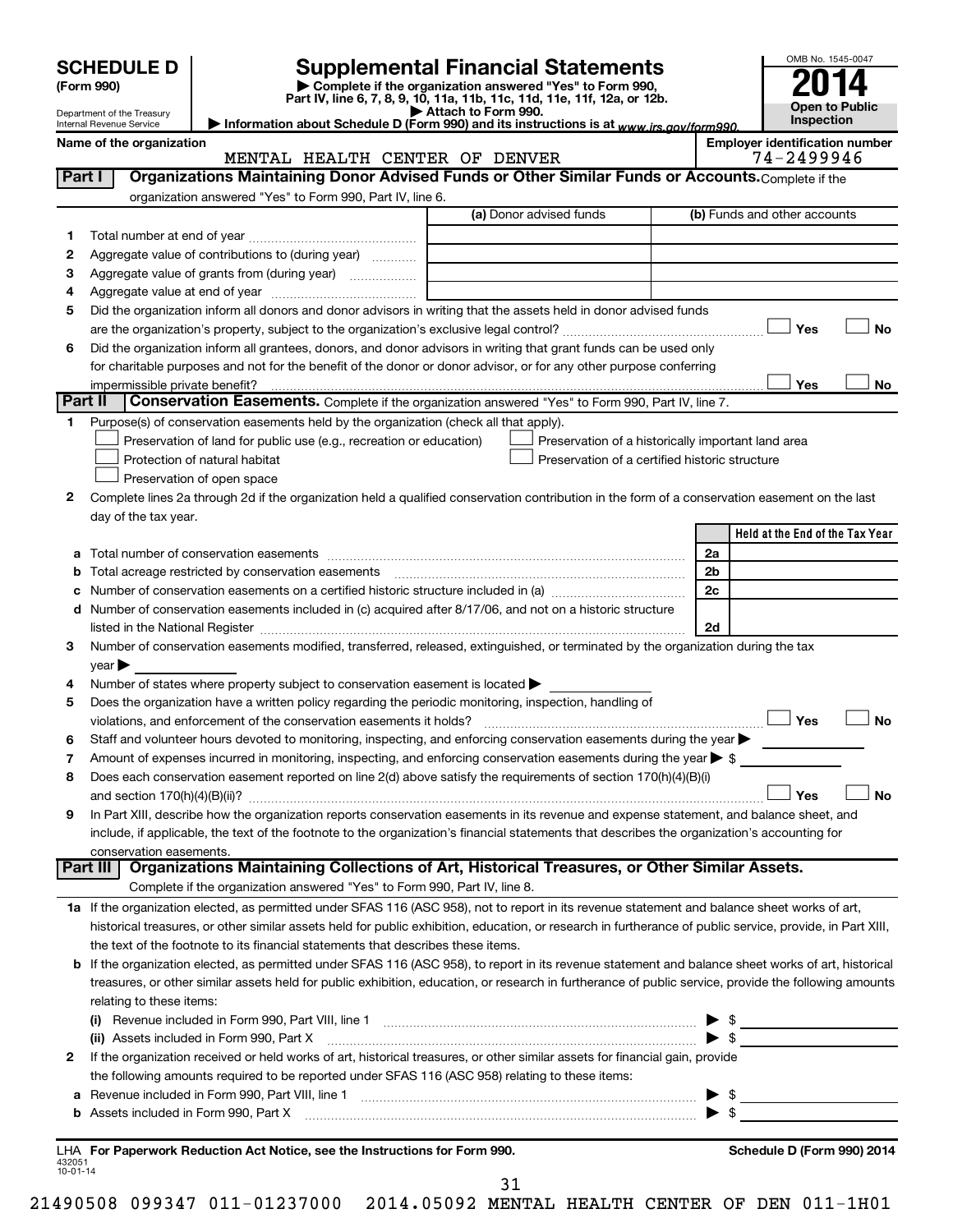|               | Schedule D (Form 990) 2014                                                                                                                                                                                                     | MENTAL HEALTH CENTER OF DENVER |                            |                                |              |                                      | 74-2499946 Page 2          |                         |                   |
|---------------|--------------------------------------------------------------------------------------------------------------------------------------------------------------------------------------------------------------------------------|--------------------------------|----------------------------|--------------------------------|--------------|--------------------------------------|----------------------------|-------------------------|-------------------|
|               | Part III<br>Organizations Maintaining Collections of Art, Historical Treasures, or Other Similar Assets (continued)                                                                                                            |                                |                            |                                |              |                                      |                            |                         |                   |
| 3             | Using the organization's acquisition, accession, and other records, check any of the following that are a significant use of its collection items                                                                              |                                |                            |                                |              |                                      |                            |                         |                   |
|               | (check all that apply):                                                                                                                                                                                                        |                                |                            |                                |              |                                      |                            |                         |                   |
| a             | Public exhibition                                                                                                                                                                                                              |                                |                            | Loan or exchange programs      |              |                                      |                            |                         |                   |
| b             | Scholarly research                                                                                                                                                                                                             |                                | Other                      |                                |              |                                      |                            |                         |                   |
| с             | Preservation for future generations                                                                                                                                                                                            |                                |                            |                                |              |                                      |                            |                         |                   |
| 4             | Provide a description of the organization's collections and explain how they further the organization's exempt purpose in Part XIII.                                                                                           |                                |                            |                                |              |                                      |                            |                         |                   |
| 5             | During the year, did the organization solicit or receive donations of art, historical treasures, or other similar assets                                                                                                       |                                |                            |                                |              |                                      |                            |                         |                   |
|               |                                                                                                                                                                                                                                |                                |                            |                                |              |                                      | Yes                        |                         | No                |
|               | Part IV<br><b>Escrow and Custodial Arrangements.</b> Complete if the organization answered "Yes" to Form 990, Part IV, line 9, or<br>reported an amount on Form 990, Part X, line 21.                                          |                                |                            |                                |              |                                      |                            |                         |                   |
|               | 1a Is the organization an agent, trustee, custodian or other intermediary for contributions or other assets not included                                                                                                       |                                |                            |                                |              |                                      |                            |                         |                   |
|               |                                                                                                                                                                                                                                |                                |                            |                                |              |                                      | Yes                        |                         | $\overline{X}$ No |
|               | b If "Yes," explain the arrangement in Part XIII and complete the following table:                                                                                                                                             |                                |                            |                                |              |                                      |                            |                         |                   |
|               |                                                                                                                                                                                                                                |                                |                            |                                |              |                                      | Amount                     |                         |                   |
|               | c Beginning balance Manual Communication and the contract of the contract of the contract of the contract of the contract of the contract of the contract of the contract of the contract of the contract of the contract of t |                                |                            |                                |              | 1c                                   |                            |                         |                   |
|               |                                                                                                                                                                                                                                |                                |                            |                                |              | 1d                                   |                            |                         |                   |
|               | e Distributions during the year measurement contained and all the year measurement of the year measurement of                                                                                                                  |                                |                            |                                |              | 1e                                   |                            |                         |                   |
|               |                                                                                                                                                                                                                                |                                |                            |                                |              | 1f                                   |                            |                         |                   |
|               | 2a Did the organization include an amount on Form 990, Part X, line 21, for escrow or custodial account liability?                                                                                                             |                                |                            |                                |              | .                                    | $\boxed{\text{X}}$ Yes     | $\overline{\textbf{x}}$ | No                |
| <b>Part V</b> | <b>b</b> If "Yes," explain the arrangement in Part XIII. Check here if the explanation has been provided in Part XIII<br>Endowment Funds. Complete if the organization answered "Yes" to Form 990, Part IV, line 10.           |                                |                            |                                |              |                                      |                            |                         |                   |
|               |                                                                                                                                                                                                                                |                                |                            |                                |              | $\vert$ (d) Three years back $\vert$ |                            |                         |                   |
|               |                                                                                                                                                                                                                                | (a) Current year<br>269,225.   | (b) Prior year<br>237,579. | (c) Two years back<br>224,608. |              | 214, 273,                            | (e) Four years back        |                         | 179,349.          |
|               | 1a Beginning of year balance                                                                                                                                                                                                   |                                |                            |                                |              |                                      |                            |                         | 6,000.            |
| b             | c Net investment earnings, gains, and losses                                                                                                                                                                                   | 7,030.                         | 34, 152.                   | 15,262.                        |              | 8,237.                               |                            |                         | 30,900.           |
|               |                                                                                                                                                                                                                                |                                |                            |                                |              |                                      |                            |                         |                   |
|               | e Other expenditures for facilities                                                                                                                                                                                            |                                |                            |                                |              |                                      |                            |                         |                   |
|               | and programs                                                                                                                                                                                                                   |                                |                            |                                |              |                                      |                            |                         |                   |
|               | f Administrative expenses                                                                                                                                                                                                      | 2,697.                         | 2,506.                     | 2,291.                         |              | 2,098.                               |                            |                         | 1,976.            |
| g             | End of year balance <i></i>                                                                                                                                                                                                    | 273,558.                       | 269,225.                   | 237,579.                       |              | 224,608.                             |                            |                         | 214, 273.         |
| 2             | Provide the estimated percentage of the current year end balance (line 1g, column (a)) held as:                                                                                                                                |                                |                            |                                |              |                                      |                            |                         |                   |
|               | Board designated or quasi-endowment                                                                                                                                                                                            | 100.00                         | %                          |                                |              |                                      |                            |                         |                   |
|               | .00<br><b>b</b> Permanent endowment $\blacktriangleright$                                                                                                                                                                      | $\%$                           |                            |                                |              |                                      |                            |                         |                   |
|               | c Temporarily restricted endowment $\blacktriangleright$                                                                                                                                                                       | $\overline{00}$<br>%           |                            |                                |              |                                      |                            |                         |                   |
|               | The percentages in lines 2a, 2b, and 2c should equal 100%.                                                                                                                                                                     |                                |                            |                                |              |                                      |                            |                         |                   |
|               | 3a Are there endowment funds not in the possession of the organization that are held and administered for the organization                                                                                                     |                                |                            |                                |              |                                      |                            |                         |                   |
|               | by:                                                                                                                                                                                                                            |                                |                            |                                |              |                                      |                            | Yes                     | No                |
|               | (i)                                                                                                                                                                                                                            |                                |                            |                                |              |                                      | 3a(i)                      | х                       |                   |
|               |                                                                                                                                                                                                                                |                                |                            |                                |              |                                      | 3a(ii)                     |                         | x                 |
|               |                                                                                                                                                                                                                                |                                |                            |                                |              |                                      | 3b                         |                         |                   |
| 4             | Describe in Part XIII the intended uses of the organization's endowment funds.                                                                                                                                                 |                                |                            |                                |              |                                      |                            |                         |                   |
|               | Land, Buildings, and Equipment.<br><b>Part VI</b>                                                                                                                                                                              |                                |                            |                                |              |                                      |                            |                         |                   |
|               | Complete if the organization answered "Yes" to Form 990, Part IV, line 11a. See Form 990, Part X, line 10.                                                                                                                     |                                |                            |                                |              |                                      |                            |                         |                   |
|               | Description of property                                                                                                                                                                                                        | (a) Cost or other              |                            | (b) Cost or other              |              | (c) Accumulated                      | (d) Book value             |                         |                   |
|               |                                                                                                                                                                                                                                | basis (investment)             |                            | basis (other)                  | depreciation |                                      |                            |                         |                   |
|               |                                                                                                                                                                                                                                |                                |                            | 6,455,356.                     |              |                                      | 6,455,356.                 |                         |                   |
|               |                                                                                                                                                                                                                                |                                |                            | 37,881,685.                    |              | 13,812,551.                          | 24,069,134.                |                         |                   |
|               |                                                                                                                                                                                                                                |                                |                            | 726,477.                       |              | 455,669.                             |                            | 270,808.                |                   |
|               |                                                                                                                                                                                                                                |                                |                            | 1,777,559.                     |              | 1,361,500.                           |                            | 416,059.                |                   |
|               |                                                                                                                                                                                                                                |                                |                            | 8,325,432.                     |              | 4,737,135.                           | 3,588,297.                 |                         |                   |
|               | Total. Add lines 1a through 1e. (Column (d) must equal Form 990, Part X, column (B), line 10c.)                                                                                                                                |                                |                            |                                |              |                                      | 34,799,654.                |                         |                   |
|               |                                                                                                                                                                                                                                |                                |                            |                                |              |                                      | Schedule D (Form 990) 2014 |                         |                   |

432052 10-01-14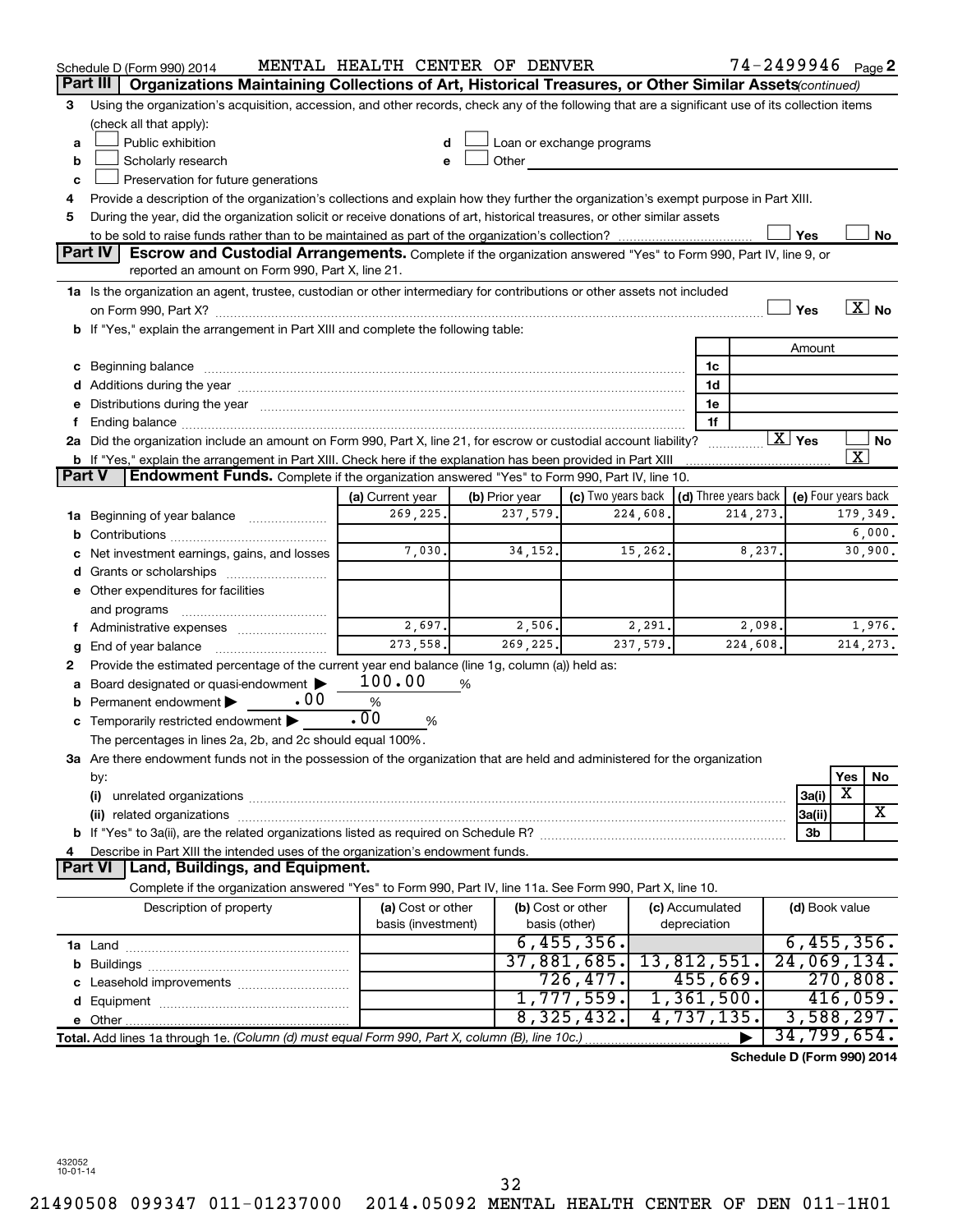| Schedule D (Form 990) 2014                                                                                                                                              | MENTAL HEALTH CENTER OF DENVER |                | $74 - 2499946$ Page 3                                     |         |
|-------------------------------------------------------------------------------------------------------------------------------------------------------------------------|--------------------------------|----------------|-----------------------------------------------------------|---------|
| <b>Investments - Other Securities.</b><br><b>Part VIII</b>                                                                                                              |                                |                |                                                           |         |
| Complete if the organization answered "Yes" to Form 990, Part IV, line 11b. See Form 990, Part X, line 12.                                                              |                                |                |                                                           |         |
| (a) Description of security or category (including name of security)                                                                                                    | (b) Book value                 |                | (c) Method of valuation: Cost or end-of-year market value |         |
| (1) Financial derivatives                                                                                                                                               |                                |                |                                                           |         |
| (2) Closely-held equity interests                                                                                                                                       |                                |                |                                                           |         |
| (3) Other                                                                                                                                                               |                                |                |                                                           |         |
| (A)                                                                                                                                                                     |                                |                |                                                           |         |
| (B)<br>(C)                                                                                                                                                              |                                |                |                                                           |         |
| (D)                                                                                                                                                                     |                                |                |                                                           |         |
| (E)                                                                                                                                                                     |                                |                |                                                           |         |
| (F)                                                                                                                                                                     |                                |                |                                                           |         |
| (G)                                                                                                                                                                     |                                |                |                                                           |         |
| (H)                                                                                                                                                                     |                                |                |                                                           |         |
| Total. (Col. (b) must equal Form 990, Part X, col. (B) line 12.)                                                                                                        |                                |                |                                                           |         |
| Part VIII Investments - Program Related.                                                                                                                                |                                |                |                                                           |         |
| Complete if the organization answered "Yes" to Form 990, Part IV, line 11c. See Form 990, Part X, line 13.                                                              |                                |                |                                                           |         |
| (a) Description of investment                                                                                                                                           | (b) Book value                 |                | (c) Method of valuation: Cost or end-of-year market value |         |
| (1)                                                                                                                                                                     |                                |                |                                                           |         |
| (2)                                                                                                                                                                     |                                |                |                                                           |         |
| (3)                                                                                                                                                                     |                                |                |                                                           |         |
| (4)                                                                                                                                                                     |                                |                |                                                           |         |
| (5)                                                                                                                                                                     |                                |                |                                                           |         |
| (6)                                                                                                                                                                     |                                |                |                                                           |         |
| (7)<br>(8)                                                                                                                                                              |                                |                |                                                           |         |
| (9)                                                                                                                                                                     |                                |                |                                                           |         |
| Total. (Col. (b) must equal Form 990, Part X, col. (B) line 13.) $\blacktriangleright$                                                                                  |                                |                |                                                           |         |
| <b>Other Assets.</b><br>Part IX                                                                                                                                         |                                |                |                                                           |         |
| Complete if the organization answered "Yes" to Form 990, Part IV, line 11d. See Form 990, Part X, line 15.                                                              |                                |                |                                                           |         |
|                                                                                                                                                                         | (a) Description                |                | (b) Book value                                            |         |
| <b>DEPOSITS</b><br>(1)                                                                                                                                                  |                                |                |                                                           | 67,436. |
| <b>CUSTODIAL FUNDS</b><br>(2)                                                                                                                                           |                                |                | 721,557.                                                  |         |
| BOND FUNDS HELD BY TRUSTEE<br>(3)                                                                                                                                       |                                |                | 5,007,695.                                                |         |
| NET INVESTMENT IN SUBSIDIARY<br>(4)                                                                                                                                     |                                |                | 3,157,511.                                                |         |
| NET DEFERRED DEBT<br>ISSUANCE<br>(5)                                                                                                                                    |                                |                | 195, 102.                                                 |         |
| (6)                                                                                                                                                                     |                                |                |                                                           |         |
| (7)                                                                                                                                                                     |                                |                |                                                           |         |
| (8)                                                                                                                                                                     |                                |                |                                                           |         |
| (9)<br>Total. (Column (b) must equal Form 990, Part X, col. (B) line 15.)                                                                                               |                                |                | 9,149,301.                                                |         |
| <b>Other Liabilities.</b><br>Part X                                                                                                                                     |                                |                |                                                           |         |
| Complete if the organization answered "Yes" to Form 990, Part IV, line 11e or 11f. See Form 990, Part X, line 25.                                                       |                                |                |                                                           |         |
| (a) Description of liability<br>1.                                                                                                                                      |                                | (b) Book value |                                                           |         |
| (1)<br>Federal income taxes                                                                                                                                             |                                |                |                                                           |         |
| COLORADO ACCESS<br>TO<br>DUE.<br>(2)                                                                                                                                    |                                | 5,066,381.     |                                                           |         |
| (3)                                                                                                                                                                     |                                |                |                                                           |         |
| (4)                                                                                                                                                                     |                                |                |                                                           |         |
| (5)                                                                                                                                                                     |                                |                |                                                           |         |
| (6)                                                                                                                                                                     |                                |                |                                                           |         |
| (7)                                                                                                                                                                     |                                |                |                                                           |         |
| (8)                                                                                                                                                                     |                                |                |                                                           |         |
| (9)                                                                                                                                                                     |                                |                |                                                           |         |
| Total. (Column (b) must equal Form 990, Part X, col. (B) line 25.)                                                                                                      |                                | 5,066,381      |                                                           |         |
| 2. Liability for uncertain tax positions. In Part XIII, provide the text of the footnote to the organization's financial statements that reports the                    |                                |                |                                                           |         |
| organization's liability for uncertain tax positions under FIN 48 (ASC 740). Check here if the text of the footnote has been provided in Part XIII $\boxed{\mathrm{X}}$ |                                |                |                                                           |         |

| Schedule D (Form 990) 2014 |  |  |
|----------------------------|--|--|
|                            |  |  |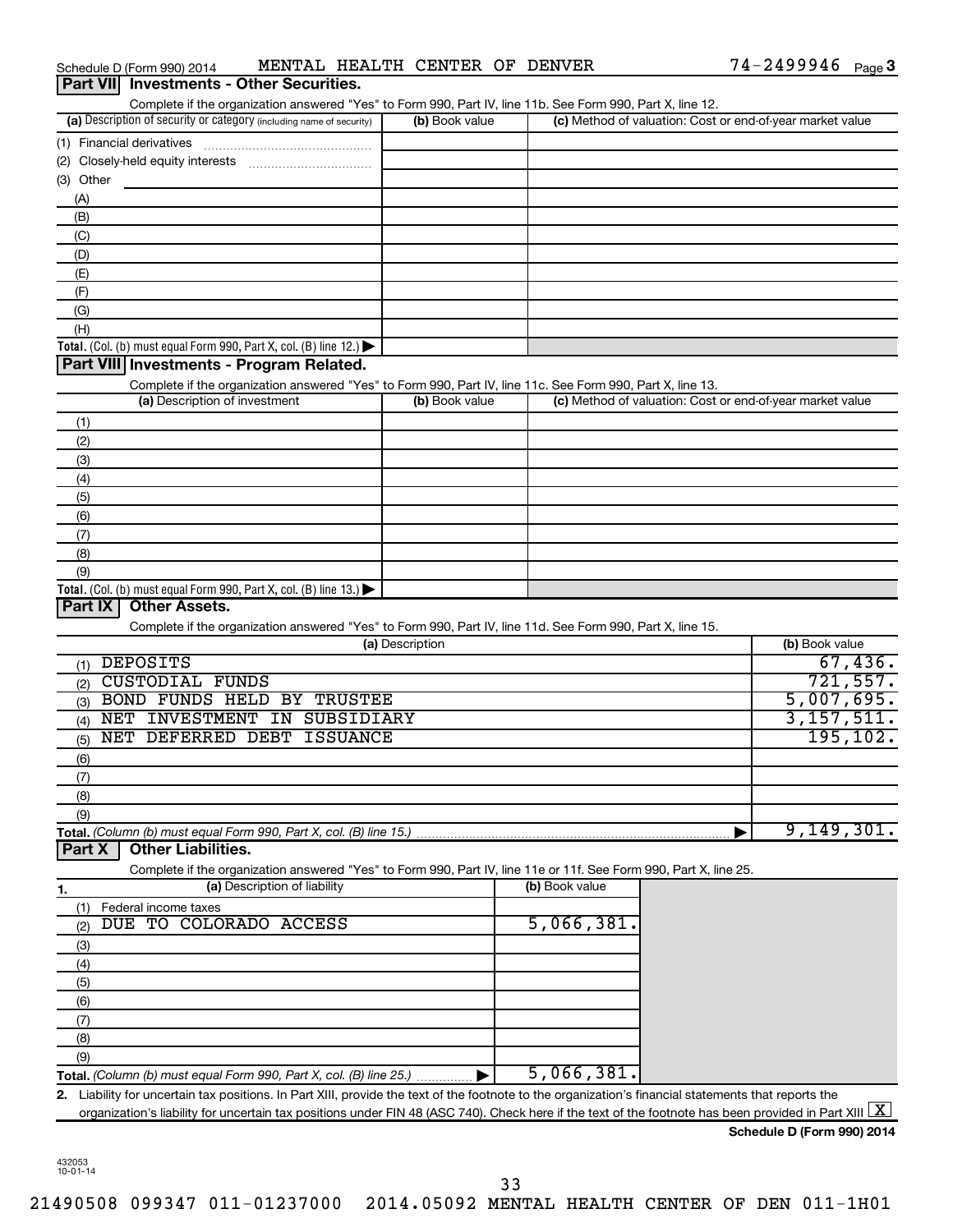|              | MENTAL HEALTH CENTER OF DENVER<br>Schedule D (Form 990) 2014                                                                                                                                                                        |                |           |                | $74 - 2499946$ Page 4 |
|--------------|-------------------------------------------------------------------------------------------------------------------------------------------------------------------------------------------------------------------------------------|----------------|-----------|----------------|-----------------------|
|              | Reconciliation of Revenue per Audited Financial Statements With Revenue per Return.<br>Part XI                                                                                                                                      |                |           |                |                       |
|              | Complete if the organization answered "Yes" to Form 990, Part IV, line 12a.                                                                                                                                                         |                |           |                |                       |
| 1            | Total revenue, gains, and other support per audited financial statements                                                                                                                                                            |                |           | $\blacksquare$ | 85, 725, 102.         |
| 2            | Amounts included on line 1 but not on Form 990, Part VIII, line 12:                                                                                                                                                                 |                |           |                |                       |
| a            |                                                                                                                                                                                                                                     | 2a             | 5,717.    |                |                       |
|              |                                                                                                                                                                                                                                     | 2 <sub>b</sub> | 112,569.  |                |                       |
|              |                                                                                                                                                                                                                                     | 2c             |           |                |                       |
| d            |                                                                                                                                                                                                                                     | 2d             | 827, 251. |                |                       |
| $\mathbf{e}$ | Add lines 2a through 2d                                                                                                                                                                                                             |                |           | 2е             | 945,537.              |
| 3            |                                                                                                                                                                                                                                     |                |           | $\mathbf{a}$   | 84, 779, 565.         |
| 4            | Amounts included on Form 990, Part VIII, line 12, but not on line 1:                                                                                                                                                                |                |           |                |                       |
|              |                                                                                                                                                                                                                                     | 4a             |           |                |                       |
|              |                                                                                                                                                                                                                                     | 4 <sub>b</sub> |           |                |                       |
|              | c Add lines 4a and 4b                                                                                                                                                                                                               |                |           | 4c             | 0.                    |
|              |                                                                                                                                                                                                                                     |                |           | 5              | 84, 779, 565.         |
|              | Part XII   Reconciliation of Expenses per Audited Financial Statements With Expenses per Return.                                                                                                                                    |                |           |                |                       |
|              | Complete if the organization answered "Yes" to Form 990, Part IV, line 12a.                                                                                                                                                         |                |           |                |                       |
| 1.           |                                                                                                                                                                                                                                     |                |           |                |                       |
|              |                                                                                                                                                                                                                                     |                |           | $\blacksquare$ | 82,020,199.           |
| 2            | Amounts included on line 1 but not on Form 990, Part IX, line 25:                                                                                                                                                                   |                |           |                |                       |
| a            |                                                                                                                                                                                                                                     | 2a             | 112,569.  |                |                       |
| b            |                                                                                                                                                                                                                                     | 2 <sub>b</sub> |           |                |                       |
|              |                                                                                                                                                                                                                                     | 2 <sub>c</sub> |           |                |                       |
| d            |                                                                                                                                                                                                                                     | 2d             | 361,394.  |                |                       |
|              |                                                                                                                                                                                                                                     |                |           | 2e             | 473,963.              |
|              | e Add lines 2a through 2d <b>contract and a contract and a contract a</b> contract a contract and a contract a contract a contract a contract a contract a contract a contract a contract a contract a contract a contract a contra |                |           | $\mathbf{a}$   | 81, 546, 236.         |
| 4            | Amounts included on Form 990, Part IX, line 25, but not on line 1:                                                                                                                                                                  |                |           |                |                       |
| a            |                                                                                                                                                                                                                                     | 4a             |           |                |                       |
| b            |                                                                                                                                                                                                                                     | 4 <sub>h</sub> |           |                |                       |
|              | c Add lines 4a and 4b                                                                                                                                                                                                               |                |           | 4c             | 0.                    |
| 5            |                                                                                                                                                                                                                                     |                |           | 5              | 81,546,236.           |
|              | Part XIII Supplemental Information.                                                                                                                                                                                                 |                |           |                |                       |

Provide the descriptions required for Part II, lines 3, 5, and 9; Part III, lines 1a and 4; Part IV, lines 1b and 2b; Part V, line 4; Part X, line 2; Part XI, lines 2d and 4b; and Part XII, lines 2d and 4b. Also complete this part to provide any additional information.

### PART IV, LINE 2B:

# MHCD MAINTAINS BANK ACCOUNTS ON BEHALF OF ITS CONSUMERS WHO RECEIVE

DISABILITY BENEFITS.

PART V, LINE 4:

TO HELP SUSTAIN MENTAL HEALTH CENTER OF DENVER'S FUTURE GROWTH.

PART X, LINE 2:

MHCD QUALIFIES AS A TAX-EXEMPT ORGANIZATION UNDER SECTION 501C3 OF THE

INTERNAL REVENUE CODE AND; THEREFORE, NO PROVISION FOR FEDERAL INCOME

TAXES HAS BEEN PROVIDED. AS OF JUNE 30, 2015, THE INTERNAL REVENUE SERVICE

432054 10-01-14 **Schedule D (Form 990) 2014** HAS NOT PROPOSED ANY ADJUSTMENTS THAT WOULD RESULT IN A MATERIAL CHANGE TO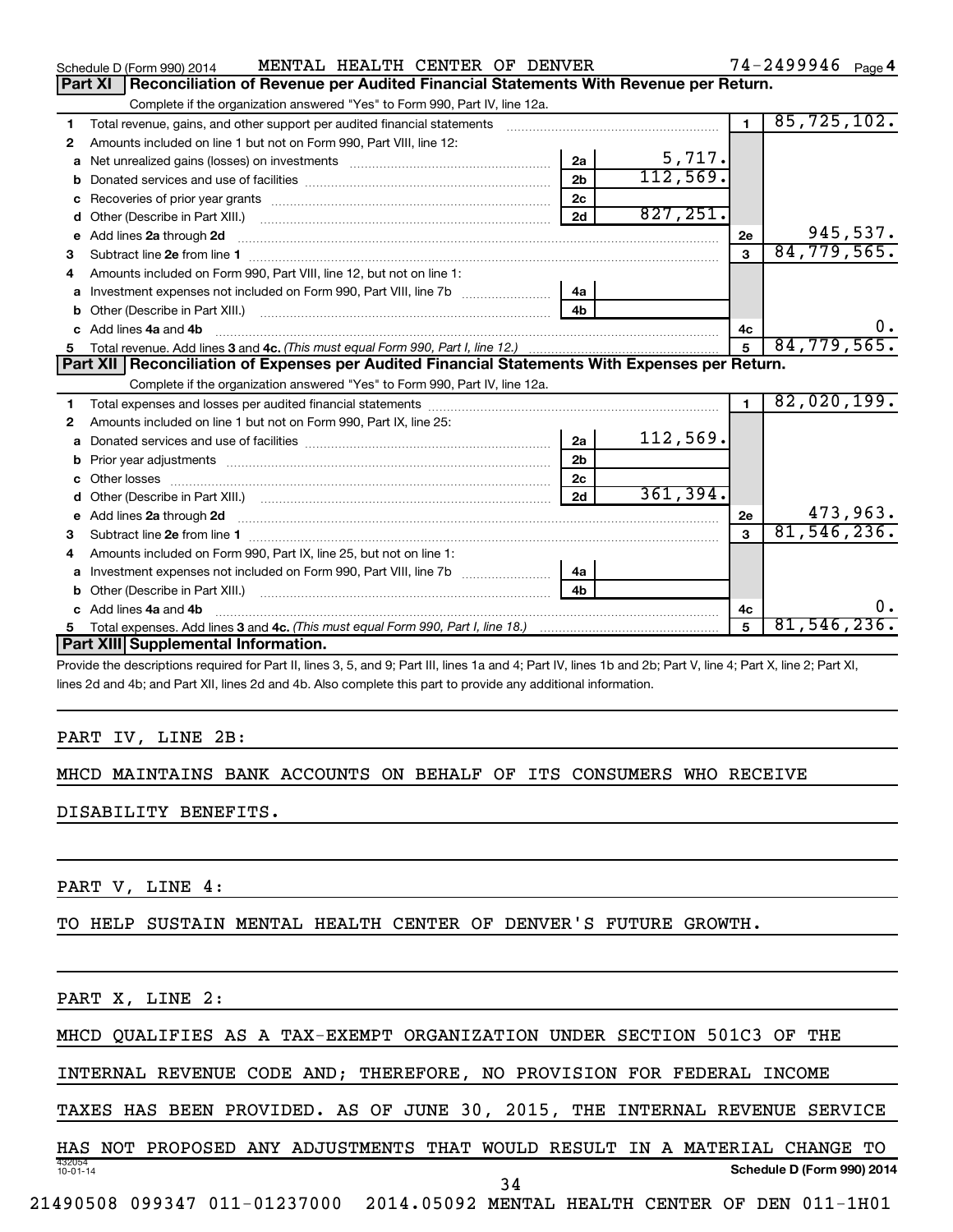| MENTAL HEALTH CENTER OF DENVER<br>Schedule D (Form 990) 2014<br><b>Part XIII Supplemental Information (continued)</b> | 74-2499946 Page 5 |
|-----------------------------------------------------------------------------------------------------------------------|-------------------|
|                                                                                                                       |                   |
| MHCD'S FINANCIAL POSITION. MHCD IS NO LONGER SUBJECT TO U.S. FEDERAL OR                                               |                   |
| STATE INCOME TAX EXAMINATION BY TAX AUTHORITIES FOR THE YEARS ENDED JUNE                                              |                   |
| 30, 2011, AND PRIOR.                                                                                                  |                   |
|                                                                                                                       |                   |
| PART XI, LINE 2D - OTHER ADJUSTMENTS:                                                                                 |                   |
| AMOUNTS REPORTED BY OTHER ENTITY ON CONSOLIDATED FINANCIAL                                                            |                   |
| <b>STATEMENTS</b>                                                                                                     | 30, 200.          |
| GAIN ON DEBT EXTINGUISHMENT                                                                                           | 770,421.          |
| FUNDRAISING EVENT EXPENSES                                                                                            | 26,630.           |
| TOTAL TO SCHEDULE D, PART XI, LINE 2D                                                                                 | 827,251.          |
|                                                                                                                       |                   |
| PART XII, LINE 2D - OTHER ADJUSTMENTS:                                                                                |                   |
| AMOUNTS REPORTED BY OTHER ENTITY ON CONSOLIDATED FINANCIAL                                                            |                   |
| <b>STATEMENTS</b>                                                                                                     | 334,764.          |
| FUNDRAISING EVENT EXPENSES                                                                                            | 26,630.           |
| TOTAL TO SCHEDULE D, PART XII, LINE 2D                                                                                | 361,394.          |
|                                                                                                                       |                   |
|                                                                                                                       |                   |
|                                                                                                                       |                   |
|                                                                                                                       |                   |
|                                                                                                                       |                   |
|                                                                                                                       |                   |
|                                                                                                                       |                   |
|                                                                                                                       |                   |
|                                                                                                                       |                   |
|                                                                                                                       |                   |
|                                                                                                                       |                   |
|                                                                                                                       |                   |
|                                                                                                                       |                   |

432055 10-01-14

**Schedule D (Form 990) 2014**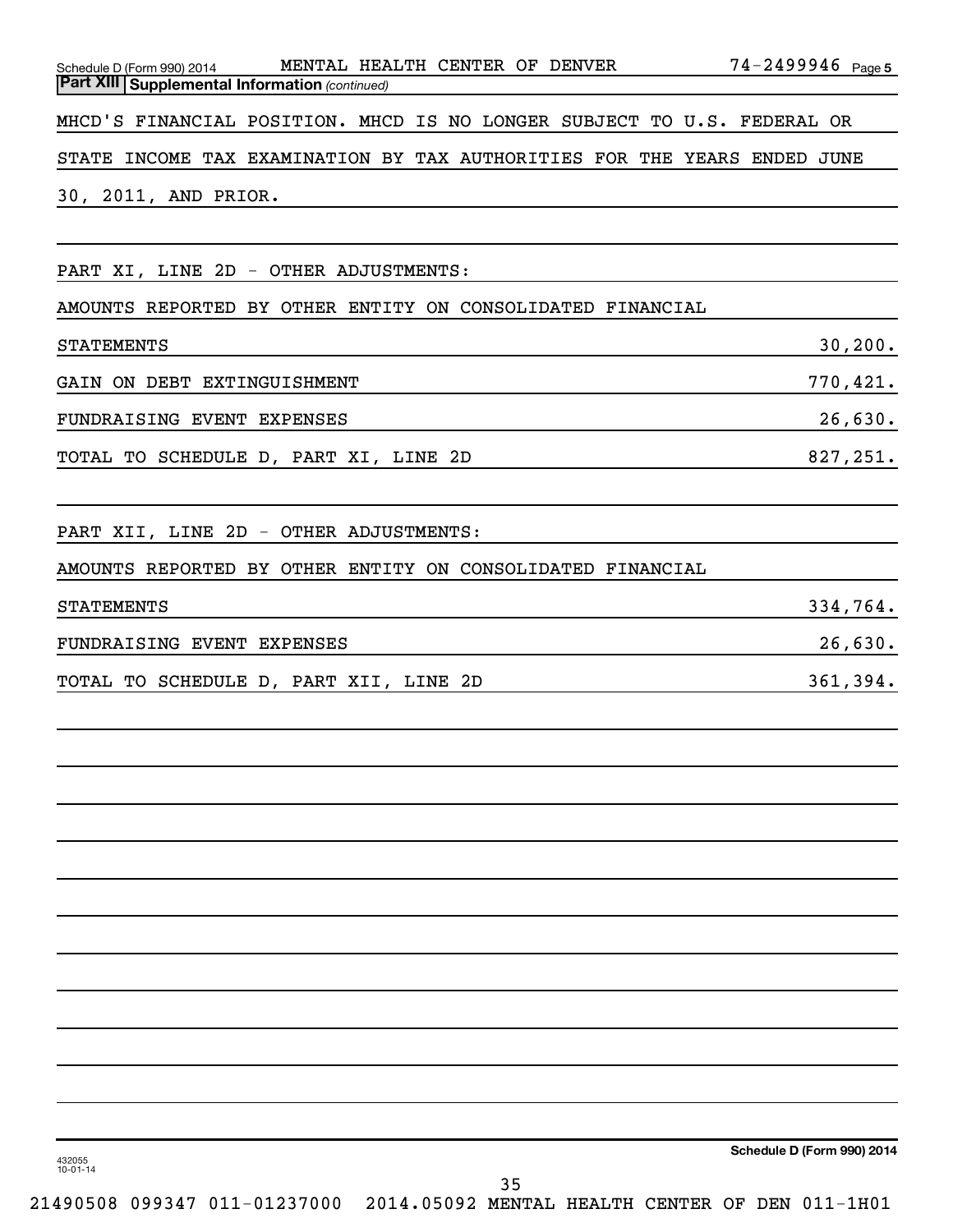| <b>Supplemental Information Regarding Fundraising or Gaming Activities</b><br>(Form 990 or 990-EZ)<br>Complete if the organization answered "Yes" to Form 990, Part IV, lines 17, 18, or 19, or if the<br>organization entered more than \$15,000 on Form 990-EZ, line 6a.<br><b>Open to Public</b><br>Department of the Treasury<br>Attach to Form 990 or Form 990-EZ.<br>Internal Revenue Service<br>Inspection<br>Information about Schedule G (Form 990 or 990-EZ) and its instructions is at www.irs.gov/form 990.<br><b>Employer identification number</b><br>Name of the organization<br>74-2499946<br>MENTAL HEALTH CENTER OF DENVER<br>Fundraising Activities. Complete if the organization answered "Yes" to Form 990, Part IV, line 17. Form 990-EZ filers are not<br>Part I<br>required to complete this part.<br>1 Indicate whether the organization raised funds through any of the following activities. Check all that apply.<br>$\lfloor \underline{X} \rfloor$ Mail solicitations<br>$e$ $\boxed{\text{X}}$ Solicitation of non-government grants<br>a<br>$\boxed{\text{X}}$ Internet and email solicitations<br>$f\left[\frac{X}{X}\right]$ Solicitation of government grants<br>b<br>Phone solicitations<br>Special fundraising events<br>c<br>g<br>$\boxed{\mathbf{X}}$ In-person solicitations<br>d<br>2 a Did the organization have a written or oral agreement with any individual (including officers, directors, trustees or<br>$X$ Yes<br><b>No</b><br>key employees listed in Form 990, Part VII) or entity in connection with professional fundraising services?<br>b If "Yes," list the ten highest paid individuals or entities (fundraisers) pursuant to agreements under which the fundraiser is to be<br>compensated at least \$5,000 by the organization.<br>(v) Amount paid<br>(iii) Did<br>fundraiser<br>have custody<br>(vi) Amount paid<br>(iv) Gross receipts<br>(i) Name and address of individual<br>to (or retained by)<br>(ii) Activity<br>to (or retained by)<br>fundraiser<br>from activity<br>or entity (fundraiser)<br>or control of<br>organization<br>contributions?<br>listed in col. (i)<br>RDM COMMUNICATIONS - 3660 S.<br>Yes<br>No<br>YOSEMITE STREET, STE 600,<br>x<br>0.<br>52,000<br>CONSULTING<br>0.<br>52,000<br>Total<br>3 List all states in which the organization is registered or licensed to solicit contributions or has been notified it is exempt from registration<br>or licensing.<br>$\overline{CO}$<br>LHA For Paperwork Reduction Act Notice, see the Instructions for Form 990 or 990-EZ.<br>Schedule G (Form 990 or 990-EZ) 2014<br>SEE PART IV FOR CONTINUATIONS<br>432081<br>08-28-14<br>36<br>190508 099317 011-01237000 2014.05092 MENTAI HEALTH CENTER OF DEN 011-1H01 | <b>SCHEDULE G</b> |  |  |  | OMB No. 1545-0047 |
|---------------------------------------------------------------------------------------------------------------------------------------------------------------------------------------------------------------------------------------------------------------------------------------------------------------------------------------------------------------------------------------------------------------------------------------------------------------------------------------------------------------------------------------------------------------------------------------------------------------------------------------------------------------------------------------------------------------------------------------------------------------------------------------------------------------------------------------------------------------------------------------------------------------------------------------------------------------------------------------------------------------------------------------------------------------------------------------------------------------------------------------------------------------------------------------------------------------------------------------------------------------------------------------------------------------------------------------------------------------------------------------------------------------------------------------------------------------------------------------------------------------------------------------------------------------------------------------------------------------------------------------------------------------------------------------------------------------------------------------------------------------------------------------------------------------------------------------------------------------------------------------------------------------------------------------------------------------------------------------------------------------------------------------------------------------------------------------------------------------------------------------------------------------------------------------------------------------------------------------------------------------------------------------------------------------------------------------------------------------------------------------------------------------------------------------------------------------------------------------------------------------------------------------------------------------------------------------------------------------------------------------------------------------------------------------------------------------------------------------------------------|-------------------|--|--|--|-------------------|
|                                                                                                                                                                                                                                                                                                                                                                                                                                                                                                                                                                                                                                                                                                                                                                                                                                                                                                                                                                                                                                                                                                                                                                                                                                                                                                                                                                                                                                                                                                                                                                                                                                                                                                                                                                                                                                                                                                                                                                                                                                                                                                                                                                                                                                                                                                                                                                                                                                                                                                                                                                                                                                                                                                                                                         |                   |  |  |  |                   |
|                                                                                                                                                                                                                                                                                                                                                                                                                                                                                                                                                                                                                                                                                                                                                                                                                                                                                                                                                                                                                                                                                                                                                                                                                                                                                                                                                                                                                                                                                                                                                                                                                                                                                                                                                                                                                                                                                                                                                                                                                                                                                                                                                                                                                                                                                                                                                                                                                                                                                                                                                                                                                                                                                                                                                         |                   |  |  |  |                   |
|                                                                                                                                                                                                                                                                                                                                                                                                                                                                                                                                                                                                                                                                                                                                                                                                                                                                                                                                                                                                                                                                                                                                                                                                                                                                                                                                                                                                                                                                                                                                                                                                                                                                                                                                                                                                                                                                                                                                                                                                                                                                                                                                                                                                                                                                                                                                                                                                                                                                                                                                                                                                                                                                                                                                                         |                   |  |  |  |                   |
|                                                                                                                                                                                                                                                                                                                                                                                                                                                                                                                                                                                                                                                                                                                                                                                                                                                                                                                                                                                                                                                                                                                                                                                                                                                                                                                                                                                                                                                                                                                                                                                                                                                                                                                                                                                                                                                                                                                                                                                                                                                                                                                                                                                                                                                                                                                                                                                                                                                                                                                                                                                                                                                                                                                                                         |                   |  |  |  |                   |
|                                                                                                                                                                                                                                                                                                                                                                                                                                                                                                                                                                                                                                                                                                                                                                                                                                                                                                                                                                                                                                                                                                                                                                                                                                                                                                                                                                                                                                                                                                                                                                                                                                                                                                                                                                                                                                                                                                                                                                                                                                                                                                                                                                                                                                                                                                                                                                                                                                                                                                                                                                                                                                                                                                                                                         |                   |  |  |  |                   |
|                                                                                                                                                                                                                                                                                                                                                                                                                                                                                                                                                                                                                                                                                                                                                                                                                                                                                                                                                                                                                                                                                                                                                                                                                                                                                                                                                                                                                                                                                                                                                                                                                                                                                                                                                                                                                                                                                                                                                                                                                                                                                                                                                                                                                                                                                                                                                                                                                                                                                                                                                                                                                                                                                                                                                         |                   |  |  |  |                   |
|                                                                                                                                                                                                                                                                                                                                                                                                                                                                                                                                                                                                                                                                                                                                                                                                                                                                                                                                                                                                                                                                                                                                                                                                                                                                                                                                                                                                                                                                                                                                                                                                                                                                                                                                                                                                                                                                                                                                                                                                                                                                                                                                                                                                                                                                                                                                                                                                                                                                                                                                                                                                                                                                                                                                                         |                   |  |  |  |                   |
|                                                                                                                                                                                                                                                                                                                                                                                                                                                                                                                                                                                                                                                                                                                                                                                                                                                                                                                                                                                                                                                                                                                                                                                                                                                                                                                                                                                                                                                                                                                                                                                                                                                                                                                                                                                                                                                                                                                                                                                                                                                                                                                                                                                                                                                                                                                                                                                                                                                                                                                                                                                                                                                                                                                                                         |                   |  |  |  |                   |
|                                                                                                                                                                                                                                                                                                                                                                                                                                                                                                                                                                                                                                                                                                                                                                                                                                                                                                                                                                                                                                                                                                                                                                                                                                                                                                                                                                                                                                                                                                                                                                                                                                                                                                                                                                                                                                                                                                                                                                                                                                                                                                                                                                                                                                                                                                                                                                                                                                                                                                                                                                                                                                                                                                                                                         |                   |  |  |  |                   |
|                                                                                                                                                                                                                                                                                                                                                                                                                                                                                                                                                                                                                                                                                                                                                                                                                                                                                                                                                                                                                                                                                                                                                                                                                                                                                                                                                                                                                                                                                                                                                                                                                                                                                                                                                                                                                                                                                                                                                                                                                                                                                                                                                                                                                                                                                                                                                                                                                                                                                                                                                                                                                                                                                                                                                         |                   |  |  |  |                   |
|                                                                                                                                                                                                                                                                                                                                                                                                                                                                                                                                                                                                                                                                                                                                                                                                                                                                                                                                                                                                                                                                                                                                                                                                                                                                                                                                                                                                                                                                                                                                                                                                                                                                                                                                                                                                                                                                                                                                                                                                                                                                                                                                                                                                                                                                                                                                                                                                                                                                                                                                                                                                                                                                                                                                                         |                   |  |  |  |                   |
|                                                                                                                                                                                                                                                                                                                                                                                                                                                                                                                                                                                                                                                                                                                                                                                                                                                                                                                                                                                                                                                                                                                                                                                                                                                                                                                                                                                                                                                                                                                                                                                                                                                                                                                                                                                                                                                                                                                                                                                                                                                                                                                                                                                                                                                                                                                                                                                                                                                                                                                                                                                                                                                                                                                                                         |                   |  |  |  |                   |
|                                                                                                                                                                                                                                                                                                                                                                                                                                                                                                                                                                                                                                                                                                                                                                                                                                                                                                                                                                                                                                                                                                                                                                                                                                                                                                                                                                                                                                                                                                                                                                                                                                                                                                                                                                                                                                                                                                                                                                                                                                                                                                                                                                                                                                                                                                                                                                                                                                                                                                                                                                                                                                                                                                                                                         |                   |  |  |  |                   |
|                                                                                                                                                                                                                                                                                                                                                                                                                                                                                                                                                                                                                                                                                                                                                                                                                                                                                                                                                                                                                                                                                                                                                                                                                                                                                                                                                                                                                                                                                                                                                                                                                                                                                                                                                                                                                                                                                                                                                                                                                                                                                                                                                                                                                                                                                                                                                                                                                                                                                                                                                                                                                                                                                                                                                         |                   |  |  |  |                   |
|                                                                                                                                                                                                                                                                                                                                                                                                                                                                                                                                                                                                                                                                                                                                                                                                                                                                                                                                                                                                                                                                                                                                                                                                                                                                                                                                                                                                                                                                                                                                                                                                                                                                                                                                                                                                                                                                                                                                                                                                                                                                                                                                                                                                                                                                                                                                                                                                                                                                                                                                                                                                                                                                                                                                                         |                   |  |  |  |                   |
|                                                                                                                                                                                                                                                                                                                                                                                                                                                                                                                                                                                                                                                                                                                                                                                                                                                                                                                                                                                                                                                                                                                                                                                                                                                                                                                                                                                                                                                                                                                                                                                                                                                                                                                                                                                                                                                                                                                                                                                                                                                                                                                                                                                                                                                                                                                                                                                                                                                                                                                                                                                                                                                                                                                                                         |                   |  |  |  |                   |
|                                                                                                                                                                                                                                                                                                                                                                                                                                                                                                                                                                                                                                                                                                                                                                                                                                                                                                                                                                                                                                                                                                                                                                                                                                                                                                                                                                                                                                                                                                                                                                                                                                                                                                                                                                                                                                                                                                                                                                                                                                                                                                                                                                                                                                                                                                                                                                                                                                                                                                                                                                                                                                                                                                                                                         |                   |  |  |  |                   |
|                                                                                                                                                                                                                                                                                                                                                                                                                                                                                                                                                                                                                                                                                                                                                                                                                                                                                                                                                                                                                                                                                                                                                                                                                                                                                                                                                                                                                                                                                                                                                                                                                                                                                                                                                                                                                                                                                                                                                                                                                                                                                                                                                                                                                                                                                                                                                                                                                                                                                                                                                                                                                                                                                                                                                         |                   |  |  |  |                   |
|                                                                                                                                                                                                                                                                                                                                                                                                                                                                                                                                                                                                                                                                                                                                                                                                                                                                                                                                                                                                                                                                                                                                                                                                                                                                                                                                                                                                                                                                                                                                                                                                                                                                                                                                                                                                                                                                                                                                                                                                                                                                                                                                                                                                                                                                                                                                                                                                                                                                                                                                                                                                                                                                                                                                                         |                   |  |  |  |                   |
|                                                                                                                                                                                                                                                                                                                                                                                                                                                                                                                                                                                                                                                                                                                                                                                                                                                                                                                                                                                                                                                                                                                                                                                                                                                                                                                                                                                                                                                                                                                                                                                                                                                                                                                                                                                                                                                                                                                                                                                                                                                                                                                                                                                                                                                                                                                                                                                                                                                                                                                                                                                                                                                                                                                                                         |                   |  |  |  |                   |
|                                                                                                                                                                                                                                                                                                                                                                                                                                                                                                                                                                                                                                                                                                                                                                                                                                                                                                                                                                                                                                                                                                                                                                                                                                                                                                                                                                                                                                                                                                                                                                                                                                                                                                                                                                                                                                                                                                                                                                                                                                                                                                                                                                                                                                                                                                                                                                                                                                                                                                                                                                                                                                                                                                                                                         |                   |  |  |  |                   |
|                                                                                                                                                                                                                                                                                                                                                                                                                                                                                                                                                                                                                                                                                                                                                                                                                                                                                                                                                                                                                                                                                                                                                                                                                                                                                                                                                                                                                                                                                                                                                                                                                                                                                                                                                                                                                                                                                                                                                                                                                                                                                                                                                                                                                                                                                                                                                                                                                                                                                                                                                                                                                                                                                                                                                         |                   |  |  |  |                   |
|                                                                                                                                                                                                                                                                                                                                                                                                                                                                                                                                                                                                                                                                                                                                                                                                                                                                                                                                                                                                                                                                                                                                                                                                                                                                                                                                                                                                                                                                                                                                                                                                                                                                                                                                                                                                                                                                                                                                                                                                                                                                                                                                                                                                                                                                                                                                                                                                                                                                                                                                                                                                                                                                                                                                                         |                   |  |  |  |                   |
|                                                                                                                                                                                                                                                                                                                                                                                                                                                                                                                                                                                                                                                                                                                                                                                                                                                                                                                                                                                                                                                                                                                                                                                                                                                                                                                                                                                                                                                                                                                                                                                                                                                                                                                                                                                                                                                                                                                                                                                                                                                                                                                                                                                                                                                                                                                                                                                                                                                                                                                                                                                                                                                                                                                                                         |                   |  |  |  |                   |
|                                                                                                                                                                                                                                                                                                                                                                                                                                                                                                                                                                                                                                                                                                                                                                                                                                                                                                                                                                                                                                                                                                                                                                                                                                                                                                                                                                                                                                                                                                                                                                                                                                                                                                                                                                                                                                                                                                                                                                                                                                                                                                                                                                                                                                                                                                                                                                                                                                                                                                                                                                                                                                                                                                                                                         |                   |  |  |  |                   |
|                                                                                                                                                                                                                                                                                                                                                                                                                                                                                                                                                                                                                                                                                                                                                                                                                                                                                                                                                                                                                                                                                                                                                                                                                                                                                                                                                                                                                                                                                                                                                                                                                                                                                                                                                                                                                                                                                                                                                                                                                                                                                                                                                                                                                                                                                                                                                                                                                                                                                                                                                                                                                                                                                                                                                         |                   |  |  |  |                   |
|                                                                                                                                                                                                                                                                                                                                                                                                                                                                                                                                                                                                                                                                                                                                                                                                                                                                                                                                                                                                                                                                                                                                                                                                                                                                                                                                                                                                                                                                                                                                                                                                                                                                                                                                                                                                                                                                                                                                                                                                                                                                                                                                                                                                                                                                                                                                                                                                                                                                                                                                                                                                                                                                                                                                                         |                   |  |  |  |                   |
|                                                                                                                                                                                                                                                                                                                                                                                                                                                                                                                                                                                                                                                                                                                                                                                                                                                                                                                                                                                                                                                                                                                                                                                                                                                                                                                                                                                                                                                                                                                                                                                                                                                                                                                                                                                                                                                                                                                                                                                                                                                                                                                                                                                                                                                                                                                                                                                                                                                                                                                                                                                                                                                                                                                                                         |                   |  |  |  |                   |
|                                                                                                                                                                                                                                                                                                                                                                                                                                                                                                                                                                                                                                                                                                                                                                                                                                                                                                                                                                                                                                                                                                                                                                                                                                                                                                                                                                                                                                                                                                                                                                                                                                                                                                                                                                                                                                                                                                                                                                                                                                                                                                                                                                                                                                                                                                                                                                                                                                                                                                                                                                                                                                                                                                                                                         |                   |  |  |  |                   |
|                                                                                                                                                                                                                                                                                                                                                                                                                                                                                                                                                                                                                                                                                                                                                                                                                                                                                                                                                                                                                                                                                                                                                                                                                                                                                                                                                                                                                                                                                                                                                                                                                                                                                                                                                                                                                                                                                                                                                                                                                                                                                                                                                                                                                                                                                                                                                                                                                                                                                                                                                                                                                                                                                                                                                         |                   |  |  |  |                   |
|                                                                                                                                                                                                                                                                                                                                                                                                                                                                                                                                                                                                                                                                                                                                                                                                                                                                                                                                                                                                                                                                                                                                                                                                                                                                                                                                                                                                                                                                                                                                                                                                                                                                                                                                                                                                                                                                                                                                                                                                                                                                                                                                                                                                                                                                                                                                                                                                                                                                                                                                                                                                                                                                                                                                                         |                   |  |  |  |                   |
|                                                                                                                                                                                                                                                                                                                                                                                                                                                                                                                                                                                                                                                                                                                                                                                                                                                                                                                                                                                                                                                                                                                                                                                                                                                                                                                                                                                                                                                                                                                                                                                                                                                                                                                                                                                                                                                                                                                                                                                                                                                                                                                                                                                                                                                                                                                                                                                                                                                                                                                                                                                                                                                                                                                                                         |                   |  |  |  |                   |
|                                                                                                                                                                                                                                                                                                                                                                                                                                                                                                                                                                                                                                                                                                                                                                                                                                                                                                                                                                                                                                                                                                                                                                                                                                                                                                                                                                                                                                                                                                                                                                                                                                                                                                                                                                                                                                                                                                                                                                                                                                                                                                                                                                                                                                                                                                                                                                                                                                                                                                                                                                                                                                                                                                                                                         |                   |  |  |  |                   |
|                                                                                                                                                                                                                                                                                                                                                                                                                                                                                                                                                                                                                                                                                                                                                                                                                                                                                                                                                                                                                                                                                                                                                                                                                                                                                                                                                                                                                                                                                                                                                                                                                                                                                                                                                                                                                                                                                                                                                                                                                                                                                                                                                                                                                                                                                                                                                                                                                                                                                                                                                                                                                                                                                                                                                         |                   |  |  |  |                   |
|                                                                                                                                                                                                                                                                                                                                                                                                                                                                                                                                                                                                                                                                                                                                                                                                                                                                                                                                                                                                                                                                                                                                                                                                                                                                                                                                                                                                                                                                                                                                                                                                                                                                                                                                                                                                                                                                                                                                                                                                                                                                                                                                                                                                                                                                                                                                                                                                                                                                                                                                                                                                                                                                                                                                                         |                   |  |  |  |                   |
|                                                                                                                                                                                                                                                                                                                                                                                                                                                                                                                                                                                                                                                                                                                                                                                                                                                                                                                                                                                                                                                                                                                                                                                                                                                                                                                                                                                                                                                                                                                                                                                                                                                                                                                                                                                                                                                                                                                                                                                                                                                                                                                                                                                                                                                                                                                                                                                                                                                                                                                                                                                                                                                                                                                                                         |                   |  |  |  |                   |
|                                                                                                                                                                                                                                                                                                                                                                                                                                                                                                                                                                                                                                                                                                                                                                                                                                                                                                                                                                                                                                                                                                                                                                                                                                                                                                                                                                                                                                                                                                                                                                                                                                                                                                                                                                                                                                                                                                                                                                                                                                                                                                                                                                                                                                                                                                                                                                                                                                                                                                                                                                                                                                                                                                                                                         |                   |  |  |  |                   |
|                                                                                                                                                                                                                                                                                                                                                                                                                                                                                                                                                                                                                                                                                                                                                                                                                                                                                                                                                                                                                                                                                                                                                                                                                                                                                                                                                                                                                                                                                                                                                                                                                                                                                                                                                                                                                                                                                                                                                                                                                                                                                                                                                                                                                                                                                                                                                                                                                                                                                                                                                                                                                                                                                                                                                         |                   |  |  |  |                   |
|                                                                                                                                                                                                                                                                                                                                                                                                                                                                                                                                                                                                                                                                                                                                                                                                                                                                                                                                                                                                                                                                                                                                                                                                                                                                                                                                                                                                                                                                                                                                                                                                                                                                                                                                                                                                                                                                                                                                                                                                                                                                                                                                                                                                                                                                                                                                                                                                                                                                                                                                                                                                                                                                                                                                                         |                   |  |  |  |                   |
|                                                                                                                                                                                                                                                                                                                                                                                                                                                                                                                                                                                                                                                                                                                                                                                                                                                                                                                                                                                                                                                                                                                                                                                                                                                                                                                                                                                                                                                                                                                                                                                                                                                                                                                                                                                                                                                                                                                                                                                                                                                                                                                                                                                                                                                                                                                                                                                                                                                                                                                                                                                                                                                                                                                                                         |                   |  |  |  |                   |
|                                                                                                                                                                                                                                                                                                                                                                                                                                                                                                                                                                                                                                                                                                                                                                                                                                                                                                                                                                                                                                                                                                                                                                                                                                                                                                                                                                                                                                                                                                                                                                                                                                                                                                                                                                                                                                                                                                                                                                                                                                                                                                                                                                                                                                                                                                                                                                                                                                                                                                                                                                                                                                                                                                                                                         |                   |  |  |  |                   |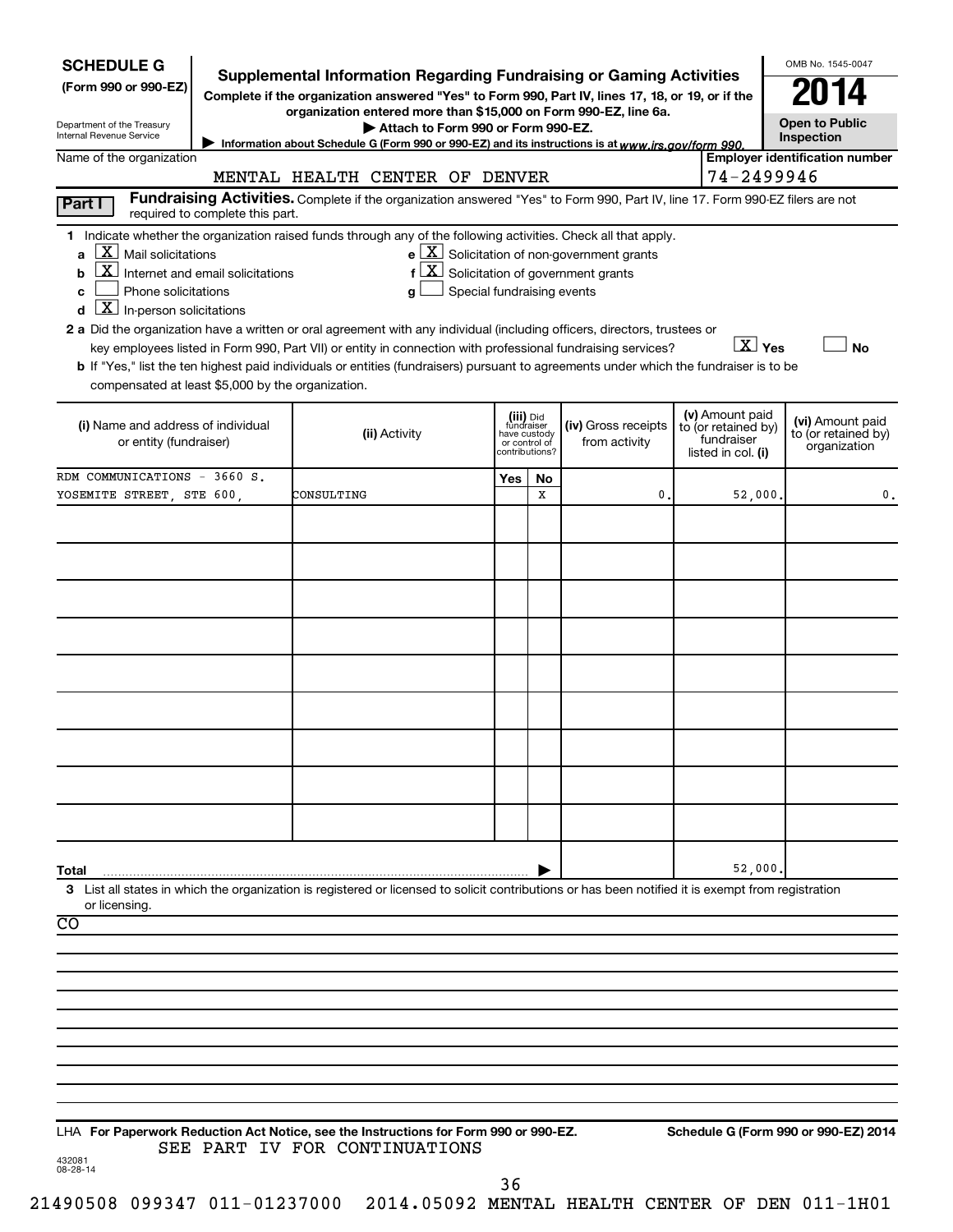Part II | Fundraising Events. Complete if the organization answered "Yes" to Form 990, Part IV, line 18, or reported more than \$15,000

|                 |    | of fundraising event contributions and gross income on Form 990-EZ, lines 1 and 6b. List events with gross receipts greater than \$5,000.                                                                                                                                                                                                                                                            |                       |                         |                       |                                      |
|-----------------|----|------------------------------------------------------------------------------------------------------------------------------------------------------------------------------------------------------------------------------------------------------------------------------------------------------------------------------------------------------------------------------------------------------|-----------------------|-------------------------|-----------------------|--------------------------------------|
|                 |    |                                                                                                                                                                                                                                                                                                                                                                                                      | (a) Event #1          | (b) Event #2            | (c) Other events      | (d) Total events                     |
|                 |    |                                                                                                                                                                                                                                                                                                                                                                                                      |                       |                         | <b>NONE</b>           | (add col. (a) through                |
|                 |    |                                                                                                                                                                                                                                                                                                                                                                                                      | <b>BREAKFAST</b>      |                         |                       | col. (c)                             |
|                 |    |                                                                                                                                                                                                                                                                                                                                                                                                      | (event type)          | (event type)            | (total number)        |                                      |
| Revenue         | 1. |                                                                                                                                                                                                                                                                                                                                                                                                      | 33,608.               |                         |                       | 33,608.                              |
|                 |    |                                                                                                                                                                                                                                                                                                                                                                                                      |                       |                         |                       |                                      |
|                 |    |                                                                                                                                                                                                                                                                                                                                                                                                      | 33,608.               |                         |                       | 33,608.                              |
|                 |    |                                                                                                                                                                                                                                                                                                                                                                                                      |                       |                         |                       |                                      |
|                 | 3  | Gross income (line 1 minus line 2)                                                                                                                                                                                                                                                                                                                                                                   |                       |                         |                       |                                      |
|                 |    |                                                                                                                                                                                                                                                                                                                                                                                                      |                       |                         |                       |                                      |
|                 |    |                                                                                                                                                                                                                                                                                                                                                                                                      |                       |                         |                       |                                      |
|                 | 5  |                                                                                                                                                                                                                                                                                                                                                                                                      |                       |                         |                       |                                      |
|                 |    |                                                                                                                                                                                                                                                                                                                                                                                                      | 1,100.                |                         |                       |                                      |
| Direct Expenses | 6  |                                                                                                                                                                                                                                                                                                                                                                                                      |                       |                         |                       | 1,100.                               |
|                 |    |                                                                                                                                                                                                                                                                                                                                                                                                      | 18,463.               |                         |                       | 18,463.                              |
|                 |    |                                                                                                                                                                                                                                                                                                                                                                                                      |                       |                         |                       |                                      |
|                 | 8  |                                                                                                                                                                                                                                                                                                                                                                                                      | $\frac{4,770}{2,297}$ |                         |                       | $\frac{4,770}{2,297}$                |
|                 | 9  |                                                                                                                                                                                                                                                                                                                                                                                                      |                       |                         |                       |                                      |
|                 | 10 | Direct expense summary. Add lines 4 through 9 in column (d)                                                                                                                                                                                                                                                                                                                                          |                       |                         |                       | 26,630.<br>$-26,630.$                |
| <b>Part III</b> |    | 11 Net income summary. Subtract line 10 from line 3, column (d)<br>Gaming. Complete if the organization answered "Yes" to Form 990, Part IV, line 19, or reported more than                                                                                                                                                                                                                          |                       |                         |                       |                                      |
|                 |    | \$15,000 on Form 990-EZ, line 6a.                                                                                                                                                                                                                                                                                                                                                                    |                       |                         |                       |                                      |
|                 |    |                                                                                                                                                                                                                                                                                                                                                                                                      |                       | (b) Pull tabs/instant   |                       | (d) Total gaming (add                |
|                 |    |                                                                                                                                                                                                                                                                                                                                                                                                      | (a) Bingo             | bingo/progressive bingo | (c) Other gaming      | col. (a) through col. (c))           |
| Revenue         |    |                                                                                                                                                                                                                                                                                                                                                                                                      |                       |                         |                       |                                      |
|                 |    |                                                                                                                                                                                                                                                                                                                                                                                                      |                       |                         |                       |                                      |
|                 |    |                                                                                                                                                                                                                                                                                                                                                                                                      |                       |                         |                       |                                      |
|                 |    |                                                                                                                                                                                                                                                                                                                                                                                                      |                       |                         |                       |                                      |
|                 | 3  |                                                                                                                                                                                                                                                                                                                                                                                                      |                       |                         |                       |                                      |
|                 |    |                                                                                                                                                                                                                                                                                                                                                                                                      |                       |                         |                       |                                      |
| Direct Expenses | 4  |                                                                                                                                                                                                                                                                                                                                                                                                      |                       |                         |                       |                                      |
|                 |    |                                                                                                                                                                                                                                                                                                                                                                                                      |                       |                         |                       |                                      |
|                 |    | 5 Other direct expenses                                                                                                                                                                                                                                                                                                                                                                              |                       |                         |                       |                                      |
|                 |    |                                                                                                                                                                                                                                                                                                                                                                                                      | <b>Yes</b><br>%<br>No | Yes<br>%<br>No          | <b>Yes</b><br>%<br>No |                                      |
|                 |    |                                                                                                                                                                                                                                                                                                                                                                                                      |                       |                         |                       |                                      |
|                 | 7  | Direct expense summary. Add lines 2 through 5 in column (d)                                                                                                                                                                                                                                                                                                                                          |                       |                         | ▶                     |                                      |
|                 |    |                                                                                                                                                                                                                                                                                                                                                                                                      |                       |                         |                       |                                      |
|                 |    |                                                                                                                                                                                                                                                                                                                                                                                                      |                       |                         |                       |                                      |
|                 |    |                                                                                                                                                                                                                                                                                                                                                                                                      |                       |                         |                       |                                      |
|                 |    | 9 Enter the state(s) in which the organization conducts gaming activities:                                                                                                                                                                                                                                                                                                                           |                       |                         |                       | Yes<br><b>No</b>                     |
|                 |    |                                                                                                                                                                                                                                                                                                                                                                                                      |                       |                         |                       |                                      |
|                 |    |                                                                                                                                                                                                                                                                                                                                                                                                      |                       |                         |                       |                                      |
|                 |    |                                                                                                                                                                                                                                                                                                                                                                                                      |                       |                         |                       |                                      |
|                 |    |                                                                                                                                                                                                                                                                                                                                                                                                      |                       |                         |                       | Yes<br>No                            |
|                 |    | <b>b</b> If "Yes," explain: $\frac{1}{\sqrt{1-\frac{1}{2}}\sqrt{1-\frac{1}{2}}\sqrt{1-\frac{1}{2}}\sqrt{1-\frac{1}{2}}\sqrt{1-\frac{1}{2}}\sqrt{1-\frac{1}{2}}\sqrt{1-\frac{1}{2}}\sqrt{1-\frac{1}{2}}\sqrt{1-\frac{1}{2}}\sqrt{1-\frac{1}{2}}\sqrt{1-\frac{1}{2}}\sqrt{1-\frac{1}{2}}\sqrt{1-\frac{1}{2}}\sqrt{1-\frac{1}{2}}\sqrt{1-\frac{1}{2}}\sqrt{1-\frac{1}{2}}\sqrt{1-\frac{1}{2}}\sqrt{1-\$ |                       |                         |                       |                                      |
|                 |    |                                                                                                                                                                                                                                                                                                                                                                                                      |                       |                         |                       |                                      |
|                 |    |                                                                                                                                                                                                                                                                                                                                                                                                      |                       |                         |                       |                                      |
|                 |    | 432082 08-28-14                                                                                                                                                                                                                                                                                                                                                                                      |                       |                         |                       | Schedule G (Form 990 or 990-EZ) 2014 |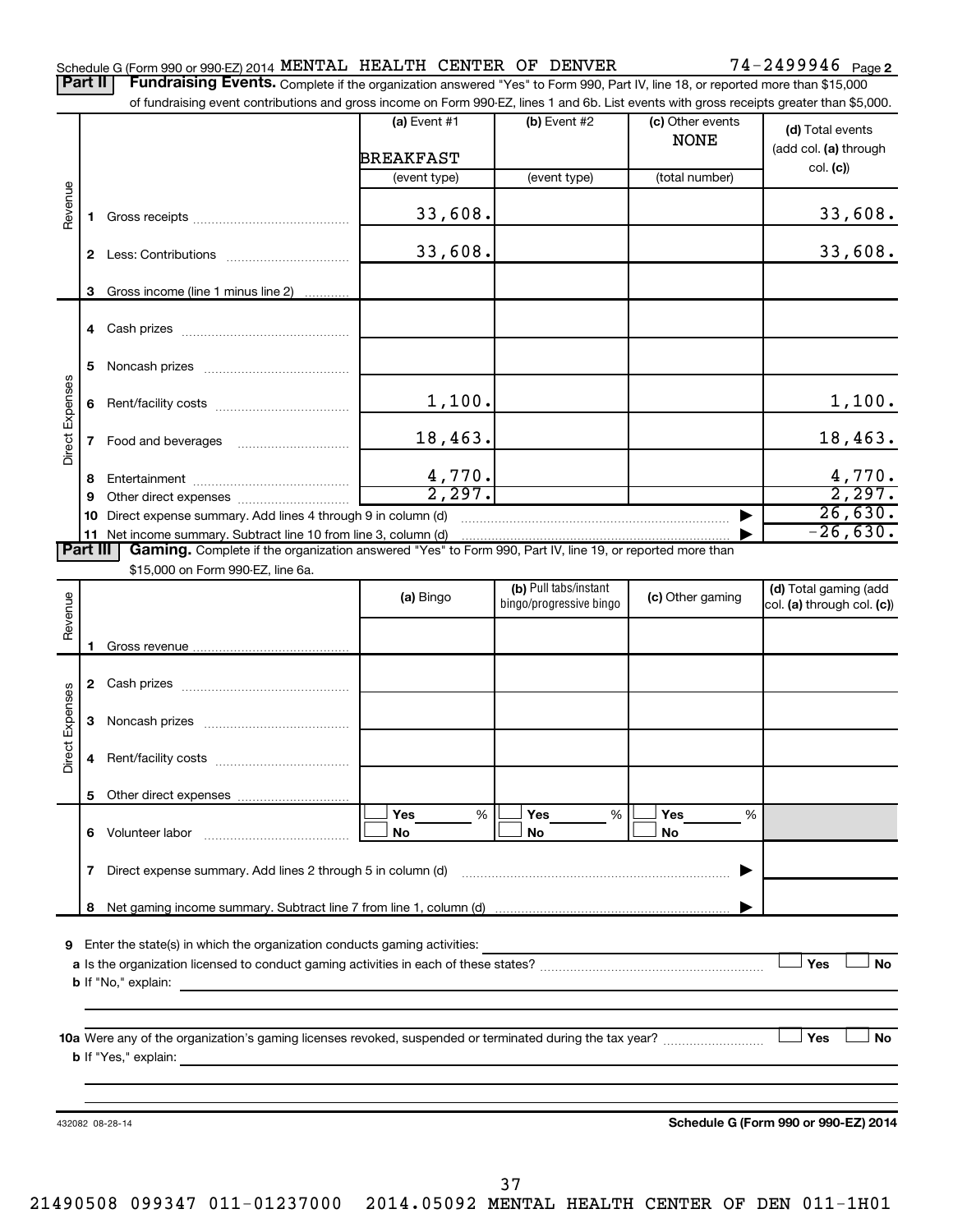|       | Schedule G (Form 990 or 990-EZ) 2014 MENTAL HEALTH CENTER OF DENVER                                                                                                                                                                           | 74-2499946 Page 3 |      |
|-------|-----------------------------------------------------------------------------------------------------------------------------------------------------------------------------------------------------------------------------------------------|-------------------|------|
| 11.   |                                                                                                                                                                                                                                               | Yes               | No   |
|       | 12 Is the organization a grantor, beneficiary or trustee of a trust or a member of a partnership or other entity formed                                                                                                                       |                   |      |
|       |                                                                                                                                                                                                                                               | $\Box$ Yes        | No   |
|       | <b>13</b> Indicate the percentage of gaming activity conducted in:                                                                                                                                                                            |                   |      |
|       |                                                                                                                                                                                                                                               | 13а               | %    |
|       | <b>b</b> An outside facility <i>www.communicality.communicality.communicality www.communicality.communicality.communicality</i>                                                                                                               | 13b               | $\%$ |
|       | 14 Enter the name and address of the person who prepares the organization's gaming/special events books and records:                                                                                                                          |                   |      |
|       |                                                                                                                                                                                                                                               |                   |      |
|       | Address ><br>and the control of the control of the control of the control of the control of the control of the control of the                                                                                                                 |                   |      |
|       |                                                                                                                                                                                                                                               |                   | ∣ No |
|       |                                                                                                                                                                                                                                               |                   |      |
|       | of gaming revenue retained by the third party $\triangleright$ \$ __________________.                                                                                                                                                         |                   |      |
|       | c If "Yes," enter name and address of the third party:                                                                                                                                                                                        |                   |      |
|       |                                                                                                                                                                                                                                               |                   |      |
|       | Address >                                                                                                                                                                                                                                     |                   |      |
|       |                                                                                                                                                                                                                                               |                   |      |
| 16.   | Gaming manager information:                                                                                                                                                                                                                   |                   |      |
|       | <u> 1989 - Johann Barbara, martin a</u><br>Name $\blacktriangleright$                                                                                                                                                                         |                   |      |
|       | Gaming manager compensation > \$                                                                                                                                                                                                              |                   |      |
|       | Description of services provided <b>by the contract of the contract of services</b> provided <b>by the contract of the contract of the contract of the contract of the contract of the contract of the contract of the contract of th</b>     |                   |      |
|       |                                                                                                                                                                                                                                               |                   |      |
|       |                                                                                                                                                                                                                                               |                   |      |
|       | Director/officer<br>Employee<br>Independent contractor                                                                                                                                                                                        |                   |      |
|       |                                                                                                                                                                                                                                               |                   |      |
|       | <b>17</b> Mandatory distributions:                                                                                                                                                                                                            |                   |      |
|       | <b>a</b> Is the organization required under state law to make charitable distributions from the gaming proceeds to                                                                                                                            |                   |      |
|       |                                                                                                                                                                                                                                               |                   |      |
|       | <b>b</b> Enter the amount of distributions required under state law to be distributed to other exempt organizations or spent in the                                                                                                           |                   |      |
|       | organization's own exempt activities during the tax year $\triangleright$ \$<br><b>Part IV</b><br>Supplemental Information. Provide the explanations required by Part I, line 2b, columns (iii) and (v), and Part III, lines 9, 9b, 10b, 15b, |                   |      |
|       | 15c, 16, and 17b, as applicable. Also provide any additional information (see instructions).                                                                                                                                                  |                   |      |
|       |                                                                                                                                                                                                                                               |                   |      |
|       | SCHEDULE G, PART I, LINE 2B, LIST OF TEN HIGHEST PAID FUNDRAISERS:                                                                                                                                                                            |                   |      |
|       |                                                                                                                                                                                                                                               |                   |      |
| ( I ) | NAME OF FUNDRAISER: RDM COMMUNICATIONS                                                                                                                                                                                                        |                   |      |
| ( I ) | ADDRESS OF FUNDRAISER:                                                                                                                                                                                                                        |                   |      |
|       | 80237                                                                                                                                                                                                                                         |                   |      |
|       | 3660 S. YOSEMITE STREET, STE 600, DENVER, CO                                                                                                                                                                                                  |                   |      |
|       |                                                                                                                                                                                                                                               |                   |      |
|       |                                                                                                                                                                                                                                               |                   |      |
|       |                                                                                                                                                                                                                                               |                   |      |
|       |                                                                                                                                                                                                                                               |                   |      |
|       | Schedule G (Form 990 or 990-EZ) 2014<br>432083 08-28-14<br>38                                                                                                                                                                                 |                   |      |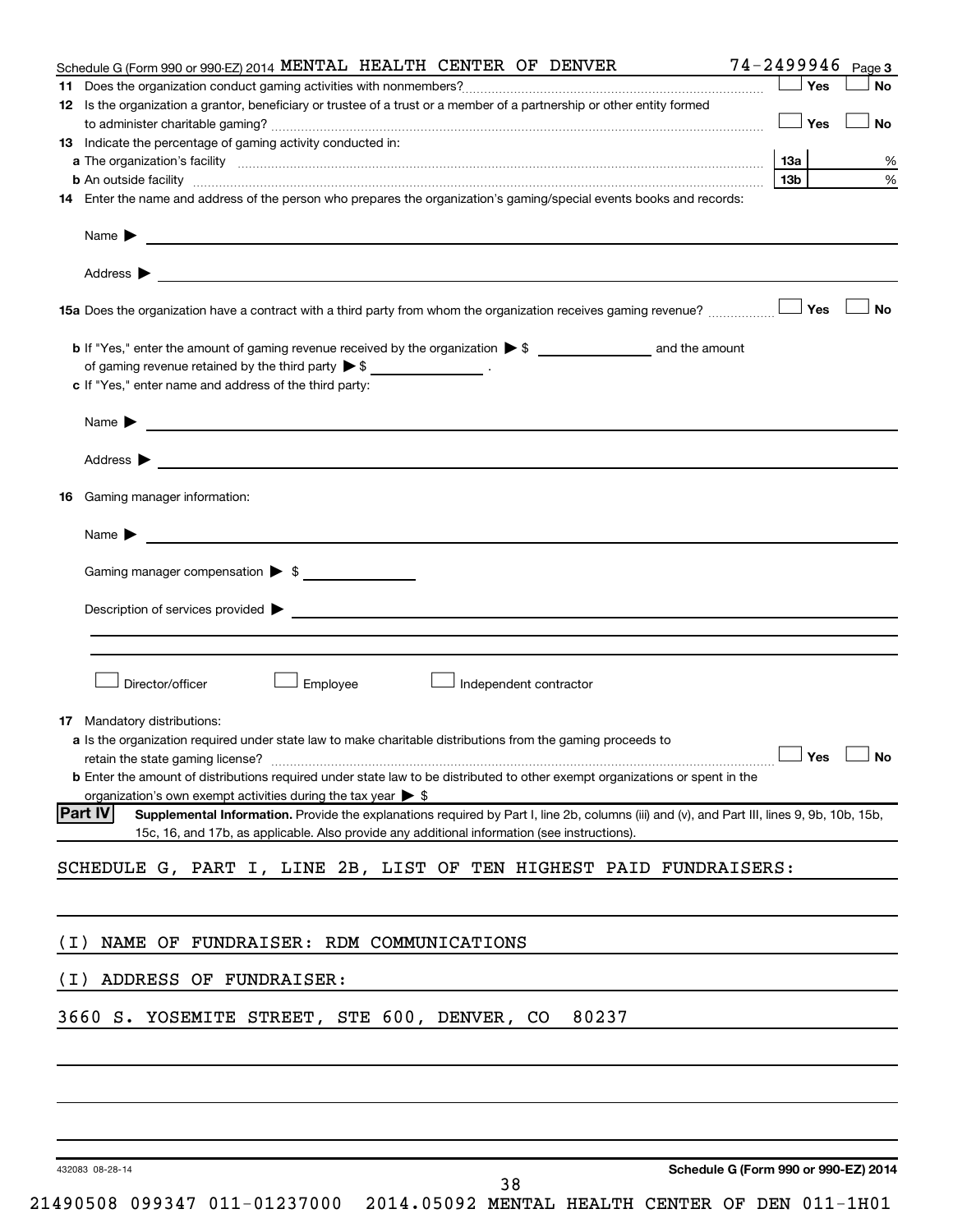| Schedule G (Form 990 or 990-EZ)                       | MENTAL HEALTH CENTER OF DENVER |  |  | $74 - 2499946$ Page 4 |  |
|-------------------------------------------------------|--------------------------------|--|--|-----------------------|--|
| <b>Part IV   Supplemental Information (continued)</b> |                                |  |  |                       |  |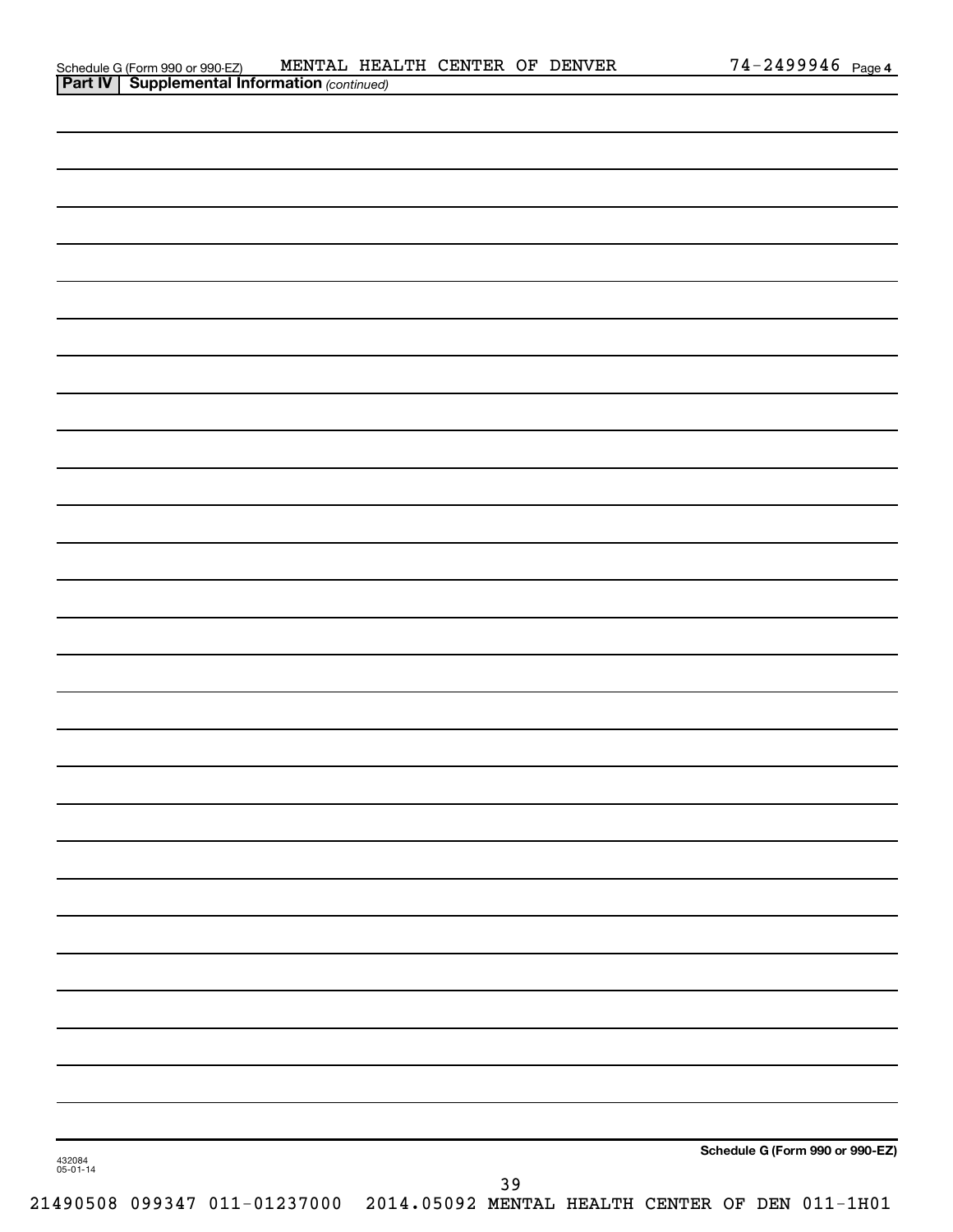| <b>SCHEDULE I</b><br>(Form 990)<br>Department of the Treasury<br>Internal Revenue Service |                                                     |            | <b>Grants and Other Assistance to Organizations,</b><br>Governments, and Individuals in the United States<br>Complete if the organization answered "Yes" to Form 990, Part IV, line 21 or 22.<br>Information about Schedule I (Form 990) and its instructions is at www.irs.gov/form990.  | Attach to Form 990.         |                                         |                                                                |                                           | OMB No. 1545-0047<br>2014<br><b>Open to Public</b><br>Inspection |
|-------------------------------------------------------------------------------------------|-----------------------------------------------------|------------|-------------------------------------------------------------------------------------------------------------------------------------------------------------------------------------------------------------------------------------------------------------------------------------------|-----------------------------|-----------------------------------------|----------------------------------------------------------------|-------------------------------------------|------------------------------------------------------------------|
| Name of the organization                                                                  |                                                     |            |                                                                                                                                                                                                                                                                                           |                             |                                         |                                                                |                                           | <b>Employer identification number</b>                            |
| Part I                                                                                    | <b>General Information on Grants and Assistance</b> |            | MENTAL HEALTH CENTER OF DENVER                                                                                                                                                                                                                                                            |                             |                                         |                                                                |                                           | 74-2499946                                                       |
| 1<br>$\mathbf{2}$                                                                         |                                                     |            | Does the organization maintain records to substantiate the amount of the grants or assistance, the grantees' eligibility for the grants or assistance, and the selection<br>Describe in Part IV the organization's procedures for monitoring the use of grant funds in the United States. |                             |                                         |                                                                |                                           | $\boxed{\text{X}}$ No<br><b>Yes</b>                              |
| Part II                                                                                   |                                                     |            | Grants and Other Assistance to Domestic Organizations and Domestic Governments. Complete if the organization answered "Yes" to Form 990, Part IV, line 21, for any                                                                                                                        |                             |                                         |                                                                |                                           |                                                                  |
| 1 (a) Name and address of organization<br>or government                                   |                                                     | $(b)$ EIN  | recipient that received more than \$5,000. Part II can be duplicated if additional space is needed.<br>(c) IRC section<br>if applicable                                                                                                                                                   | (d) Amount of<br>cash grant | (e) Amount of<br>non-cash<br>assistance | (f) Method of<br>valuation (book,<br>FMV, appraisal,<br>other) | (g) Description of<br>non-cash assistance | (h) Purpose of grant<br>or assistance                            |
| THE SABIN CROUP<br>4141 E DICKENSON PLACE<br>DENVER, CO 80222                             |                                                     | 74-2510947 | 501C3                                                                                                                                                                                                                                                                                     | 18,500                      | 0                                       |                                                                |                                           | CONTRIBUTION TO SUPPORT<br>SERVICES PROVIDED.                    |
|                                                                                           |                                                     |            |                                                                                                                                                                                                                                                                                           |                             |                                         |                                                                |                                           |                                                                  |
|                                                                                           |                                                     |            |                                                                                                                                                                                                                                                                                           |                             |                                         |                                                                |                                           |                                                                  |
|                                                                                           |                                                     |            |                                                                                                                                                                                                                                                                                           |                             |                                         |                                                                |                                           |                                                                  |
|                                                                                           |                                                     |            |                                                                                                                                                                                                                                                                                           |                             |                                         |                                                                |                                           |                                                                  |
|                                                                                           |                                                     |            |                                                                                                                                                                                                                                                                                           |                             |                                         |                                                                |                                           |                                                                  |
| $\mathbf{2}$<br>3                                                                         |                                                     |            |                                                                                                                                                                                                                                                                                           |                             |                                         |                                                                |                                           | 1.                                                               |

**For Paperwork Reduction Act Notice, see the Instructions for Form 990. Schedule I (Form 990) (2014)** LHA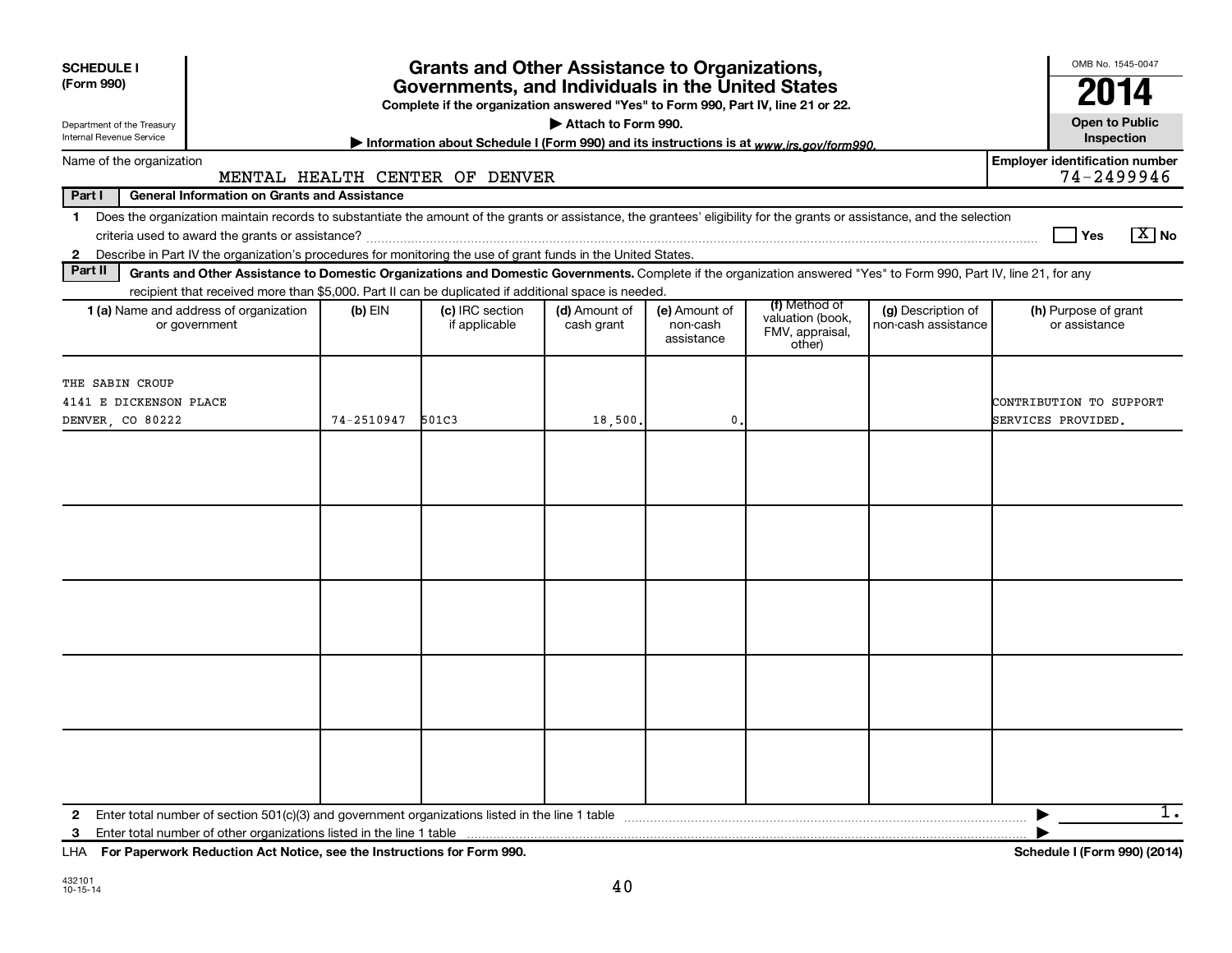(a) Type of grant or assistance **Audity Commet Audio Commet Commet Commet Commet Commet Commet Commet Commet Comme** 

(c) Amount of cash grant

(d) Amount of noncash assistance

Part IV | Supplemental Information. Provide the information required in Part I, line 2, Part III, column (b), and any other additional information.

Part III | Grants and Other Assistance to Domestic Individuals. Complete if the organization answered "Yes" to Form 990, Part IV, line 22.

recipients

PART I, LINE 2:

GRANT FUNDS REPRESENT TRANSFERS OF FUNDS TO RELATED ENTITIES THAT ARE

CONTROLLED BY THE MENTAL HEALTH CENTER OF DENVER AND ARE UNDER COMMON

MANAGEMENT. NO FORMAL MONITORING OF SUCH GRANT FUNDS IS REQUIRED.

(f) Description of non-cash assistance

(e) Method of valuation (book, FMV, appraisal, other) **2**

Schedule I (Form 990) (2014) MENTAL HEALTH CENTER OF DENVER 74-2499946 Page

Part III can be duplicated if additional space is needed.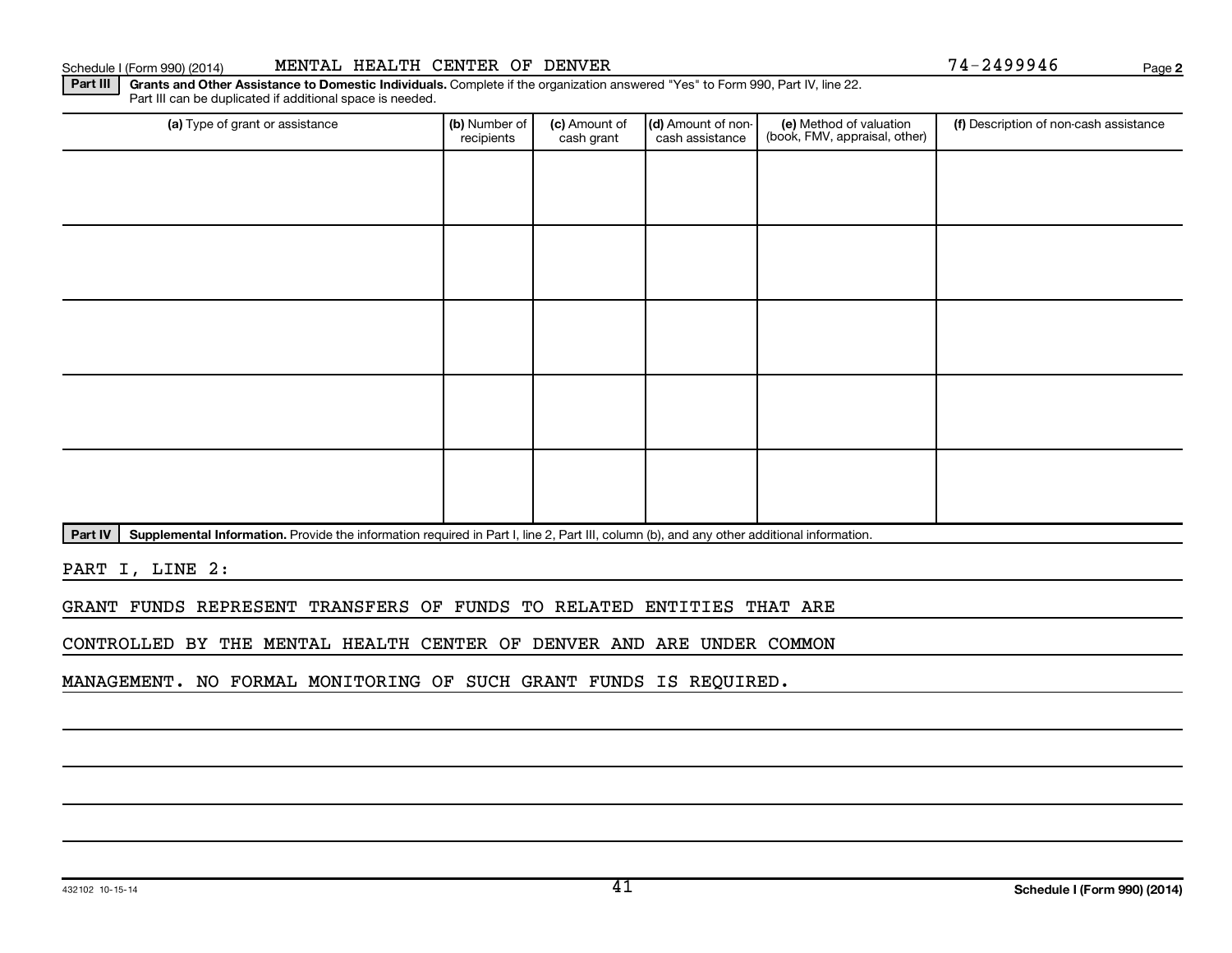| (Form 990)<br>For certain Officers, Directors, Trustees, Key Employees, and Highest<br>2014<br><b>Compensated Employees</b><br>Complete if the organization answered "Yes" on Form 990, Part IV, line 23.<br><b>Open to Public</b><br>Attach to Form 990.<br>Department of the Treasury<br>Inspection<br>Information about Schedule J (Form 990) and its instructions is at www.irs.gov/form990.<br>Internal Revenue Service<br><b>Employer identification number</b><br>Name of the organization<br>74-2499946<br>MENTAL HEALTH CENTER OF DENVER<br>Part I<br><b>Questions Regarding Compensation</b><br><b>Yes</b><br>No<br>Check the appropriate box(es) if the organization provided any of the following to or for a person listed in Form 990,<br>1a<br>Part VII, Section A, line 1a. Complete Part III to provide any relevant information regarding these items.<br>First-class or charter travel<br>Housing allowance or residence for personal use<br>Travel for companions<br>Payments for business use of personal residence<br>Health or social club dues or initiation fees<br>Tax indemnification and gross-up payments<br>Discretionary spending account<br>Personal services (e.g., maid, chauffeur, chef)<br><b>b</b> If any of the boxes on line 1a are checked, did the organization follow a written policy regarding payment or<br>1b<br>Did the organization require substantiation prior to reimbursing or allowing expenses incurred by all directors,<br>2<br>$\mathbf{2}$<br>з<br>Indicate which, if any, of the following the filing organization used to establish the compensation of the organization's<br>CEO/Executive Director. Check all that apply. Do not check any boxes for methods used by a related organization to<br>establish compensation of the CEO/Executive Director, but explain in Part III.<br>$ \mathbf{X} $ Compensation committee<br>$\underline{\mathbf{X}}$ Written employment contract<br>$\mathbf{X}$ Independent compensation consultant<br><u>x  </u><br>Compensation survey or study<br>$ \mathbf{X} $ Approval by the board or compensation committee<br>Form 990 of other organizations<br>During the year, did any person listed in Form 990, Part VII, Section A, line 1a, with respect to the filing<br>4<br>organization or a related organization:<br>х<br>Receive a severance payment or change-of-control payment?<br>4a<br>а<br>$\overline{\textbf{x}}$<br>4b<br>b<br>X<br>4c<br>c<br>If "Yes" to any of lines 4a-c, list the persons and provide the applicable amounts for each item in Part III.<br>Only section 501(c)(3), 501(c)(4), and 501(c)(29) organizations must complete lines 5-9.<br>For persons listed in Form 990, Part VII, Section A, line 1a, did the organization pay or accrue any compensation<br>contingent on the revenues of:<br>x<br>5a<br>X<br>5b<br>If "Yes" to line 5a or 5b, describe in Part III.<br>For persons listed in Form 990, Part VII, Section A, line 1a, did the organization pay or accrue any compensation<br>6.<br>contingent on the net earnings of:<br>х<br>6a<br>X<br>6b<br>If "Yes" to line 6a or 6b, describe in Part III.<br>7 For persons listed in Form 990, Part VII, Section A, line 1a, did the organization provide any non-fixed payments<br>x<br>7<br>Were any amounts reported in Form 990, Part VII, paid or accrued pursuant to a contract that was subject to the<br>8<br>x<br>8<br>If "Yes" to line 8, did the organization also follow the rebuttable presumption procedure described in<br>9<br>9<br>LHA For Paperwork Reduction Act Notice, see the Instructions for Form 990.<br>Schedule J (Form 990) 2014 | <b>SCHEDULE J</b> | <b>Compensation Information</b><br>OMB No. 1545-0047 |  |  |  |  |  |  |  |
|-------------------------------------------------------------------------------------------------------------------------------------------------------------------------------------------------------------------------------------------------------------------------------------------------------------------------------------------------------------------------------------------------------------------------------------------------------------------------------------------------------------------------------------------------------------------------------------------------------------------------------------------------------------------------------------------------------------------------------------------------------------------------------------------------------------------------------------------------------------------------------------------------------------------------------------------------------------------------------------------------------------------------------------------------------------------------------------------------------------------------------------------------------------------------------------------------------------------------------------------------------------------------------------------------------------------------------------------------------------------------------------------------------------------------------------------------------------------------------------------------------------------------------------------------------------------------------------------------------------------------------------------------------------------------------------------------------------------------------------------------------------------------------------------------------------------------------------------------------------------------------------------------------------------------------------------------------------------------------------------------------------------------------------------------------------------------------------------------------------------------------------------------------------------------------------------------------------------------------------------------------------------------------------------------------------------------------------------------------------------------------------------------------------------------------------------------------------------------------------------------------------------------------------------------------------------------------------------------------------------------------------------------------------------------------------------------------------------------------------------------------------------------------------------------------------------------------------------------------------------------------------------------------------------------------------------------------------------------------------------------------------------------------------------------------------------------------------------------------------------------------------------------------------------------------------------------------------------------------------------------------------------------------------------------------------------------------------------------------------------------------------------------------------------------------------------------------------------------------------------------------------------------------------------------------------------------------------------------------------------------------------------------------|-------------------|------------------------------------------------------|--|--|--|--|--|--|--|
|                                                                                                                                                                                                                                                                                                                                                                                                                                                                                                                                                                                                                                                                                                                                                                                                                                                                                                                                                                                                                                                                                                                                                                                                                                                                                                                                                                                                                                                                                                                                                                                                                                                                                                                                                                                                                                                                                                                                                                                                                                                                                                                                                                                                                                                                                                                                                                                                                                                                                                                                                                                                                                                                                                                                                                                                                                                                                                                                                                                                                                                                                                                                                                                                                                                                                                                                                                                                                                                                                                                                                                                                                                                       |                   |                                                      |  |  |  |  |  |  |  |
|                                                                                                                                                                                                                                                                                                                                                                                                                                                                                                                                                                                                                                                                                                                                                                                                                                                                                                                                                                                                                                                                                                                                                                                                                                                                                                                                                                                                                                                                                                                                                                                                                                                                                                                                                                                                                                                                                                                                                                                                                                                                                                                                                                                                                                                                                                                                                                                                                                                                                                                                                                                                                                                                                                                                                                                                                                                                                                                                                                                                                                                                                                                                                                                                                                                                                                                                                                                                                                                                                                                                                                                                                                                       |                   |                                                      |  |  |  |  |  |  |  |
|                                                                                                                                                                                                                                                                                                                                                                                                                                                                                                                                                                                                                                                                                                                                                                                                                                                                                                                                                                                                                                                                                                                                                                                                                                                                                                                                                                                                                                                                                                                                                                                                                                                                                                                                                                                                                                                                                                                                                                                                                                                                                                                                                                                                                                                                                                                                                                                                                                                                                                                                                                                                                                                                                                                                                                                                                                                                                                                                                                                                                                                                                                                                                                                                                                                                                                                                                                                                                                                                                                                                                                                                                                                       |                   |                                                      |  |  |  |  |  |  |  |
|                                                                                                                                                                                                                                                                                                                                                                                                                                                                                                                                                                                                                                                                                                                                                                                                                                                                                                                                                                                                                                                                                                                                                                                                                                                                                                                                                                                                                                                                                                                                                                                                                                                                                                                                                                                                                                                                                                                                                                                                                                                                                                                                                                                                                                                                                                                                                                                                                                                                                                                                                                                                                                                                                                                                                                                                                                                                                                                                                                                                                                                                                                                                                                                                                                                                                                                                                                                                                                                                                                                                                                                                                                                       |                   |                                                      |  |  |  |  |  |  |  |
|                                                                                                                                                                                                                                                                                                                                                                                                                                                                                                                                                                                                                                                                                                                                                                                                                                                                                                                                                                                                                                                                                                                                                                                                                                                                                                                                                                                                                                                                                                                                                                                                                                                                                                                                                                                                                                                                                                                                                                                                                                                                                                                                                                                                                                                                                                                                                                                                                                                                                                                                                                                                                                                                                                                                                                                                                                                                                                                                                                                                                                                                                                                                                                                                                                                                                                                                                                                                                                                                                                                                                                                                                                                       |                   |                                                      |  |  |  |  |  |  |  |
|                                                                                                                                                                                                                                                                                                                                                                                                                                                                                                                                                                                                                                                                                                                                                                                                                                                                                                                                                                                                                                                                                                                                                                                                                                                                                                                                                                                                                                                                                                                                                                                                                                                                                                                                                                                                                                                                                                                                                                                                                                                                                                                                                                                                                                                                                                                                                                                                                                                                                                                                                                                                                                                                                                                                                                                                                                                                                                                                                                                                                                                                                                                                                                                                                                                                                                                                                                                                                                                                                                                                                                                                                                                       |                   |                                                      |  |  |  |  |  |  |  |
|                                                                                                                                                                                                                                                                                                                                                                                                                                                                                                                                                                                                                                                                                                                                                                                                                                                                                                                                                                                                                                                                                                                                                                                                                                                                                                                                                                                                                                                                                                                                                                                                                                                                                                                                                                                                                                                                                                                                                                                                                                                                                                                                                                                                                                                                                                                                                                                                                                                                                                                                                                                                                                                                                                                                                                                                                                                                                                                                                                                                                                                                                                                                                                                                                                                                                                                                                                                                                                                                                                                                                                                                                                                       |                   |                                                      |  |  |  |  |  |  |  |
|                                                                                                                                                                                                                                                                                                                                                                                                                                                                                                                                                                                                                                                                                                                                                                                                                                                                                                                                                                                                                                                                                                                                                                                                                                                                                                                                                                                                                                                                                                                                                                                                                                                                                                                                                                                                                                                                                                                                                                                                                                                                                                                                                                                                                                                                                                                                                                                                                                                                                                                                                                                                                                                                                                                                                                                                                                                                                                                                                                                                                                                                                                                                                                                                                                                                                                                                                                                                                                                                                                                                                                                                                                                       |                   |                                                      |  |  |  |  |  |  |  |
|                                                                                                                                                                                                                                                                                                                                                                                                                                                                                                                                                                                                                                                                                                                                                                                                                                                                                                                                                                                                                                                                                                                                                                                                                                                                                                                                                                                                                                                                                                                                                                                                                                                                                                                                                                                                                                                                                                                                                                                                                                                                                                                                                                                                                                                                                                                                                                                                                                                                                                                                                                                                                                                                                                                                                                                                                                                                                                                                                                                                                                                                                                                                                                                                                                                                                                                                                                                                                                                                                                                                                                                                                                                       |                   |                                                      |  |  |  |  |  |  |  |
|                                                                                                                                                                                                                                                                                                                                                                                                                                                                                                                                                                                                                                                                                                                                                                                                                                                                                                                                                                                                                                                                                                                                                                                                                                                                                                                                                                                                                                                                                                                                                                                                                                                                                                                                                                                                                                                                                                                                                                                                                                                                                                                                                                                                                                                                                                                                                                                                                                                                                                                                                                                                                                                                                                                                                                                                                                                                                                                                                                                                                                                                                                                                                                                                                                                                                                                                                                                                                                                                                                                                                                                                                                                       |                   |                                                      |  |  |  |  |  |  |  |
|                                                                                                                                                                                                                                                                                                                                                                                                                                                                                                                                                                                                                                                                                                                                                                                                                                                                                                                                                                                                                                                                                                                                                                                                                                                                                                                                                                                                                                                                                                                                                                                                                                                                                                                                                                                                                                                                                                                                                                                                                                                                                                                                                                                                                                                                                                                                                                                                                                                                                                                                                                                                                                                                                                                                                                                                                                                                                                                                                                                                                                                                                                                                                                                                                                                                                                                                                                                                                                                                                                                                                                                                                                                       |                   |                                                      |  |  |  |  |  |  |  |
|                                                                                                                                                                                                                                                                                                                                                                                                                                                                                                                                                                                                                                                                                                                                                                                                                                                                                                                                                                                                                                                                                                                                                                                                                                                                                                                                                                                                                                                                                                                                                                                                                                                                                                                                                                                                                                                                                                                                                                                                                                                                                                                                                                                                                                                                                                                                                                                                                                                                                                                                                                                                                                                                                                                                                                                                                                                                                                                                                                                                                                                                                                                                                                                                                                                                                                                                                                                                                                                                                                                                                                                                                                                       |                   |                                                      |  |  |  |  |  |  |  |
|                                                                                                                                                                                                                                                                                                                                                                                                                                                                                                                                                                                                                                                                                                                                                                                                                                                                                                                                                                                                                                                                                                                                                                                                                                                                                                                                                                                                                                                                                                                                                                                                                                                                                                                                                                                                                                                                                                                                                                                                                                                                                                                                                                                                                                                                                                                                                                                                                                                                                                                                                                                                                                                                                                                                                                                                                                                                                                                                                                                                                                                                                                                                                                                                                                                                                                                                                                                                                                                                                                                                                                                                                                                       |                   |                                                      |  |  |  |  |  |  |  |
|                                                                                                                                                                                                                                                                                                                                                                                                                                                                                                                                                                                                                                                                                                                                                                                                                                                                                                                                                                                                                                                                                                                                                                                                                                                                                                                                                                                                                                                                                                                                                                                                                                                                                                                                                                                                                                                                                                                                                                                                                                                                                                                                                                                                                                                                                                                                                                                                                                                                                                                                                                                                                                                                                                                                                                                                                                                                                                                                                                                                                                                                                                                                                                                                                                                                                                                                                                                                                                                                                                                                                                                                                                                       |                   |                                                      |  |  |  |  |  |  |  |
|                                                                                                                                                                                                                                                                                                                                                                                                                                                                                                                                                                                                                                                                                                                                                                                                                                                                                                                                                                                                                                                                                                                                                                                                                                                                                                                                                                                                                                                                                                                                                                                                                                                                                                                                                                                                                                                                                                                                                                                                                                                                                                                                                                                                                                                                                                                                                                                                                                                                                                                                                                                                                                                                                                                                                                                                                                                                                                                                                                                                                                                                                                                                                                                                                                                                                                                                                                                                                                                                                                                                                                                                                                                       |                   |                                                      |  |  |  |  |  |  |  |
|                                                                                                                                                                                                                                                                                                                                                                                                                                                                                                                                                                                                                                                                                                                                                                                                                                                                                                                                                                                                                                                                                                                                                                                                                                                                                                                                                                                                                                                                                                                                                                                                                                                                                                                                                                                                                                                                                                                                                                                                                                                                                                                                                                                                                                                                                                                                                                                                                                                                                                                                                                                                                                                                                                                                                                                                                                                                                                                                                                                                                                                                                                                                                                                                                                                                                                                                                                                                                                                                                                                                                                                                                                                       |                   |                                                      |  |  |  |  |  |  |  |
|                                                                                                                                                                                                                                                                                                                                                                                                                                                                                                                                                                                                                                                                                                                                                                                                                                                                                                                                                                                                                                                                                                                                                                                                                                                                                                                                                                                                                                                                                                                                                                                                                                                                                                                                                                                                                                                                                                                                                                                                                                                                                                                                                                                                                                                                                                                                                                                                                                                                                                                                                                                                                                                                                                                                                                                                                                                                                                                                                                                                                                                                                                                                                                                                                                                                                                                                                                                                                                                                                                                                                                                                                                                       |                   |                                                      |  |  |  |  |  |  |  |
|                                                                                                                                                                                                                                                                                                                                                                                                                                                                                                                                                                                                                                                                                                                                                                                                                                                                                                                                                                                                                                                                                                                                                                                                                                                                                                                                                                                                                                                                                                                                                                                                                                                                                                                                                                                                                                                                                                                                                                                                                                                                                                                                                                                                                                                                                                                                                                                                                                                                                                                                                                                                                                                                                                                                                                                                                                                                                                                                                                                                                                                                                                                                                                                                                                                                                                                                                                                                                                                                                                                                                                                                                                                       |                   |                                                      |  |  |  |  |  |  |  |
|                                                                                                                                                                                                                                                                                                                                                                                                                                                                                                                                                                                                                                                                                                                                                                                                                                                                                                                                                                                                                                                                                                                                                                                                                                                                                                                                                                                                                                                                                                                                                                                                                                                                                                                                                                                                                                                                                                                                                                                                                                                                                                                                                                                                                                                                                                                                                                                                                                                                                                                                                                                                                                                                                                                                                                                                                                                                                                                                                                                                                                                                                                                                                                                                                                                                                                                                                                                                                                                                                                                                                                                                                                                       |                   |                                                      |  |  |  |  |  |  |  |
|                                                                                                                                                                                                                                                                                                                                                                                                                                                                                                                                                                                                                                                                                                                                                                                                                                                                                                                                                                                                                                                                                                                                                                                                                                                                                                                                                                                                                                                                                                                                                                                                                                                                                                                                                                                                                                                                                                                                                                                                                                                                                                                                                                                                                                                                                                                                                                                                                                                                                                                                                                                                                                                                                                                                                                                                                                                                                                                                                                                                                                                                                                                                                                                                                                                                                                                                                                                                                                                                                                                                                                                                                                                       |                   |                                                      |  |  |  |  |  |  |  |
|                                                                                                                                                                                                                                                                                                                                                                                                                                                                                                                                                                                                                                                                                                                                                                                                                                                                                                                                                                                                                                                                                                                                                                                                                                                                                                                                                                                                                                                                                                                                                                                                                                                                                                                                                                                                                                                                                                                                                                                                                                                                                                                                                                                                                                                                                                                                                                                                                                                                                                                                                                                                                                                                                                                                                                                                                                                                                                                                                                                                                                                                                                                                                                                                                                                                                                                                                                                                                                                                                                                                                                                                                                                       |                   |                                                      |  |  |  |  |  |  |  |
|                                                                                                                                                                                                                                                                                                                                                                                                                                                                                                                                                                                                                                                                                                                                                                                                                                                                                                                                                                                                                                                                                                                                                                                                                                                                                                                                                                                                                                                                                                                                                                                                                                                                                                                                                                                                                                                                                                                                                                                                                                                                                                                                                                                                                                                                                                                                                                                                                                                                                                                                                                                                                                                                                                                                                                                                                                                                                                                                                                                                                                                                                                                                                                                                                                                                                                                                                                                                                                                                                                                                                                                                                                                       |                   |                                                      |  |  |  |  |  |  |  |
|                                                                                                                                                                                                                                                                                                                                                                                                                                                                                                                                                                                                                                                                                                                                                                                                                                                                                                                                                                                                                                                                                                                                                                                                                                                                                                                                                                                                                                                                                                                                                                                                                                                                                                                                                                                                                                                                                                                                                                                                                                                                                                                                                                                                                                                                                                                                                                                                                                                                                                                                                                                                                                                                                                                                                                                                                                                                                                                                                                                                                                                                                                                                                                                                                                                                                                                                                                                                                                                                                                                                                                                                                                                       |                   |                                                      |  |  |  |  |  |  |  |
|                                                                                                                                                                                                                                                                                                                                                                                                                                                                                                                                                                                                                                                                                                                                                                                                                                                                                                                                                                                                                                                                                                                                                                                                                                                                                                                                                                                                                                                                                                                                                                                                                                                                                                                                                                                                                                                                                                                                                                                                                                                                                                                                                                                                                                                                                                                                                                                                                                                                                                                                                                                                                                                                                                                                                                                                                                                                                                                                                                                                                                                                                                                                                                                                                                                                                                                                                                                                                                                                                                                                                                                                                                                       |                   |                                                      |  |  |  |  |  |  |  |
|                                                                                                                                                                                                                                                                                                                                                                                                                                                                                                                                                                                                                                                                                                                                                                                                                                                                                                                                                                                                                                                                                                                                                                                                                                                                                                                                                                                                                                                                                                                                                                                                                                                                                                                                                                                                                                                                                                                                                                                                                                                                                                                                                                                                                                                                                                                                                                                                                                                                                                                                                                                                                                                                                                                                                                                                                                                                                                                                                                                                                                                                                                                                                                                                                                                                                                                                                                                                                                                                                                                                                                                                                                                       |                   |                                                      |  |  |  |  |  |  |  |
|                                                                                                                                                                                                                                                                                                                                                                                                                                                                                                                                                                                                                                                                                                                                                                                                                                                                                                                                                                                                                                                                                                                                                                                                                                                                                                                                                                                                                                                                                                                                                                                                                                                                                                                                                                                                                                                                                                                                                                                                                                                                                                                                                                                                                                                                                                                                                                                                                                                                                                                                                                                                                                                                                                                                                                                                                                                                                                                                                                                                                                                                                                                                                                                                                                                                                                                                                                                                                                                                                                                                                                                                                                                       |                   |                                                      |  |  |  |  |  |  |  |
|                                                                                                                                                                                                                                                                                                                                                                                                                                                                                                                                                                                                                                                                                                                                                                                                                                                                                                                                                                                                                                                                                                                                                                                                                                                                                                                                                                                                                                                                                                                                                                                                                                                                                                                                                                                                                                                                                                                                                                                                                                                                                                                                                                                                                                                                                                                                                                                                                                                                                                                                                                                                                                                                                                                                                                                                                                                                                                                                                                                                                                                                                                                                                                                                                                                                                                                                                                                                                                                                                                                                                                                                                                                       |                   |                                                      |  |  |  |  |  |  |  |
|                                                                                                                                                                                                                                                                                                                                                                                                                                                                                                                                                                                                                                                                                                                                                                                                                                                                                                                                                                                                                                                                                                                                                                                                                                                                                                                                                                                                                                                                                                                                                                                                                                                                                                                                                                                                                                                                                                                                                                                                                                                                                                                                                                                                                                                                                                                                                                                                                                                                                                                                                                                                                                                                                                                                                                                                                                                                                                                                                                                                                                                                                                                                                                                                                                                                                                                                                                                                                                                                                                                                                                                                                                                       |                   |                                                      |  |  |  |  |  |  |  |
|                                                                                                                                                                                                                                                                                                                                                                                                                                                                                                                                                                                                                                                                                                                                                                                                                                                                                                                                                                                                                                                                                                                                                                                                                                                                                                                                                                                                                                                                                                                                                                                                                                                                                                                                                                                                                                                                                                                                                                                                                                                                                                                                                                                                                                                                                                                                                                                                                                                                                                                                                                                                                                                                                                                                                                                                                                                                                                                                                                                                                                                                                                                                                                                                                                                                                                                                                                                                                                                                                                                                                                                                                                                       |                   |                                                      |  |  |  |  |  |  |  |
|                                                                                                                                                                                                                                                                                                                                                                                                                                                                                                                                                                                                                                                                                                                                                                                                                                                                                                                                                                                                                                                                                                                                                                                                                                                                                                                                                                                                                                                                                                                                                                                                                                                                                                                                                                                                                                                                                                                                                                                                                                                                                                                                                                                                                                                                                                                                                                                                                                                                                                                                                                                                                                                                                                                                                                                                                                                                                                                                                                                                                                                                                                                                                                                                                                                                                                                                                                                                                                                                                                                                                                                                                                                       |                   |                                                      |  |  |  |  |  |  |  |
|                                                                                                                                                                                                                                                                                                                                                                                                                                                                                                                                                                                                                                                                                                                                                                                                                                                                                                                                                                                                                                                                                                                                                                                                                                                                                                                                                                                                                                                                                                                                                                                                                                                                                                                                                                                                                                                                                                                                                                                                                                                                                                                                                                                                                                                                                                                                                                                                                                                                                                                                                                                                                                                                                                                                                                                                                                                                                                                                                                                                                                                                                                                                                                                                                                                                                                                                                                                                                                                                                                                                                                                                                                                       |                   |                                                      |  |  |  |  |  |  |  |
|                                                                                                                                                                                                                                                                                                                                                                                                                                                                                                                                                                                                                                                                                                                                                                                                                                                                                                                                                                                                                                                                                                                                                                                                                                                                                                                                                                                                                                                                                                                                                                                                                                                                                                                                                                                                                                                                                                                                                                                                                                                                                                                                                                                                                                                                                                                                                                                                                                                                                                                                                                                                                                                                                                                                                                                                                                                                                                                                                                                                                                                                                                                                                                                                                                                                                                                                                                                                                                                                                                                                                                                                                                                       |                   |                                                      |  |  |  |  |  |  |  |
|                                                                                                                                                                                                                                                                                                                                                                                                                                                                                                                                                                                                                                                                                                                                                                                                                                                                                                                                                                                                                                                                                                                                                                                                                                                                                                                                                                                                                                                                                                                                                                                                                                                                                                                                                                                                                                                                                                                                                                                                                                                                                                                                                                                                                                                                                                                                                                                                                                                                                                                                                                                                                                                                                                                                                                                                                                                                                                                                                                                                                                                                                                                                                                                                                                                                                                                                                                                                                                                                                                                                                                                                                                                       |                   |                                                      |  |  |  |  |  |  |  |
|                                                                                                                                                                                                                                                                                                                                                                                                                                                                                                                                                                                                                                                                                                                                                                                                                                                                                                                                                                                                                                                                                                                                                                                                                                                                                                                                                                                                                                                                                                                                                                                                                                                                                                                                                                                                                                                                                                                                                                                                                                                                                                                                                                                                                                                                                                                                                                                                                                                                                                                                                                                                                                                                                                                                                                                                                                                                                                                                                                                                                                                                                                                                                                                                                                                                                                                                                                                                                                                                                                                                                                                                                                                       |                   |                                                      |  |  |  |  |  |  |  |
|                                                                                                                                                                                                                                                                                                                                                                                                                                                                                                                                                                                                                                                                                                                                                                                                                                                                                                                                                                                                                                                                                                                                                                                                                                                                                                                                                                                                                                                                                                                                                                                                                                                                                                                                                                                                                                                                                                                                                                                                                                                                                                                                                                                                                                                                                                                                                                                                                                                                                                                                                                                                                                                                                                                                                                                                                                                                                                                                                                                                                                                                                                                                                                                                                                                                                                                                                                                                                                                                                                                                                                                                                                                       |                   |                                                      |  |  |  |  |  |  |  |
|                                                                                                                                                                                                                                                                                                                                                                                                                                                                                                                                                                                                                                                                                                                                                                                                                                                                                                                                                                                                                                                                                                                                                                                                                                                                                                                                                                                                                                                                                                                                                                                                                                                                                                                                                                                                                                                                                                                                                                                                                                                                                                                                                                                                                                                                                                                                                                                                                                                                                                                                                                                                                                                                                                                                                                                                                                                                                                                                                                                                                                                                                                                                                                                                                                                                                                                                                                                                                                                                                                                                                                                                                                                       |                   |                                                      |  |  |  |  |  |  |  |
|                                                                                                                                                                                                                                                                                                                                                                                                                                                                                                                                                                                                                                                                                                                                                                                                                                                                                                                                                                                                                                                                                                                                                                                                                                                                                                                                                                                                                                                                                                                                                                                                                                                                                                                                                                                                                                                                                                                                                                                                                                                                                                                                                                                                                                                                                                                                                                                                                                                                                                                                                                                                                                                                                                                                                                                                                                                                                                                                                                                                                                                                                                                                                                                                                                                                                                                                                                                                                                                                                                                                                                                                                                                       |                   |                                                      |  |  |  |  |  |  |  |
|                                                                                                                                                                                                                                                                                                                                                                                                                                                                                                                                                                                                                                                                                                                                                                                                                                                                                                                                                                                                                                                                                                                                                                                                                                                                                                                                                                                                                                                                                                                                                                                                                                                                                                                                                                                                                                                                                                                                                                                                                                                                                                                                                                                                                                                                                                                                                                                                                                                                                                                                                                                                                                                                                                                                                                                                                                                                                                                                                                                                                                                                                                                                                                                                                                                                                                                                                                                                                                                                                                                                                                                                                                                       |                   |                                                      |  |  |  |  |  |  |  |
|                                                                                                                                                                                                                                                                                                                                                                                                                                                                                                                                                                                                                                                                                                                                                                                                                                                                                                                                                                                                                                                                                                                                                                                                                                                                                                                                                                                                                                                                                                                                                                                                                                                                                                                                                                                                                                                                                                                                                                                                                                                                                                                                                                                                                                                                                                                                                                                                                                                                                                                                                                                                                                                                                                                                                                                                                                                                                                                                                                                                                                                                                                                                                                                                                                                                                                                                                                                                                                                                                                                                                                                                                                                       |                   |                                                      |  |  |  |  |  |  |  |
|                                                                                                                                                                                                                                                                                                                                                                                                                                                                                                                                                                                                                                                                                                                                                                                                                                                                                                                                                                                                                                                                                                                                                                                                                                                                                                                                                                                                                                                                                                                                                                                                                                                                                                                                                                                                                                                                                                                                                                                                                                                                                                                                                                                                                                                                                                                                                                                                                                                                                                                                                                                                                                                                                                                                                                                                                                                                                                                                                                                                                                                                                                                                                                                                                                                                                                                                                                                                                                                                                                                                                                                                                                                       |                   |                                                      |  |  |  |  |  |  |  |
|                                                                                                                                                                                                                                                                                                                                                                                                                                                                                                                                                                                                                                                                                                                                                                                                                                                                                                                                                                                                                                                                                                                                                                                                                                                                                                                                                                                                                                                                                                                                                                                                                                                                                                                                                                                                                                                                                                                                                                                                                                                                                                                                                                                                                                                                                                                                                                                                                                                                                                                                                                                                                                                                                                                                                                                                                                                                                                                                                                                                                                                                                                                                                                                                                                                                                                                                                                                                                                                                                                                                                                                                                                                       |                   |                                                      |  |  |  |  |  |  |  |
|                                                                                                                                                                                                                                                                                                                                                                                                                                                                                                                                                                                                                                                                                                                                                                                                                                                                                                                                                                                                                                                                                                                                                                                                                                                                                                                                                                                                                                                                                                                                                                                                                                                                                                                                                                                                                                                                                                                                                                                                                                                                                                                                                                                                                                                                                                                                                                                                                                                                                                                                                                                                                                                                                                                                                                                                                                                                                                                                                                                                                                                                                                                                                                                                                                                                                                                                                                                                                                                                                                                                                                                                                                                       |                   |                                                      |  |  |  |  |  |  |  |
|                                                                                                                                                                                                                                                                                                                                                                                                                                                                                                                                                                                                                                                                                                                                                                                                                                                                                                                                                                                                                                                                                                                                                                                                                                                                                                                                                                                                                                                                                                                                                                                                                                                                                                                                                                                                                                                                                                                                                                                                                                                                                                                                                                                                                                                                                                                                                                                                                                                                                                                                                                                                                                                                                                                                                                                                                                                                                                                                                                                                                                                                                                                                                                                                                                                                                                                                                                                                                                                                                                                                                                                                                                                       |                   |                                                      |  |  |  |  |  |  |  |
|                                                                                                                                                                                                                                                                                                                                                                                                                                                                                                                                                                                                                                                                                                                                                                                                                                                                                                                                                                                                                                                                                                                                                                                                                                                                                                                                                                                                                                                                                                                                                                                                                                                                                                                                                                                                                                                                                                                                                                                                                                                                                                                                                                                                                                                                                                                                                                                                                                                                                                                                                                                                                                                                                                                                                                                                                                                                                                                                                                                                                                                                                                                                                                                                                                                                                                                                                                                                                                                                                                                                                                                                                                                       |                   |                                                      |  |  |  |  |  |  |  |
|                                                                                                                                                                                                                                                                                                                                                                                                                                                                                                                                                                                                                                                                                                                                                                                                                                                                                                                                                                                                                                                                                                                                                                                                                                                                                                                                                                                                                                                                                                                                                                                                                                                                                                                                                                                                                                                                                                                                                                                                                                                                                                                                                                                                                                                                                                                                                                                                                                                                                                                                                                                                                                                                                                                                                                                                                                                                                                                                                                                                                                                                                                                                                                                                                                                                                                                                                                                                                                                                                                                                                                                                                                                       |                   |                                                      |  |  |  |  |  |  |  |
|                                                                                                                                                                                                                                                                                                                                                                                                                                                                                                                                                                                                                                                                                                                                                                                                                                                                                                                                                                                                                                                                                                                                                                                                                                                                                                                                                                                                                                                                                                                                                                                                                                                                                                                                                                                                                                                                                                                                                                                                                                                                                                                                                                                                                                                                                                                                                                                                                                                                                                                                                                                                                                                                                                                                                                                                                                                                                                                                                                                                                                                                                                                                                                                                                                                                                                                                                                                                                                                                                                                                                                                                                                                       |                   |                                                      |  |  |  |  |  |  |  |
|                                                                                                                                                                                                                                                                                                                                                                                                                                                                                                                                                                                                                                                                                                                                                                                                                                                                                                                                                                                                                                                                                                                                                                                                                                                                                                                                                                                                                                                                                                                                                                                                                                                                                                                                                                                                                                                                                                                                                                                                                                                                                                                                                                                                                                                                                                                                                                                                                                                                                                                                                                                                                                                                                                                                                                                                                                                                                                                                                                                                                                                                                                                                                                                                                                                                                                                                                                                                                                                                                                                                                                                                                                                       |                   |                                                      |  |  |  |  |  |  |  |
|                                                                                                                                                                                                                                                                                                                                                                                                                                                                                                                                                                                                                                                                                                                                                                                                                                                                                                                                                                                                                                                                                                                                                                                                                                                                                                                                                                                                                                                                                                                                                                                                                                                                                                                                                                                                                                                                                                                                                                                                                                                                                                                                                                                                                                                                                                                                                                                                                                                                                                                                                                                                                                                                                                                                                                                                                                                                                                                                                                                                                                                                                                                                                                                                                                                                                                                                                                                                                                                                                                                                                                                                                                                       |                   |                                                      |  |  |  |  |  |  |  |
|                                                                                                                                                                                                                                                                                                                                                                                                                                                                                                                                                                                                                                                                                                                                                                                                                                                                                                                                                                                                                                                                                                                                                                                                                                                                                                                                                                                                                                                                                                                                                                                                                                                                                                                                                                                                                                                                                                                                                                                                                                                                                                                                                                                                                                                                                                                                                                                                                                                                                                                                                                                                                                                                                                                                                                                                                                                                                                                                                                                                                                                                                                                                                                                                                                                                                                                                                                                                                                                                                                                                                                                                                                                       |                   |                                                      |  |  |  |  |  |  |  |
|                                                                                                                                                                                                                                                                                                                                                                                                                                                                                                                                                                                                                                                                                                                                                                                                                                                                                                                                                                                                                                                                                                                                                                                                                                                                                                                                                                                                                                                                                                                                                                                                                                                                                                                                                                                                                                                                                                                                                                                                                                                                                                                                                                                                                                                                                                                                                                                                                                                                                                                                                                                                                                                                                                                                                                                                                                                                                                                                                                                                                                                                                                                                                                                                                                                                                                                                                                                                                                                                                                                                                                                                                                                       |                   |                                                      |  |  |  |  |  |  |  |
|                                                                                                                                                                                                                                                                                                                                                                                                                                                                                                                                                                                                                                                                                                                                                                                                                                                                                                                                                                                                                                                                                                                                                                                                                                                                                                                                                                                                                                                                                                                                                                                                                                                                                                                                                                                                                                                                                                                                                                                                                                                                                                                                                                                                                                                                                                                                                                                                                                                                                                                                                                                                                                                                                                                                                                                                                                                                                                                                                                                                                                                                                                                                                                                                                                                                                                                                                                                                                                                                                                                                                                                                                                                       |                   |                                                      |  |  |  |  |  |  |  |

432111 10-13-14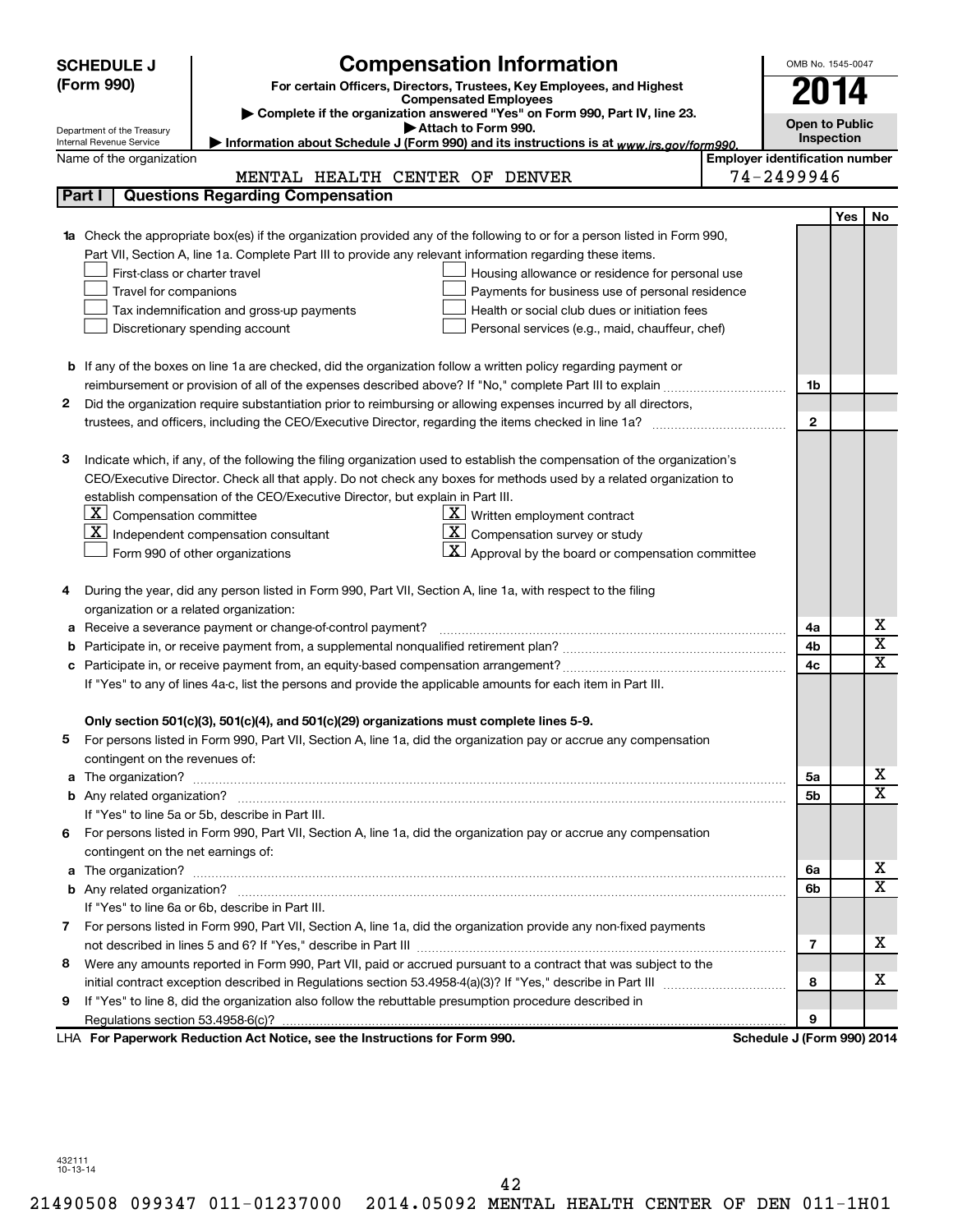#### Part II | Officers, Directors, Trustees, Key Employees, and Highest Compensated Employees. Use duplicate copies if additional space is needed.

For each individual whose compensation must be reported in Schedule J, report compensation from the organization on row (i) and from related organizations, described in the instructions, on row (ii). Do not list any individuals that are not listed on Form 990, Part VII.

Note. The sum of columns (B)(i)-(iii) for each listed individual must equal the total amount of Form 990, Part VII, Section A, line 1a, applicable column (D) and (E) amounts for that individual.

|                                 |      |                          | (B) Breakdown of W-2 and/or 1099-MISC compensation |                                           | (C) Retirement and             | (D) Nontaxable   | (E) Total of columns | (F) Compensation                                           |  |  |
|---------------------------------|------|--------------------------|----------------------------------------------------|-------------------------------------------|--------------------------------|------------------|----------------------|------------------------------------------------------------|--|--|
| (A) Name and Title              |      | (i) Base<br>compensation | (ii) Bonus &<br>incentive<br>compensation          | (iii) Other<br>reportable<br>compensation | other deferred<br>compensation | benefits         | $(B)(i)-(D)$         | in column (B)<br>reported as deferred<br>in prior Form 990 |  |  |
| CARL CLARK, M.D.<br>(1)         | (i)  | 322,461.                 | 95,875.                                            | 2,012.                                    | 8,450.                         | 8,379.           | 437,177.             | $0$ .                                                      |  |  |
| CEO                             | (ii) | 0.                       | Ω.                                                 | $0$ .                                     | $\overline{0}$ .               | $\mathbf 0$ .    | 0.                   | $\overline{0}$ .                                           |  |  |
| (2)<br>FORREST M. CASON         | (i)  | 225, 285.                | 27,976.                                            | 2,654.                                    | 7,309.                         | $0$ .            | 263, 224.            | $\overline{0}$ .                                           |  |  |
| CFO                             | (ii) | 0.                       | 0.                                                 | 0.                                        | 0.                             | 0                | 0                    | $\overline{0}$ .                                           |  |  |
| CHERYL A. CLARK, M.D.<br>(3)    | (i)  | 280,905.                 | 35, 155.                                           | 608.                                      | 8,450.                         | 14,999.          | 340,117.             | $\overline{0}$ .                                           |  |  |
| MEDICAL DIRECTOR                | (ii) | 0.                       | 0.                                                 | 0.                                        | 0.                             | 0                | 0                    | $\overline{0}$ .                                           |  |  |
| KRISTI MOCK<br>(4)              | (i)  | 154,013.                 | 20, 311.                                           | 1,122.                                    | 5,307.                         | 26, 143.         | 206,896.             | $\overline{0}$ .                                           |  |  |
| DIRECTOR OF ADULT RECOVERY      | (ii) | $0$ .                    | 0.                                                 | 0.                                        | 0.                             | $\Omega$ .       | 0.                   | $\overline{0}$ .                                           |  |  |
| LYDIA PRADO<br>(5)              | (i)  | 149,811.                 | 18,351.                                            | 987.                                      | 4,795.                         | 14,999           | 188,943.             | $\overline{0}$ .                                           |  |  |
| VP OF CHILD AND FAMILY SERVICES | (ii) | 0.                       | 0.                                                 | 0.                                        | 0.                             | 0.               | 0.                   | $\overline{0}$ .                                           |  |  |
| YVETTE BUXTON, M.D.<br>(6)      | (i)  | 278,984.                 | 5,620.                                             | 336.                                      | 8,450.                         | $\overline{0}$ . | 293,390.             | $\overline{0}$ .                                           |  |  |
| PSYCHIATRIST                    | (ii) | 0.                       | $\mathbf 0$ .                                      | 0.                                        | О.                             | 0                | 0.                   | $\overline{0}$ .                                           |  |  |
| DALLAS FLEMING<br>(7)           | (i)  | 254, 431.                | 5,129.                                             | 223.                                      | 8,354.                         | 8,379.           | 276,516.             | $\overline{0}$ .                                           |  |  |
| PSYCHIATRIST                    | (ii) | 0.                       | $\mathbf 0$ .                                      | $\overline{0}$ .                          | О.                             | 0.               | 0.                   | $\overline{0}$ .                                           |  |  |
| (8) JODY T. RYAN, M.D.          | (i)  | 231,971.                 | 4,576.                                             | 103.                                      | 7,046.                         | 18,015.          | 261,711.             | $\overline{0}$ .                                           |  |  |
| PSYCHIATRIST                    | (ii) | $\overline{0}$ .         | 0.                                                 | $\overline{0}$ .                          | 0.                             | 0.               | 0.                   | $\overline{0}$ .                                           |  |  |
| JOHN MENNINGER, M.D.<br>(9)     | (i)  | 206, 391.                | 4,148.                                             | 253.                                      | 6,461.                         | 26, 143.         | 243,396.             | $\overline{0}$ .                                           |  |  |
| PSYCHIATRIST                    | (ii) | $\overline{0}$ .         | $\overline{0}$ .                                   | $\overline{0}$ .                          | 0.                             | 0.               | 0.                   | $\overline{0}$ .                                           |  |  |
| (10) BRENDA CZABAN              | (i)  | 194, 348.                | 4,001.                                             | 159.                                      | 6,424.                         | 8,379.           | 213, 311.            | $\overline{0}$ .                                           |  |  |
| PSYCHIATRIST                    | (ii) | 0.                       | $\overline{0}$ .                                   | $\overline{0}$ .                          | 0.                             | 0.               | 0.                   | $\overline{0}$ .                                           |  |  |
|                                 | (i)  |                          |                                                    |                                           |                                |                  |                      |                                                            |  |  |
|                                 | (ii) |                          |                                                    |                                           |                                |                  |                      |                                                            |  |  |
|                                 | (i)  |                          |                                                    |                                           |                                |                  |                      |                                                            |  |  |
|                                 | (i)  |                          |                                                    |                                           |                                |                  |                      |                                                            |  |  |
|                                 | (i)  |                          |                                                    |                                           |                                |                  |                      |                                                            |  |  |
|                                 | (i)  |                          |                                                    |                                           |                                |                  |                      |                                                            |  |  |
|                                 | (i)  |                          |                                                    |                                           |                                |                  |                      |                                                            |  |  |
|                                 | (ii) |                          |                                                    |                                           |                                |                  |                      |                                                            |  |  |
|                                 | (i)  |                          |                                                    |                                           |                                |                  |                      |                                                            |  |  |
|                                 | (ii) |                          |                                                    |                                           |                                |                  |                      |                                                            |  |  |
|                                 | (i)  |                          |                                                    |                                           |                                |                  |                      |                                                            |  |  |
|                                 | (ii) |                          |                                                    |                                           |                                |                  |                      |                                                            |  |  |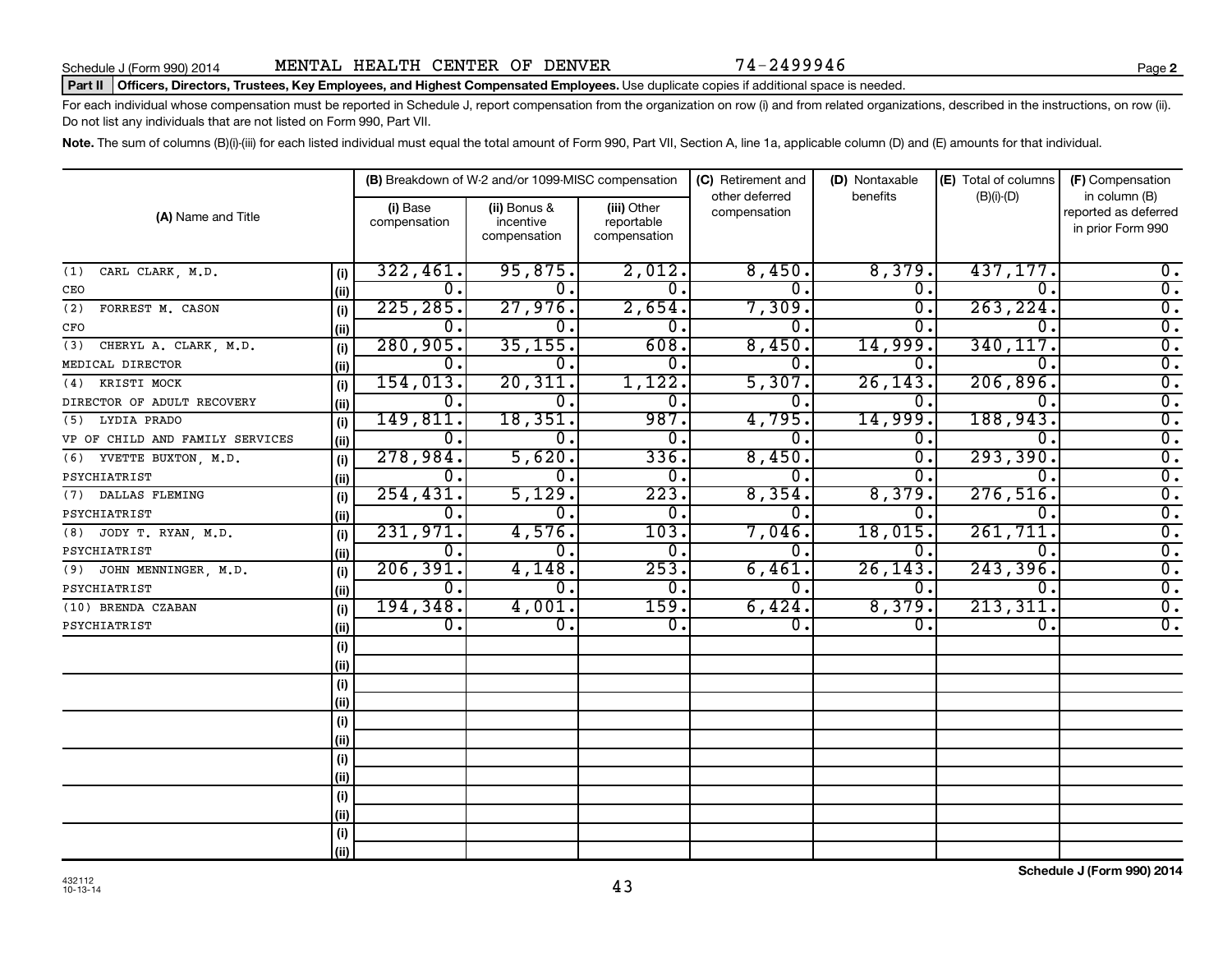# **Part III Supplemental Information**

Provide the information, explanation, or descriptions required for Part I, lines 1a, 1b, 3, 4a, 4b, 4c, 5a, 5b, 6a, 6b, 7, and 8, and for Part II. Also complete this part for any additional information.

432113 10-13-14

**Schedule J (Form 990) 2014**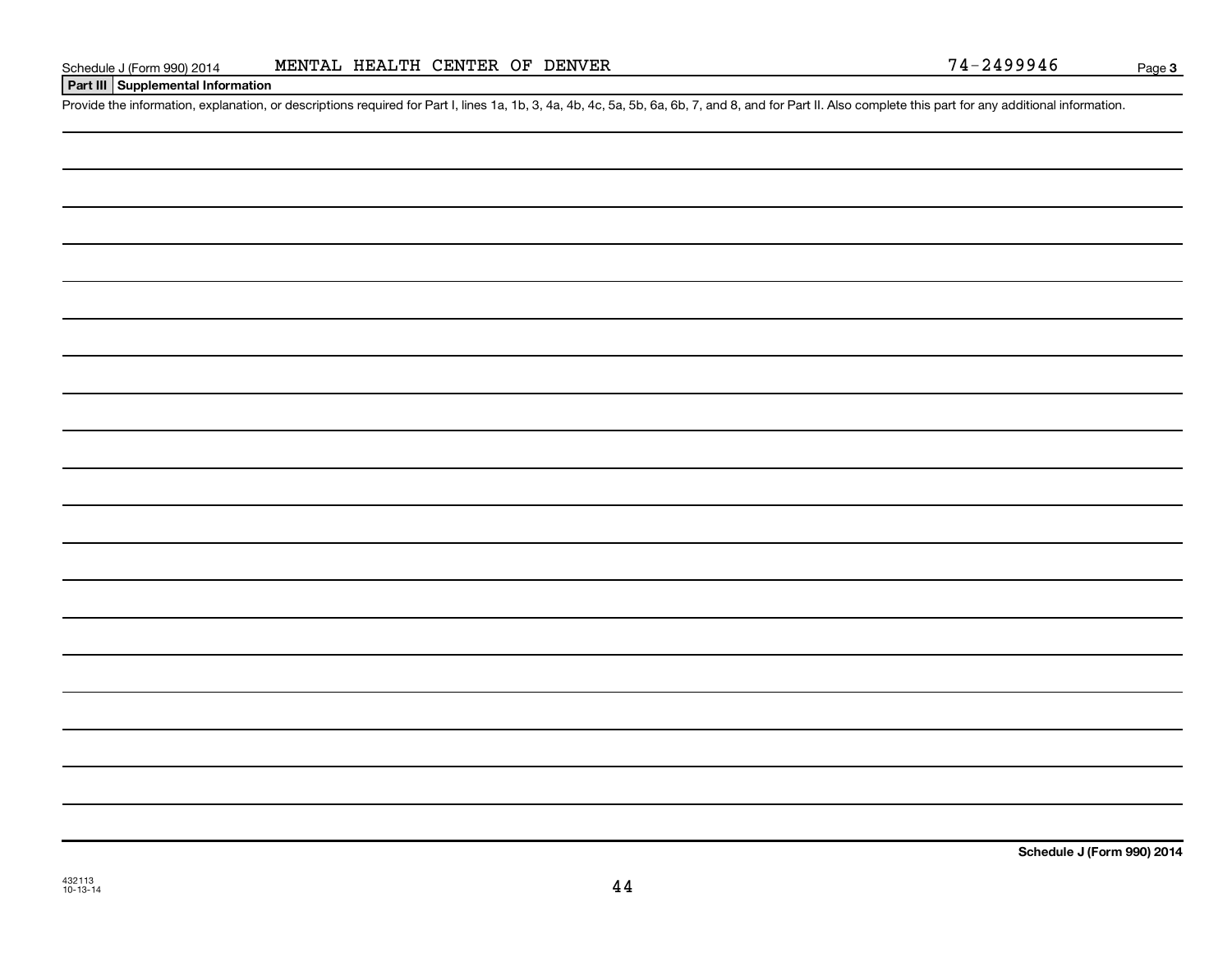| (Form 990)   | <b>Supplemental Information on Tax-Exempt Bonds</b><br><b>SCHEDULE K</b><br>Complete if the organization answered "Yes" on Form 990, Part IV, line 24a. Provide descriptions,<br>explanations, and any additional information in Part VI.<br>Department of the Treasury<br>Inspection<br>▶ Attach to Form 990. ▶ Information about Schedule K (Form 990) and its instructions is at www.irs.gov/form990.<br>Internal Revenue Service |                                                                                                              |                              |               |                         |                      |                 |                              |                            |                                                    |                                                     |     |           | OMB No. 1545-0047<br>2014<br><b>Open to Public</b> |    |
|--------------|--------------------------------------------------------------------------------------------------------------------------------------------------------------------------------------------------------------------------------------------------------------------------------------------------------------------------------------------------------------------------------------------------------------------------------------|--------------------------------------------------------------------------------------------------------------|------------------------------|---------------|-------------------------|----------------------|-----------------|------------------------------|----------------------------|----------------------------------------------------|-----------------------------------------------------|-----|-----------|----------------------------------------------------|----|
|              | Name of the organization                                                                                                                                                                                                                                                                                                                                                                                                             | MENTAL HEALTH CENTER OF DENVER                                                                               |                              |               |                         |                      |                 |                              |                            |                                                    | <b>Employer identification number</b><br>74-2499946 |     |           |                                                    |    |
| Part I       | <b>Bond Issues</b>                                                                                                                                                                                                                                                                                                                                                                                                                   |                                                                                                              | SEE PART VI                  | FOR COLUMN    | (F)                     | <b>CONTINUATIONS</b> |                 |                              |                            |                                                    |                                                     |     |           |                                                    |    |
|              |                                                                                                                                                                                                                                                                                                                                                                                                                                      | (a) Issuer name                                                                                              | (b) Issuer EIN               | $(c)$ CUSIP # | (d) Date issued         |                      | (e) Issue price |                              | (f) Description of purpose |                                                    |                                                     |     |           |                                                    |    |
|              |                                                                                                                                                                                                                                                                                                                                                                                                                                      |                                                                                                              |                              |               |                         |                      |                 |                              |                            | (g) Defeased (h) On behalf (i) Pooled<br>of issuer |                                                     |     |           | financing                                          |    |
|              |                                                                                                                                                                                                                                                                                                                                                                                                                                      |                                                                                                              |                              |               |                         |                      |                 |                              |                            | Yes                                                | No                                                  | Yes | <b>No</b> | Yes                                                | No |
|              | <b>COLORADO HEALTH</b>                                                                                                                                                                                                                                                                                                                                                                                                               |                                                                                                              |                              |               |                         |                      |                 |                              | <b>CONSTRUCTION AND</b>    |                                                    |                                                     |     |           |                                                    |    |
|              |                                                                                                                                                                                                                                                                                                                                                                                                                                      | A FACILITIES AUTHORITY                                                                                       | 84-075293219648AS30 02/19/14 |               |                         |                      |                 | 22,963,180. REFUNDING SERIES |                            |                                                    | х                                                   |     | х         |                                                    | X  |
|              |                                                                                                                                                                                                                                                                                                                                                                                                                                      |                                                                                                              |                              |               |                         |                      |                 |                              |                            |                                                    |                                                     |     |           |                                                    |    |
| B            |                                                                                                                                                                                                                                                                                                                                                                                                                                      |                                                                                                              |                              |               |                         |                      |                 |                              |                            |                                                    |                                                     |     |           |                                                    |    |
|              |                                                                                                                                                                                                                                                                                                                                                                                                                                      |                                                                                                              |                              |               |                         |                      |                 |                              |                            |                                                    |                                                     |     |           |                                                    |    |
| C            |                                                                                                                                                                                                                                                                                                                                                                                                                                      |                                                                                                              |                              |               |                         |                      |                 |                              |                            |                                                    |                                                     |     |           |                                                    |    |
|              |                                                                                                                                                                                                                                                                                                                                                                                                                                      |                                                                                                              |                              |               |                         |                      |                 |                              |                            |                                                    |                                                     |     |           |                                                    |    |
| D            |                                                                                                                                                                                                                                                                                                                                                                                                                                      |                                                                                                              |                              |               |                         |                      |                 |                              |                            |                                                    |                                                     |     |           |                                                    |    |
| Part II      | <b>Proceeds</b>                                                                                                                                                                                                                                                                                                                                                                                                                      |                                                                                                              |                              |               |                         |                      |                 |                              |                            |                                                    |                                                     |     |           |                                                    |    |
|              |                                                                                                                                                                                                                                                                                                                                                                                                                                      |                                                                                                              |                              |               |                         |                      |                 | В                            | C                          |                                                    |                                                     |     | D         |                                                    |    |
|              |                                                                                                                                                                                                                                                                                                                                                                                                                                      |                                                                                                              |                              |               |                         | $295,000$ .          |                 |                              |                            |                                                    |                                                     |     |           |                                                    |    |
| $\mathbf{2}$ |                                                                                                                                                                                                                                                                                                                                                                                                                                      |                                                                                                              |                              |               |                         |                      |                 |                              |                            |                                                    |                                                     |     |           |                                                    |    |
| 3            |                                                                                                                                                                                                                                                                                                                                                                                                                                      |                                                                                                              |                              |               |                         | 23, 246, 792.        |                 |                              |                            |                                                    |                                                     |     |           |                                                    |    |
| 4            |                                                                                                                                                                                                                                                                                                                                                                                                                                      |                                                                                                              |                              |               |                         | 1,654,960.           |                 |                              |                            |                                                    |                                                     |     |           |                                                    |    |
| 5            |                                                                                                                                                                                                                                                                                                                                                                                                                                      |                                                                                                              |                              |               |                         | 583,702.             |                 |                              |                            |                                                    |                                                     |     |           |                                                    |    |
| 6            |                                                                                                                                                                                                                                                                                                                                                                                                                                      |                                                                                                              |                              |               |                         |                      |                 |                              |                            |                                                    |                                                     |     |           |                                                    |    |
| 7            |                                                                                                                                                                                                                                                                                                                                                                                                                                      |                                                                                                              |                              |               |                         | 204, 416.            |                 |                              |                            |                                                    |                                                     |     |           |                                                    |    |
| 8            |                                                                                                                                                                                                                                                                                                                                                                                                                                      | Credit enhancement from proceeds                                                                             |                              |               |                         |                      |                 |                              |                            |                                                    |                                                     |     |           |                                                    |    |
| 9            |                                                                                                                                                                                                                                                                                                                                                                                                                                      |                                                                                                              |                              |               |                         |                      |                 |                              |                            |                                                    |                                                     |     |           |                                                    |    |
| 10           |                                                                                                                                                                                                                                                                                                                                                                                                                                      |                                                                                                              |                              |               |                         | 9,241,701.           |                 |                              |                            |                                                    |                                                     |     |           |                                                    |    |
| 11           |                                                                                                                                                                                                                                                                                                                                                                                                                                      |                                                                                                              |                              |               |                         | 13,740,091.          |                 |                              |                            |                                                    |                                                     |     |           |                                                    |    |
| 12           |                                                                                                                                                                                                                                                                                                                                                                                                                                      |                                                                                                              |                              |               |                         |                      |                 |                              |                            |                                                    |                                                     |     |           |                                                    |    |
| 13           |                                                                                                                                                                                                                                                                                                                                                                                                                                      |                                                                                                              |                              |               |                         | 2015                 |                 |                              |                            |                                                    |                                                     |     |           |                                                    |    |
|              |                                                                                                                                                                                                                                                                                                                                                                                                                                      |                                                                                                              |                              |               | Yes                     | No                   | <b>Yes</b>      | No                           | Yes                        | No.                                                |                                                     | Yes |           | No.                                                |    |
| 14           |                                                                                                                                                                                                                                                                                                                                                                                                                                      |                                                                                                              |                              |               | X                       |                      |                 |                              |                            |                                                    |                                                     |     |           |                                                    |    |
| 15           |                                                                                                                                                                                                                                                                                                                                                                                                                                      |                                                                                                              |                              |               |                         | x                    |                 |                              |                            |                                                    |                                                     |     |           |                                                    |    |
| 16           |                                                                                                                                                                                                                                                                                                                                                                                                                                      | Has the final allocation of proceeds been made?                                                              |                              |               | $\overline{\textbf{x}}$ |                      |                 |                              |                            |                                                    |                                                     |     |           |                                                    |    |
| 17           |                                                                                                                                                                                                                                                                                                                                                                                                                                      | Does the organization maintain adequate books and records to support the final allocation of proceeds?       |                              |               | $\overline{\textbf{x}}$ |                      |                 |                              |                            |                                                    |                                                     |     |           |                                                    |    |
|              | Part III Private Business Use                                                                                                                                                                                                                                                                                                                                                                                                        |                                                                                                              |                              |               |                         |                      |                 |                              |                            |                                                    |                                                     |     |           |                                                    |    |
|              |                                                                                                                                                                                                                                                                                                                                                                                                                                      |                                                                                                              |                              |               | A                       |                      |                 | B                            | C                          |                                                    |                                                     |     | D         |                                                    |    |
|              | Was the organization a partner in a partnership, or a member of an LLC,                                                                                                                                                                                                                                                                                                                                                              |                                                                                                              |                              |               | Yes                     | No                   | Yes             | No                           | Yes                        | No                                                 |                                                     | Yes |           | No                                                 |    |
|              |                                                                                                                                                                                                                                                                                                                                                                                                                                      |                                                                                                              |                              |               | $\overline{\textbf{x}}$ |                      |                 |                              |                            |                                                    |                                                     |     |           |                                                    |    |
|              |                                                                                                                                                                                                                                                                                                                                                                                                                                      | 2 Are there any lease arrangements that may result in private business use of                                |                              |               |                         |                      |                 |                              |                            |                                                    |                                                     |     |           |                                                    |    |
|              |                                                                                                                                                                                                                                                                                                                                                                                                                                      |                                                                                                              |                              |               |                         | X                    |                 |                              |                            |                                                    |                                                     |     |           |                                                    |    |
|              |                                                                                                                                                                                                                                                                                                                                                                                                                                      | $\frac{432121}{10\cdot15\cdot14}$ LHA For Paperwork Reduction Act Notice, see the Instructions for Form 990. |                              |               | 45                      |                      |                 |                              |                            |                                                    | Schedule K (Form 990) 2014                          |     |           |                                                    |    |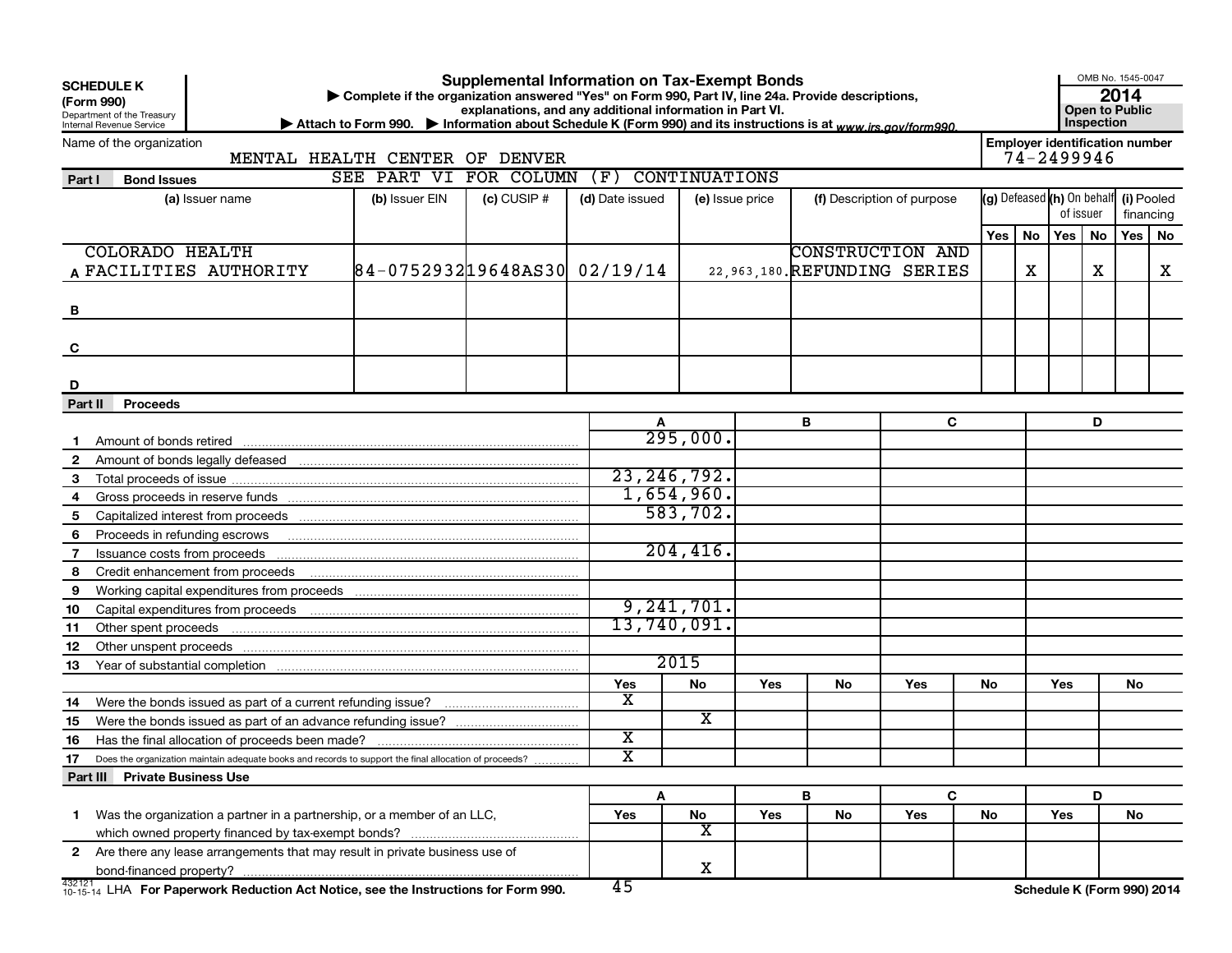# Schedule K (Form 990) 2014 MENTAL HEALTH CENTER OF DENVER 74-2499946

**2**

|                   | <b>Part III</b> Private Business Use (Continued)                                                       |                         |                         |     |    |     |    |     |    |
|-------------------|--------------------------------------------------------------------------------------------------------|-------------------------|-------------------------|-----|----|-----|----|-----|----|
|                   |                                                                                                        |                         | A                       |     | В  |     | C  |     | D  |
|                   | 3a Are there any management or service contracts that may result in private                            | Yes                     | <b>No</b>               | Yes | No | Yes | No | Yes | No |
|                   |                                                                                                        |                         | X                       |     |    |     |    |     |    |
|                   | b If "Yes" to line 3a, does the organization routinely engage bond counsel or other outside            |                         |                         |     |    |     |    |     |    |
|                   | counsel to review any management or service contracts relating to the financed property?               |                         |                         |     |    |     |    |     |    |
|                   | c Are there any research agreements that may result in private business use of bond-financed property? |                         | $\overline{\texttt{x}}$ |     |    |     |    |     |    |
|                   | d If "Yes" to line 3c, does the organization routinely engage bond counsel or other outside            |                         |                         |     |    |     |    |     |    |
|                   | counsel to review any research agreements relating to the financed property?                           |                         |                         |     |    |     |    |     |    |
| 4                 | Enter the percentage of financed property used in a private business use by                            |                         |                         |     |    |     |    |     |    |
|                   | entities other than a section 501(c)(3) organization or a state or local government $\ldots$           |                         | %                       |     | %  |     | %  |     | %  |
| 5                 | Enter the percentage of financed property used in a private business use as a result of                |                         |                         |     |    |     |    |     |    |
|                   | unrelated trade or business activity carried on by your organization, another                          |                         |                         |     |    |     |    |     |    |
|                   |                                                                                                        |                         | %                       |     | %  |     | %  |     | %  |
| 6                 |                                                                                                        |                         | %                       |     | %  |     | %  |     | %  |
| $\overline{7}$    |                                                                                                        |                         | $\overline{\texttt{x}}$ |     |    |     |    |     |    |
|                   | 8a Has there been a sale or disposition of any of the bond-financed property to a non-                 |                         |                         |     |    |     |    |     |    |
|                   | governmental person other than a $501(c)(3)$ organization since the bonds were issued?                 |                         | $\mathbf X$             |     |    |     |    |     |    |
|                   | <b>b</b> If "Yes" to line 8a, enter the percentage of bond-financed property sold or disposed          |                         |                         |     |    |     |    |     |    |
|                   |                                                                                                        |                         | %                       |     | %  |     | %  |     | %  |
|                   | c If "Yes" to line 8a, was any remedial action taken pursuant to Regulations sections                  |                         |                         |     |    |     |    |     |    |
|                   |                                                                                                        |                         |                         |     |    |     |    |     |    |
|                   | 9 Has the organization established written procedures to ensure that all nonqualified                  |                         |                         |     |    |     |    |     |    |
|                   | bonds of the issue are remediated in accordance with the requirements under                            |                         |                         |     |    |     |    |     |    |
|                   |                                                                                                        | x                       |                         |     |    |     |    |     |    |
| Part IV Arbitrage |                                                                                                        |                         |                         |     |    |     |    |     |    |
|                   |                                                                                                        |                         | A                       |     | B  |     | C  |     | D  |
| 1                 | Has the issuer filed Form 8038-T, Arbitrage Rebate, Yield Reduction and                                | <b>Yes</b>              | No                      | Yes | No | Yes | No | Yes | No |
|                   |                                                                                                        |                         | $\overline{\mathbf{X}}$ |     |    |     |    |     |    |
|                   |                                                                                                        |                         |                         |     |    |     |    |     |    |
|                   |                                                                                                        | $\overline{\textbf{x}}$ |                         |     |    |     |    |     |    |
|                   |                                                                                                        |                         | $\overline{\texttt{x}}$ |     |    |     |    |     |    |
|                   |                                                                                                        |                         | $\overline{\texttt{x}}$ |     |    |     |    |     |    |
|                   | If "Yes" to line 2c, provide in Part VI the date the rebate computation was                            |                         |                         |     |    |     |    |     |    |
|                   |                                                                                                        |                         |                         |     |    |     |    |     |    |
|                   |                                                                                                        |                         | х                       |     |    |     |    |     |    |
|                   | 4a Has the organization or the governmental issuer entered into a qualified                            |                         |                         |     |    |     |    |     |    |
|                   |                                                                                                        |                         | X                       |     |    |     |    |     |    |
|                   |                                                                                                        |                         |                         |     |    |     |    |     |    |
|                   |                                                                                                        |                         |                         |     |    |     |    |     |    |
|                   |                                                                                                        |                         |                         |     |    |     |    |     |    |
|                   | e Was the hedge terminated?                                                                            |                         |                         |     |    |     |    |     |    |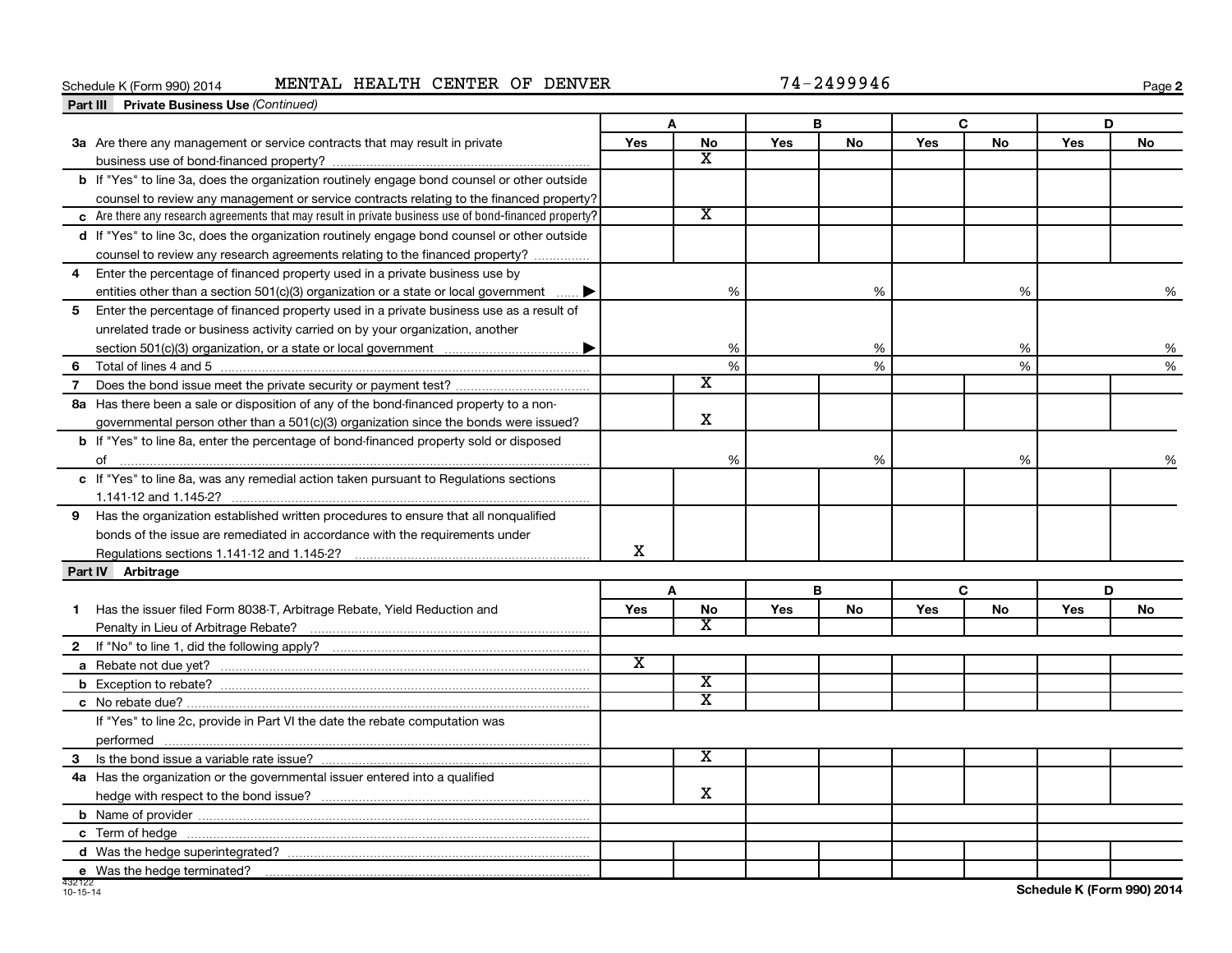# Schedule K (Form 990) 2014 MENTAL HEALTH CENTER OF DENVER 74-2499946

**3**

| Part IV Arbitrage (Continued)                                                                                                 |            |                         |     |           |            |           |     |           |
|-------------------------------------------------------------------------------------------------------------------------------|------------|-------------------------|-----|-----------|------------|-----------|-----|-----------|
|                                                                                                                               |            | A                       |     | В         | C          |           | D   |           |
|                                                                                                                               | <b>Yes</b> | No                      | Yes | No        | <b>Yes</b> | No        | Yes | No        |
| 5a Were gross proceeds invested in a guaranteed investment contract (GIC)?                                                    |            | $\overline{\mathbf{X}}$ |     |           |            |           |     |           |
|                                                                                                                               |            |                         |     |           |            |           |     |           |
|                                                                                                                               |            |                         |     |           |            |           |     |           |
| d Was the regulatory safe harbor for establishing the fair market value of the GIC satisfied?                                 |            |                         |     |           |            |           |     |           |
|                                                                                                                               |            | $\overline{\mathbf{x}}$ |     |           |            |           |     |           |
| 7 Has the organization established written procedures to monitor the requirements of                                          | X          |                         |     |           |            |           |     |           |
| <b>Procedures To Undertake Corrective Action</b><br>Part V                                                                    |            |                         |     |           |            |           |     |           |
|                                                                                                                               |            | A                       |     | B         | C          |           | D   |           |
|                                                                                                                               | Yes        | <b>No</b>               | Yes | <b>No</b> | <b>Yes</b> | <b>No</b> | Yes | <b>No</b> |
| Has the organization established written procedures to ensure that violations of                                              |            |                         |     |           |            |           |     |           |
| federal tax requirements are timely identified and corrected through the voluntary                                            |            |                         |     |           |            |           |     |           |
| closing agreement program if self-remediation is not available under applicable                                               |            |                         |     |           |            |           |     |           |
|                                                                                                                               | X          |                         |     |           |            |           |     |           |
| Part VI Supplemental Information. Provide additional information for responses to questions on Schedule K (see instructions). |            |                         |     |           |            |           |     |           |
| SCHEDULE K, PART I, BOND ISSUES:                                                                                              |            |                         |     |           |            |           |     |           |
| ISSUER NAME: COLORADO HEALTH FACILITIES AUTHORITY<br>(A)                                                                      |            |                         |     |           |            |           |     |           |
| DESCRIPTION OF PURPOSE: CONSTRUCTION AND REFUNDING SERIES 2010 BONDS<br>(F)                                                   |            |                         |     |           |            |           |     |           |
|                                                                                                                               |            |                         |     |           |            |           |     |           |
| PART II, COL A, LINE 11:                                                                                                      |            |                         |     |           |            |           |     |           |
| THE AMOUNT REPORTED ON LINE 11 (\$13,710,091) REPRESENTS THE AMOUNT USED                                                      |            |                         |     |           |            |           |     |           |
| TO CURRENTLY REFUND A PRIOR ISSUE.                                                                                            |            |                         |     |           |            |           |     |           |
|                                                                                                                               |            |                         |     |           |            |           |     |           |
|                                                                                                                               |            |                         |     |           |            |           |     |           |
|                                                                                                                               |            |                         |     |           |            |           |     |           |
|                                                                                                                               |            |                         |     |           |            |           |     |           |
|                                                                                                                               |            |                         |     |           |            |           |     |           |
|                                                                                                                               |            |                         |     |           |            |           |     |           |
|                                                                                                                               |            |                         |     |           |            |           |     |           |
|                                                                                                                               |            |                         |     |           |            |           |     |           |
|                                                                                                                               |            |                         |     |           |            |           |     |           |
|                                                                                                                               |            |                         |     |           |            |           |     |           |
|                                                                                                                               |            |                         |     |           |            |           |     |           |
|                                                                                                                               |            |                         |     |           |            |           |     |           |
|                                                                                                                               |            |                         |     |           |            |           |     |           |
|                                                                                                                               |            |                         |     |           |            |           |     |           |
|                                                                                                                               |            |                         |     |           |            |           |     |           |
|                                                                                                                               |            |                         |     |           |            |           |     |           |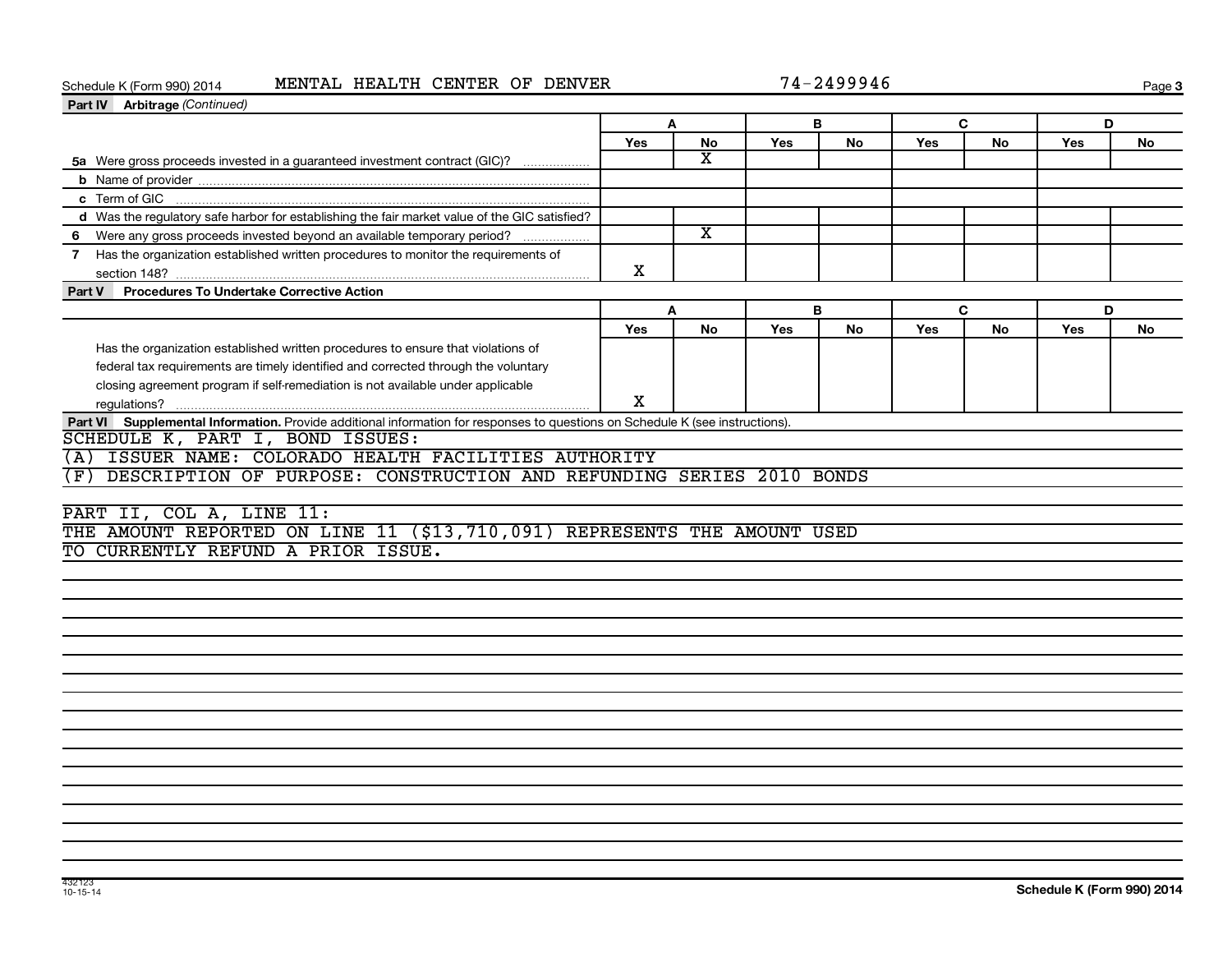**(Form 990 or 990-EZ)**

Department of the Treasury Internal Revenue Service

Name of the organization

**Complete to provide information for responses to specific questions on Form 990 or 990-EZ or to provide any additional information. | Attach to Form 990 or 990-EZ. SCHEDULE O Supplemental Information to Form 990 or 990-EZ 2014**<br>(Form 990 or 990-EZ) Complete to provide information for responses to specific questions on

Information about Schedule O (Form 990 or 990-EZ) and its instructions is at www.irs.gov/form990.

OMB No. 1545-0047 **Open to Public Inspection**

MENTAL HEALTH CENTER OF DENVER THE 74-2499946

**Employer identification number**

# FORM 990, PART III, LINE 4D, OTHER PROGRAM SERVICES:

VOCATIONAL REHABILITATION: MHCD ASSISTS CONSUMERS IN RECONNECTING AND

CONTRIBUTING TO THE COMMUNITY THROUGH EDUCATION, TRAINING, PERSONAL

DEVELOPMENT AND EMPLOYMENT. TOTAL ADMINISTRATIVE EXPENSES FOR THE

ORGANIZATION SHOWN IN PART IX COLUMN C ON PAGE 10 IS \$10,787,278.

MANAGEMENT ESTIMATES THAT \$1,567,080 OF THAT EXPENSE IS ASSOCIATED WITH

THIS PROGRAM AND IS NEEDED TO OPERATE A SUCCESSFUL PROGRAM. THESE

EXPENSES ARE NOT INCLUDED IN PROGRAM EXPENSES SHOWN ABOVE.

EXPENSES \$ 5,923,937. INCLUDING GRANTS OF \$ 0. REVENUE \$ 7,911,966.

FORM 990, PART VI, SECTION A, LINE 1:

THE BOARD OF DIRECTORS, BY RESOLUTION, MAY DESIGNATE ONE OR MORE STANDING COMMITTEES, INCLUDING BUT NOT LIMITED TO, AN EXECUTIVE COMMITTEE CONSISTING OF TWO OR MORE OF THE MHCD BOARD OF DIRECTORS SUCH COMMITTEE OR COMMITTEES SHALL HAVE SUCH NAMES AND EXERCISE SUCH POWERS OF THE BOARD OF DIRECTORS AS MAY BE DETERMINED BY RESOLUTION OF THE BOARD OF DIRECTORS. THE PRESENCE OF A MAJORITY OF THE MEMBERS OF A COMMITTEE SHALL CONSTITUTE A QUORUM FOR THE TRANSACTION OF BUSINESS BY THE COMMITTEE. THE ACTION OF A MAJORITY OF THE COMMITTEE MEMBERS PRESENT AT MEETINGS AT WHICH A QUORUM IS PRESENT SHALL BE THE ACTION OF SUCH COMMITTEE. THE BOARD HAS DESIGNATED THE EXECUTIVE COMMITTEE TO ACT WITH THE FULL AUTHORITY OF THE BOARD BETWEEN MEETINGS. THE EXECUTIVE COMMITTEE DID NOT MAKE ANY DECISION ON BEHALF OF THE FULL BOARD DURING FISCAL YEAR 2015. THE FULL BOARD VOTED TO REMOVE THE EXECUTIVE COMMITTEE'S AUTHORITY TO ACT ON IT'S BEHALF IN FISCAL YEAR 2015.

|                          |  | FORM 990, PART VI, SECTION B, LINE 11:                                               |  |    |                                                 |  |                                        |  |
|--------------------------|--|--------------------------------------------------------------------------------------|--|----|-------------------------------------------------|--|----------------------------------------|--|
| 432211<br>$08 - 27 - 14$ |  | LHA For Paperwork Reduction Act Notice, see the Instructions for Form 990 or 990-EZ. |  |    |                                                 |  | Schedule O (Form 990 or 990-EZ) (2014) |  |
|                          |  |                                                                                      |  | 48 |                                                 |  |                                        |  |
|                          |  | 21490508 099347 011-01237000                                                         |  |    | 2014.05092 MENTAL HEALTH CENTER OF DEN 011-1H01 |  |                                        |  |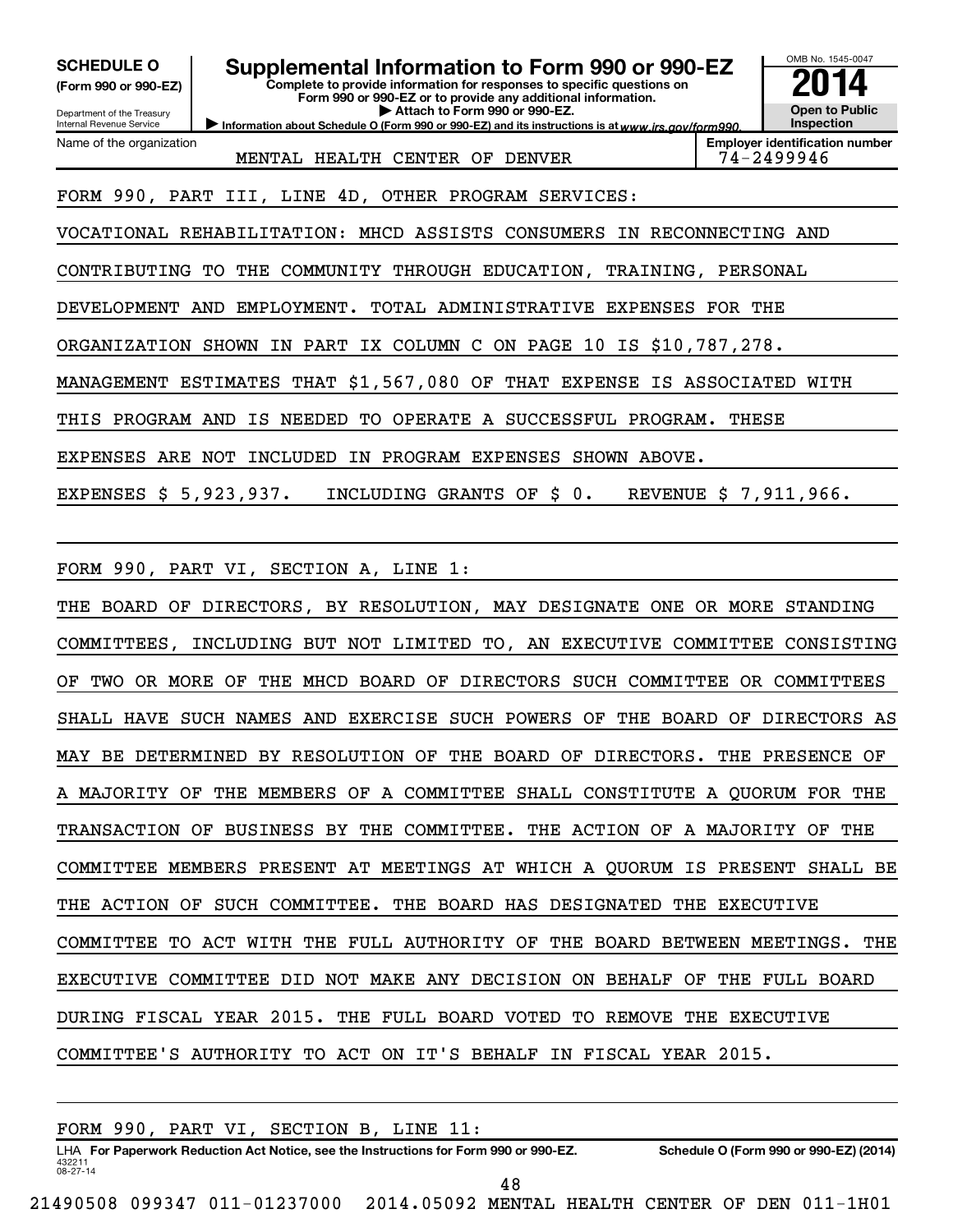| Schedule O (Form 990 or 990-EZ) (2014)<br>Page 2                        |                                                     |  |  |  |  |  |  |  |  |  |  |
|-------------------------------------------------------------------------|-----------------------------------------------------|--|--|--|--|--|--|--|--|--|--|
| Name of the organization<br>MENTAL HEALTH CENTER OF DENVER              | <b>Employer identification number</b><br>74-2499946 |  |  |  |  |  |  |  |  |  |  |
| THE AUDIT/FINANCE COMMITTEE WILL REVIEW THE COMPLETED FORM 990 WITH THE |                                                     |  |  |  |  |  |  |  |  |  |  |
| PREPARER. THE COMPLETED FORM 990 IS THEN PRESENTED TO THE ENTIRE BOARD  |                                                     |  |  |  |  |  |  |  |  |  |  |
| PRIOR TO FILING.                                                        |                                                     |  |  |  |  |  |  |  |  |  |  |

FORM 990, PART VI, SECTION B, LINE 12C:

MHCD ANNUALLY REQUIRES ALL BOARD MEMBERS TO COMPLETE A CONFLICT OF INTEREST FORM. CONFLICTS ARE REVIEWED THE EXECUTIVE COMMITTEE OF THE BOARD. BOARD MEMBERS WHO DISCLOSE CONFLICTS ARE REQUIRED TO REFRAIN FROM DISCUSSING OR VOTING ON THE PARTICULAR TRANSACTION IN WHICH HE/SHE HAS AN INTEREST, OR OTHERWISE ATTEMPTING TO EXERT ANY INFLUENCE ON MHCD OR ITS COMPONENTS TO AFFECT A DECISION TO PARTICIPATE OR NOT PARTICIPATE IN SUCH TRANSACTION. ALL PROCEEDINGS RELATED TO CONFLICTS OF INTEREST ARE DOCUMENTED IN THE MEETING MINUTES.

FORM 990, PART VI, SECTION B, LINE 15:

THE BOARD RETAINED THE FIRM OF LONGNECKER AND ASSOCIATES TO COMPLETE A CEO SALARY COMPARABILITY STUDY. THIS IS COMPLETED APPROXIMATELY EVERY THREE YEARS. LONGNECKER AND ASSOCIATES USES A NUMBER OF SURVEYS, COMPARING SALARIES BASED ON THE SIZE OF THE ORGANIZATION, HEALTHCARE, MENTAL HEALTH, NON-PROFIT, REGION, AND OTHER FACTORS. THE BOARD HAS A CEO COMPENSATION SUBCOMMITTEE WHICH IS COMPRISED OF PERSONNEL COMMITTEE AND EXECUTIVE COMMITTEE MEMBERS WHO CONSIDER THE DATA REPORTED FROM LONGNECKER AND ASSOCIATES AS WELL AS MSEC DATA AND OTHER SOURCES OF INFORMATION IN DETERMINING THE CEO'S SALARY AND INCENTIVE COMPENSATION. THE PROCESS WAS LAST UNDERTAKEN IN 2015.

432212 08-27-14 **Schedule O (Form 990 or 990-EZ) (2014)** A SIMILAR PROCESS IS UNDERTAKEN FOR THE OTHER OFFICERS AND KEY EMPLOYEES OF THE ORGANIZATION. SIMILARLY, THE BOARD RETAINED THE SERVICES OF THE FIRM, 21490508 099347 011-01237000 2014.05092 MENTAL HEALTH CENTER OF DEN 011-1H01 49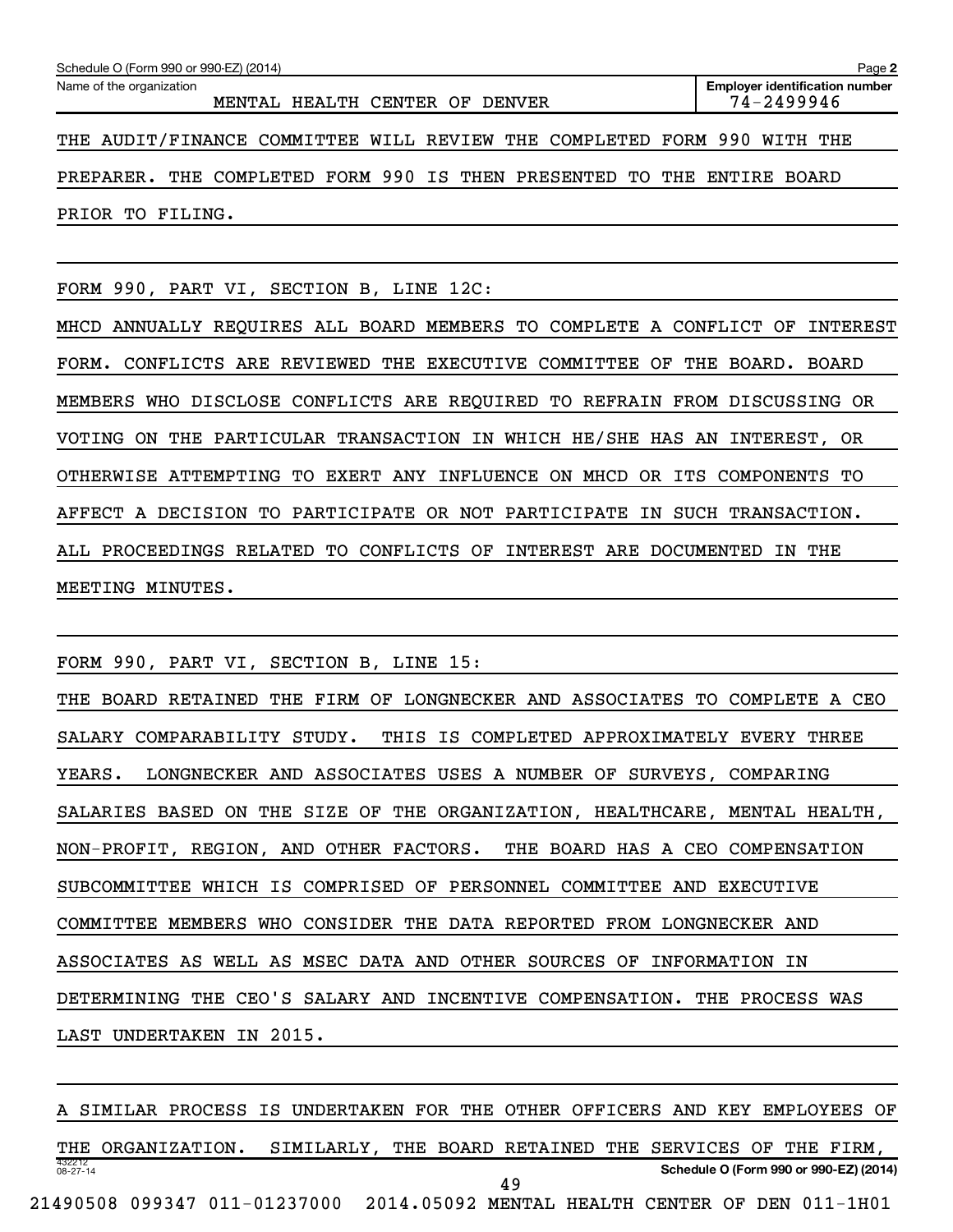| Schedule O (Form 990 or 990-EZ) (2014)<br>Name of the organization<br>MENTAL HEALTH CENTER OF DENVER | Page 2<br><b>Employer identification number</b><br>74-2499946 |
|------------------------------------------------------------------------------------------------------|---------------------------------------------------------------|
| TOWERS AND WATSON, TO PREPARE A SALARY COMPARABILITY STUDY FOR THESE OTHER                           |                                                               |
| THE BOARD THEN HAS OVERSIGHT AND COMMUNICATION WITH THE CEO<br>INDIVIDUALS.                          |                                                               |
| OVER THE EXECUTIVE TEAM COMPENSATION PACKAGES, REVIEWS PERFORMANCE METRICS                           |                                                               |
| WITHIN THE COMPENSATION PACKAGE QUARTERLY, AND AUTHORIZED THE CEO TO                                 |                                                               |
| OPERATE WITHIN THE PARAMETERS OF THE AGREED UPON COMPENSATION STRUCTURE.                             |                                                               |
| THIS PROCESS WAS LAST PERFORMED IN 2012 FOR THE EXECUTIVE TEAM.                                      |                                                               |
|                                                                                                      |                                                               |
| FORM 990, PART VI, SECTION C, LINE 19:                                                               |                                                               |
| THE ORGANIZATION MAKES ITS GOVERNING DOCUMENTS, CONFLICT OF INTEREST                                 |                                                               |
| POLICY, AND FINANCIAL STATEMENTS AVAILABLE TO THE PUBLIC UPON REQUEST.                               |                                                               |
| PREVIOUSLY FILED FORMS 990 ARE AVAILABLE TO THE PUBLIC ON THE                                        |                                                               |
| ORGANIZATION'S WEBSITE.                                                                              |                                                               |
|                                                                                                      |                                                               |
| FORM 990, PART XI, LINE 9, CHANGES IN NET ASSETS:                                                    |                                                               |
| GAIN ON EXTINGUISHMENT OF DEBT                                                                       | 770,421.                                                      |
|                                                                                                      |                                                               |
| FORM 990, PART XI, LINE 2C                                                                           |                                                               |
| THE ORGANIZATION'S AUDIT COMMITTEE ASSUMES RESPONSIBILITY FOR OVERSIGHT                              |                                                               |
| OF THE AUDIT OF ITS FINANCIAL STATEMENTS AND SELECTION OF AN                                         |                                                               |
| INDEPENDENT ACCOUNTANT. DURING THE YEAR, THE ORGANIZATION CREATED AN                                 |                                                               |
| AUDIT COMMITTEE TO OVERSEE THE AUDIT OF THE FINANCIAL STATEMENTS AND                                 |                                                               |
| SELECTION OF AN INDEPENDENT ACCOUNT. IN PREVIOUS YEARS, THE FINANCE                                  |                                                               |

COMMITTEE ASSUMED THE RESPONSIBILITY FOR OVERSIGHT OF THE AUDIT OF TIS

FINANCIAL STATEMENTS AND SELECTION OF AN INDEPENDENT ACCOUNTANT.

432212 08-27-14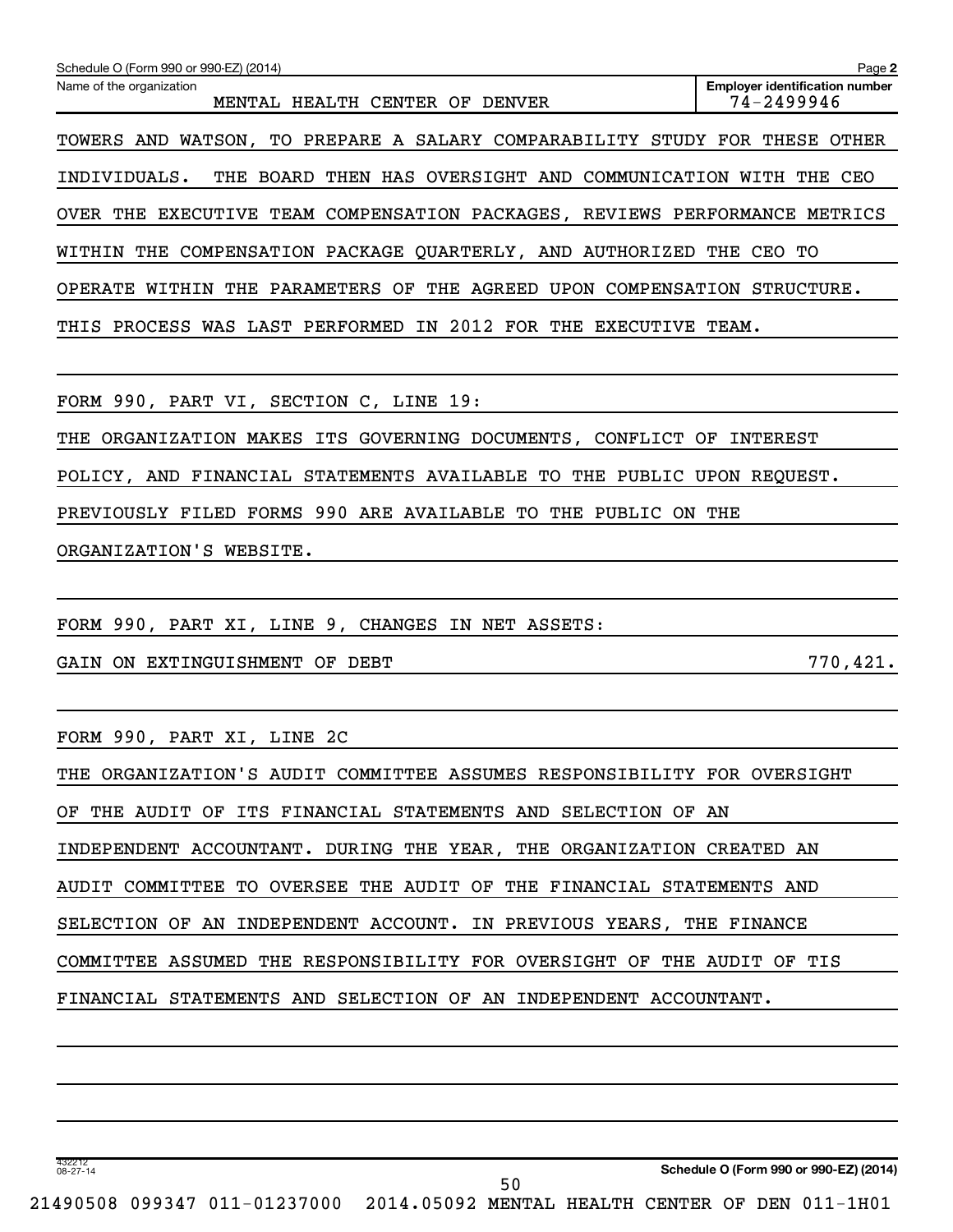| <b>SCHEDULE R</b> |  |
|-------------------|--|
|                   |  |

Department of the Treasury Internal Revenue Service

# **Related Organizations and Unrelated Partnerships**

**(Form 990) Complete if the organization answered "Yes" on Form 990, Part IV, line 33, 34, 35b, 36, or 37.** |

▶ Attach to Form 990. **Open to Public** 

OMB No. 1545-0047

**2014**<br>Open to Public

**Employer identification number**

# Information about Schedule R (Form 990) and its instructions is at www.irs.gov/form990.

Name of the organization

### MENTAL HEALTH CENTER OF DENVER

Part I ldentification of Disregarded Entities Complete if the organization answered "Yes" on Form 990, Part IV, line 33.

| (a)<br>Name, address, and EIN (if applicable)<br>of disregarded entity | (b)<br>Primary activity | (c)<br>Legal domicile (state or<br>foreign country) | (d)<br>Total income | (e)<br>End-of-year assets | (f)<br>Direct controlling<br>entity |
|------------------------------------------------------------------------|-------------------------|-----------------------------------------------------|---------------------|---------------------------|-------------------------------------|
|                                                                        |                         |                                                     |                     |                           |                                     |
|                                                                        |                         |                                                     |                     |                           |                                     |
|                                                                        |                         |                                                     |                     |                           |                                     |
|                                                                        |                         |                                                     |                     |                           |                                     |

#### **Part II** Identification of Related Tax-Exempt Organizations Complete if the organization answered "Yes" on Form 990, Part IV, line 34 because it had one or more related tax-exempt<br>Complete it is a seriest of the two wears organizations during the tax year.

| (a)<br>Name, address, and EIN<br>of related organization | (b)<br>Primary activity          | (c)<br>Legal domicile (state or<br>foreign country) | (d)<br><b>Exempt Code</b><br>section | (e)<br>Public charity<br>status (if section | (f)<br>Direct controlling<br>entity | $(g)$<br>Section 512(b)(13)<br>entity? | controlled |
|----------------------------------------------------------|----------------------------------|-----------------------------------------------------|--------------------------------------|---------------------------------------------|-------------------------------------|----------------------------------------|------------|
|                                                          |                                  |                                                     |                                      | 501(c)(3))                                  |                                     | Yes                                    | No.        |
| THE SABIN GROUP, INC. - 74-2510947                       | FOSTER LOW-INCOME HOUSING        |                                                     |                                      |                                             |                                     |                                        |            |
| 4141 EAST DICKENSON PLACE                                | FOR THE CHRONICALLY              |                                                     |                                      |                                             | MENTAL HEALTH                       |                                        |            |
| DENVER, CO 80222                                         | MENTALLY ILL                     | COLORADO                                            | 501(C)(3)                            | 509(A)(2)                                   | CENTER OF DENVER                    | х                                      |            |
| SABIN I, INC. - 84-1171536                               | FOSTER LOW-INCOME HOUSING        |                                                     |                                      |                                             |                                     |                                        |            |
| 4141 EAST DICKENSON PLACE                                | FOR THE CHRONICALLY              |                                                     |                                      |                                             | MENTAL HEALTH                       |                                        |            |
| DENVER, CO 80222                                         | MENTALLY ILL                     | COLORADO                                            | 501(C)(3)                            | 509(A)(2)                                   | CENTER OF DENVER                    | х                                      |            |
| PARK EAST CORPORATION, INC. - 74-2374685                 | <b>FOSTER LOW-INCOME HOUSING</b> |                                                     |                                      |                                             |                                     |                                        |            |
| 4141 EAST DICKENSON PLACE                                | FOR THE CHRONICALLY              |                                                     |                                      |                                             | MENTAL HEALTH                       |                                        |            |
| DENVER, CO 80222                                         | MENTALLY ILL                     | COLORADO                                            | 501(C)(3)                            | 509(A)(2)                                   | CENTER OF DENVER                    | х                                      |            |
| LOWELL TERRACE, INC. - 31-1601975                        | FOSTER LOW-INCOME HOUSING        |                                                     |                                      |                                             |                                     |                                        |            |
| 4141 EAST DICKENSON PLACE                                | FOR THE CHRONICALLY              |                                                     |                                      |                                             | MENTAL HEALTH                       |                                        |            |
| DENVER, CO 80222                                         | MENTALLY ILL                     | COLORADO                                            | 501(C)(3)                            | 509(A)(2)                                   | CENTER OF DENVER                    | х                                      |            |

**For Paperwork Reduction Act Notice, see the Instructions for Form 990. Schedule R (Form 990) 2014**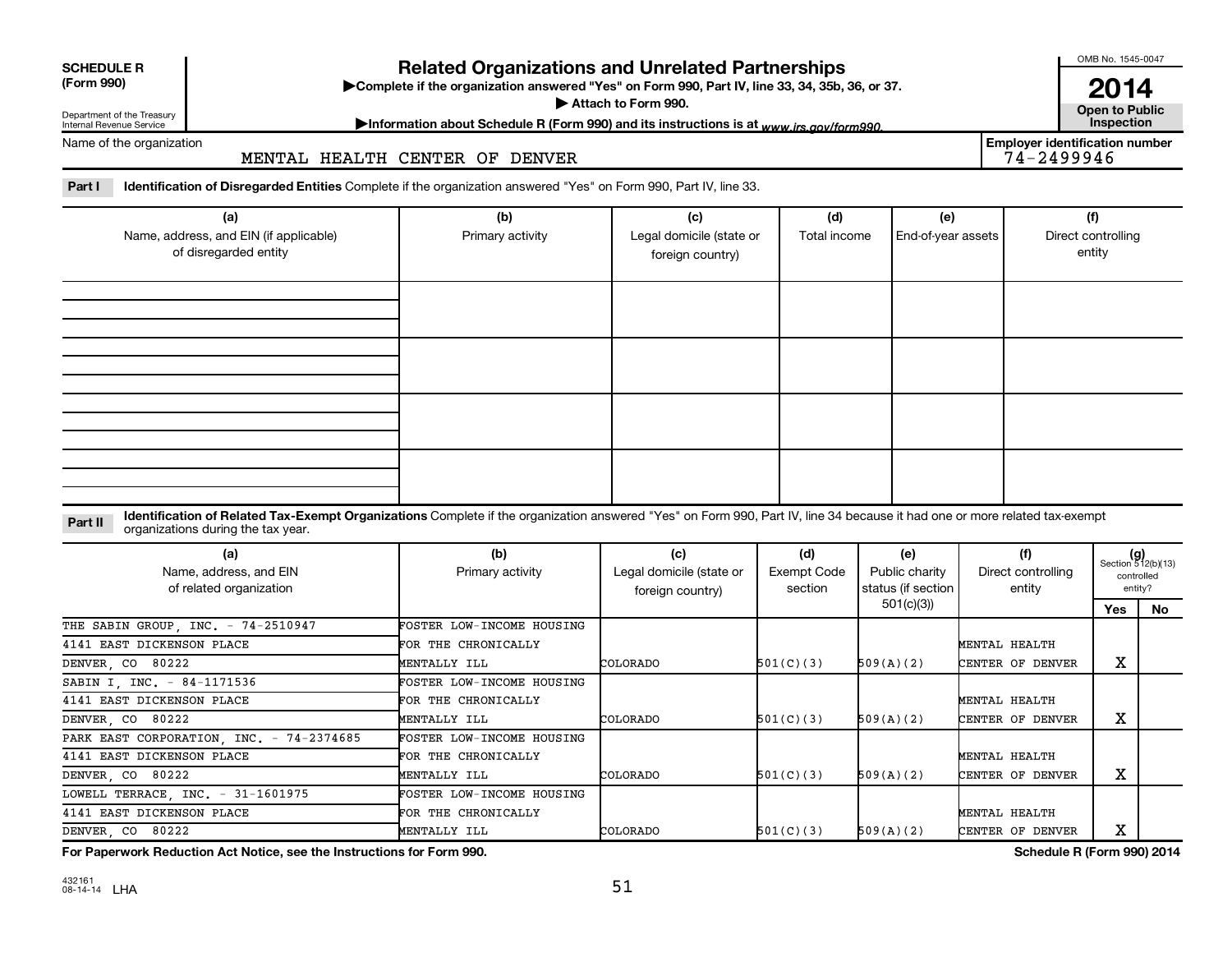# Schedule R (Form 990) 2014 MENTAL HEALTH CENTER OF DENVER  $74-2499946$  Page

**2**

Part III Identification of Related Organizations Taxable as a Partnership Complete if the organization answered "Yes" on Form 990, Part IV, line 34 because it had one or more related<br>Read to the organizations tracted as a organizations treated as a partnership during the tax year.

| (a)                                                                                                                                                                                                                                                                       | (b)              | (c)                                       | (d)                          |     | (e)                                                                                        | (f)                      |     | (g)                               |     | (h)                              | (i)                                           | (i) | (k)                                         |
|---------------------------------------------------------------------------------------------------------------------------------------------------------------------------------------------------------------------------------------------------------------------------|------------------|-------------------------------------------|------------------------------|-----|--------------------------------------------------------------------------------------------|--------------------------|-----|-----------------------------------|-----|----------------------------------|-----------------------------------------------|-----|---------------------------------------------|
| Name, address, and EIN<br>of related organization                                                                                                                                                                                                                         | Primary activity | Legal<br>domicile<br>(state or<br>foreign | Direct controlling<br>entity |     | Predominant income<br>(related, unrelated,<br>excluded from tax under<br>sections 512-514) | Share of total<br>income |     | Share of<br>end-of-year<br>assets |     | Disproportionate<br>allocations? | Code V-UBI<br>amount in box<br>20 of Schedule |     | General or Percentage<br>managing ownership |
|                                                                                                                                                                                                                                                                           |                  | country)                                  |                              |     |                                                                                            |                          |     |                                   | Yes | No                               | K-1 (Form 1065) Yes No                        |     |                                             |
|                                                                                                                                                                                                                                                                           |                  |                                           |                              |     |                                                                                            |                          |     |                                   |     |                                  |                                               |     |                                             |
|                                                                                                                                                                                                                                                                           |                  |                                           |                              |     |                                                                                            |                          |     |                                   |     |                                  |                                               |     |                                             |
|                                                                                                                                                                                                                                                                           |                  |                                           |                              |     |                                                                                            |                          |     |                                   |     |                                  |                                               |     |                                             |
|                                                                                                                                                                                                                                                                           |                  |                                           |                              |     |                                                                                            |                          |     |                                   |     |                                  |                                               |     |                                             |
|                                                                                                                                                                                                                                                                           |                  |                                           |                              |     |                                                                                            |                          |     |                                   |     |                                  |                                               |     |                                             |
|                                                                                                                                                                                                                                                                           |                  |                                           |                              |     |                                                                                            |                          |     |                                   |     |                                  |                                               |     |                                             |
|                                                                                                                                                                                                                                                                           |                  |                                           |                              |     |                                                                                            |                          |     |                                   |     |                                  |                                               |     |                                             |
|                                                                                                                                                                                                                                                                           |                  |                                           |                              |     |                                                                                            |                          |     |                                   |     |                                  |                                               |     |                                             |
|                                                                                                                                                                                                                                                                           |                  |                                           |                              |     |                                                                                            |                          |     |                                   |     |                                  |                                               |     |                                             |
|                                                                                                                                                                                                                                                                           |                  |                                           |                              |     |                                                                                            |                          |     |                                   |     |                                  |                                               |     |                                             |
|                                                                                                                                                                                                                                                                           |                  |                                           |                              |     |                                                                                            |                          |     |                                   |     |                                  |                                               |     |                                             |
|                                                                                                                                                                                                                                                                           |                  |                                           |                              |     |                                                                                            |                          |     |                                   |     |                                  |                                               |     |                                             |
|                                                                                                                                                                                                                                                                           |                  |                                           |                              |     |                                                                                            |                          |     |                                   |     |                                  |                                               |     |                                             |
|                                                                                                                                                                                                                                                                           |                  |                                           |                              |     |                                                                                            |                          |     |                                   |     |                                  |                                               |     |                                             |
|                                                                                                                                                                                                                                                                           |                  |                                           |                              |     |                                                                                            |                          |     |                                   |     |                                  |                                               |     |                                             |
|                                                                                                                                                                                                                                                                           |                  |                                           |                              |     |                                                                                            |                          |     |                                   |     |                                  |                                               |     |                                             |
| Identification of Related Organizations Taxable as a Corporation or Trust Complete if the organization answered "Yes" on Form 990, Part IV, line 34 because it had one or more related<br>Part IV<br>organizations treated as a corporation or trust during the tax year. |                  |                                           |                              |     |                                                                                            |                          |     |                                   |     |                                  |                                               |     |                                             |
| (a)                                                                                                                                                                                                                                                                       |                  |                                           | (b)                          | (c) | (d)                                                                                        |                          | (e) |                                   | (f) |                                  | (g)                                           | (h) | (i)                                         |

| (a)<br>Name, address, and EIN<br>of related organization | (b)<br>Primary activity | (c)<br>Legal domicile<br>(state or<br>foreign<br>country) | (d)<br>Direct controlling<br>entity | (e)<br>Type of entity<br>(C corp, S corp,<br>or trust) | (f)<br>Share of total<br>income | (g)<br>Share of<br>end-of-year<br>assets | (h)<br>Percentage<br>  ownership |                                    | $(i)$<br>Section<br>512(b)(13)<br>controlled<br>entity? |
|----------------------------------------------------------|-------------------------|-----------------------------------------------------------|-------------------------------------|--------------------------------------------------------|---------------------------------|------------------------------------------|----------------------------------|------------------------------------|---------------------------------------------------------|
|                                                          |                         |                                                           |                                     |                                                        |                                 |                                          |                                  | Yes                                | No                                                      |
|                                                          |                         |                                                           |                                     |                                                        |                                 |                                          |                                  |                                    |                                                         |
|                                                          |                         |                                                           |                                     |                                                        |                                 |                                          |                                  |                                    |                                                         |
|                                                          |                         |                                                           |                                     |                                                        |                                 |                                          |                                  |                                    |                                                         |
|                                                          |                         |                                                           |                                     |                                                        |                                 |                                          |                                  |                                    |                                                         |
|                                                          |                         |                                                           |                                     |                                                        |                                 |                                          |                                  |                                    |                                                         |
|                                                          |                         |                                                           |                                     |                                                        |                                 |                                          |                                  |                                    |                                                         |
|                                                          |                         |                                                           |                                     |                                                        |                                 |                                          |                                  |                                    |                                                         |
|                                                          |                         |                                                           |                                     |                                                        |                                 |                                          |                                  |                                    |                                                         |
|                                                          |                         |                                                           |                                     |                                                        |                                 |                                          |                                  |                                    |                                                         |
|                                                          |                         |                                                           |                                     |                                                        |                                 |                                          |                                  |                                    |                                                         |
|                                                          |                         | 下つ                                                        |                                     |                                                        |                                 |                                          | ------                           | $\sim$ $\sim$ $\sim$ $\sim$ $\sim$ |                                                         |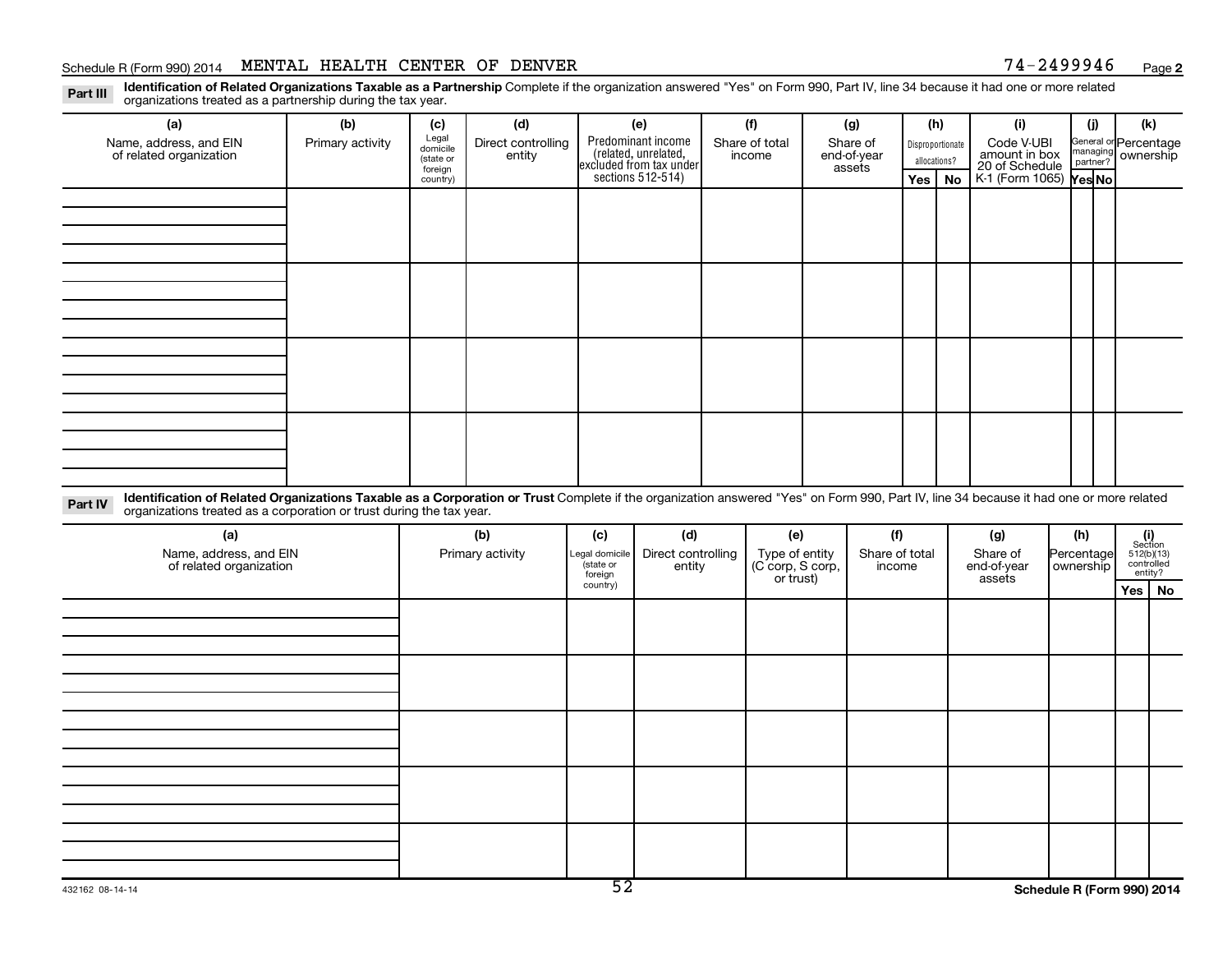# Schedule R (Form 990) 2014 MENTAL HEALTH CENTER OF DENVER  $74-2499946$  Page

|  | Part V Transactions With Related Organizations Complete if the organization answered "Yes" on Form 990, Part IV, line 34, 35b, or 36. |  |  |  |  |
|--|---------------------------------------------------------------------------------------------------------------------------------------|--|--|--|--|
|--|---------------------------------------------------------------------------------------------------------------------------------------|--|--|--|--|

|              | Note. Complete line 1 if any entity is listed in Parts II, III, or IV of this schedule.                                                                                                                                        |                 | Yes                     | No                          |  |  |  |
|--------------|--------------------------------------------------------------------------------------------------------------------------------------------------------------------------------------------------------------------------------|-----------------|-------------------------|-----------------------------|--|--|--|
|              | During the tax year, did the organization engage in any of the following transactions with one or more related organizations listed in Parts II-IV?                                                                            |                 |                         |                             |  |  |  |
|              |                                                                                                                                                                                                                                | 1a              |                         | X                           |  |  |  |
|              |                                                                                                                                                                                                                                | 1 <sub>b</sub>  | $\overline{\textbf{x}}$ |                             |  |  |  |
|              |                                                                                                                                                                                                                                | 1 <sub>c</sub>  |                         | $\overline{\mathbf{x}}$     |  |  |  |
|              | d Loans or loan guarantees to or for related organization(s) www.communities.com/www.communities.com/www.communities.com/www.communities.com/www.communities.com/www.communities.com/www.communities.com/www.communities.com/w | 1 <sub>d</sub>  | х                       |                             |  |  |  |
|              |                                                                                                                                                                                                                                | 1e              |                         | X                           |  |  |  |
|              |                                                                                                                                                                                                                                |                 |                         |                             |  |  |  |
|              | Dividends from related organization(s) manufacture contraction contract to contract the contract of the contract or contract or contract or contract or contract or contract or contract or contract or contract or contract o | 1f              |                         | X                           |  |  |  |
|              | $g$ Sale of assets to related organization(s) with the contraction contraction contract of the contract of the contract organization(s) with the contract of the contract of the contract of the contract of the contract of   | 1g              |                         | $\overline{\textnormal{x}}$ |  |  |  |
|              | h Purchase of assets from related organization(s) manufactured and content to content the content of the content of the content of the content of the content of the content of the content of the content of the content of t | 1 <sub>h</sub>  |                         | $\overline{\mathbf{x}}$     |  |  |  |
|              | Exchange of assets with related organization(s) manufactured and content to the content of the content of the content of the content of the content of the content of the content of the content of the content of the content | 1i              |                         | $\overline{\mathbf{x}}$     |  |  |  |
|              |                                                                                                                                                                                                                                | 1j              | х                       |                             |  |  |  |
|              |                                                                                                                                                                                                                                |                 |                         |                             |  |  |  |
|              |                                                                                                                                                                                                                                | 1k              |                         | х                           |  |  |  |
|              |                                                                                                                                                                                                                                | 11              |                         | $\overline{\text{x}}$       |  |  |  |
|              |                                                                                                                                                                                                                                | 1 <sub>m</sub>  |                         | $\mathbf{x}$                |  |  |  |
|              | n Sharing of facilities, equipment, mailing lists, or other assets with related organization(s) matches material contents and the starting of facilities, equipment, mailing lists, or other assets with related organization( | 1n              | x                       |                             |  |  |  |
|              | o Sharing of paid employees with related organization(s) manufactured content to the content of the content of the content of the content of the content of the content of the content of the content of the content of the co | 10 <sub>o</sub> |                         | $\mathbf{x}$                |  |  |  |
|              |                                                                                                                                                                                                                                |                 |                         |                             |  |  |  |
|              |                                                                                                                                                                                                                                | 1p              | х                       |                             |  |  |  |
|              |                                                                                                                                                                                                                                | 1q              |                         | $\overline{\textnormal{x}}$ |  |  |  |
|              |                                                                                                                                                                                                                                |                 |                         |                             |  |  |  |
|              |                                                                                                                                                                                                                                | 1r              |                         | X                           |  |  |  |
|              |                                                                                                                                                                                                                                | 1s              | x                       |                             |  |  |  |
| $\mathbf{2}$ | If the answer to any of the above is "Yes," see the instructions for information on who must complete this line, including covered relationships and transaction thresholds.                                                   |                 |                         |                             |  |  |  |

| (a)<br>Name of related organization | (b)<br>Transaction<br>type (a-s) | (c)<br>Amount involved | (d)<br>Method of determining amount involved |
|-------------------------------------|----------------------------------|------------------------|----------------------------------------------|
| $(1)$ THE SABIN GROUP, INC.         | J                                | 513,484. CASH          |                                              |
| (2) THE SABIN GROUP, INC.           | N                                | 102,952. CASH          |                                              |
| (3) THE SABIN GROUP, INC.           | P                                | $163,626.$ CASH        |                                              |
| $(4)$ THE SABIN GROUP, INC.         | S                                | 301,811.CASH           |                                              |
| (5)                                 |                                  |                        |                                              |
| (6)                                 | --                               |                        |                                              |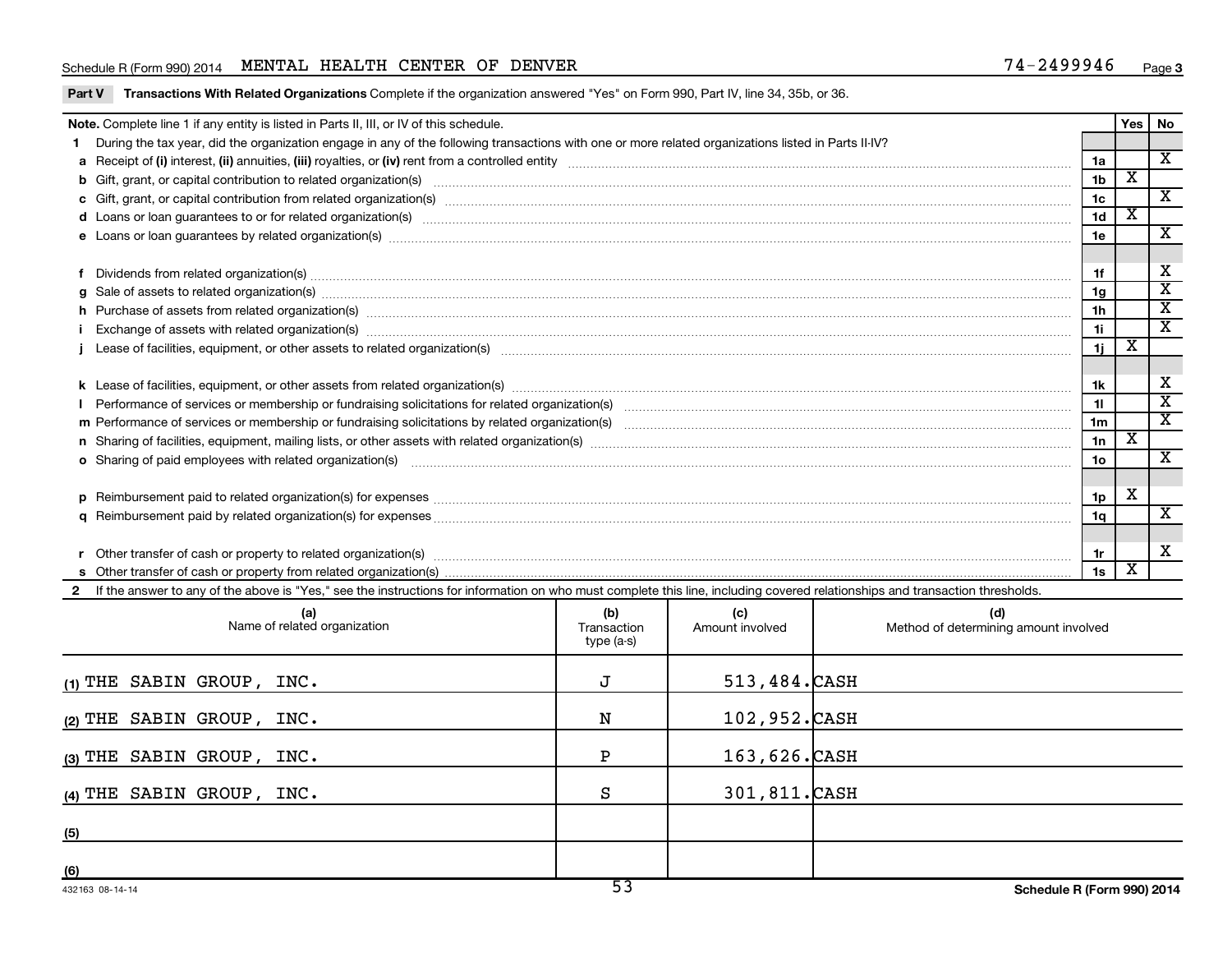# Schedule R (Form 990) 2014 MENTAL HEALTH CENTER OF DENVER  $74-2499946$  Page

Part VI Unrelated Organizations Taxable as a Partnership Complete if the organization answered "Yes" on Form 990, Part IV, line 37.

Provide the following information for each entity taxed as a partnership through which the organization conducted more than five percent of its activities (measured by total assets or gross revenue) that was not a related organization. See instructions regarding exclusion for certain investment partnerships.

|                        |                  |                   | .<br>. <del>.</del>                                                                        |                                                          |          |             |        |                       |                                                                                                      |        |     |
|------------------------|------------------|-------------------|--------------------------------------------------------------------------------------------|----------------------------------------------------------|----------|-------------|--------|-----------------------|------------------------------------------------------------------------------------------------------|--------|-----|
| (a)                    | (b)              | (c)               | (d)                                                                                        | (e)<br>Are all<br>partners sec.<br>$501(c)(3)$<br>orgs.? | (f)      | (g)         | (h)    |                       | (i)                                                                                                  | (j)    | (k) |
| Name, address, and EIN | Primary activity | Legal domicile    |                                                                                            |                                                          | Share of | Share of    |        | Dispropor-<br>tionate |                                                                                                      |        |     |
| of entity              |                  | (state or foreign |                                                                                            |                                                          | total    | end-of-year |        | allocations?          |                                                                                                      |        |     |
|                        |                  | country)          | Predominant income<br>(related, unrelated,<br>excluded from tax under<br>sections 512-514) | Yes No                                                   | income   | assets      | Yes No |                       | Code V-UBI<br>amount in box 20 managing<br>of Schedule K-1<br>(Form 1065)<br>$\overline{Y}_{res}$ No | Yes No |     |
|                        |                  |                   |                                                                                            |                                                          |          |             |        |                       |                                                                                                      |        |     |
|                        |                  |                   |                                                                                            |                                                          |          |             |        |                       |                                                                                                      |        |     |
|                        |                  |                   |                                                                                            |                                                          |          |             |        |                       |                                                                                                      |        |     |
|                        |                  |                   |                                                                                            |                                                          |          |             |        |                       |                                                                                                      |        |     |
|                        |                  |                   |                                                                                            |                                                          |          |             |        |                       |                                                                                                      |        |     |
|                        |                  |                   |                                                                                            |                                                          |          |             |        |                       |                                                                                                      |        |     |
|                        |                  |                   |                                                                                            |                                                          |          |             |        |                       |                                                                                                      |        |     |
|                        |                  |                   |                                                                                            |                                                          |          |             |        |                       |                                                                                                      |        |     |
|                        |                  |                   |                                                                                            |                                                          |          |             |        |                       |                                                                                                      |        |     |
|                        |                  |                   |                                                                                            |                                                          |          |             |        |                       |                                                                                                      |        |     |
|                        |                  |                   |                                                                                            |                                                          |          |             |        |                       |                                                                                                      |        |     |
|                        |                  |                   |                                                                                            |                                                          |          |             |        |                       |                                                                                                      |        |     |
|                        |                  |                   |                                                                                            |                                                          |          |             |        |                       |                                                                                                      |        |     |
|                        |                  |                   |                                                                                            |                                                          |          |             |        |                       |                                                                                                      |        |     |
|                        |                  |                   |                                                                                            |                                                          |          |             |        |                       |                                                                                                      |        |     |
|                        |                  |                   |                                                                                            |                                                          |          |             |        |                       |                                                                                                      |        |     |
|                        |                  |                   |                                                                                            |                                                          |          |             |        |                       |                                                                                                      |        |     |
|                        |                  |                   |                                                                                            |                                                          |          |             |        |                       |                                                                                                      |        |     |
|                        |                  |                   |                                                                                            |                                                          |          |             |        |                       |                                                                                                      |        |     |
|                        |                  |                   |                                                                                            |                                                          |          |             |        |                       |                                                                                                      |        |     |
|                        |                  |                   |                                                                                            |                                                          |          |             |        |                       |                                                                                                      |        |     |
|                        |                  |                   |                                                                                            |                                                          |          |             |        |                       |                                                                                                      |        |     |
|                        |                  |                   |                                                                                            |                                                          |          |             |        |                       |                                                                                                      |        |     |
|                        |                  |                   |                                                                                            |                                                          |          |             |        |                       |                                                                                                      |        |     |
|                        |                  |                   |                                                                                            |                                                          |          |             |        |                       |                                                                                                      |        |     |
|                        |                  |                   |                                                                                            |                                                          |          |             |        |                       |                                                                                                      |        |     |
|                        |                  |                   |                                                                                            |                                                          |          |             |        |                       |                                                                                                      |        |     |
|                        |                  |                   |                                                                                            |                                                          |          |             |        |                       |                                                                                                      |        |     |
|                        |                  |                   |                                                                                            |                                                          |          |             |        |                       |                                                                                                      |        |     |
|                        |                  |                   |                                                                                            |                                                          |          |             |        |                       |                                                                                                      |        |     |
|                        |                  |                   |                                                                                            |                                                          |          |             |        |                       |                                                                                                      |        |     |
|                        |                  |                   |                                                                                            |                                                          |          |             |        |                       |                                                                                                      |        |     |
|                        |                  |                   |                                                                                            |                                                          |          |             |        |                       |                                                                                                      |        |     |
|                        |                  |                   |                                                                                            |                                                          |          |             |        |                       |                                                                                                      |        |     |
|                        |                  |                   |                                                                                            |                                                          |          |             |        |                       |                                                                                                      |        |     |
|                        |                  |                   |                                                                                            |                                                          |          |             |        |                       |                                                                                                      |        |     |
|                        |                  |                   |                                                                                            |                                                          |          |             |        |                       |                                                                                                      |        |     |
|                        |                  |                   |                                                                                            |                                                          |          |             |        |                       |                                                                                                      |        |     |
|                        |                  |                   |                                                                                            |                                                          |          |             |        |                       |                                                                                                      |        |     |
|                        |                  |                   |                                                                                            |                                                          |          |             |        |                       |                                                                                                      |        |     |
|                        |                  |                   |                                                                                            |                                                          |          |             |        |                       |                                                                                                      |        |     |

**Schedule R (Form 990) 2014**